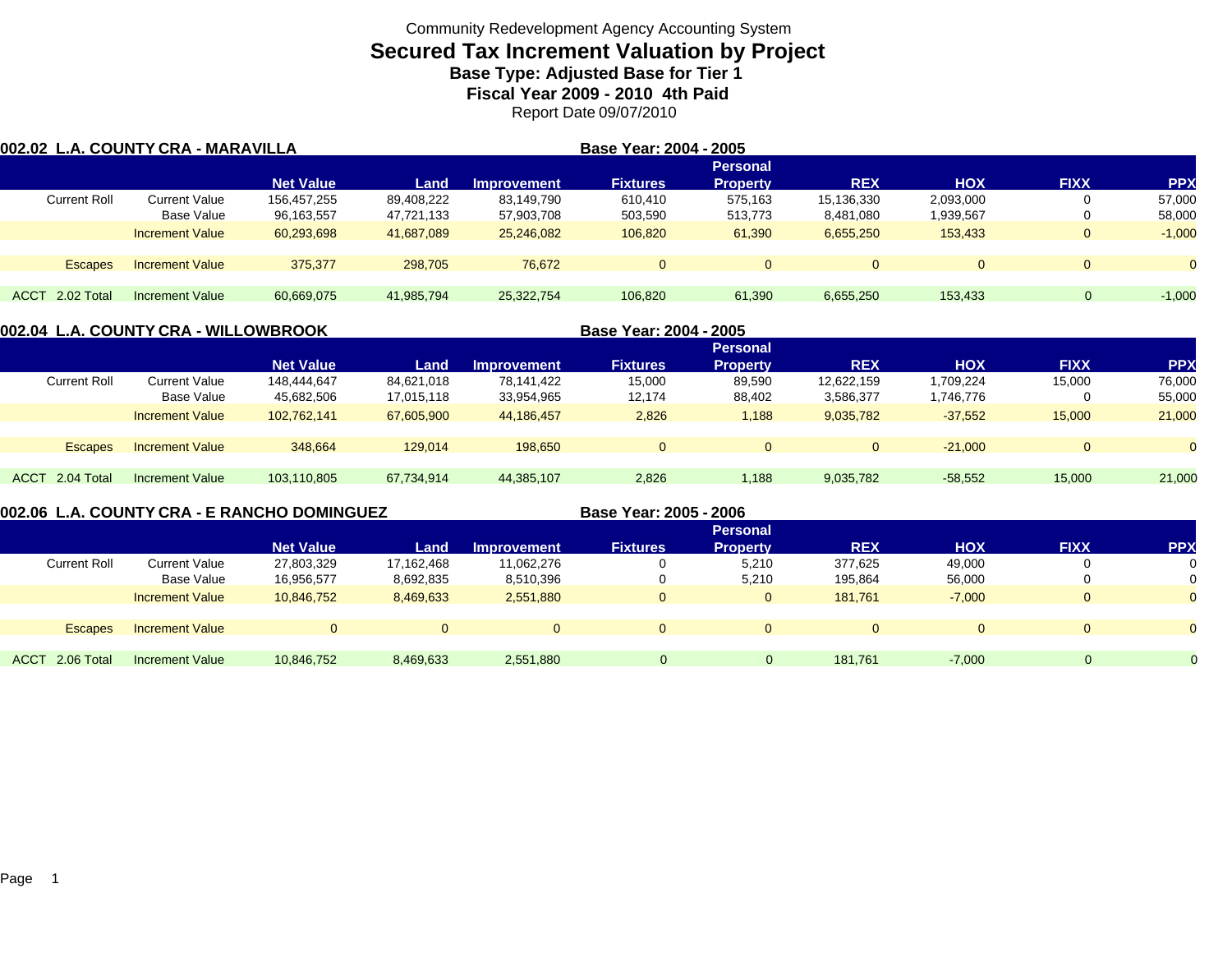# **Secured Tax Increment Valuation by Project**

**Base Type: Adjusted Base for Tier 1** 

**Fiscal Year 2009 - 2010 4th Paid**

Report Date 09/07/2010

#### **002.07 L.A. COUNTY CRA - WEST ALTADENA**

| Base Year: 2007 - 2008 |
|------------------------|
|                        |

|                        | <b>Net Value</b> | Land       | <b>Improvement</b> | <b>Fixtures</b> | <b>Property</b> | <b>REX</b>      | <b>HOX</b> | <b>FIXX</b> | <b>PPX</b> |  |
|------------------------|------------------|------------|--------------------|-----------------|-----------------|-----------------|------------|-------------|------------|--|
| Current Value          | 84,828,759       | 40,747,684 | 44,468,452         |                 | 7,520           | 44,897          | 350,000    |             |            |  |
| <b>Base Value</b>      | 61,606,963       | 33,071,905 | 28,790,011         | 59,472          | 98,883          | 42,308          | 371,000    |             |            |  |
| <b>Increment Value</b> | 23,221,796       | 7,675,779  | 15,678,441         | $-59,472$       | $-91,363$       | 2,589           | $-21,000$  | 0           |            |  |
|                        |                  |            |                    |                 |                 |                 |            |             |            |  |
| <b>Increment Value</b> |                  |            | 0                  |                 | $\Omega$        |                 |            | 0           |            |  |
|                        |                  |            |                    |                 |                 |                 |            |             |            |  |
| Increment Value        | 23,221,796       | 7,675,779  | 15,678,441         | $-59,472$       | $-91,363$       | 2,589           | $-21.000$  |             |            |  |
|                        |                  |            |                    |                 |                 | <b>Personal</b> |            |             |            |  |

|                     |                        | <b>Personal</b>  |             |                    |                 |           |            |           |             |            |  |
|---------------------|------------------------|------------------|-------------|--------------------|-----------------|-----------|------------|-----------|-------------|------------|--|
|                     |                        | <b>Net Value</b> | Land        | <b>Improvement</b> | <b>Fixtures</b> | Propertv  | <b>REX</b> | нох       | <b>FIXX</b> | <b>PPX</b> |  |
| <b>Current Roll</b> | Current Value          | 417,533,990      | 231,939,392 | 216,821,940        | 625.410         | 677.483   | 28.181.011 | 4,201,224 | 15,000      | 133,000    |  |
|                     | Base Value             | 220,409,603      | 106,500,991 | 129,159,080        | 575,236         | 706.268   | 12,305,629 | 4,113,343 |             | 113,000    |  |
|                     | <b>Increment Value</b> | 197.124.387      | 125.438.401 | 87.662.860         | 50.174          | $-28.785$ | 15.875.382 | 87.881    | 15,000      | 20,000     |  |
| Escapes             | Increment Value        | 724.041          | 427.719     | 275,322            |                 |           |            | $-21,000$ |             |            |  |
| Total               | Increment Value        | 197.848.428      | 125,866,120 | 87,938,182         | 50.174          | $-28.785$ | 15,875,382 | 66,881    | 15.000      | 20,000     |  |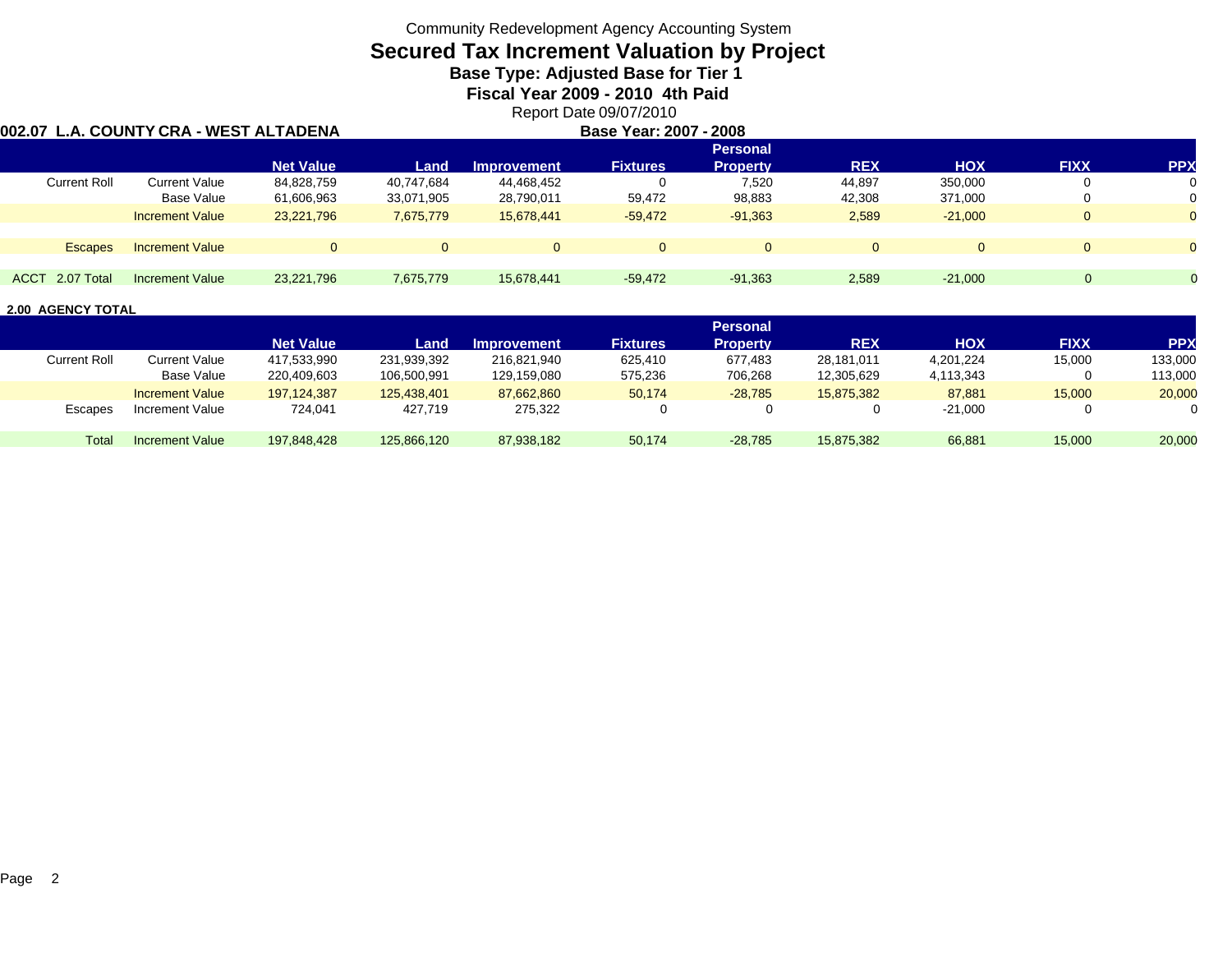### **Secured Tax Increment Valuation by Project Base Type: Adjusted Base for Tier 1**

**Fiscal Year 2009 - 2010 4th Paid**

Report Date 09/07/2010

| 100.03 ALHAMBRA CRA - INDUSTRIAL |                        |                  |             | Base Year: 2004 - 2005 |                 |                 |              |            |             |                |
|----------------------------------|------------------------|------------------|-------------|------------------------|-----------------|-----------------|--------------|------------|-------------|----------------|
|                                  |                        |                  |             |                        |                 | <b>Personal</b> |              |            |             |                |
|                                  |                        | <b>Net Value</b> | Land        | <b>Improvement</b>     | <b>Fixtures</b> | <b>Property</b> | <b>REX</b>   | <b>HOX</b> | <b>FIXX</b> | <b>PPX</b>     |
| <b>Current Roll</b>              | Current Value          | 652,325,205      | 275,021,075 | 369,080,852            | 5,997,578       | 5,228,565       | 2,017,265    | 985,600    |             | 0              |
|                                  | Base Value             | 382,622,313      | 174,263,060 | 194,993,744            | 8,434,427       | 6,569,551       | 792,869      | 845,600    |             | 0              |
|                                  | <b>Increment Value</b> | 269,702,892      | 100.758.015 | 174,087,108            | $-2,436,849$    | $-1,340,986$    | 1,224,396    | 140,000    |             | $\Omega$       |
|                                  |                        |                  |             |                        |                 |                 |              |            |             |                |
| <b>Escapes</b>                   | <b>Increment Value</b> | 1.585.644        | $-335.126$  | 1,920,770              | $\Omega$        | $\Omega$        | $\mathbf{0}$ | $\Omega$   |             | $\Omega$       |
|                                  |                        |                  |             |                        |                 |                 |              |            |             |                |
| ACCT 100.03 Total                | Increment Value        | 271,288,536      | 100,422,889 | 176,007,878            | $-2,436,849$    | $-1,340,986$    | 1,224,396    | 140,000    | $\Omega$    | $\overline{0}$ |

#### **100.05 ALHAMBRA CRA - IND'TRIAL 82 ANNEX Base Year: 2004 - 2005 Personal Net Value Land Improvement Fixtures Property REX HOX FIXX PPX** Current Roll Current Value 365,549,136 206,628,255 195,540,761 155,516 366,141 36,629,537 392,000 20,000 100,000 Base Value 218,587,629 114,156,542 128,170,435 76,259 509,883 23,864,490 161,000 20,000 280,000 Increment Value 146,961,507 92,471,713 67,370,326 79,257 -143,742 12,765,047 231,000 0 -180,000 Escapes Increment Value 1,900 0 1,900 0 0 0 0 0 0 ACCT 100.05 TotalIncrement Value 146,963,407 92,471,713 67,372,226 79,257 -143,742 12,765,047 231,000 0 -180,000

|              |                        |                  |             |                    |                 | <b>Personal</b> |            |            |             |            |
|--------------|------------------------|------------------|-------------|--------------------|-----------------|-----------------|------------|------------|-------------|------------|
|              |                        | <b>Net Value</b> | Land        | <b>Improvement</b> | <b>Fixtures</b> | <b>Property</b> | <b>REX</b> | <b>HOX</b> | <b>FIXX</b> | <b>PPX</b> |
| Current Roll | <b>Current Value</b>   | 1,017,874,341    | 481,649,330 | 564.621.613        | 6,153,094       | 5,594,706       | 38,646,802 | 1,377,600  | 20,000      | 100,000    |
|              | Base Value             | 601,209,942      | 288,419,602 | 323,164,179        | 8,510,686       | 7.079.434       | 24,657,359 | 1,006,600  | 20,000      | 280,000    |
|              | <b>Increment Value</b> | 416.664.399      | 193,229,728 | 241.457.434        | $-2,357,592$    | $-1.484.728$    | 13.989.443 | 371,000    | 0           | $-180,000$ |
| Escapes      | Increment Value        | 1,587,544        | $-335,126$  | 1,922,670          |                 |                 |            |            | 0           |            |
| Total        | Increment Value        | 418,251,943      | 192.894.602 | 243,380,104        | $-2,357,592$    | $-1.484.728$    | 13.989.443 | 371,000    | 0           | $-180,000$ |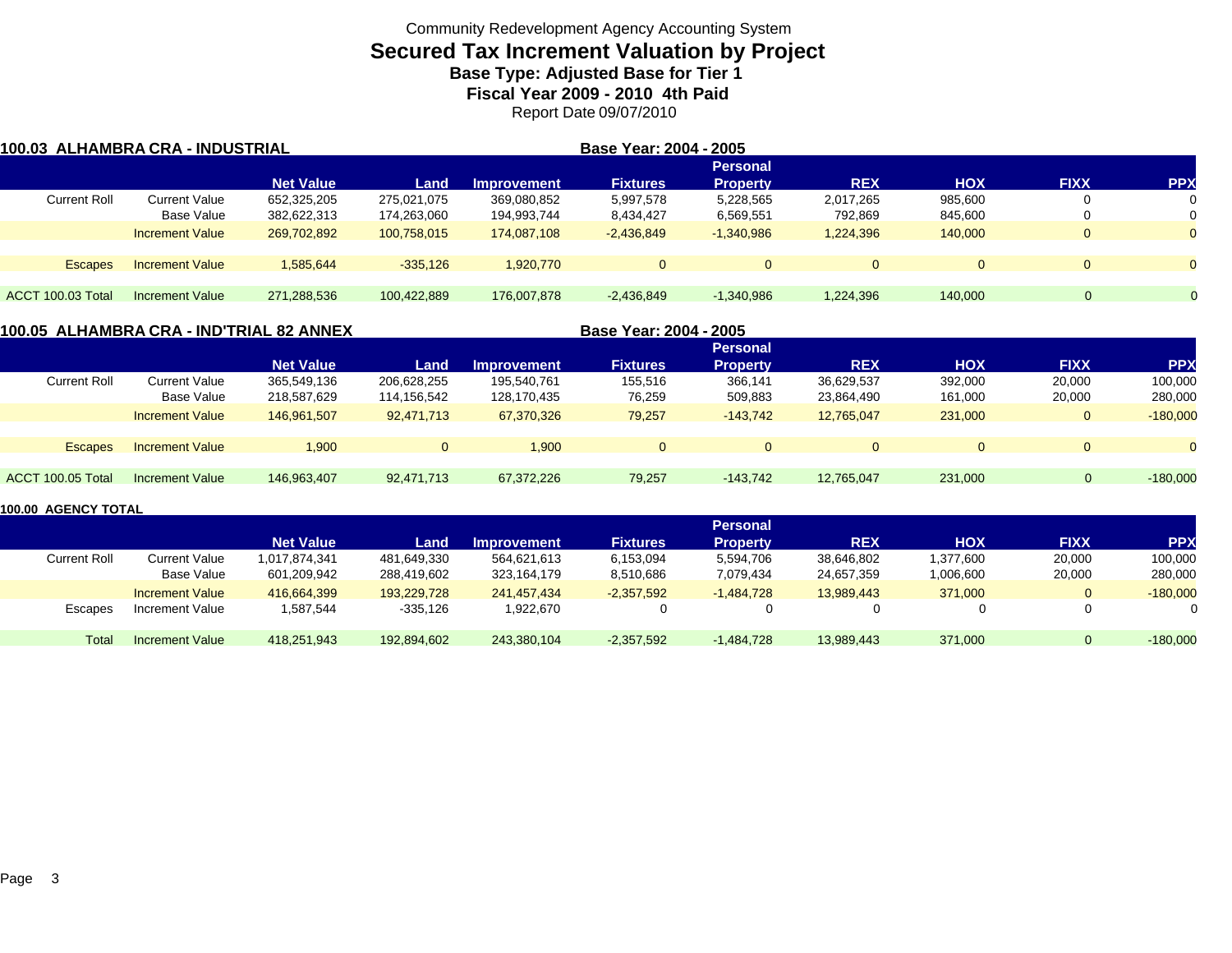## **Secured Tax Increment Valuation by Project Base Type: Adjusted Base for Tier 1**

**Fiscal Year 2009 - 2010 4th Paid**

Report Date 09/07/2010

| 104.04 ARCADIA CRA - CENTRAL |                        | Base Year: 2004 - 2005 |             |                    |                 |                 |                |            |             |          |  |  |
|------------------------------|------------------------|------------------------|-------------|--------------------|-----------------|-----------------|----------------|------------|-------------|----------|--|--|
|                              |                        |                        |             |                    |                 | <b>Personal</b> |                |            |             |          |  |  |
|                              |                        | <b>Net Value</b>       | Land        | <b>Improvement</b> | <b>Fixtures</b> | <b>Property</b> | <b>REX</b>     | <b>HOX</b> | <b>FIXX</b> | (PP      |  |  |
| <b>Current Roll</b>          | <b>Current Value</b>   | 431.531.449            | 177,255,030 | 254,556,527        | 3,941,225       | 5,271,372       | 8,658,305      | 327.600    | 130,000     | 376,800  |  |  |
|                              | Base Value             | 319,320,692            | 123,758,115 | 194,652,804        | 1,083,158       | 2,419,906       | 2,165,491      | 280,000    |             | 147,800  |  |  |
|                              | <b>Increment Value</b> | 112,210,757            | 53,496,915  | 59,903,723         | 2,858,067       | 2,851,466       | 6,492,814      | 47,600     | 130,000     | 229,000  |  |  |
| <b>Escapes</b>               | <b>Increment Value</b> | 6,626,855              | 2,846,378   | 3,780,477          | $\Omega$        | $\Omega$        | $\overline{0}$ | $\Omega$   |             | $\Omega$ |  |  |
| ACCT 104.04 Total            | Increment Value        | 118.837.612            | 56,343,293  | 63,684,200         | 2,858,067       | 2,851,466       | 6,492,814      | 47,600     | 130,000     | 229,000  |  |  |

|              |                        | <b>Personal</b>  |             |                    |                 |           |            |            |             |            |  |
|--------------|------------------------|------------------|-------------|--------------------|-----------------|-----------|------------|------------|-------------|------------|--|
|              |                        | <b>Net Value</b> | Land        | <b>Improvement</b> | <b>Fixtures</b> | Property  | <b>REX</b> | <b>HOX</b> | <b>FIXX</b> | <b>PPX</b> |  |
| Current Roll | Current Value          | 431,531,449      | 177,255,030 | 254,556,527        | 3,941,225       | 5,271,372 | 8,658,305  | 327,600    | 130,000     | 376,800    |  |
|              | Base Value             | 319,320,692      | 123.758.115 | 194,652,804        | 1,083,158       | 2,419,906 | 2,165,491  | 280,000    |             | 147,800    |  |
|              | <b>Increment Value</b> | 112.210.757      | 53,496,915  | 59,903,723         | 2,858,067       | 2,851,466 | 6,492,814  | 47,600     | 130,000     | 229,000    |  |
| Escapes      | Increment Value        | 6,626,855        | 2,846,378   | 3,780,477          |                 |           |            |            |             |            |  |
| Total        | Increment Value        | 118.837.612      | 56,343,293  | 63,684,200         | 2,858,067       | 2,851,466 | 6,492,814  | 47,600     | 130,000     | 229,000    |  |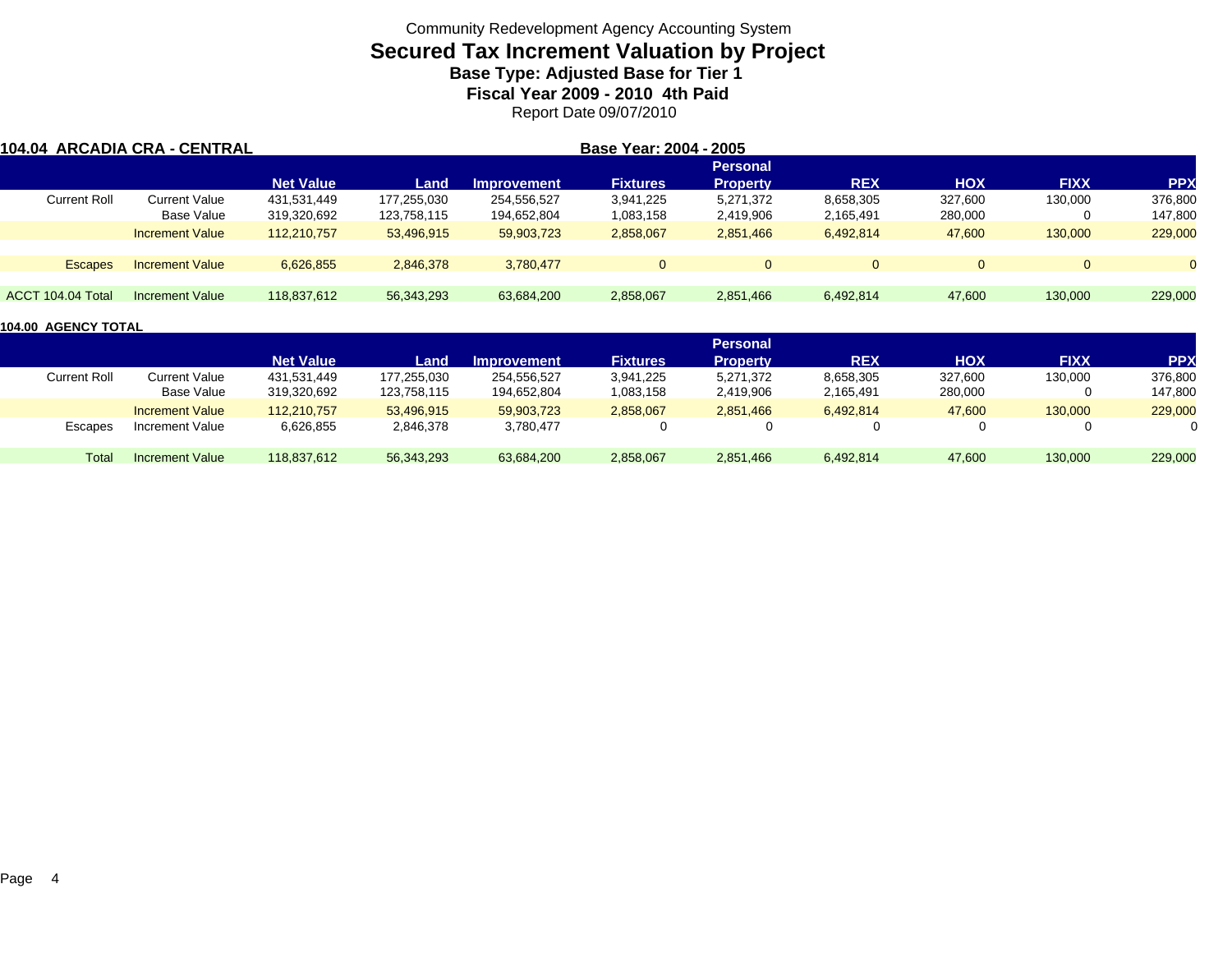# **Secured Tax Increment Valuation by Project**

**Base Type: Adjusted Base for Tier 1** 

**Fiscal Year 2009 - 2010 4th Paid**

Report Date 09/07/2010

| 114.03 BALDWIN PARK CRA - SAN GAB RIVER |                        |                  | Base Year: 2000 - 2001 |                    |                 |                 |                |            |             |            |
|-----------------------------------------|------------------------|------------------|------------------------|--------------------|-----------------|-----------------|----------------|------------|-------------|------------|
|                                         |                        |                  |                        |                    |                 | <b>Personal</b> |                |            |             |            |
|                                         |                        | <b>Net Value</b> | Land                   | <b>Improvement</b> | <b>Fixtures</b> | <b>Property</b> | <b>REX</b>     | <b>HOX</b> | <b>FIXX</b> | <b>PPX</b> |
| <b>Current Roll</b>                     | <b>Current Value</b>   | 184,064,450      | 88,662,562             | 95,464,888         |                 |                 | υ              | 63,000     | 0           | 0          |
|                                         | Base Value             | 88,890,511       | 29,991,871             | 58,951,869         | 8,433           | 15,338          | υ              | 77.000     | 0           | 0          |
|                                         | <b>Increment Value</b> | 95,173,939       | 58,670,691             | 36,513,019         | $-8,433$        | $-15.338$       | $\overline{0}$ | $-14.000$  | $\Omega$    | $\Omega$   |
| <b>Escapes</b>                          | <b>Increment Value</b> | $\Omega$         | $\Omega$               | $\Omega$           | $\Omega$        | $\Omega$        | $\Omega$       |            | $\Omega$    | $\Omega$   |
| ACCT 114.03 Total                       | <b>Increment Value</b> | 95,173,939       | 58,670,691             | 36.513.019         | $-8,433$        | $-15,338$       | $\Omega$       | $-14.000$  | $\Omega$    | $\Omega$   |

|                     |                        | <b>Personal</b>  |            |                    |                 |                 |            |            |             |            |  |
|---------------------|------------------------|------------------|------------|--------------------|-----------------|-----------------|------------|------------|-------------|------------|--|
|                     |                        | <b>Net Value</b> | Land       | <b>Improvement</b> | <b>Fixtures</b> | <b>Property</b> | <b>REX</b> | <b>HOX</b> | <b>FIXX</b> | <b>PPX</b> |  |
| <b>Current Roll</b> | Current Value          | 184,064,450      | 88,662,562 | 95,464,888         |                 |                 |            | 63.000     |             |            |  |
|                     | Base Value             | 88,890,511       | 29,991,871 | 58,951,869         | 8,433           | 15,338          |            | 77,000     |             |            |  |
|                     | <b>Increment Value</b> | 95,173,939       | 58.670.691 | 36.513.019         | $-8,433$        | $-15,338$       |            | $-14,000$  |             |            |  |
| Escapes             | Increment Value        |                  |            | 0                  |                 |                 |            |            |             |            |  |
| Total               | <b>Increment Value</b> | 95,173,939       | 58,670,691 | 36,513,019         | $-8,433$        | $-15,338$       |            | $-14,000$  |             |            |  |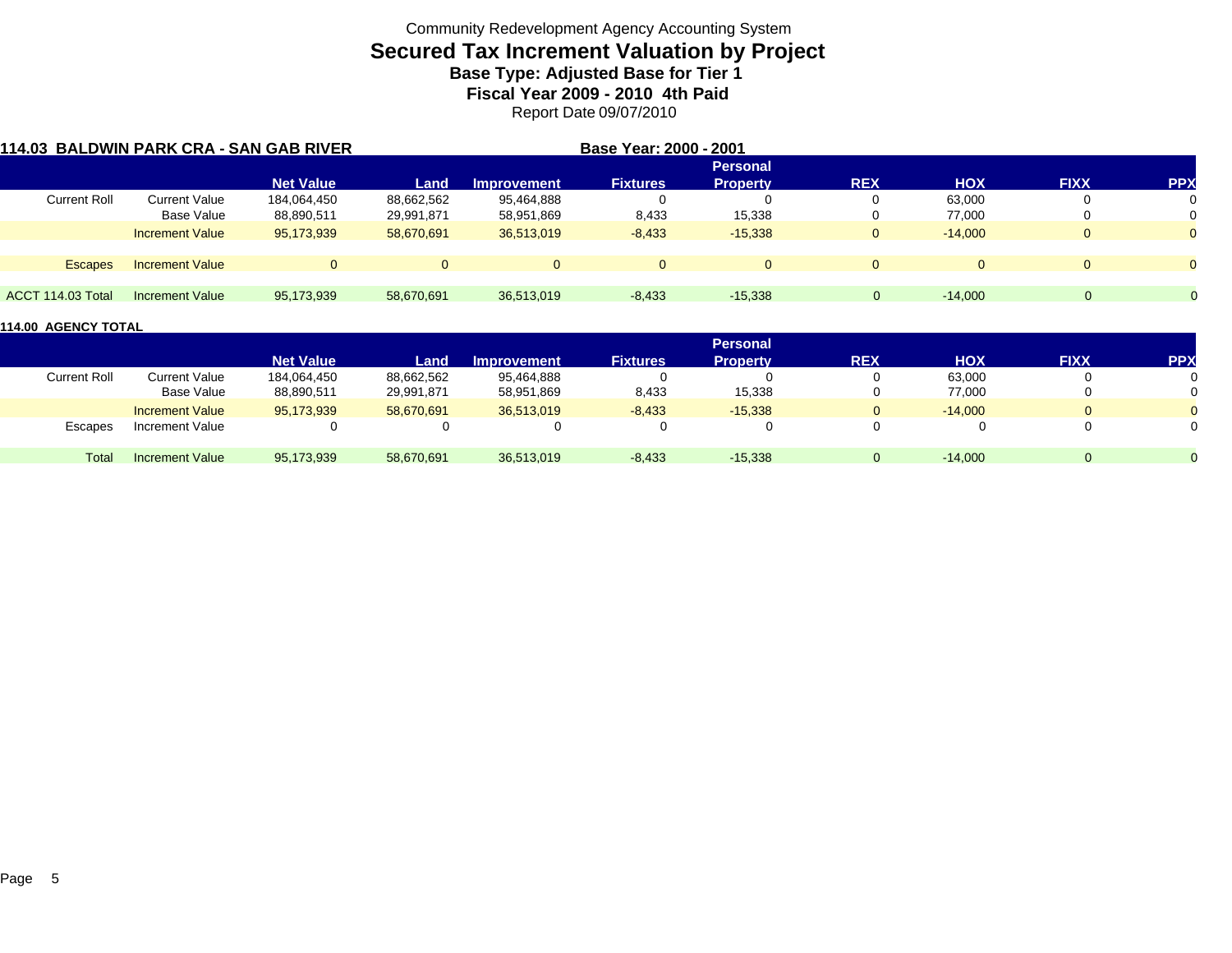## **Secured Tax Increment Valuation by Project Base Type: Adjusted Base for Tier 1**

**Fiscal Year 2009 - 2010 4th Paid**

Report Date 09/07/2010

| 119.02 BELL GARDENS CRA - PROJECT # 1 |                        |                  |            |                    | Base Year: 2005 - 2006 |                 |              |            |              |            |
|---------------------------------------|------------------------|------------------|------------|--------------------|------------------------|-----------------|--------------|------------|--------------|------------|
|                                       |                        |                  |            |                    |                        | <b>Personal</b> |              |            |              |            |
|                                       |                        | <b>Net Value</b> | Land       | <b>Improvement</b> | <b>Fixtures</b>        | <b>Property</b> | <b>REX</b>   | <b>HOX</b> | <b>FIXX</b>  | <b>PPX</b> |
| <b>Current Roll</b>                   | <b>Current Value</b>   | 150,602,149      | 70,995,609 | 80,193,183         | 10,946,377             | 7,528,751       | 18,465,857   | 570,914    | 0            | 25,000     |
|                                       | Base Value             | 108,109,867      | 36,504,349 | 62,169,747         | 10,625,818             | 8,000,003       | 8,700,190    | 467,860    | 0            | 22,000     |
|                                       | <b>Increment Value</b> | 42,492,282       | 34,491,260 | 18,023,436         | 320,559                | $-471.252$      | 9,765,667    | 103.054    | $\mathbf{0}$ | 3,000      |
| <b>Escapes</b>                        | <b>Increment Value</b> | 23.812           | 726.845    | $-726.845$         | $\Omega$               | 23.812          | $\mathbf{0}$ |            | $\Omega$     | $\Omega$   |
|                                       |                        |                  |            |                    |                        |                 |              |            |              |            |
| ACCT 119.02 Total                     | Increment Value        | 42,516,094       | 35,218,105 | 17,296,591         | 320,559                | -447.440        | 9,765,667    | 103.054    |              | 3,000      |

|                     | 119.03  BELL GARDENS CRA - CENTRAL |                  |             |                    | Base Year: 2005 - 2006 |                 |            |            |              |            |
|---------------------|------------------------------------|------------------|-------------|--------------------|------------------------|-----------------|------------|------------|--------------|------------|
|                     |                                    |                  |             |                    |                        | <b>Personal</b> |            |            |              |            |
|                     |                                    | <b>Net Value</b> | Land        | <b>Improvement</b> | <b>Fixtures</b>        | <b>Property</b> | <b>REX</b> | <b>HOX</b> | <b>FIXX</b>  | <b>PPX</b> |
| <b>Current Roll</b> | <b>Current Value</b>               | 218,753,648      | 104,907,412 | 114,698,020        |                        | 26,010          | 450,794    | 427.000    | 0            |            |
|                     | Base Value                         | 120,454,700      | 52,577,805  | 68,603,812         | 14,110                 | 44,798          | 400,825    | 385,000    | $\mathbf{0}$ |            |
|                     | <b>Increment Value</b>             | 98,298,948       | 52,329,607  | 46.094.208         | $-14,110$              | $-18.788$       | 49,969     | 42,000     | $\mathbf{0}$ |            |
|                     |                                    |                  |             |                    |                        |                 |            |            |              |            |
| <b>Escapes</b>      | <b>Increment Value</b>             | $\Omega$         |             |                    | $\Omega$               | $\Omega$        | $\Omega$   | $\Omega$   | $\Omega$     |            |
|                     |                                    |                  |             |                    |                        |                 |            |            |              |            |
| ACCT 119.03 Total   | Increment Value                    | 98,298,948       | 52,329,607  | 46,094,208         | $-14.110$              | $-18.788$       | 49,969     | 42,000     | $\Omega$     |            |
|                     |                                    |                  |             |                    |                        |                 |            |            |              |            |

|                     |                        |                  |             |                    |                 | <b>Personal</b> |            |            |                |            |
|---------------------|------------------------|------------------|-------------|--------------------|-----------------|-----------------|------------|------------|----------------|------------|
|                     |                        | <b>Net Value</b> | Land        | <b>Improvement</b> | <b>Fixtures</b> | <b>Property</b> | <b>REX</b> | <b>HOX</b> | <b>FIXX</b>    | <b>PPX</b> |
| <b>Current Roll</b> | <b>Current Value</b>   | 369,355,797      | 175,903,021 | 194,891,203        | 10.946.377      | 7,554,761       | 18,916,651 | 997,914    |                | 25,000     |
|                     | Base Value             | 228,564,567      | 89.082.154  | 130,773,559        | 10.639.928      | 8.044.801       | 9,101,015  | 852,860    | 0              | 22,000     |
|                     | <b>Increment Value</b> | 140.791.230      | 86.820.867  | 64.117.644         | 306.449         | $-490.040$      | 9,815,636  | 145.054    | $\overline{0}$ | 3,000      |
| Escapes             | Increment Value        | 23,812           | 726,845     | $-726.845$         |                 | 23,812          |            |            |                | 0          |
| Tota <sub>i</sub>   | Increment Value        | 140,815,042      | 87.547.712  | 63,390,799         | 306,449         | $-466.228$      | 9,815,636  | 145.054    | $\Omega$       | 3,000      |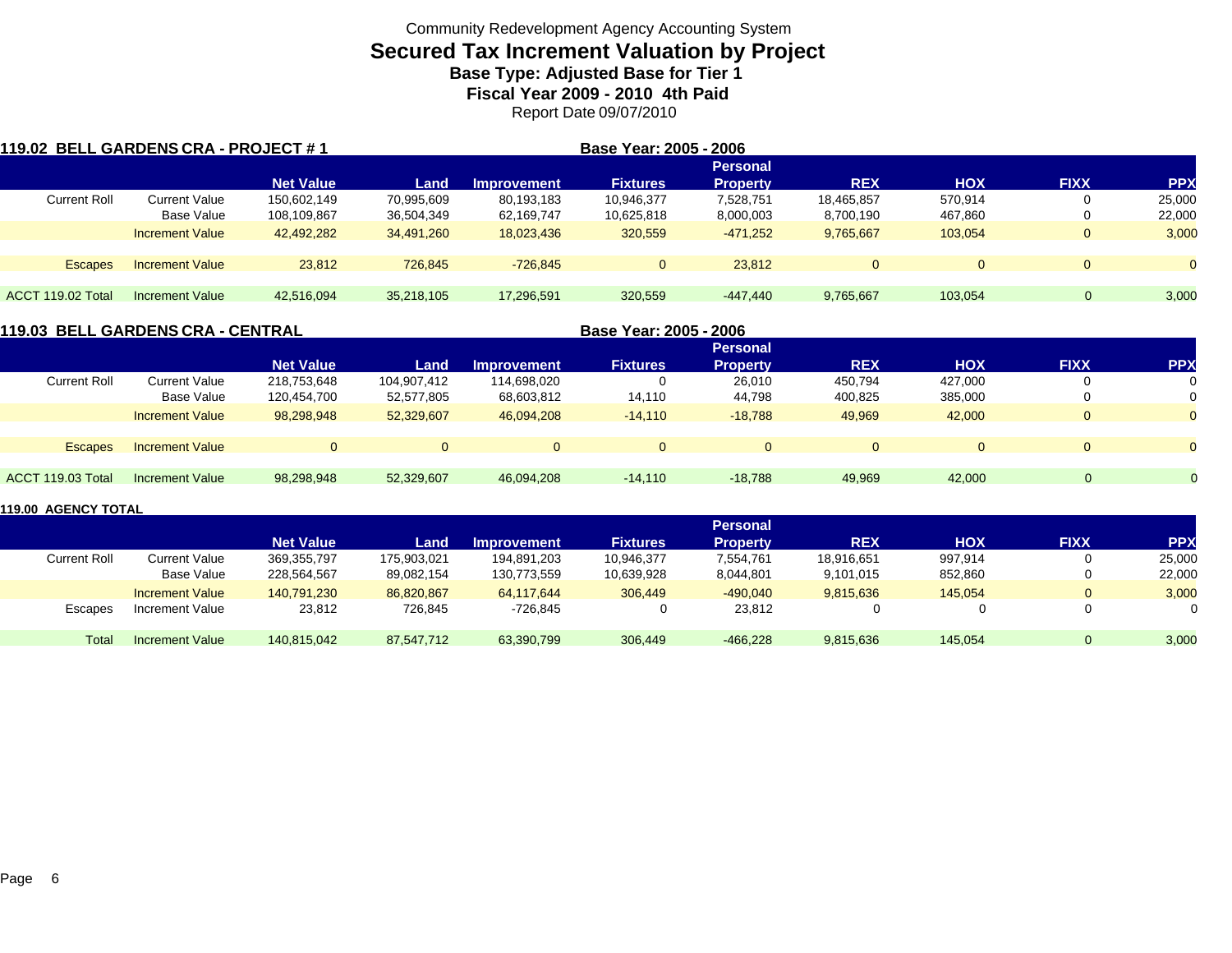## **Secured Tax Increment Valuation by Project Base Type: Adjusted Base for Tier 1**

**Fiscal Year 2009 - 2010 4th Paid**

Report Date 09/07/2010

| 125.02 CARSON CRA - PROJECT # 1 |                        |                  |             | Base Year: 2007 - 2008 |                 |                 |              |            |                |           |
|---------------------------------|------------------------|------------------|-------------|------------------------|-----------------|-----------------|--------------|------------|----------------|-----------|
|                                 |                        |                  |             |                        |                 | <b>Personal</b> |              |            |                |           |
|                                 |                        | <b>Net Value</b> | Land        | <b>Improvement</b>     | <b>Fixtures</b> | <b>Property</b> | <b>REX</b>   | <b>HOX</b> | <b>FIXX</b>    | <b>PP</b> |
| <b>Current Roll</b>             | Current Value          | 475,757,687      | 245,013,816 | 229,246,049            | 2,508,099       | 4,511,641       | 4.744.918    | 777,000    |                | 0         |
|                                 | Base Value             | 275,646,314      | 134,379,336 | 139,331,134            | 596,527         | 2,265,688       | 352,371      | 574,000    |                | 0         |
|                                 | <b>Increment Value</b> | 200,111,373      | 110,634,480 | 89,914,915             | 1,911,572       | 2,245,953       | 4,392,547    | 203,000    | $\Omega$       | $\Omega$  |
|                                 |                        |                  |             |                        |                 |                 |              |            |                |           |
| <b>Escapes</b>                  | <b>Increment Value</b> | 4,297,221        | 2,428,721   | 1,868,500              | $\Omega$        | $\Omega$        | $\mathbf{0}$ |            | $\Omega$       | $\Omega$  |
|                                 |                        |                  |             |                        |                 |                 |              |            |                |           |
| ACCT 125.02 Total               | Increment Value        | 204,408,594      | 113.063.201 | 91,783,415             | 1,911,572       | 2,245,953       | 4,392,547    | 203.000    | $\overline{0}$ |           |

|                          | <b>125.03 CARSON CRA - PROJECT # 2</b> |                  |              |                    | Base Year: 2007 - 2008 |                 |              |            |                |            |  |
|--------------------------|----------------------------------------|------------------|--------------|--------------------|------------------------|-----------------|--------------|------------|----------------|------------|--|
|                          |                                        |                  |              |                    |                        | <b>Personal</b> |              |            |                |            |  |
|                          |                                        | <b>Net Value</b> | Land         | <b>Improvement</b> | <b>Fixtures</b>        | <b>Property</b> | <b>REX</b>   | <b>HOX</b> | <b>FIXX</b>    | <b>PPX</b> |  |
| <b>Current Roll</b>      | <b>Current Value</b>                   | 589,738,614      | 231,148,862  | 354,205,652        | 4,391,125              | 6,990,143       | 4,708,168    | 2,289,000  |                |            |  |
|                          | Base Value                             | 421,074,605      | 146,507,646  | 266,242,934        | 4,812,370              | 7,238,863       | 1,585,208    | 2,142,000  |                |            |  |
|                          | <b>Increment Value</b>                 | 168.664.009      | 84,641,216   | 87,962,718         | $-421.245$             | $-248.720$      | 3,122,960    | 147,000    | $\overline{0}$ | $\Omega$   |  |
|                          |                                        |                  |              |                    |                        |                 |              |            |                |            |  |
| <b>Escapes</b>           | <b>Increment Value</b>                 | 500.448          | $-1.066.717$ | 1.554.565          | $\mathbf{0}$           | $\Omega$        | $\mathbf{0}$ | $-12,600$  |                | $\Omega$   |  |
|                          |                                        |                  |              |                    |                        |                 |              |            |                |            |  |
| <b>ACCT 125.03 Total</b> | Increment Value                        | 169, 164, 457    | 83,574,499   | 89,517,283         | $-421,245$             | $-248.720$      | 3,122,960    | 134.400    | 0              |            |  |
|                          |                                        |                  |              |                    |                        |                 |              |            |                |            |  |

| 125.05 CARSON CRA - RP# 3 |                        |                  |             |                    | Base Year: 2007 - 2008 |                 |            |            |             |            |
|---------------------------|------------------------|------------------|-------------|--------------------|------------------------|-----------------|------------|------------|-------------|------------|
|                           |                        |                  |             |                    |                        | <b>Personal</b> |            |            |             |            |
|                           |                        | <b>Net Value</b> | Land        | <b>Improvement</b> | <b>Fixtures</b>        | <b>Property</b> | <b>REX</b> | <b>HOX</b> | <b>FIXX</b> | <b>PPX</b> |
| <b>Current Roll</b>       | Current Value          | 408,655,992      | 138,500,059 | 139,520,006        | 129,666,146            | 4,241,370       | 3,271,589  |            |             |            |
|                           | Base Value             | 401,256,237      | 104,599,253 | 109,270,444        | 182,281,036            | 5,759,604       | 654.100    |            |             |            |
|                           | <b>Increment Value</b> | 7,399,755        | 33,900,806  | 30,249,562         | $-52,614,890$          | $-1,518,234$    | 2,617,489  |            |             |            |
| <b>Escapes</b>            | <b>Increment Value</b> | 19.549.491       | 4.616.349   | 14.933.142         |                        |                 |            |            |             |            |
|                           |                        |                  |             |                    |                        |                 |            |            |             |            |
| <b>ACCT 125.05 Total</b>  | Increment Value        | 26.949.246       | 38,517,155  | 45.182.704         | $-52.614.890$          | $-1,518,234$    | 2,617,489  |            | 0           |            |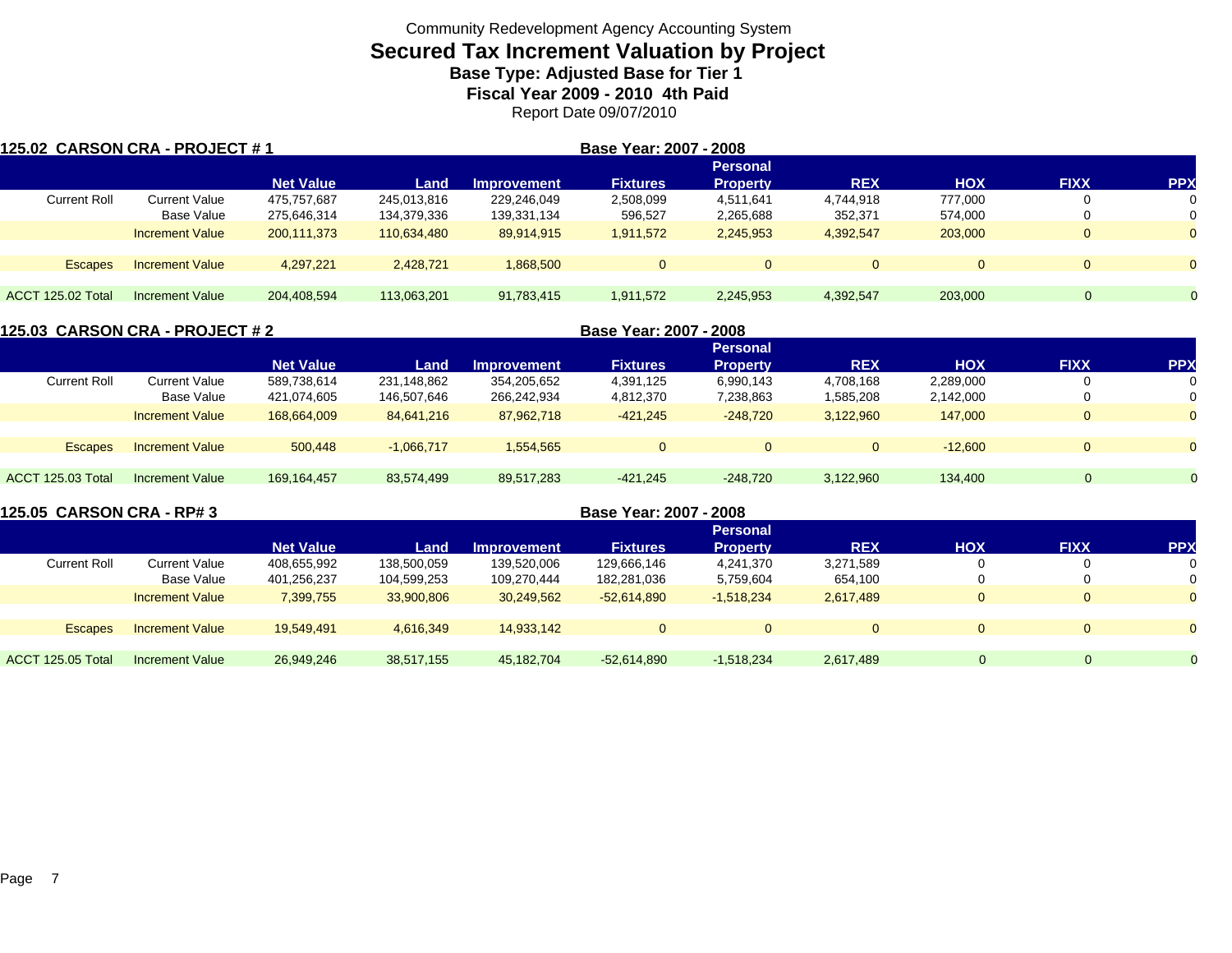# **Secured Tax Increment Valuation by Project**

**Base Type: Adjusted Base for Tier 1** 

**Fiscal Year 2009 - 2010 4th Paid**

Report Date 09/07/2010

#### **125.06 CARSON CRA - RP# 1 - 85 ANX**

**Base Year: 2007 - 2008**

|                     |                        |                  |             |                    |                 | <b>Personal</b> |            |            |             |            |
|---------------------|------------------------|------------------|-------------|--------------------|-----------------|-----------------|------------|------------|-------------|------------|
|                     |                        | <b>Net Value</b> | Land        | <b>Improvement</b> | <b>Fixtures</b> | <b>Property</b> | <b>REX</b> | <b>HOX</b> | <b>FIXX</b> | <b>PPX</b> |
| <b>Current Roll</b> | Current Value          | 688,436,283      | 338,322,628 | 336,319,919        | 22,787,453      | 6,822,203       | 15,505,321 | 145,599    | 45,000      | 120,000    |
|                     | Base Value             | 476,487,305      | 237,934,561 | 241,961,559        | 101,690         | 269,698         | 3,621,414  | 158,789    |             |            |
|                     | <b>Increment Value</b> | 211.948.978      | 100,388,067 | 94.358.360         | 22,685,763      | 6,552,505       | 11,883,907 | $-13,190$  | 45,000      | 120,000    |
|                     |                        |                  |             |                    |                 |                 |            |            |             |            |
| <b>Escapes</b>      | <b>Increment Value</b> | 148.477          | 2,094,857   | $-282,578$         |                 | 12,413          | 1,676,215  |            | 0           |            |
|                     |                        |                  |             |                    |                 |                 |            |            |             |            |
| ACCT 125.06 Total   | Increment Value        | 212,097,455      | 102,482,924 | 94,075,782         | 22,685,763      | 6,564,918       | 13,560,122 | $-13,190$  | 45,000      | 120,000    |

|                     |                        |                  |             |                    |                 | <b>Personal</b> |            |            |             |            |
|---------------------|------------------------|------------------|-------------|--------------------|-----------------|-----------------|------------|------------|-------------|------------|
|                     |                        | <b>Net Value</b> | Land        | <b>Improvement</b> | <b>Fixtures</b> | Property        | <b>REX</b> | <b>HOX</b> | <b>FIXX</b> | <b>PPX</b> |
| <b>Current Roll</b> | Current Value          | 2,162,588,576    | 952,985,365 | 059,291,626,       | 159,352,823     | 22,565,357      | 28,229,996 | 3,211,599  | 45,000      | 120,000    |
|                     | Base Value             | 1.574.464.461    | 623.420.796 | 756.806.071        | 187.791.623     | 15,533,853      | 6,213,093  | 2.874.789  |             | 0          |
|                     | <b>Increment Value</b> | 588.124.115      | 329,564,569 | 302,485,555        | $-28.438.800$   | 7,031,504       | 22.016.903 | 336,810    | 45,000      | 120,000    |
| <b>Escapes</b>      | Increment Value        | 24,495,637       | 8,073,210   | 18,073,629         |                 | 12,413          | 1,676,215  | $-12,600$  |             |            |
| Total               | Increment Value        | 612,619,752      | 337.637.779 | 320.559.184        | $-28.438.800$   | 7,043,917       | 23,693,118 | 324.210    | 45,000      | 120,000    |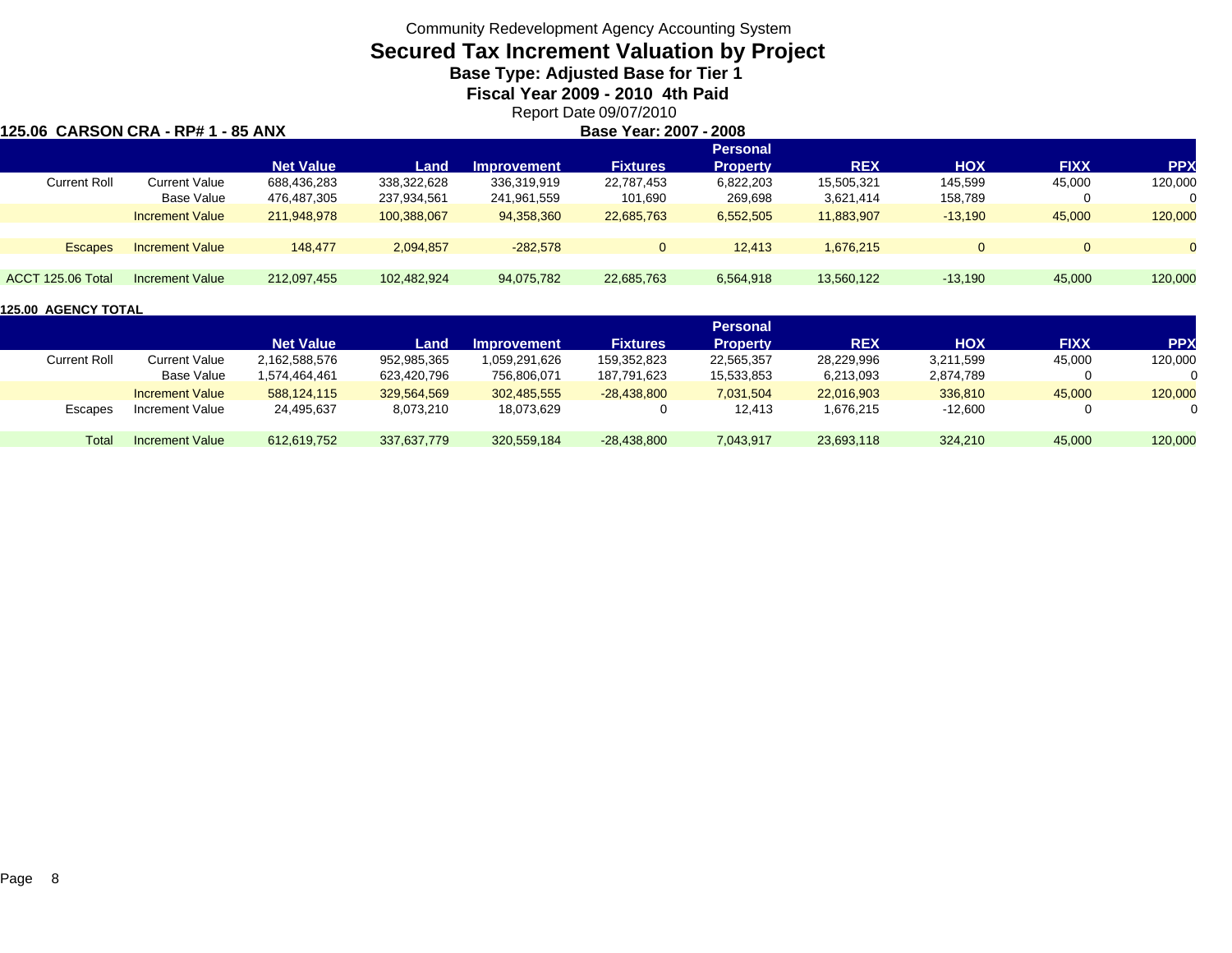## **Secured Tax Increment Valuation by Project Base Type: Adjusted Base for Tier 1**

**Fiscal Year 2009 - 2010 4th Paid**

Report Date 09/07/2010

| 128.02 CLAREMONT CRA - VILLAGE |                        |                  |            |             | Base Year: 2004 - 2005 |                 |            |            |             |           |
|--------------------------------|------------------------|------------------|------------|-------------|------------------------|-----------------|------------|------------|-------------|-----------|
|                                |                        |                  |            |             |                        | <b>Personal</b> |            |            |             |           |
|                                |                        | <b>Net Value</b> | Land       | Improvement | <b>Fixtures</b>        | <b>Property</b> | <b>REX</b> | <b>HOX</b> | <b>FIXX</b> | <b>PP</b> |
| <b>Current Roll</b>            | <b>Current Value</b>   | 196,685,198      | 88,343,544 | 122.619.831 | 2,217,730              | 3,303,997       | 15,953,335 | 385,000    | 1,021,971   | 2,439,598 |
|                                | Base Value             | 95,300,190       | 41,018,168 | 56,368,539  | 2,589,234              | 3,063,869       | 5,242,173  | 133,000    | 709,335     | 1,655,112 |
|                                | <b>Increment Value</b> | 101.385.008      | 47,325,376 | 66,251,292  | $-371,504$             | 240,128         | 10,711,162 | 252,000    | 312,636     | 784,486   |
| <b>Escapes</b>                 | <b>Increment Value</b> | 18.248.080       | $\Omega$   | 18.248.080  | $\Omega$               | $\Omega$        |            | $\Omega$   | $\Omega$    |           |
| <b>ACCT 128.02 Total</b>       | Increment Value        | 119,633,088      | 47,325,376 | 84,499,372  | $-371,504$             | 240,128         | 10.711.162 | 252,000    | 312,636     | 784,486   |

|                     |                        |                  |            |                    |                 | <b>Personal</b> |            |            |             |            |
|---------------------|------------------------|------------------|------------|--------------------|-----------------|-----------------|------------|------------|-------------|------------|
|                     |                        | <b>Net Value</b> | Land       | <b>Improvement</b> | <b>Fixtures</b> | Propertv        | <b>REX</b> | <b>HOX</b> | <b>FIXX</b> | <b>PPX</b> |
| <b>Current Roll</b> | Current Value          | 196,685,198      | 88,343,544 | 122,619,831        | 2,217,730       | 3,303,997       | 15,953,335 | 385,000    | 1,021,971   | 2,439,598  |
|                     | Base Value             | 95,300,190       | 41,018,168 | 56,368,539         | 2,589,234       | 3,063,869       | 5,242,173  | 133,000    | 709,335     | 1,655,112  |
|                     | <b>Increment Value</b> | 101.385.008      | 47,325,376 | 66.251.292         | $-371,504$      | 240.128         | 10.711.162 | 252,000    | 312,636     | 784,486    |
| Escapes             | Increment Value        | 18,248,080       |            | 18,248,080         | 0               |                 |            |            | 0           |            |
| Total               | <b>Increment Value</b> | 119.633.088      | 47,325,376 | 84,499,372         | $-371.504$      | 240.128         | 10,711,162 | 252,000    | 312,636     | 784,486    |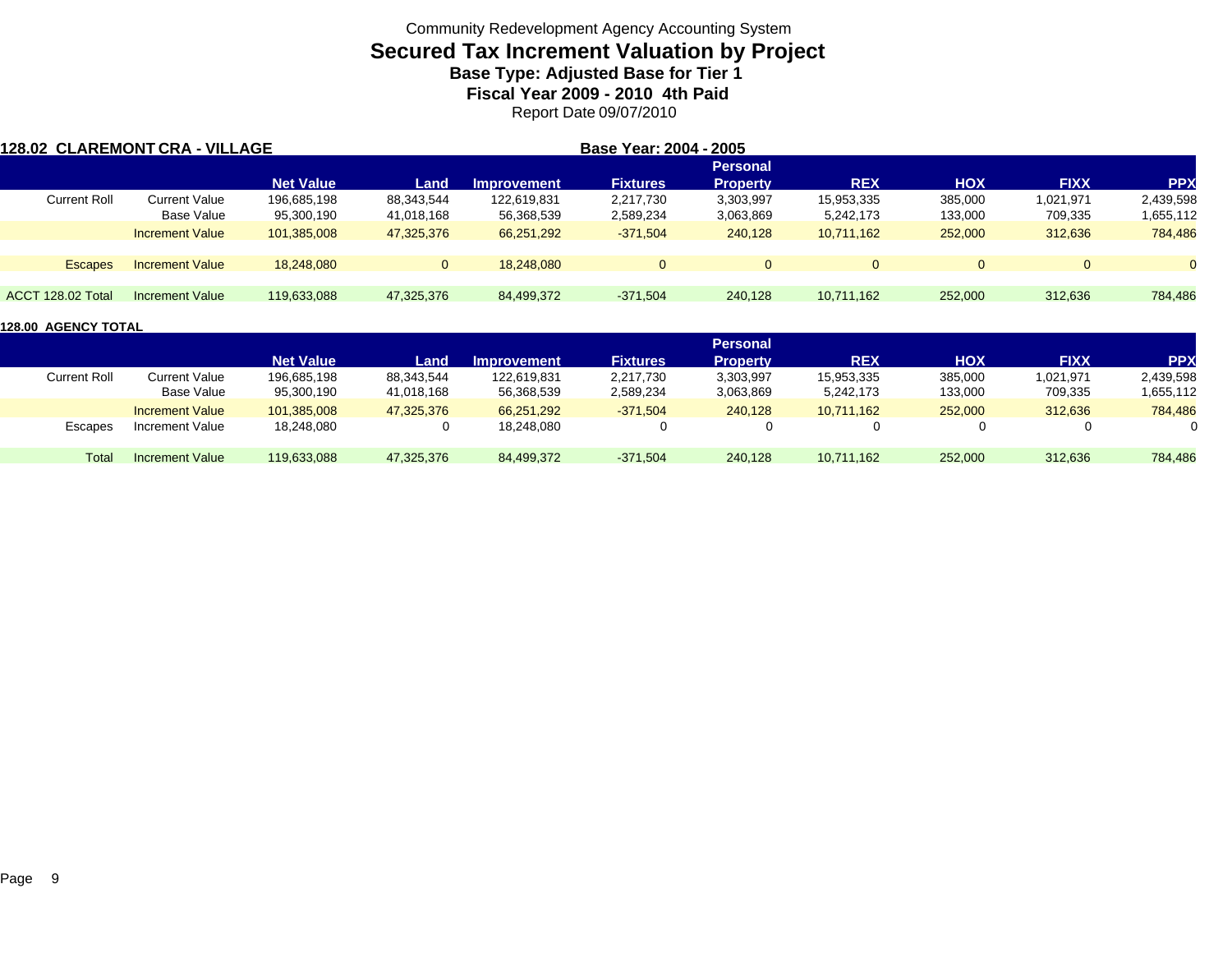## **Secured Tax Increment Valuation by Project Base Type: Adjusted Base for Tier 1**

**Fiscal Year 2009 - 2010 4th Paid**

Report Date 09/07/2010

| 131.02 COMMERCE CRA - PROJECT # 1 |                        |                  |             |                    | Base Year: 2004 - 2005 |                 |            |            |              |            |
|-----------------------------------|------------------------|------------------|-------------|--------------------|------------------------|-----------------|------------|------------|--------------|------------|
|                                   |                        |                  |             |                    |                        | <b>Personal</b> |            |            |              |            |
|                                   |                        | <b>Net Value</b> | Land        | <b>Improvement</b> | <b>Fixtures</b>        | <b>Property</b> | <b>REX</b> | <b>HOX</b> | <b>FIXX</b>  | <b>PPX</b> |
| <b>Current Roll</b>               | Current Value          | 983,015,473      | 474.686.290 | 503,450,772        | 11,635,004             | 7,635,009       | 12,579,102 | 1,778,000  | 8,000        | 26,500     |
|                                   | Base Value             | 657,738,579      | 276,744,858 | 356,962,839        | 21,484,185             | 8,801,305       | 4,742,683  | 1,461,600  | 9,000        | 41,325     |
|                                   | <b>Increment Value</b> | 325,276,894      | 197.941.432 | 146.487.933        | $-9,849,181$           | $-1,166,296$    | 7.836.419  | 316,400    | $-1,000$     | $-14,825$  |
|                                   |                        |                  |             |                    |                        |                 |            |            |              |            |
| <b>Escapes</b>                    | <b>Increment Value</b> | 5.600            | 250,000     | $-250.000$         | $\Omega$               | $\Omega$        | $\Omega$   | $-5.600$   | $\mathbf{0}$ | $\Omega$   |
|                                   |                        |                  |             |                    |                        |                 |            |            |              |            |
| ACCT 131.02 Total                 | Increment Value        | 325,282,494      | 198,191,432 | 146,237,933        | $-9.849.181$           | $-1,166,296$    | 7,836,419  | 310,800    | $-1.000$     | $-14.825$  |

|                     | <b>131.03  COMMERCE CRA - TOWN CENTER</b> |                  |            |                    | Base Year: 1996 - 1997 |                 |            |            |             |            |
|---------------------|-------------------------------------------|------------------|------------|--------------------|------------------------|-----------------|------------|------------|-------------|------------|
|                     |                                           |                  |            |                    |                        | <b>Personal</b> |            |            |             |            |
|                     |                                           | <b>Net Value</b> | Land       | <b>Improvement</b> | <b>Fixtures</b>        | <b>Property</b> | <b>REX</b> | <b>HOX</b> | <b>FIXX</b> | <b>PPX</b> |
| <b>Current Roll</b> | <b>Current Value</b>                      | 126,319,273      | 25,975,850 | 84,369,796         | 8,132,673              | 13,612,941      | 4,988,737  | 728.000    |             | 55,250     |
|                     | Base Value                                | 61,931,180       | 17,585,356 | 35,938,187         | 4,204,491              | 4,984,346       |            | 781,200    |             |            |
|                     | <b>Increment Value</b>                    | 64.388.093       | 8,390,494  | 48,431,609         | 3,928,182              | 8,628,595       | 4,988,737  | $-53.200$  |             | 55,250     |
| <b>Escapes</b>      | <b>Increment Value</b>                    | $\Omega$         |            |                    | $\Omega$               |                 |            | $\Omega$   |             |            |
| ACCT 131.03 Total   | Increment Value                           | 64,388,093       | 8,390,494  | 48.431.609         | 3,928,182              | 8,628,595       | 4,988,737  | $-53.200$  | $\mathbf 0$ | 55,250     |

**131.04 COMMERCE CRA - TOWN CENTER/80 ANNEX**

**Base Year: 1996 - 1997**

|                     |                        |                  |            |                    |                 | <b>Personal</b> |             |            |             |            |
|---------------------|------------------------|------------------|------------|--------------------|-----------------|-----------------|-------------|------------|-------------|------------|
|                     |                        | <b>Net Value</b> | Land       | <b>Improvement</b> | <b>Fixtures</b> | <b>Property</b> | <b>REX</b>  | <b>HOX</b> | <b>FIXX</b> | <b>PPX</b> |
| <b>Current Roll</b> | Current Value          | 141,411,541      | 38,996,356 | 101,279,628        | 624,298         | 511,259         | 0           |            |             |            |
|                     | <b>Base Value</b>      | 44,754,463       | 14,984,424 | 29,770,039         |                 |                 | 0           |            |             |            |
|                     | <b>Increment Value</b> | 96,657,078       | 24,011,932 | 71,509,589         | 624.298         | 511.259         | $\mathbf 0$ |            |             |            |
|                     |                        |                  |            |                    |                 |                 |             |            |             |            |
| <b>Escapes</b>      | <b>Increment Value</b> | $\Omega$         |            |                    | $\Omega$        |                 | $\mathbf 0$ |            |             |            |
|                     |                        |                  |            |                    |                 |                 |             |            |             |            |
| ACCT 131.04 Total   | <b>Increment Value</b> | 96,657,078       | 24,011,932 | 71,509,589         | 624,298         | 511.259         |             | O          | $\Omega$    |            |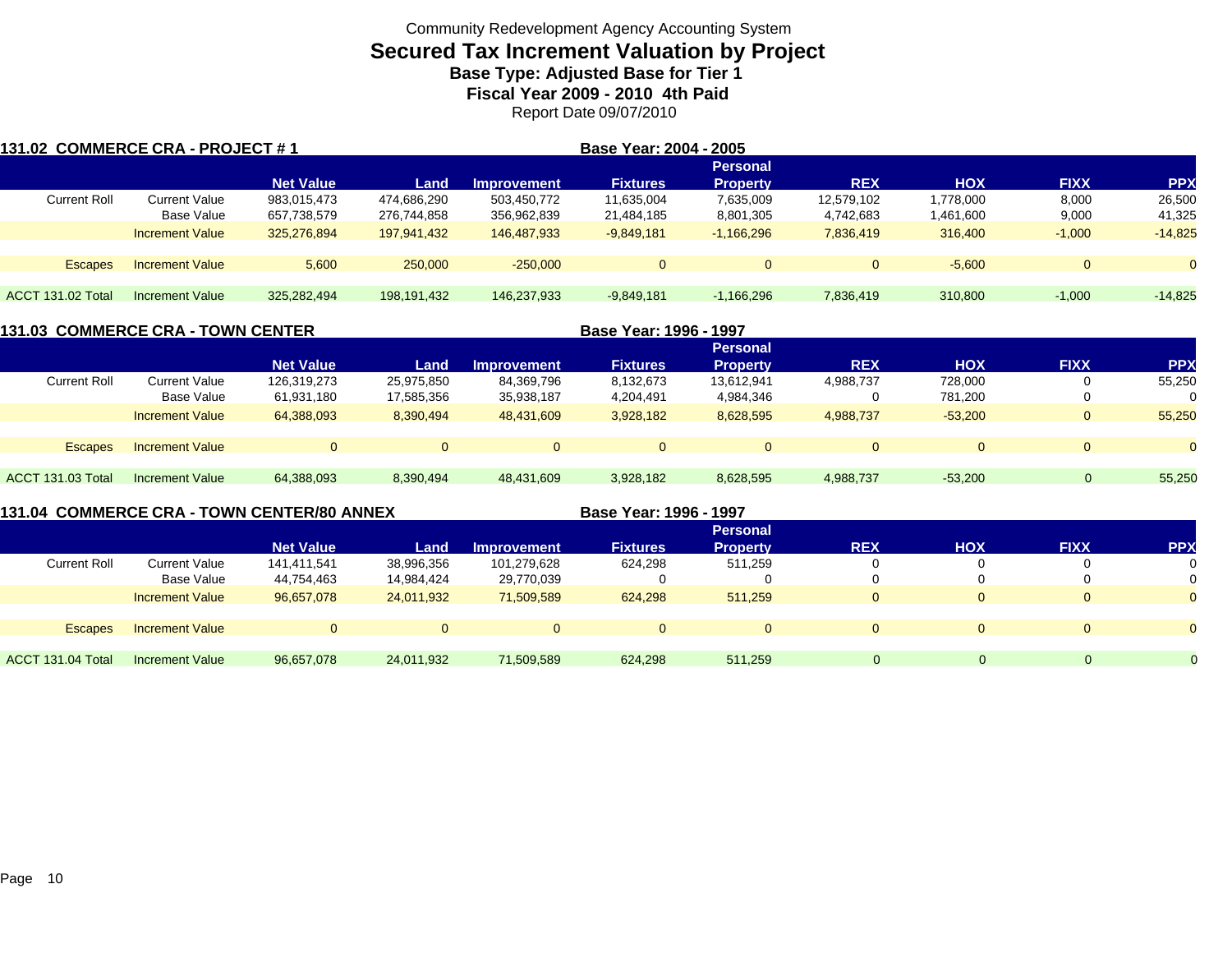| 1131.00 AGENCY TOTAL |                        |                  |               |                    |                 |                                    |            |            |             |            |
|----------------------|------------------------|------------------|---------------|--------------------|-----------------|------------------------------------|------------|------------|-------------|------------|
|                      |                        | <b>Net Value</b> | Land          | <b>Improvement</b> | <b>Fixtures</b> | <b>Personal</b><br><b>Property</b> | <b>REX</b> | <b>HOX</b> | <b>FIXX</b> | <b>PPX</b> |
| <b>Current Roll</b>  | <b>Current Value</b>   | 250,746,287      | 539,658,496   | 689,100,196        | 20,391,975      | 21,759,209                         | 17,567,839 | 2,506,000  | 8,000       | 81,750     |
|                      | Base Value             | 764,424,222      | 309,314,638   | 422,671,065        | 25,688,676      | 13,785,651                         | 4,742,683  | 2,242,800  | 9,000       | 41,325     |
|                      | <b>Increment Value</b> | 486,322,065      | 230, 343, 858 | 266.429.131        | $-5,296,701$    | 7,973,558                          | 12.825.156 | 263,200    | $-1,000$    | 40,425     |
| Escapes              | Increment Value        | 5,600            | 250,000       | $-250,000$         |                 |                                    |            | $-5,600$   | 0           | $\Omega$   |
| <b>Total</b>         | Increment Value        | 486,327,665      | 230,593,858   | 266,179,131        | $-5,296,701$    | 7,973,558                          | 12,825,156 | 257,600    | $-1,000$    | 40,425     |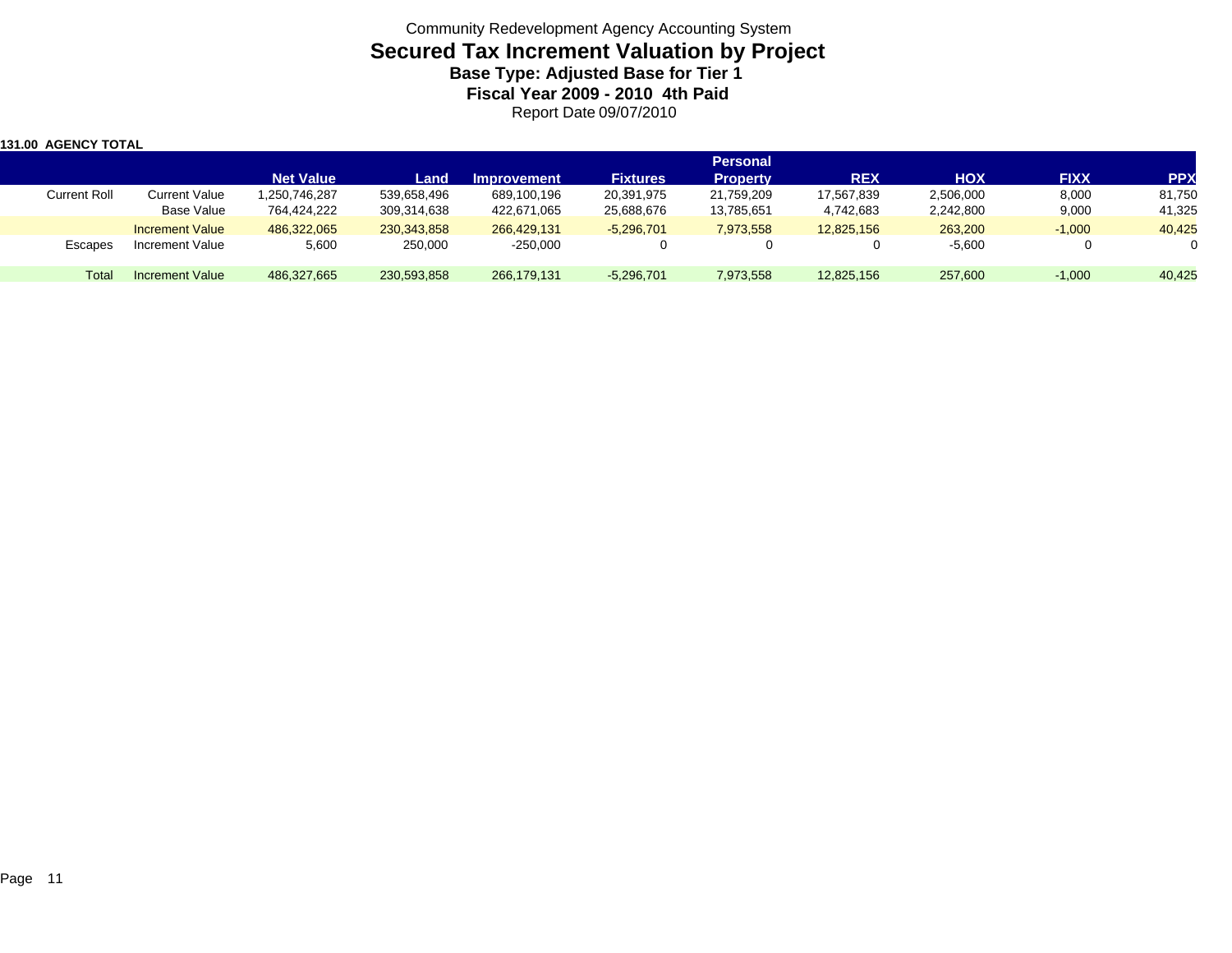## **Secured Tax Increment Valuation by Project Base Type: Adjusted Base for Tier 1**

**Fiscal Year 2009 - 2010 4th Paid**

Report Date 09/07/2010

| 132.02 COMPTON CRA - ROSECRANS |                        |                  |            |                    | Base Year: 2004 - 2005 |                 |              |            |             |            |
|--------------------------------|------------------------|------------------|------------|--------------------|------------------------|-----------------|--------------|------------|-------------|------------|
|                                |                        |                  |            |                    |                        | <b>Personal</b> |              |            |             |            |
|                                |                        | <b>Net Value</b> | Land       | <b>Improvement</b> | <b>Fixtures</b>        | <b>Property</b> | <b>REX</b>   | <b>HOX</b> | <b>FIXX</b> | <b>PPX</b> |
| <b>Current Roll</b>            | <b>Current Value</b>   | 65,071,893       | 40,297,252 | 35,034,193         | 0                      | 38,840          | 9,397,063    | 870,329    | U           | 31,000     |
|                                | Base Value             | 45,706,607       | 18,900,721 | 28,192,418         | 2,559                  | 38,936          | 443,675      | 984,352    | 0           | 0          |
|                                | <b>Increment Value</b> | 19.365.286       | 21,396,531 | 6,841,775          | $-2,559$               | $-96$           | 8,953,388    | $-114.023$ | $\Omega$    | 31,000     |
| <b>Escapes</b>                 | <b>Increment Value</b> | 658.736          | 528.937    | 115.799            | $\overline{0}$         | $\mathbf{0}$    | $\mathbf{0}$ | $-14.000$  | $\Omega$    | $\Omega$   |
|                                |                        |                  |            |                    |                        |                 |              |            |             |            |
| ACCT 132.02 Total              | Increment Value        | 20,024,022       | 21,925,468 | 6,957,574          | $-2,559$               | $-96$           | 8,953,388    | $-128.023$ |             | 31,000     |

#### **132.04 COMPTON CRA - WALNUT INDUSTRIAL**

| 132.04  COMPTON CRA - WALNUT INDUSTRIAL |                        |                  |             |                    | Base Year: 2004 - 2005 |                 |            |            |             |            |
|-----------------------------------------|------------------------|------------------|-------------|--------------------|------------------------|-----------------|------------|------------|-------------|------------|
|                                         |                        |                  |             |                    |                        | <b>Personal</b> |            |            |             |            |
|                                         |                        | <b>Net Value</b> | Land        | <b>Improvement</b> | <b>Fixtures</b>        | <b>Property</b> | <b>REX</b> | <b>HOX</b> | <b>FIXX</b> | <b>PPX</b> |
| <b>Current Roll</b>                     | Current Value          | 871,045,170      | 390.886.872 | 461.728.724        | 8,392,550              | 11.327.070      | 1,290,046  |            |             | 0          |
|                                         | Base Value             | 567,782,632      | 263,531,920 | 278,215,659        | 11,800,066             | 15,382,012      | 1,147,025  |            |             | 0          |
|                                         | <b>Increment Value</b> | 303,262,538      | 127,354,952 | 183,513,065        | $-3,407,516$           | $-4,054,942$    | 143.021    | 0          |             | $\Omega$   |
|                                         |                        |                  |             |                    |                        |                 |            |            |             |            |
| <b>Escapes</b>                          | <b>Increment Value</b> | 1,782,471        | 850.976     | 931.495            | $\Omega$               | $\Omega$        | $\Omega$   |            |             | $\Omega$   |
|                                         |                        |                  |             |                    |                        |                 |            |            |             |            |
| ACCT 132.04 Total                       | Increment Value        | 305,045,009      | 128,205,928 | 184,444,560        | $-3,407,516$           | $-4,054,942$    | 143,021    | $\Omega$   | $\Omega$    | $\Omega$   |

#### **132.05 COMPTON CRA - WALNUT IND'L/76 ANNEX**

**Base Year: 2004 - 2005**

|                     |                        | <b>Personal</b>  |            |                    |                 |          |             |            |              |            |  |
|---------------------|------------------------|------------------|------------|--------------------|-----------------|----------|-------------|------------|--------------|------------|--|
|                     |                        | <b>Net Value</b> | Land       | <b>Improvement</b> | <b>Fixtures</b> | Propertv | <b>REX</b>  | <b>HOX</b> | <b>FIXX</b>  | <b>PPX</b> |  |
| <b>Current Roll</b> | Current Value          | 128,472,010      | 63,112,185 | 72,808,423         | 237,338         | 110,099  | 7,542,835   | 228,200    |              | 25,000     |  |
|                     | Base Value             | 79,311,138       | 38,644,133 | 45,422,592         | 258,043         | 86,490   | 4,900,120   | 175,000    |              | 25,000     |  |
|                     | <b>Increment Value</b> | 49,160,872       | 24,468,052 | 27,385,831         | $-20,705$       | 23,609   | 2,642,715   | 53,200     | $\mathbf{0}$ |            |  |
|                     |                        |                  |            |                    |                 |          |             |            |              |            |  |
| <b>Escapes</b>      | <b>Increment Value</b> |                  | $\Omega$   | $\Omega$           | $\Omega$        |          | $\mathbf 0$ | $\Omega$   |              |            |  |
|                     |                        |                  |            |                    |                 |          |             |            |              |            |  |
| ACCT 132.05 Total   | <b>Increment Value</b> | 49,160,872       | 24,468,052 | 27,385,831         | $-20,705$       | 23,609   | 2,642,715   | 53,200     | $\Omega$     |            |  |
|                     |                        |                  |            |                    |                 |          |             |            |              |            |  |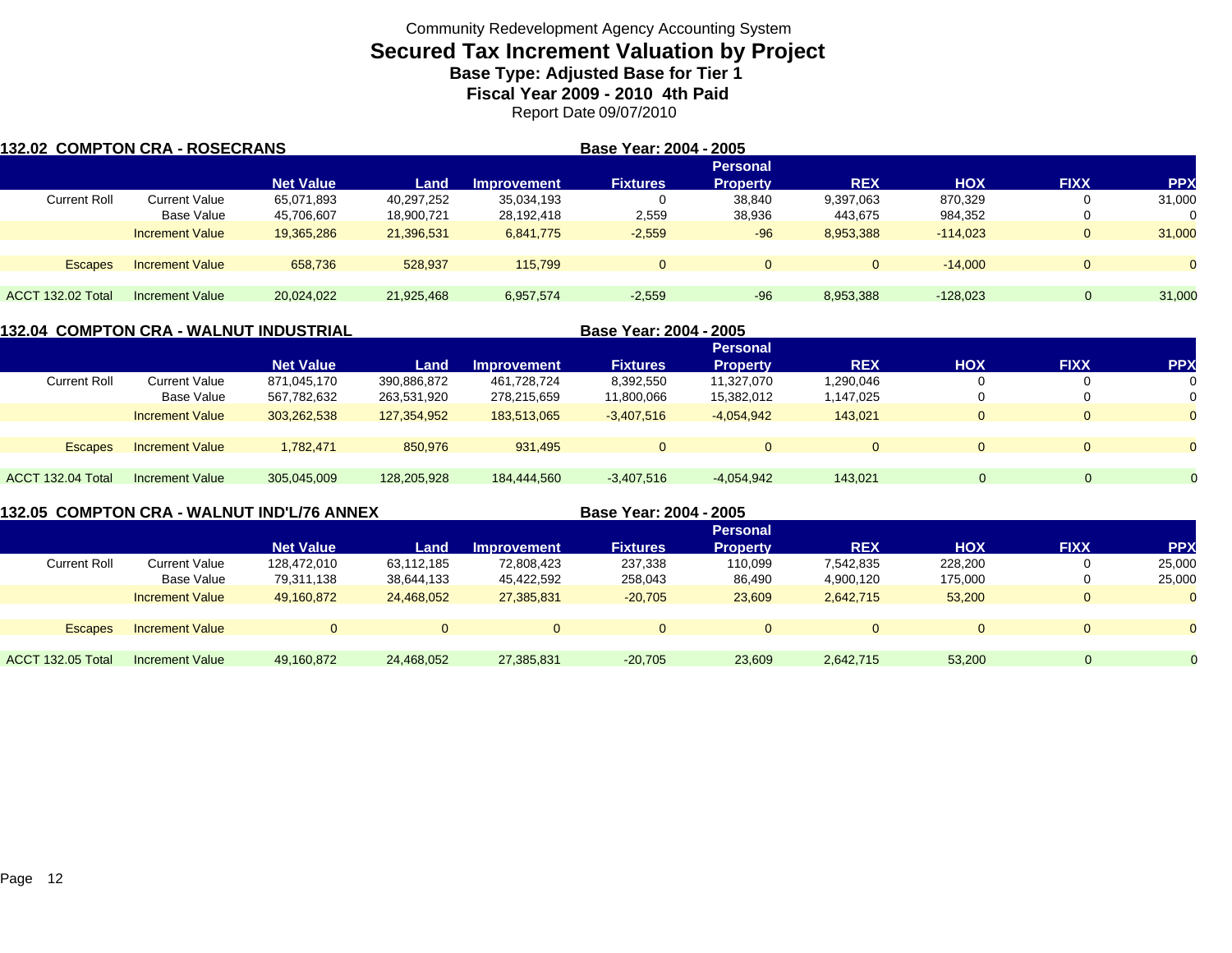| 132.00 AGENCY TOTAL |                        |                  |             |                    |                 |                                    |            |            |             |            |
|---------------------|------------------------|------------------|-------------|--------------------|-----------------|------------------------------------|------------|------------|-------------|------------|
|                     |                        | <b>Net Value</b> | Land        | <b>Improvement</b> | <b>Fixtures</b> | <b>Personal</b><br><b>Property</b> | <b>REX</b> | <b>HOX</b> | <b>FIXX</b> | <b>PPX</b> |
| <b>Current Roll</b> | Current Value          | 1,064,589,073    | 494,296,309 | 569,571,340        | 8,629,888       | 11,476,009                         | 18,229,944 | 1,098,529  |             | 56,000     |
|                     | Base Value             | 692,800,377      | 321,076,774 | 351,830,669        | 12,060,668      | 15,507,438                         | 6,490,820  | 1,159,352  |             | 25,000     |
|                     | <b>Increment Value</b> | 371,788,696      | 173,219,535 | 217.740.671        | $-3,430,780$    | $-4,031,429$                       | 11,739,124 | $-60,823$  | 0           | 31,000     |
| <b>Escapes</b>      | Increment Value        | 2,441,207        | 379,913. ا  | 1,047,294          |                 |                                    | 0          | $-14,000$  |             |            |
| Total               | Increment Value        | 374,229,903      | 174,599,448 | 218,787,965        | $-3,430,780$    | $-4,031,429$                       | 11,739,124 | $-74.823$  | 0           | 31,000     |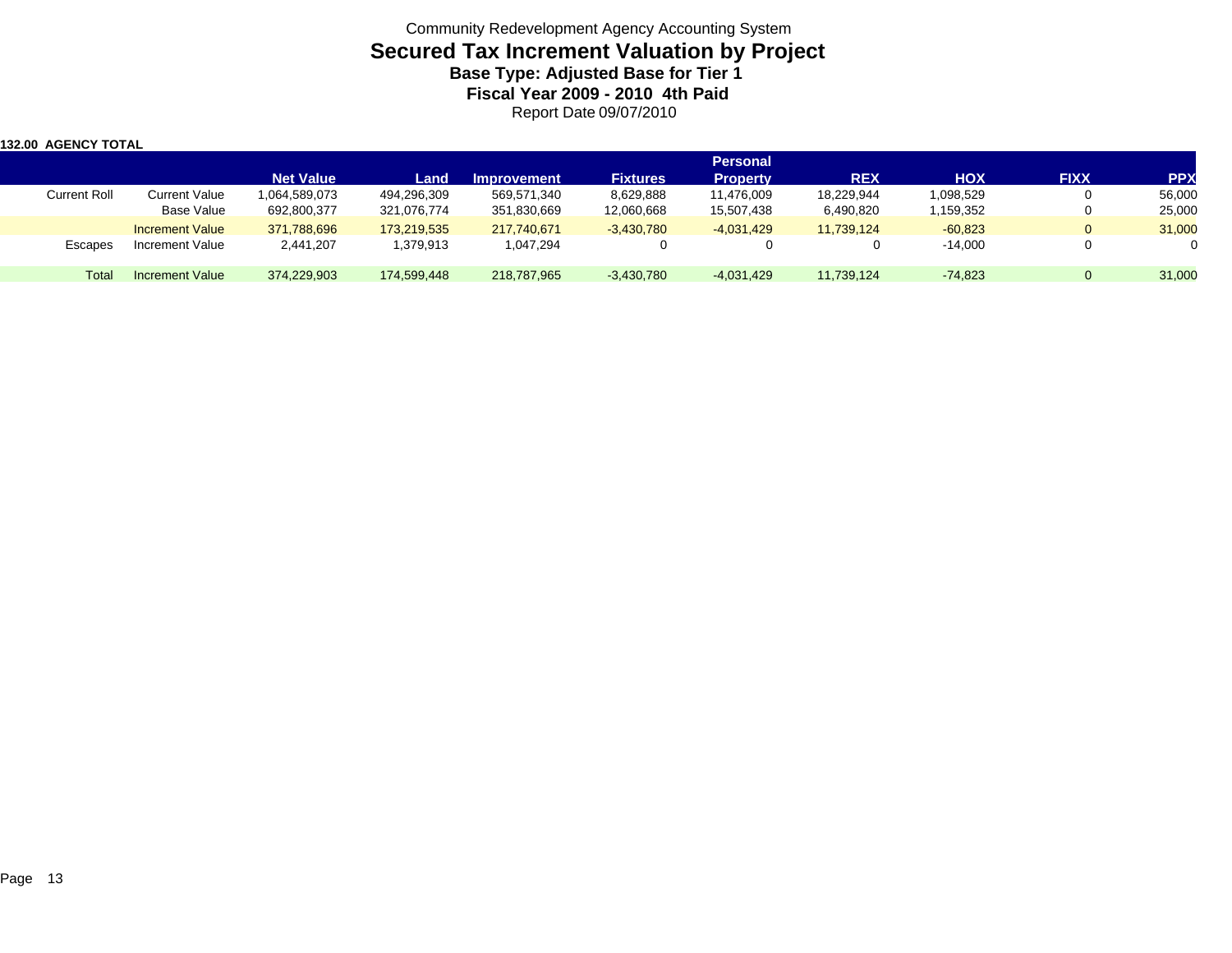# **Secured Tax Increment Valuation by Project**

**Base Type: Adjusted Base for Tier 1 Fiscal Year 2009 - 2010 4th Paid**

Report Date 09/07/2010

| l136.06 COVINA CRA - PROJECT # 1 |                        |                  |             |              | Base Year: 2004 - 2005 |                 |            |            |             |           |
|----------------------------------|------------------------|------------------|-------------|--------------|------------------------|-----------------|------------|------------|-------------|-----------|
|                                  |                        |                  |             |              |                        | <b>Personal</b> |            |            |             |           |
|                                  |                        | <b>Net Value</b> | Land        | Improvement  | <b>Fixtures</b>        | <b>Property</b> | <b>REX</b> | <b>HOX</b> | <b>FIXX</b> | <b>PP</b> |
| <b>Current Roll</b>              | <b>Current Value</b>   | 664,008,708      | 312,208,287 | 387,782,247  | 760,937                | 1,168,912       | 34,767,875 | 2,802,800  | 102,000     | 239,000   |
|                                  | Base Value             | 484,122,104      | 191,643,071 | 293,414,823  | 7,950,679              | 16,414,287      | 22,717,756 | 2,583,000  |             | $\Omega$  |
|                                  | <b>Increment Value</b> | 179,886,604      | 120,565,216 | 94, 367, 424 | $-7,189,742$           | $-15,245,375$   | 12,050,119 | 219,800    | 102,000     | 239,000   |
| <b>Escapes</b>                   | <b>Increment Value</b> |                  | $\Omega$    | $\Omega$     | $\Omega$               | $\Omega$        | $\Omega$   | $\Omega$   |             | $\Omega$  |
|                                  |                        |                  |             |              |                        |                 |            |            |             |           |
| ACCT 136.06 Total                | Increment Value        | 179.886.604      | 120,565,216 | 94.367.424   | $-7,189,742$           | $-15,245,375$   | 12,050,119 | 219,800    | 102,000     | 239,000   |

|                     |                        |                  |             |                    |                 | <b>Personal</b> |            |            |             |            |
|---------------------|------------------------|------------------|-------------|--------------------|-----------------|-----------------|------------|------------|-------------|------------|
|                     |                        | <b>Net Value</b> | Land        | <b>Improvement</b> | <b>Fixtures</b> | Propertv        | <b>REX</b> | <b>HOX</b> | <b>FIXX</b> | <b>PPX</b> |
| <b>Current Roll</b> | Current Value          | 664,008,708      | 312,208,287 | 387,782,247        | 760,937         | 1,168,912       | 34,767,875 | 2,802,800  | 102,000     | 239,000    |
|                     | Base Value             | 484,122,104      | 191.643.071 | 293,414,823        | 7,950,679       | 16.414.287      | 22,717,756 | 2,583,000  |             |            |
|                     | <b>Increment Value</b> | 179.886.604      | 120.565.216 | 94.367.424         | $-7.189.742$    | $-15.245.375$   | 12,050,119 | 219,800    | 102,000     | 239,000    |
| Escapes             | Increment Value        |                  |             |                    |                 |                 |            |            | 0           |            |
| Total               | <b>Increment Value</b> | 179,886,604      | 120,565,216 | 94, 367, 424       | $-7,189,742$    | $-15,245,375$   | 12,050,119 | 219,800    | 102,000     | 239,000    |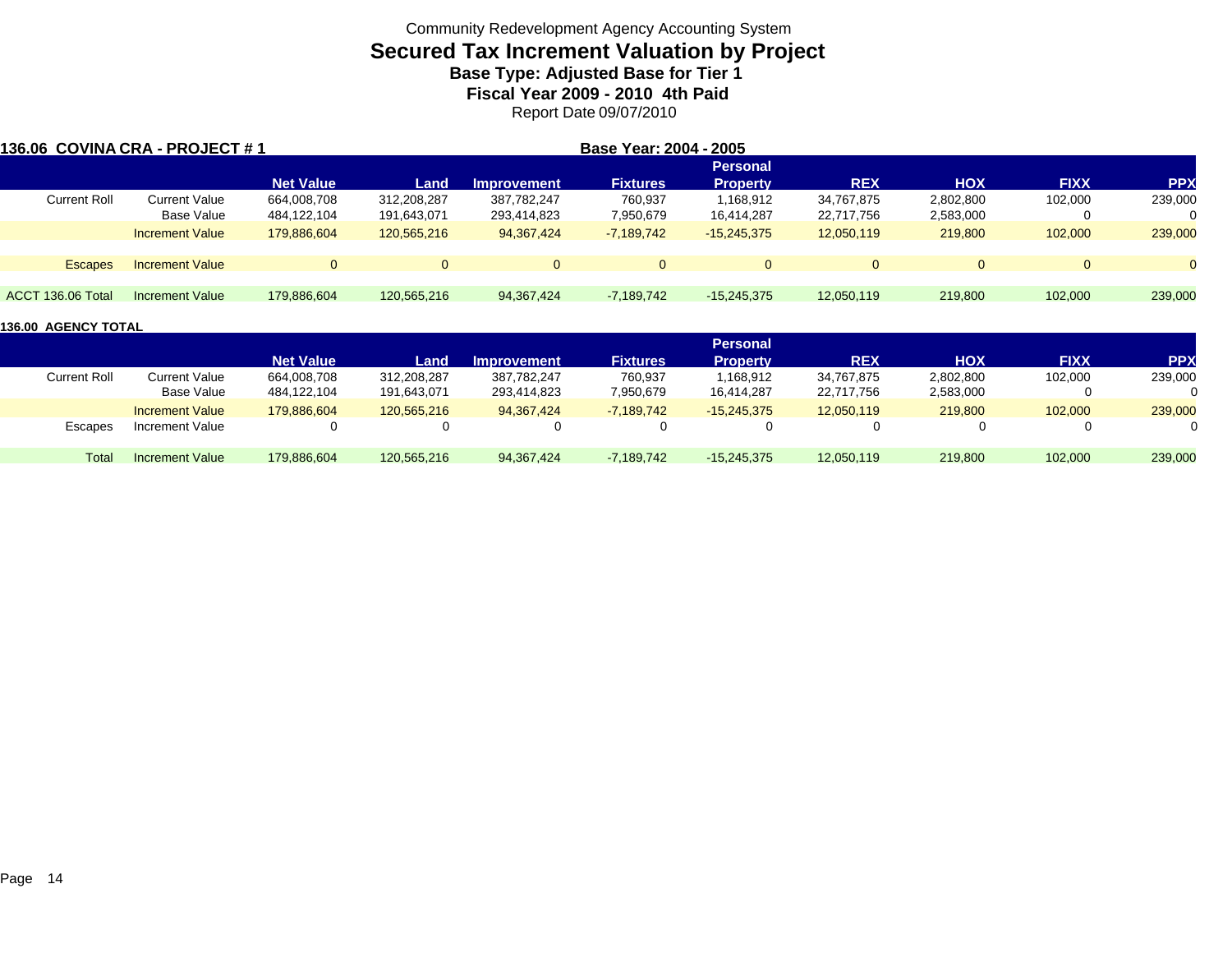### **Secured Tax Increment Valuation by Project Base Type: Adjusted Base for Tier 1**

**Fiscal Year 2009 - 2010 4th Paid**

Report Date 09/07/2010

| 140.04 CULVER CITY CRA - SLAUSON/SEPULVEDA |                        |                  |             |                    | Base Year: 2004 - 2005 |                 |            |            |             |            |
|--------------------------------------------|------------------------|------------------|-------------|--------------------|------------------------|-----------------|------------|------------|-------------|------------|
|                                            |                        |                  |             |                    |                        | <b>Personal</b> |            |            |             |            |
|                                            |                        | <b>Net Value</b> | Land        | <b>Improvement</b> | <b>Fixtures</b>        | <b>Property</b> | <b>REX</b> | <b>HOX</b> | <b>FIXX</b> | <b>PPX</b> |
| <b>Current Roll</b>                        | Current Value          | 1,065,858,010    | 396,497,088 | 678,779,438        |                        | 600.304         | 8,936,613  | 1,082,207  |             |            |
|                                            | Base Value             | 582,330,233      | 192,703,604 | 389,757,766        | 192,889                | 862,574         | 327,127    | 859,473    |             |            |
|                                            | <b>Increment Value</b> | 483,527,777      | 203,793,484 | 289,021,672        | $-192,889$             | $-262.270$      | 8,609,486  | 222.734    |             | $\Omega$   |
|                                            |                        |                  |             |                    |                        |                 |            |            |             |            |
| <b>Escapes</b>                             | <b>Increment Value</b> | $\Omega$         |             |                    |                        | $\Omega$        | $\Omega$   |            |             |            |
|                                            |                        |                  |             |                    |                        |                 |            |            |             |            |
| ACCT 140.04 Total                          | Increment Value        | 483.527.777      | 203.793.484 | 289.021.672        | $-192.889$             | $-262.270$      | 8,609,486  | 222.734    | $\Omega$    |            |

#### **140.05 CULVER CITY CRA - OVERLAND/JEFFERSON Base Year: 2004 - 2005 PersonalNet Value Land Improvement Fixtures Property REX HOX FIXX PPX** Current Roll Current Value 673,406,767 403,216,844 307,566,425 70,575 162,048 27,830,925 9,608,200 25,000 145,000 Base Value 430,303,699 193,972,783 262,396,614 240,096 64,333 17,064,427 9,254,000 0 51,700 Increment Value 243,103,068 209,244,061 45,169,811 -169,521 97,715 10,766,498 354,200 25,000 93,300 Escapes Increment Value 14,385 21,240 15,145 0 0 22,000 0 0 0 ACCT 140.05 TotalIncrement Value 243,117,453 209,265,301 45,184,956 -169,521 97,715 10,788,498 354,200 25,000 93,300

**140.06 CULVER CITY CRA - WASH/CULVER Base Year: 2004 - 2005 Personal Net Value Land Improvement Fixtures Property REX HOX FIXX PPX** Current Roll Current Value 1,392,470,434 699,123,051 721,867,666 2,249,921 6,626,446 35,212,050 1,524,600 215,000 445,000 Base Value 922,022,527 444,796,744 480,029,654 1,481,316 11,045,483 13,687,570 1,559,600 15,000 68,500 Increment Value 470,447,907 254,326,307 241,838,012 768,605 -4,419,037 21,524,480 -35,000 200,000 376,500 Escapes Increment Value 3,572,647 0 6,318,000 0 116,647 2,869,000 -7,000 0 ACCT 140.06 TotalIncrement Value 474,020,554 254,326,307 248,156,012 768,605 -4,302,390 24,393,480 -42,000 200,000 376,500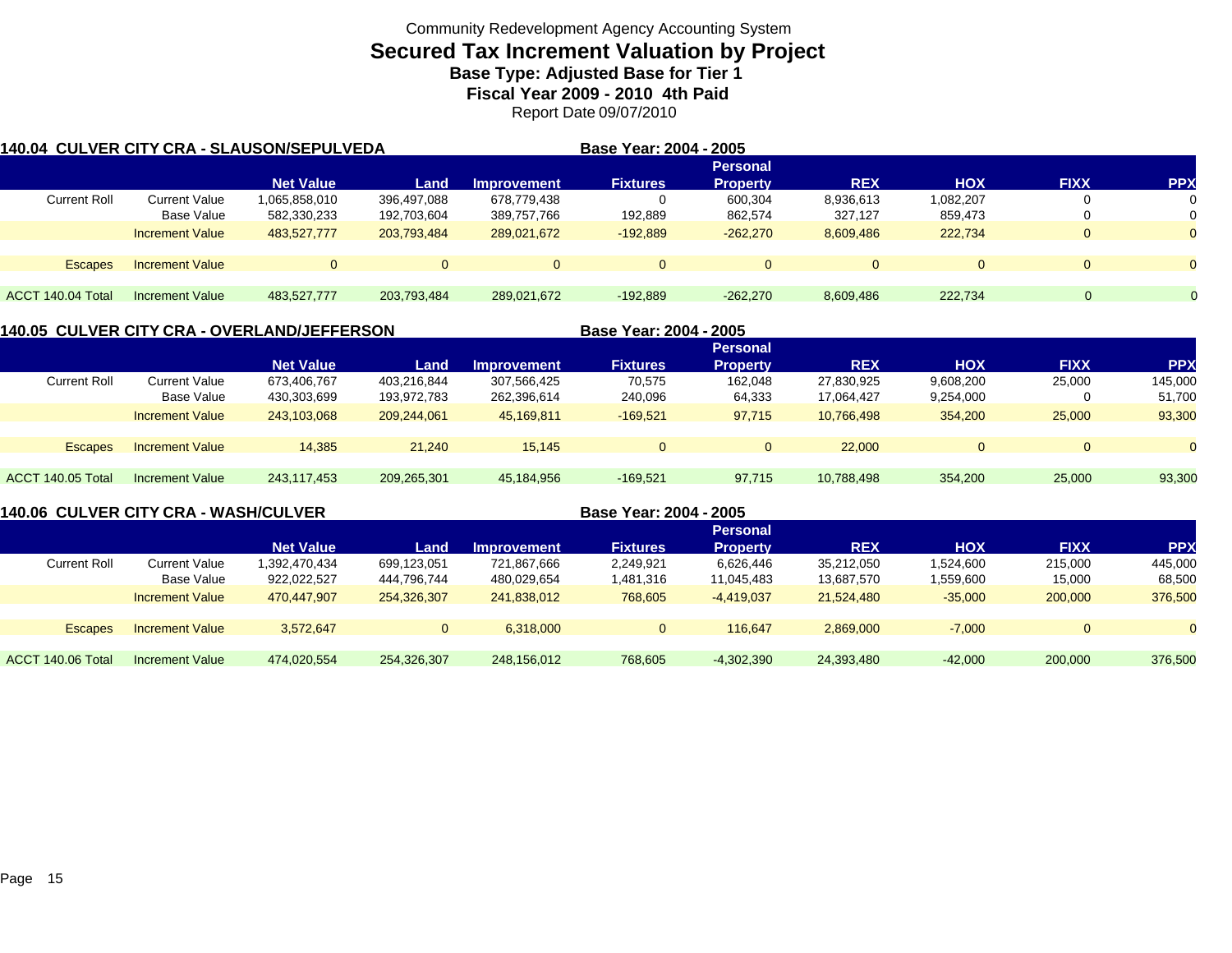| 140.00 AGENCY TOTAL |                        |                  |              |                    |                 |                 |            |            |             |            |
|---------------------|------------------------|------------------|--------------|--------------------|-----------------|-----------------|------------|------------|-------------|------------|
|                     |                        |                  |              |                    |                 | <b>Personal</b> |            |            |             |            |
|                     |                        | <b>Net Value</b> | Land         | <b>Improvement</b> | <b>Fixtures</b> | <b>Property</b> | <b>REX</b> | <b>HOX</b> | <b>FIXX</b> | <b>PPX</b> |
| <b>Current Roll</b> | <b>Current Value</b>   | 3,131,735,211    | .498,836,983 | ,708,213,529       | 2,320,496       | 7,388,798       | 71,979,588 | 12,215,007 | 240,000     | 590,000    |
|                     | Base Value             | 1,934,656,459    | 831,473,131  | 1,132,184,034      | 1,914,301       | 11,972,390      | 31,079,124 | 11,673,073 | 15,000      | 120,200    |
|                     | <b>Increment Value</b> | 197,078,752      | 667,363,852  | 576,029,495        | 406,195         | $-4,583,592$    | 40,900,464 | 541,934    | 225,000     | 469,800    |
| Escapes             | Increment Value        | 3,587,032        | 21,240       | 6,333,145          |                 | 116.647         | 2,891,000  | $-7,000$   |             |            |
| Total               | <b>Increment Value</b> | 1,200,665,784    | 667,385,092  | 582,362,640        | 406,195         | $-4,466,945$    | 43,791,464 | 534,934    | 225,000     | 469,800    |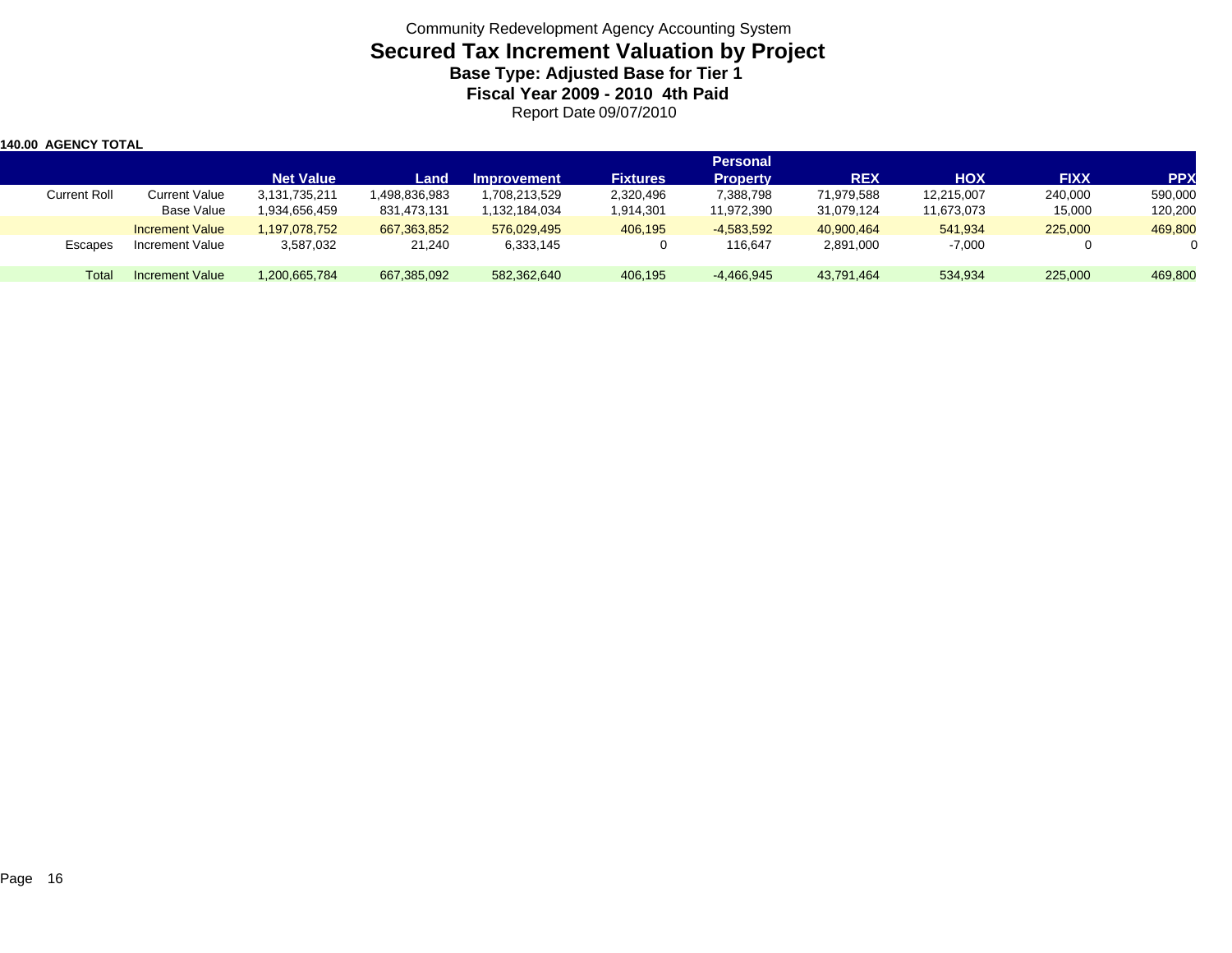# **Secured Tax Increment Valuation by Project**

**Base Type: Adjusted Base for Tier 1 Fiscal Year 2009 - 2010 4th Paid**

Report Date 09/07/2010

| 142.02 CERRITOS CRA - LOS CERRITOS |                        |                  |                |                    | Base Year: 2004 - 2005 |                 |            |            |                |            |
|------------------------------------|------------------------|------------------|----------------|--------------------|------------------------|-----------------|------------|------------|----------------|------------|
|                                    |                        |                  |                |                    |                        | <b>Personal</b> |            |            |                |            |
|                                    |                        | <b>Net Value</b> | Land           | <b>Improvement</b> | <b>Fixtures</b>        | <b>Property</b> | <b>REX</b> | <b>HOX</b> | <b>FIXX</b>    | <b>PPX</b> |
| <b>Current Roll</b>                | Current Value          | 911.711.124      | 368.471.324    | 559,645,907        | 2,386,402              | 2,179,094       | 18,430,003 | 2,476,600  | 13,000         | 52,000     |
|                                    | Base Value             | 679,214,762      | 253,615,573    | 429,157,582        | 574,333                | 1,374,954       | 2,958,680  | 2,534,000  | 0              | 15,000     |
|                                    | <b>Increment Value</b> | 232,496,362      | 114,855,751    | 130,488,325        | 1,812,069              | 804.140         | 15.471.323 | $-57,400$  | 13,000         | 37,000     |
|                                    |                        |                  |                |                    |                        |                 |            |            |                |            |
| <b>Escapes</b>                     | <b>Increment Value</b> | $\Omega$         | $\overline{0}$ | $\overline{0}$     | $\Omega$               |                 | $\Omega$   | $\Omega$   | $\overline{0}$ | $\Omega$   |
|                                    |                        |                  |                |                    |                        |                 |            |            |                |            |
| ACCT 142.02 Total                  | Increment Value        | 232,496,362      | 114.855.751    | 130,488,325        | 1,812,069              | 804.140         | 15.471.323 | $-57.400$  | 13.000         | 37,000     |

| <b>142.04 CERRITOS CRA - LOS COYOTES</b> |                        |                  |             |                    | Base Year: 2004 - 2005 |                 |              |            |                |            |
|------------------------------------------|------------------------|------------------|-------------|--------------------|------------------------|-----------------|--------------|------------|----------------|------------|
|                                          |                        |                  |             |                    |                        |                 |              |            |                |            |
|                                          |                        | <b>Net Value</b> | Land        | <b>Improvement</b> | <b>Fixtures</b>        | <b>Property</b> | <b>REX</b>   | <b>HOX</b> | <b>FIXX</b>    | <b>PPX</b> |
| <b>Current Roll</b>                      | <b>Current Value</b>   | 2,130,631,146    | 929,339,100 | 1,225,016,766      | .361,628               | 1,736,588       | 10,808,736   | 15,999,200 |                | 15,000     |
|                                          | <b>Base Value</b>      | 1,562,932,331    | 588,032,262 | 994,371,300        | 1,839,701              | 2,679,949       | 8,875,481    | 15,100,400 |                | 15,000     |
|                                          | <b>Increment Value</b> | 567,698,815      | 341,306,838 | 230,645,466        | $-478,073$             | $-943.361$      | 1,933,255    | 898,800    | $\overline{0}$ | $\Omega$   |
|                                          |                        |                  |             |                    |                        |                 |              |            |                |            |
| <b>Escapes</b>                           | <b>Increment Value</b> | 334.836          | 179.299     | 120.537            | $\overline{0}$         | $\Omega$        | $\mathbf{0}$ | $-35.000$  | 0              | $\Omega$   |
|                                          |                        |                  |             |                    |                        |                 |              |            |                |            |
| ACCT 142.04 Total                        | Increment Value        | 568,033,651      | 341,486,137 | 230,766,003        | -478,073               | $-943,361$      | 1,933,255    | 863.800    | 0              | $\Omega$   |

|              |                        |                  |               |                    |                 | <b>Personal</b> |            |            |             |            |
|--------------|------------------------|------------------|---------------|--------------------|-----------------|-----------------|------------|------------|-------------|------------|
|              |                        | <b>Net Value</b> | Land          | <b>Improvement</b> | <b>Fixtures</b> | <b>Property</b> | <b>REX</b> | <b>HOX</b> | <b>FIXX</b> | <b>PPX</b> |
| Current Roll | <b>Current Value</b>   | 3,042,342,270    | 1,297,810,424 | .784,662,673       | 3,748,030       | 3,915,682       | 29,238,739 | 18,475,800 | 13,000      | 67,000     |
|              | Base Value             | 2,242,147,093    | 841.647.835   | 1,423,528,882      | 2,414,034       | 4,054,903       | 11,834,161 | 17,634,400 |             | 30,000     |
|              | <b>Increment Value</b> | 800.195.177      | 456.162.589   | 361,133,791        | 1,333,996       | $-139.221$      | 17.404.578 | 841.400    | 13,000      | 37,000     |
| Escapes      | Increment Value        | 334,836          | 179,299       | 120,537            |                 | $\Omega$        |            | $-35.000$  |             |            |
| Total        | Increment Value        | 800,530,013      | 456,341,888   | 361,254,328        | 1,333,996       | $-139.221$      | 17,404,578 | 806,400    | 13,000      | 37,000     |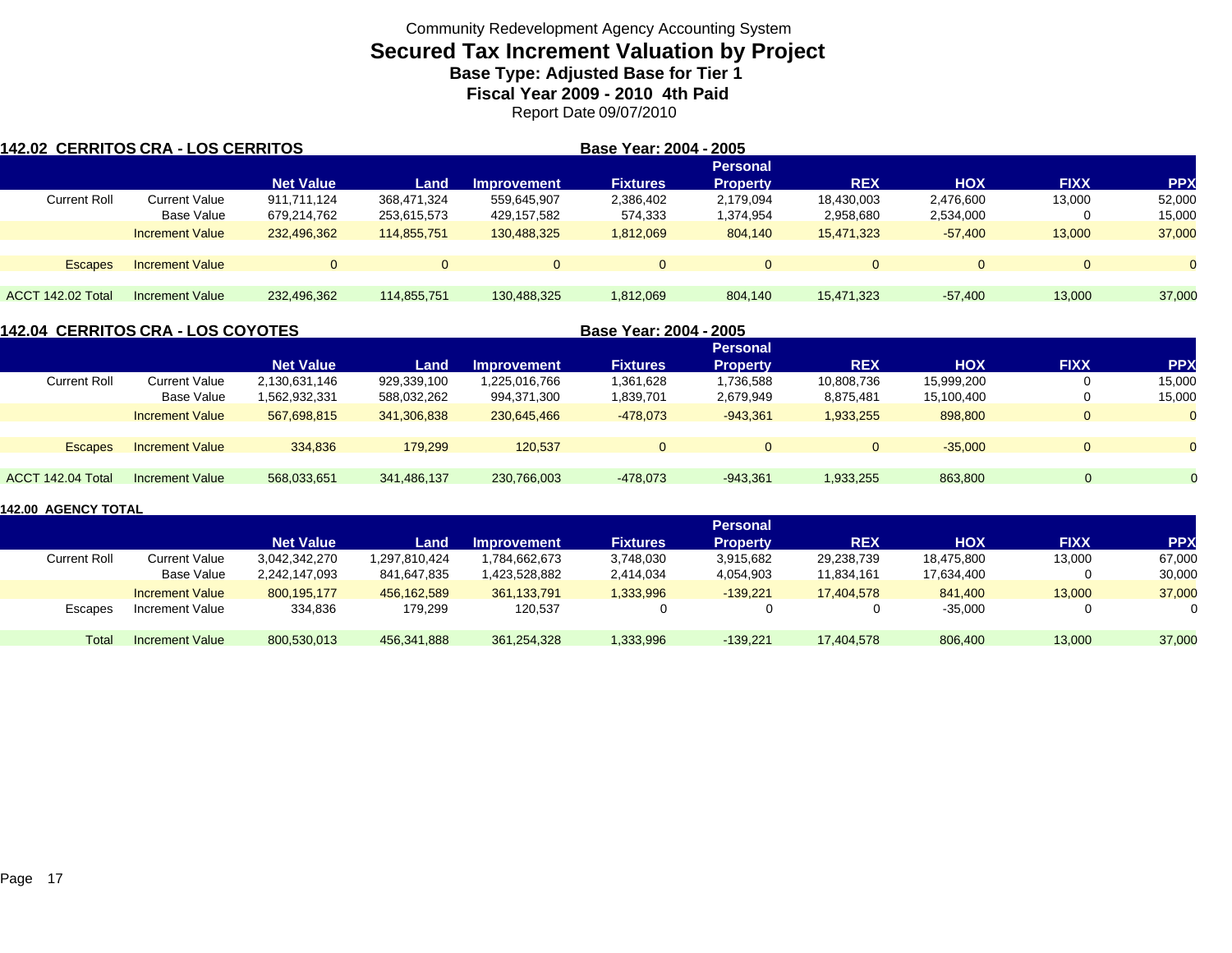## **Secured Tax Increment Valuation by Project Base Type: Adjusted Base for Tier 1**

**Fiscal Year 2009 - 2010 4th Paid**

Report Date 09/07/2010

| 143.02 DOWNEY CRA - PROJECT # 1 |                        |                  |            |                    | Base Year: 2009 - 2010 |                 |            |            |              |            |
|---------------------------------|------------------------|------------------|------------|--------------------|------------------------|-----------------|------------|------------|--------------|------------|
|                                 |                        |                  |            |                    |                        | <b>Personal</b> |            |            |              |            |
|                                 |                        | <b>Net Value</b> | Land       | <b>Improvement</b> | <b>Fixtures</b>        | <b>Property</b> | <b>REX</b> | <b>HOX</b> | <b>FIXX</b>  | <b>PPX</b> |
| <b>Current Roll</b>             | <b>Current Value</b>   | 145.736.146      | 70,823,609 | 78.772.267         | 12,256                 | 126.927         | 3,389,313  | 565.600    | 0            | 44,000     |
|                                 | Base Value             | 151,427,385      | 71,035,661 | 84,172,769         | 42,138                 | 154.204         | 3,345,387  | 588,000    | 0            | 44,000     |
|                                 | <b>Increment Value</b> | $-5.691.239$     | $-212,052$ | $-5,400,502$       | $-29,882$              | $-27,277$       | 43,926     | $-22.400$  | $\mathbf{0}$ |            |
| <b>Escapes</b>                  | <b>Increment Value</b> |                  | $\Omega$   | $\Omega$           | $\Omega$               | $\Omega$        |            | $\Omega$   | $\Omega$     |            |
|                                 |                        |                  |            |                    |                        |                 |            |            |              |            |
| ACCT 143.02 Total               | Increment Value        | $-5,691,239$     | $-212,052$ | $-5,400,502$       | $-29,882$              | $-27.277$       | 43,926     | $-22,400$  | $\Omega$     | $\Omega$   |

|                     |                        |                  |            |                    |                 | <b>Personal</b> |            |            |             |            |
|---------------------|------------------------|------------------|------------|--------------------|-----------------|-----------------|------------|------------|-------------|------------|
|                     |                        | <b>Net Value</b> | Land       | <b>Improvement</b> | <b>Fixtures</b> | <b>Property</b> | <b>REX</b> | <b>HOX</b> | <b>FIXX</b> | <b>PPX</b> |
| <b>Current Roll</b> | Current Value          | 145.736.146      | 70,823,609 | 78.772.267         | 12,256          | 126,927         | 3,389,313  | 565,600    |             | 44,000     |
|                     | Base Value             | 151,427,385      | 71,035,661 | 84,172,769         | 42,138          | 154,204         | 3,345,387  | 588,000    |             | 44,000     |
|                     | <b>Increment Value</b> | $-5.691.239$     | $-212,052$ | $-5,400,502$       | $-29,882$       | $-27.277$       | 43,926     | $-22.400$  |             |            |
| Escapes             | Increment Value        |                  |            |                    |                 |                 |            |            |             |            |
| Total               | Increment Value        | $-5,691,239$     | $-212.052$ | $-5,400,502$       | $-29,882$       | $-27.277$       | 43,926     | $-22.400$  |             |            |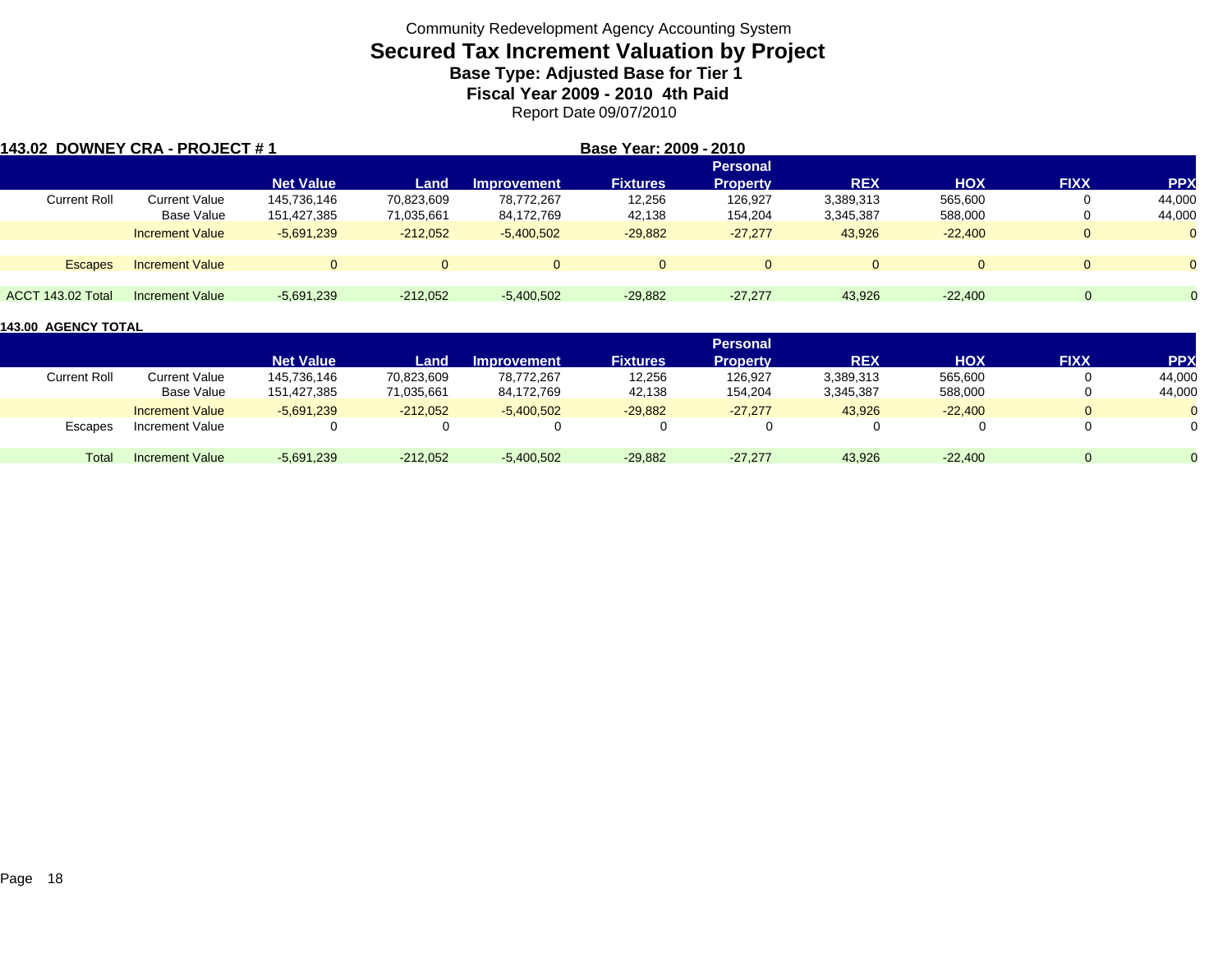## **Secured Tax Increment Valuation by Project Base Type: Adjusted Base for Tier 1**

**Fiscal Year 2009 - 2010 4th Paid**

Report Date 09/07/2010

|                     | <b>145.06 DUARTE CRA - DAVIS ADDITION</b> |                  |            |                    | Base Year: 2004 - 2005 |                 |              |            |                |            |
|---------------------|-------------------------------------------|------------------|------------|--------------------|------------------------|-----------------|--------------|------------|----------------|------------|
|                     |                                           |                  |            |                    |                        | <b>Personal</b> |              |            |                |            |
|                     |                                           | <b>Net Value</b> | Land       | <b>Improvement</b> | <b>Fixtures</b>        | <b>Property</b> | <b>REX</b>   | <b>HOX</b> | <b>FIXX</b>    | <b>PPX</b> |
| <b>Current Roll</b> | <b>Current Value</b>                      | 49,745,428       | 23,923,333 | 29,858,382         | 696,453                | 1,965,942       | 4,036,287    |            | 696.453        | 1,965,942  |
|                     | Base Value                                | 34,234,223       | 11,737,153 | 22,450,001         | 11,518                 | 35,551          |              |            | $\Omega$       | 0          |
|                     | <b>Increment Value</b>                    | 15,511,205       | 12,186,180 | 7,408,381          | 684,935                | 1,930,391       | 4,036,287    | $\Omega$   | 696.453        | 1,965,942  |
| <b>Escapes</b>      | <b>Increment Value</b>                    | $\overline{0}$   |            | $\Omega$           | $\Omega$               | $\Omega$        | $\mathbf{0}$ | $\Omega$   | $\overline{0}$ | $\Omega$   |
|                     |                                           |                  |            |                    |                        |                 |              |            |                |            |
| ACCT 145.06 Total   | Increment Value                           | 15.511.205       | 12,186,180 | 7,408,381          | 684,935                | 1,930,391       | 4,036,287    |            | 696.453        | 1,965,942  |

|                     |                        | 145.09  DUARTE CRA - DAVIS ADDITION/76 ANNEX |            |                    | Base Year: 2004 - 2005 |                 |                |            |             |            |
|---------------------|------------------------|----------------------------------------------|------------|--------------------|------------------------|-----------------|----------------|------------|-------------|------------|
|                     |                        |                                              |            |                    |                        | <b>Personal</b> |                |            |             |            |
|                     |                        | <b>Net Value</b>                             | Land       | <b>Improvement</b> | <b>Fixtures</b>        | <b>Property</b> | <b>REX</b>     | <b>HOX</b> | <b>FIXX</b> | <b>PPX</b> |
| <b>Current Roll</b> | <b>Current Value</b>   | 179,671,119                                  | 91,709,295 | 90,596,820         | 0                      | 37.424          | 50,220         | 2,622,200  |             |            |
|                     | <b>Base Value</b>      | 131,236,897                                  | 56,098,294 | 77,797,561         | 0                      | 14,900          | 44,658         | 2,629,200  |             |            |
|                     | <b>Increment Value</b> | 48,434,222                                   | 35,611,001 | 12,799,259         | $\mathbf{0}$           | 22,524          | 5,562          | $-7,000$   |             |            |
|                     |                        |                                              |            |                    |                        |                 |                |            |             |            |
| <b>Escapes</b>      | <b>Increment Value</b> | $\Omega$                                     |            | $\Omega$           | $\Omega$               | $\Omega$        | $\overline{0}$ | $\Omega$   | 0           |            |
|                     |                        |                                              |            |                    |                        |                 |                |            |             |            |
| ACCT 145.09 Total   | Increment Value        | 48,434,222                                   | 35.611.001 | 12,799,259         | $\Omega$               | 22.524          | 5,562          | $-7,000$   | 0           |            |
|                     |                        |                                              |            |                    |                        |                 |                |            |             |            |

**145.11 DUARTE CRA - RANCHO DUARTE PH#1 Base Year: 2004 - 2005**

|                     |                        |                  |            |                    |                 | <b>Personal</b> |              |            |             |                |
|---------------------|------------------------|------------------|------------|--------------------|-----------------|-----------------|--------------|------------|-------------|----------------|
|                     |                        | <b>Net Value</b> | Land       | <b>Improvement</b> | <b>Fixtures</b> | <b>Property</b> | <b>REX</b>   | <b>HOX</b> | <b>FIXX</b> | <b>PPX</b>     |
| <b>Current Roll</b> | Current Value          | 25,704,267       | 18,126,493 | 26,269,282         |                 |                 | 18,195,908   | 495,600    | 0           | 0              |
|                     | <b>Base Value</b>      | 18,716,507       | 11,993,279 | 21,628,593         |                 | 0               | 14,430,765   | 474,600    | 0           | 0              |
|                     | <b>Increment Value</b> | 6,987,760        | 6,133,214  | 4,640,689          |                 | 0               | 3,765,143    | 21,000     | $\Omega$    | $\overline{0}$ |
|                     |                        |                  |            |                    |                 |                 |              |            |             |                |
| <b>Escapes</b>      | <b>Increment Value</b> | $\overline{0}$   |            |                    | $\Omega$        | $\Omega$        | $\mathbf{0}$ |            | $\Omega$    | $\Omega$       |
|                     |                        |                  |            |                    |                 |                 |              |            |             |                |
| ACCT 145.11 Total   | <b>Increment Value</b> | 6,987,760        | 6,133,214  | 4,640,689          | n               |                 | 3,765,143    | 21,000     |             |                |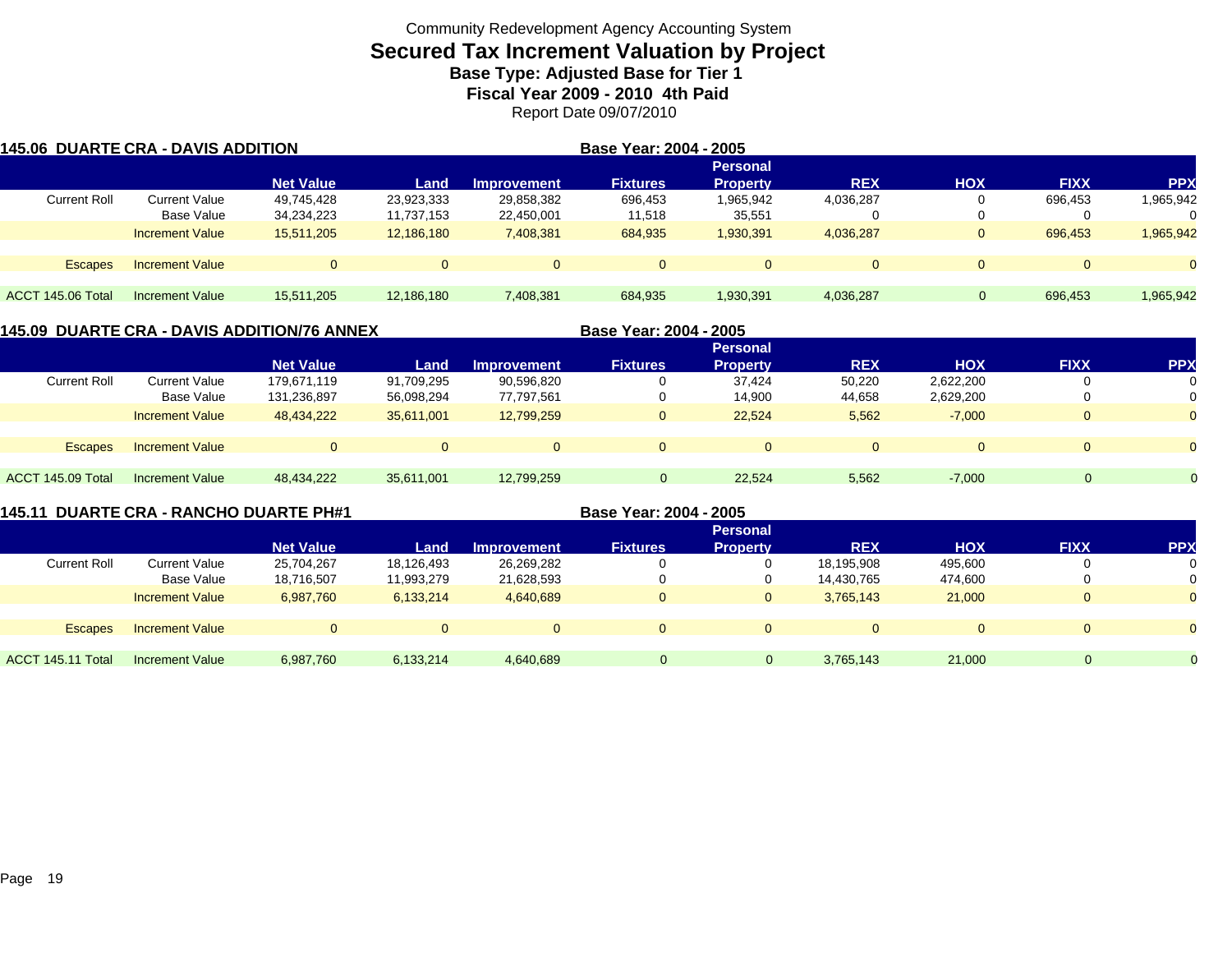| 145.00 AGENCY TOTAL |                             |                            |                           |                            |                   |                                    |                          |                        |             |            |
|---------------------|-----------------------------|----------------------------|---------------------------|----------------------------|-------------------|------------------------------------|--------------------------|------------------------|-------------|------------|
|                     |                             | <b>Net Value</b>           | Land                      | <b>Improvement</b>         | <b>Fixtures</b>   | <b>Personal</b><br><b>Property</b> | <b>REX</b>               | <b>HOX</b>             | <b>FIXX</b> | <b>PPX</b> |
| <b>Current Roll</b> | Current Value<br>Base Value | 255,120,814<br>184,187,627 | 133,759,121<br>79,828,726 | 146,724,484<br>121,876,155 | 696,453<br>11,518 | 2,003,366<br>50,451                | 22,282,415<br>14.475.423 | 3,117,800<br>3,103,800 | 696,453     | 1,965,942  |
|                     | <b>Increment Value</b>      | 70,933,187                 | 53,930,395                | 24,848,329                 | 684,935           | 1,952,915                          | 7,806,992                | 14,000                 | 696,453     | 1,965,942  |
| <b>Escapes</b>      | Increment Value             |                            |                           | 0                          |                   |                                    |                          |                        |             |            |
| Total               | Increment Value             | 70,933,187                 | 53,930,395                | 24,848,329                 | 684,935           | 1,952,915                          | 7,806,992                | 14,000                 | 696,453     | 1,965,942  |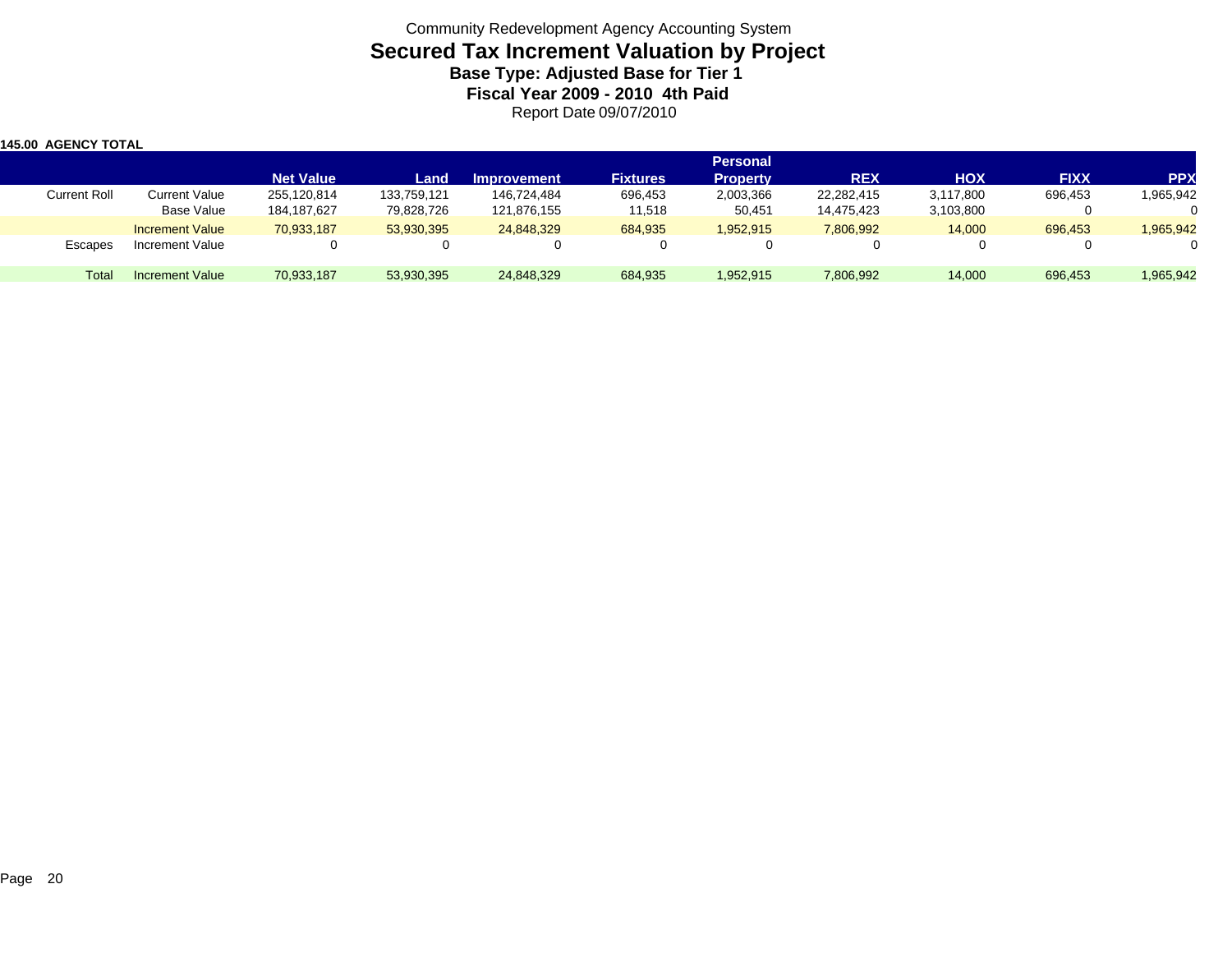## **Secured Tax Increment Valuation by Project Base Type: Adjusted Base for Tier 1**

**Fiscal Year 2009 - 2010 4th Paid**

Report Date 09/07/2010

| 156.02 GLENDALE CRA - CENTRAL |                        |                  |             |                    | Base Year: 2004 - 2005 |                 |              |            |                |            |
|-------------------------------|------------------------|------------------|-------------|--------------------|------------------------|-----------------|--------------|------------|----------------|------------|
|                               |                        |                  |             |                    |                        | <b>Personal</b> |              |            |                |            |
|                               |                        | <b>Net Value</b> | Land        | <b>Improvement</b> | <b>Fixtures</b>        | <b>Property</b> | <b>REX</b>   | <b>HOX</b> | <b>FIXX</b>    | <b>PPX</b> |
| <b>Current Roll</b>           | <b>Current Value</b>   | 2,822,704,573    | 644,945,116 | 2,173,690,128      | 5,027,612              | 7,611,886       | 8,157,169    | 413,000    | $\mathbf{0}$   | 0          |
|                               | Base Value             | 1,611,474,820    | 384,085,685 | 1,223,273,704      | 3,070,517              | 5,444,796       | 3,965,882    | 434,000    | $\overline{0}$ | 0          |
|                               | <b>Increment Value</b> | 1,211,229,753    | 260,859,431 | 950.416.424        | 1,957,095              | 2,167,090       | 4,191,287    | $-21.000$  | $\mathbf{0}$   | $\Omega$   |
| <b>Escapes</b>                | <b>Increment Value</b> | 1,082            | 21          | 1,061              | $\overline{0}$         | $\Omega$        | $\mathbf{0}$ |            | $\Omega$       | $\Omega$   |
|                               |                        |                  |             |                    |                        |                 |              |            |                |            |
| <b>ACCT 156.02 Total</b>      | Increment Value        | 1,211,230,835    | 260.859.452 | 950,417,485        | 1,957,095              | 2,167,090       | 4,191,287    | $-21.000$  | $\Omega$       | $\Omega$   |

|                     |                        |                  |             |                    |                 | <b>Personal</b> |            |            |             |            |
|---------------------|------------------------|------------------|-------------|--------------------|-----------------|-----------------|------------|------------|-------------|------------|
|                     |                        | <b>Net Value</b> | Land        | <b>Improvement</b> | <b>Fixtures</b> | Propertv        | <b>REX</b> | <b>HOX</b> | <b>FIXX</b> | <b>PPX</b> |
| <b>Current Roll</b> | Current Value          | 2,822,704,573    | 644,945,116 | 2,173,690,128      | 5,027,612       | 7,611,886       | 8,157,169  | 413,000    |             |            |
|                     | Base Value             | 1,611,474,820    | 384,085,685 | 223,273,704        | 3,070,517       | 5,444,796       | 3,965,882  | 434,000    | 0           |            |
|                     | <b>Increment Value</b> | 1,211,229,753    | 260,859,431 | 950.416.424        | 1,957,095       | 2,167,090       | 4.191.287  | $-21.000$  | $\Omega$    |            |
| Escapes             | Increment Value        | 0.082            | 21          | 1,061              | 0               |                 |            |            | 0           |            |
| Total               | <b>Increment Value</b> | 1,211,230,835    | 260,859,452 | 950,417,485        | 1,957,095       | 2,167,090       | 4,191,287  | $-21,000$  | 0           |            |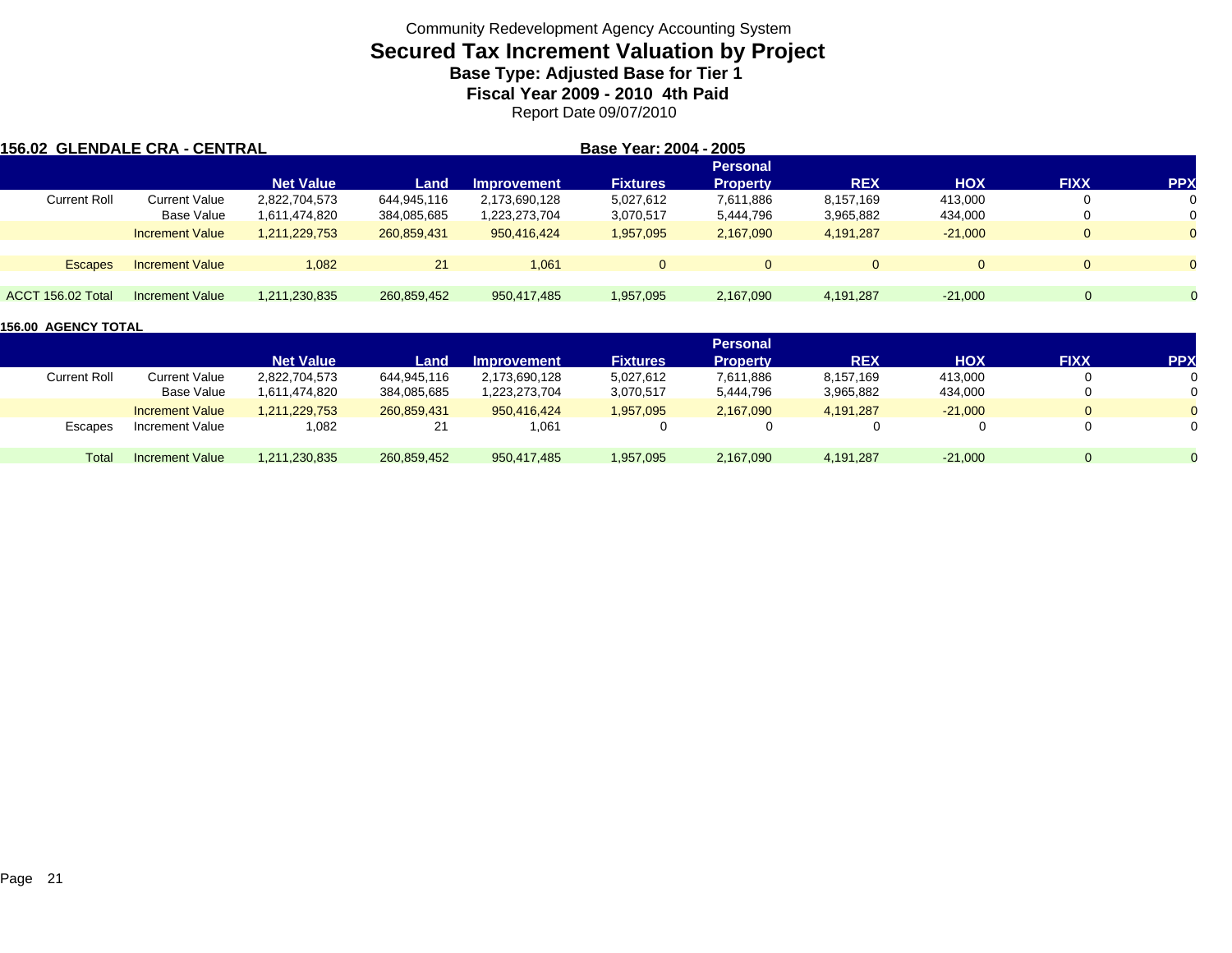# **Secured Tax Increment Valuation by Project**

**Base Type: Adjusted Base for Tier 1 Fiscal Year 2009 - 2010 4th Paid**

Report Date 09/07/2010

| 160.04  GLENDORA CRA - PROJECT # 1 |                        |                  |             |                    | Base Year: 2004 - 2005 |                 |            |            |              |            |
|------------------------------------|------------------------|------------------|-------------|--------------------|------------------------|-----------------|------------|------------|--------------|------------|
|                                    |                        |                  |             |                    |                        | <b>Personal</b> |            |            |              |            |
|                                    |                        | <b>Net Value</b> | Land        | <b>Improvement</b> | <b>Fixtures</b>        | <b>Property</b> | <b>REX</b> | <b>HOX</b> | <b>FIXX</b>  | <b>PPX</b> |
| <b>Current Roll</b>                | Current Value          | 409,354,373      | 154,194,256 | 262,500,313        | ,124,757               | 3,396,163       | 10,315,516 | 1,545,600  |              |            |
|                                    | Base Value             | 235,827,674      | 93,753,170  | 147,200,061        | 91,578                 | 885,860         | 4,737,995  | 1,365,000  | υ            |            |
|                                    | <b>Increment Value</b> | 173,526,699      | 60,441,086  | 115,300,252        | 1,033,179              | 2,510,303       | 5,577,521  | 180,600    | $\mathbf{0}$ | $\Omega$   |
|                                    |                        |                  |             |                    |                        |                 |            |            |              |            |
| <b>Escapes</b>                     | <b>Increment Value</b> | $\Omega$         | $\Omega$    | $\Omega$           |                        | $\Omega$        | $\Omega$   |            | 0            |            |
|                                    |                        |                  |             |                    |                        |                 |            |            |              |            |
| ACCT 160.04 Total                  | Increment Value        | 173,526,699      | 60.441.086  | 115,300,252        | 1,033,179              | 2,510,303       | 5.577.521  | 180,600    | $\Omega$     | $\Omega$   |

|                     | 160.05 GLENDORA CRA - R.P. # 2 |                  |            |                    | Base Year: 2004 - 2005 |                 |              |            |             |            |
|---------------------|--------------------------------|------------------|------------|--------------------|------------------------|-----------------|--------------|------------|-------------|------------|
|                     |                                |                  |            |                    |                        | <b>Personal</b> |              |            |             |            |
|                     |                                | <b>Net Value</b> | Land       | <b>Improvement</b> | <b>Fixtures</b>        | <b>Property</b> | <b>REX</b>   | <b>HOX</b> | <b>FIXX</b> | <b>PPX</b> |
| <b>Current Roll</b> | <b>Current Value</b>           | 41,696,661       | 16.672.474 | 24,798,323         | 224,564                | 1,300           | υ            |            |             |            |
|                     | Base Value                     | 30,365,426       | 12,259,471 | 17,997,658         | 113,997                | 1,300           | υ            | 7,000      |             |            |
|                     | <b>Increment Value</b>         | 11,331,235       | 4,413,003  | 6,800,665          | 110,567                | $\Omega$        | $\mathbf{0}$ | $-7,000$   |             | $\Omega$   |
|                     |                                |                  |            |                    |                        |                 |              |            |             |            |
| <b>Escapes</b>      | <b>Increment Value</b>         |                  |            |                    | $\Omega$               | $\Omega$        | $\Omega$     |            |             | $\Omega$   |
|                     |                                |                  |            |                    |                        |                 |              |            |             |            |
| ACCT 160.05 Total   | Increment Value                | 11,331,235       | 4,413,003  | 6,800,665          | 110.567                | $\Omega$        | $\Omega$     | $-7,000$   | $\Omega$    | $\Omega$   |
|                     |                                |                  |            |                    |                        |                 |              |            |             |            |

| 160.07 GLENDORA CRA - R.P. # 3 |                        |                  |             |                    | Base Year: 2002 - 2003 |                 |            |            |             |              |
|--------------------------------|------------------------|------------------|-------------|--------------------|------------------------|-----------------|------------|------------|-------------|--------------|
|                                |                        |                  |             |                    |                        | <b>Personal</b> |            |            |             |              |
|                                |                        | <b>Net Value</b> | Land        | <b>Improvement</b> | <b>Fixtures</b>        | <b>Property</b> | <b>REX</b> | <b>HOX</b> | <b>FIXX</b> | <b>PPX</b>   |
| <b>Current Roll</b>            | Current Value          | 280,519,802      | 143,714,312 | 162,293,070        |                        | 1,809,883       | 26,878,392 | 419.071    |             |              |
|                                | Base Value             | 165,541,507      | 74.184.410  | 96,834,807         | 1,177,468              | 3,831,805       | 8,226,133  | 517.383    |             | .743.467     |
|                                | <b>Increment Value</b> | 114.978.295      | 69,529,902  | 65,458,263         | $-1,177,468$           | $-2,021,922$    | 18.652.259 | $-98,312$  | 0           | $-1,743,467$ |
| <b>Escapes</b>                 | <b>Increment Value</b> | $\Omega$         |             | $\Omega$           |                        | $\Omega$        |            |            |             |              |
|                                |                        |                  |             |                    |                        |                 |            |            |             |              |
| ACCT 160.07 Total              | Increment Value        | 114.978.295      | 69,529,902  | 65.458.263         | -1.177.468             | $-2,021,922$    | 18,652,259 | $-98.312$  | 0           | $-1,743,467$ |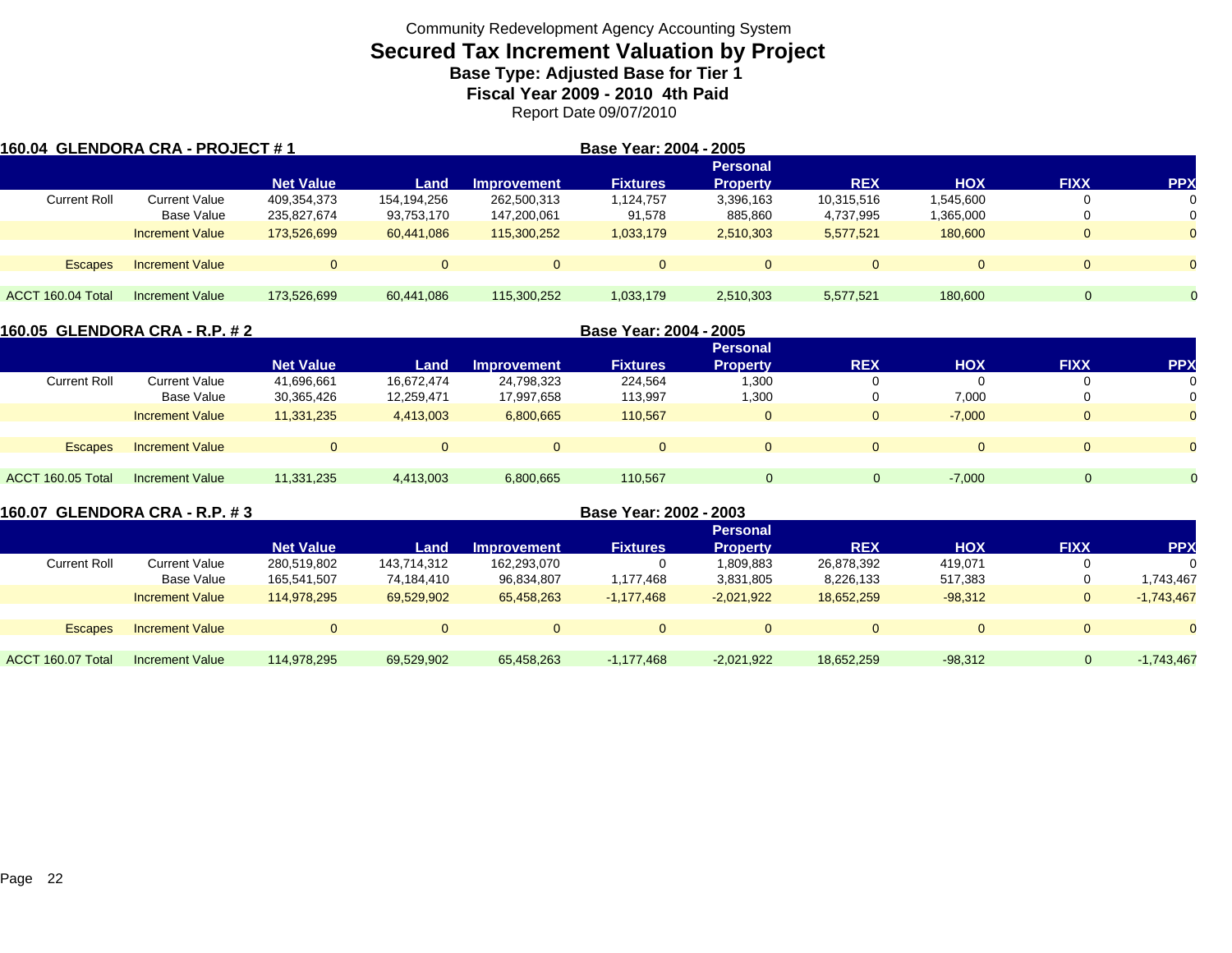## **Secured Tax Increment Valuation by Project**

**Base Type: Adjusted Base for Tier 1** 

**Fiscal Year 2009 - 2010 4th Paid**

Report Date 09/07/2010

| l160.09  GLENDORA CRA - PROJECT # 1/76 ANX |                        |                  |            |                    | Base Year: 2004 - 2005 |                 |            |            |             |                |
|--------------------------------------------|------------------------|------------------|------------|--------------------|------------------------|-----------------|------------|------------|-------------|----------------|
|                                            |                        |                  |            |                    |                        | <b>Personal</b> |            |            |             |                |
|                                            |                        | <b>Net Value</b> | Land       | <b>Improvement</b> | <b>Fixtures</b>        | <b>Property</b> | <b>REX</b> | <b>HOX</b> | <b>FIXX</b> | <b>PPX</b>     |
| <b>Current Roll</b>                        | Current Value          | 28,072,803       | 10,402,183 | 17,719,365         |                        | 28,255          | υ          | 77.000     |             | 0              |
|                                            | Base Value             | 21,541,130       | 8,414,436  | 12,943,041         | 23,640                 | 230,013         | 0          | 70.000     |             | 0              |
|                                            | <b>Increment Value</b> | 6,531,673        | 1,987,747  | 4,776,324          | $-23,640$              | $-201,758$      | 0          | 7,000      |             | $\overline{0}$ |
|                                            |                        |                  |            |                    |                        |                 |            |            |             |                |
| <b>Escapes</b>                             | <b>Increment Value</b> | $\Omega$         |            | $\Omega$           | $\Omega$               |                 | 0          |            |             | $\Omega$       |
|                                            |                        |                  |            |                    |                        |                 |            |            |             |                |
| ACCT 160.09 Total                          | Increment Value        | 6,531,673        | 1,987,747  | 4.776.324          | $-23.640$              | $-201.758$      |            | 7.000      | 0           |                |

|                     |                        |                  |             |                    |                 | <b>Personal</b> |            |            |             |              |
|---------------------|------------------------|------------------|-------------|--------------------|-----------------|-----------------|------------|------------|-------------|--------------|
|                     |                        | <b>Net Value</b> | Land        | <b>Improvement</b> | <b>Fixtures</b> | <b>Property</b> | <b>REX</b> | <b>HOX</b> | <b>FIXX</b> | <b>PPX</b>   |
| <b>Current Roll</b> | <b>Current Value</b>   | 759,643,639      | 324,983,225 | 467,311,071        | ,349,321        | 5,235,601       | 37,193,908 | 2,041,671  |             |              |
|                     | Base Value             | 453,275,737      | 188.611.487 | 274,975,567        | ,406,683        | 4,948,978       | 12,964,128 | 1,959,383  |             | .743.467     |
|                     | <b>Increment Value</b> | 306.367.902      | 136.371.738 | 192.335.504        | $-57,362$       | 286.623         | 24.229.780 | 82,288     |             | $-1,743,467$ |
| <b>Escapes</b>      | Increment Value        |                  |             |                    |                 |                 |            |            |             |              |
| Total               | <b>Increment Value</b> | 306,367,902      | 136,371,738 | 192,335,504        | $-57,362$       | 286,623         | 24,229,780 | 82,288     |             | $-1,743,467$ |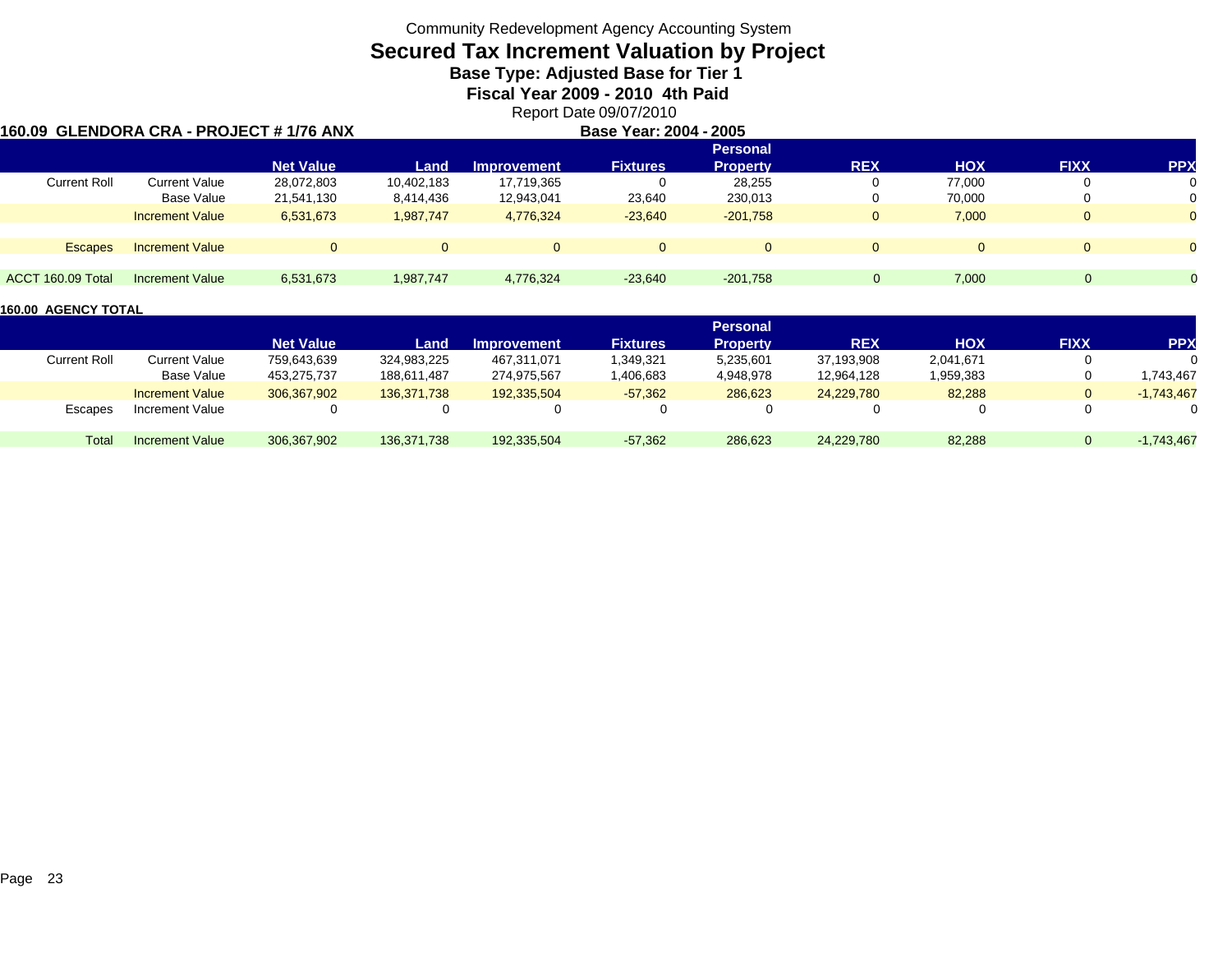# **Secured Tax Increment Valuation by Project**

**Base Type: Adjusted Base for Tier 1 Fiscal Year 2009 - 2010 4th Paid**

Report Date 09/07/2010

| 163.01            |                     |                        | <b>HAWAIIAN GARDENS CRA - PROJECT #1</b> |             |                    | Base Year: 2004 - 2005 |                 |            |            |             |            |
|-------------------|---------------------|------------------------|------------------------------------------|-------------|--------------------|------------------------|-----------------|------------|------------|-------------|------------|
|                   |                     |                        |                                          |             |                    |                        | <b>Personal</b> |            |            |             |            |
|                   |                     |                        | <b>Net Value</b>                         | Land        | <b>Improvement</b> | <b>Fixtures</b>        | <b>Property</b> | <b>REX</b> | <b>HOX</b> | <b>FIXX</b> | <b>PPX</b> |
|                   | <b>Current Roll</b> | <b>Current Value</b>   | 626,055,591                              | 347,702,813 | 311,764,020        | 1,204                  | 2,563,567       | 28,912,702 | 6,990,861  | U           | 72,450     |
|                   |                     | Base Value             | 412,753,067                              | 198,246,516 | 221,767,257        | 29,306                 | 2,477,786       | 3,201,798  | 6,566,000  | U           | $\Omega$   |
|                   |                     | <b>Increment Value</b> | 213,302,524                              | 149.456.297 | 89,996,763         | $-28,102$              | 85,781          | 25,710,904 | 424.861    | 0           | 72,450     |
|                   |                     |                        |                                          |             |                    |                        |                 |            |            |             |            |
|                   | <b>Escapes</b>      | <b>Increment Value</b> | 34,000                                   | $\Omega$    | 34,000             | $\Omega$               |                 | $\Omega$   |            | $\Omega$    | $\Omega$   |
|                   |                     |                        |                                          |             |                    |                        |                 |            |            |             |            |
| ACCT 163.01 Total |                     | Increment Value        | 213.336.524                              | 149,456,297 | 90.030.763         | $-28,102$              | 85,781          | 25.710.904 | 424,861    | $\Omega$    | 72,450     |

|                     |                        |                  |             |                    |                 | <b>Personal</b> |            |            |             |            |
|---------------------|------------------------|------------------|-------------|--------------------|-----------------|-----------------|------------|------------|-------------|------------|
|                     |                        | <b>Net Value</b> | Land        | <b>Improvement</b> | <b>Fixtures</b> | <b>Property</b> | <b>REX</b> | <b>HOX</b> | <b>FIXX</b> | <b>PPX</b> |
| <b>Current Roll</b> | <b>Current Value</b>   | 626,055,591      | 347,702,813 | 311,764,020        | 1,204           | 2,563,567       | 28.912.702 | 6,990,861  |             | 72,450     |
|                     | <b>Base Value</b>      | 412,753,067      | 198,246,516 | 221,767,257        | 29,306          | 2,477,786       | 3,201,798  | 6,566,000  |             |            |
|                     | <b>Increment Value</b> | 213,302,524      | 149,456,297 | 89,996,763         | $-28,102$       | 85,781          | 25.710.904 | 424,861    |             | 72,450     |
| Escapes             | <b>Increment Value</b> | 34,000           |             | 34,000             |                 |                 |            |            |             |            |
| Total               | <b>Increment Value</b> | 213.336.524      | 149,456,297 | 90,030,763         | $-28,102$       | 85,781          | 25,710,904 | 424,861    |             | 72,450     |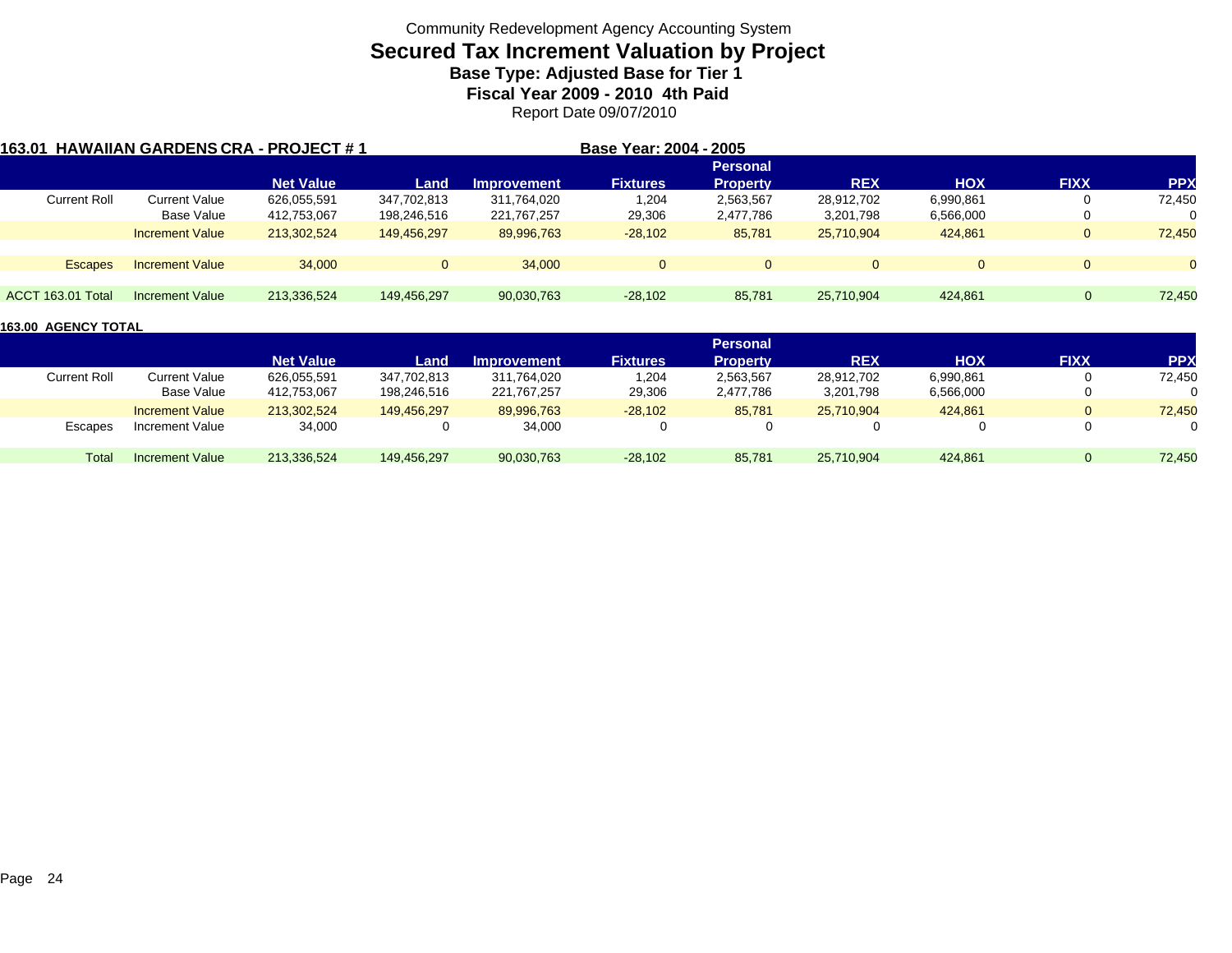# **Secured Tax Increment Valuation by Project**

**Base Type: Adjusted Base for Tier 1** 

**Fiscal Year 2009 - 2010 4th Paid**

Report Date 09/07/2010

| 174.02 INDUSTRY CRA - CIV.REC.IND'L # 1 |                        |                  |               | Base Year: 2005 - 2006 |                 |                 |            |            |             |            |
|-----------------------------------------|------------------------|------------------|---------------|------------------------|-----------------|-----------------|------------|------------|-------------|------------|
|                                         |                        |                  |               |                        |                 | <b>Personal</b> |            |            |             |            |
|                                         |                        | <b>Net Value</b> | Land          | <b>Improvement</b>     | <b>Fixtures</b> | <b>Property</b> | <b>REX</b> | <b>HOX</b> | <b>FIXX</b> | <b>PPX</b> |
| <b>Current Roll</b>                     | <b>Current Value</b>   | 3,125,620,994    | 1,357,948,490 | 1,657,608,618          | 68,518,548      | 48,467,973      | 6,880,635  | 42.000     |             | 0          |
|                                         | Base Value             | 2,189,062,804    | 824,875,081   | .191,020,200           | 111,650,747     | 64,670,493      | 3,118,717  | 35,000     |             | 0          |
|                                         | <b>Increment Value</b> | 936,558,190      | 533,073,409   | 466,588,418            | $-43,132,199$   | $-16,202,520$   | 3,761,918  | 7,000      |             | $\Omega$   |
|                                         |                        |                  |               |                        |                 |                 |            |            |             |            |
| <b>Escapes</b>                          | <b>Increment Value</b> |                  | $\Omega$      | $\Omega$               |                 | $\Omega$        | $\Omega$   | $\Omega$   |             | $\Omega$   |
|                                         |                        |                  |               |                        |                 |                 |            |            |             |            |
| ACCT 174.02 Total                       | <b>Increment Value</b> | 936,558,190      | 533,073,409   | 466,588,418            | $-43.132.199$   | $-16,202,520$   | 3,761,918  | 7,000      | $\Omega$    | $\Omega$   |

|                     | 174.03 INDUSTRY CRA - TR.DIST.IND'L # 2 |                  |             | Base Year: 2005 - 2006 |                 |                 |            |            |              |           |
|---------------------|-----------------------------------------|------------------|-------------|------------------------|-----------------|-----------------|------------|------------|--------------|-----------|
|                     |                                         |                  |             |                        |                 | <b>Personal</b> |            |            |              |           |
|                     |                                         | <b>Net Value</b> | Land        | <b>Improvement</b>     | <b>Fixtures</b> | <b>Property</b> | <b>REX</b> | <b>HOX</b> | <b>FIXX</b>  | <b>PP</b> |
| <b>Current Roll</b> | <b>Current Value</b>                    | 916,101,327      | 270,958,352 | 642,168,852            | 1,397,641       | 1,583,482       | 0          | 7,000      | 0            |           |
|                     | Base Value                              | 506,217,507      | 183,442,967 | 314,889,602            | 3,226,763       | 4,658,175       | 0          |            | 0            | $\Omega$  |
|                     | <b>Increment Value</b>                  | 409,883,820      | 87,515,385  | 327,279,250            | $-1,829,122$    | $-3,074,693$    | 0          | 7,000      | $\mathbf{0}$ | $\Omega$  |
|                     |                                         |                  |             |                        |                 |                 |            |            |              |           |
| <b>Escapes</b>      | <b>Increment Value</b>                  | 4,000,000        | $\Omega$    | 4.000.000              | $\Omega$        | $\Omega$        | $\Omega$   | $\Omega$   | $\Omega$     |           |
|                     |                                         |                  |             |                        |                 |                 |            |            |              |           |
| ACCT 174.03 Total   | Increment Value                         | 413,883,820      | 87,515,385  | 331,279,250            | $-1,829,122$    | $-3,074,693$    |            | 7,000      | $\Omega$     |           |
|                     |                                         |                  |             |                        |                 |                 |            |            |              |           |

**174.04 INDUSTRY CRA - TR.DIST.IND'L # 3 Base Year: 2005 - 2006**

|                     |                        |                  |             |                    |                 | <b>Personal</b> |            |            |             |              |
|---------------------|------------------------|------------------|-------------|--------------------|-----------------|-----------------|------------|------------|-------------|--------------|
|                     |                        | <b>Net Value</b> | Land        | <b>Improvement</b> | <b>Fixtures</b> | Property        | <b>REX</b> | <b>HOX</b> | <b>FIXX</b> | PP)          |
| <b>Current Roll</b> | Current Value          | 461,922,625      | 181,308,299 | 269,564,451        | 8,330,928       | 6,936,879       | 3,610,932  | 7,000      | 300,000     | 300,000      |
|                     | Base Value             | 348,957,857      | 95,898,663  | 226,113,958        | 13,729,488      | 17,710,655      | 1,140,907  |            | 354,000     | 3,000,000    |
|                     | <b>Increment Value</b> | 112.964.768      | 85,409,636  | 43,450,493         | $-5,398,560$    | $-10,773,776$   | 2,470,025  | 7,000      | $-54,000$   | $-2,700,000$ |
|                     |                        |                  |             |                    |                 |                 |            |            |             |              |
| <b>Escapes</b>      | <b>Increment Value</b> | 9.346            | $\Omega$    | 9.346              | $\Omega$        |                 |            | $\Omega$   | $\Omega$    |              |
|                     |                        |                  |             |                    |                 |                 |            |            |             |              |
| ACCT 174.04 Total   | <b>Increment Value</b> | 112,974,114      | 85,409,636  | 43,459,839         | $-5,398,560$    | $-10,773,776$   | 2,470,025  | 7,000      | $-54,000$   | $-2,700,000$ |
|                     |                        |                  |             |                    |                 |                 |            |            |             |              |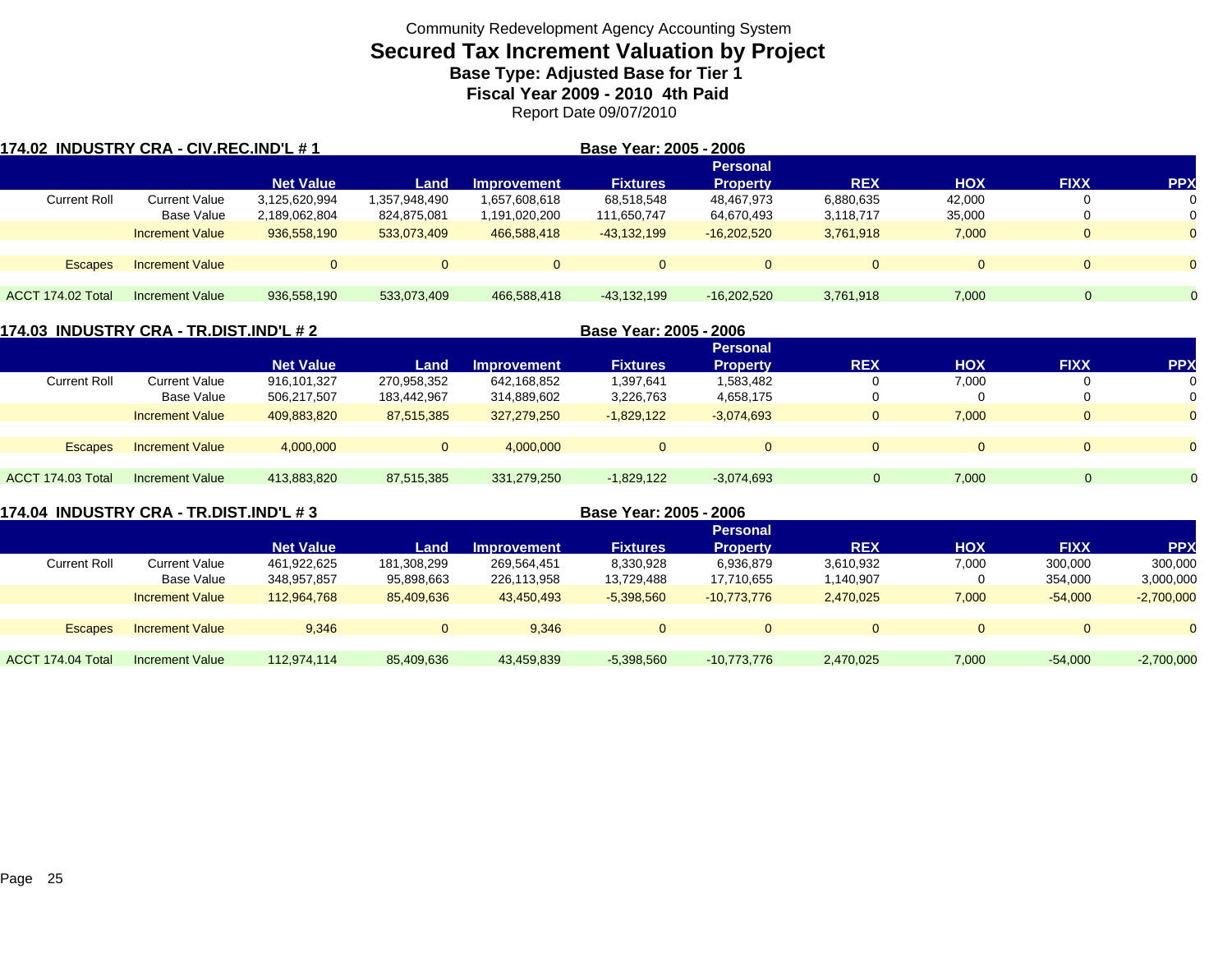| 174.00 AGENCY TOTAL |                        |                  |               |                    |                 |                 |            |            |             |              |
|---------------------|------------------------|------------------|---------------|--------------------|-----------------|-----------------|------------|------------|-------------|--------------|
|                     |                        |                  |               |                    |                 | <b>Personal</b> |            |            |             |              |
|                     |                        | <b>Net Value</b> | Land          | <b>Improvement</b> | <b>Fixtures</b> | <b>Property</b> | <b>REX</b> | <b>HOX</b> | <b>FIXX</b> | <b>PPX</b>   |
| <b>Current Roll</b> | Current Value          | 4,503,644,946    | 1,810,215,141 | 2,569,341,921      | 78,247,117      | 56,988,334      | 10,491,567 | 56,000     | 300,000     | 300,000      |
|                     | Base Value             | 3,044,238,168    | 1,104,216,711 | 1,732,023,760      | 128,606,998     | 87,039,323      | 4,259,624  | 35,000     | 354,000     | 3,000,000    |
|                     | <b>Increment Value</b> | 1.459.406.778    | 705.998.430   | 837,318,161        | $-50,359,881$   | $-30.050.989$   | 6,231,943  | 21,000     | $-54,000$   | $-2,700,000$ |
| Escapes             | Increment Value        | 4,009,346        |               | 4,009,346          |                 |                 |            |            | 0           |              |
| Total               | Increment Value        | 1.463.416.124    | 705.998.430   | 841,327,507        | $-50,359,881$   | $-30,050,989$   | 6,231,943  | 21,000     | $-54,000$   | $-2,700,000$ |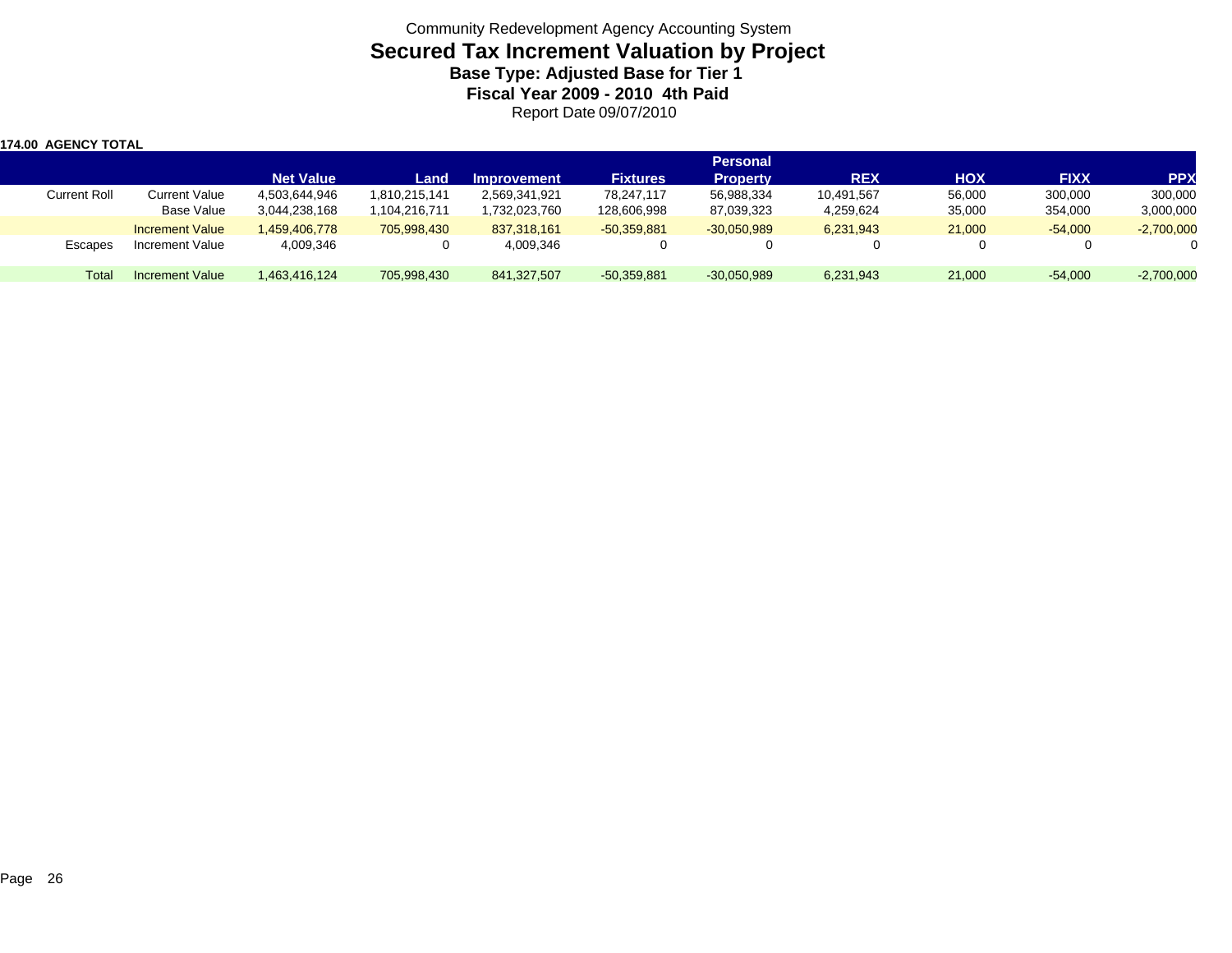## **Secured Tax Increment Valuation by Project Base Type: Adjusted Base for Tier 1**

**Fiscal Year 2009 - 2010 4th Paid**

Report Date 09/07/2010

| 176.02 INGLEWOOD CRA - IN TOWN |                        |                  |            |                    | Base Year: 2001 - 2002 |                 |             |            |              |            |
|--------------------------------|------------------------|------------------|------------|--------------------|------------------------|-----------------|-------------|------------|--------------|------------|
|                                |                        |                  |            |                    |                        | <b>Personal</b> |             |            |              |            |
|                                |                        | <b>Net Value</b> | Land       | <b>Improvement</b> | <b>Fixtures</b>        | <b>Property</b> | <b>REX</b>  | <b>HOX</b> | <b>FIXX</b>  | <b>PPX</b> |
| <b>Current Roll</b>            | Current Value          | 136,474,906      | 92,140,481 | 76.619.272         | 262,043                | 1,194,267       | 33,554,257  | 70,000     |              | 116,900    |
|                                | Base Value             | 87,668,509       | 35,921,623 | 54,928,084         | 487,326                | 731,818         | 4,327,682   | 63,000     |              | 9,660      |
|                                | <b>Increment Value</b> | 48,806,397       | 56,218,858 | 21.691.188         | $-225,283$             | 462,449         | 29,226,575  | 7,000      | $\mathbf{0}$ | 107,240    |
|                                |                        |                  |            |                    |                        |                 |             |            |              |            |
| <b>Escapes</b>                 | <b>Increment Value</b> | $\Omega$         |            |                    | $\Omega$               |                 | $\mathbf 0$ | $\Omega$   |              | $\Omega$   |
|                                |                        |                  |            |                    |                        |                 |             |            |              |            |
| ACCT 176.02 Total              | Increment Value        | 48,806,397       | 56,218,858 | 21.691.188         | $-225.283$             | 462,449         | 29,226,575  | 7.000      | $\Omega$     | 107.240    |

|                          | 176.03 INGLEWOOD CRA - LA CIENEGA |                  |            |                    | Base Year: 1997 - 1998 |                 |            |            |             |            |
|--------------------------|-----------------------------------|------------------|------------|--------------------|------------------------|-----------------|------------|------------|-------------|------------|
|                          |                                   |                  |            |                    |                        | <b>Personal</b> |            |            |             |            |
|                          |                                   | <b>Net Value</b> | Land       | <b>Improvement</b> | <b>Fixtures</b>        | <b>Property</b> | <b>REX</b> | <b>HOX</b> | <b>FIXX</b> | <b>PPX</b> |
| <b>Current Roll</b>      | <b>Current Value</b>              | 51,010,170       | 12,124,423 | 38,885,747         |                        |                 | 0          |            |             |            |
|                          | Base Value                        | 52,681,472       | 2,869,253  | 50,220,638         |                        |                 | 408.419    |            |             |            |
|                          | <b>Increment Value</b>            | $-1.671.302$     | 9,255,170  | $-11.334.891$      | $\Omega$               | $\Omega$        | $-408.419$ |            |             |            |
| <b>Escapes</b>           | <b>Increment Value</b>            | $\Omega$         |            |                    | $\Omega$               | $\Omega$        | $\Omega$   |            |             | $\Omega$   |
| <b>ACCT 176.03 Total</b> | Increment Value                   | $-1,671,302$     | 9,255,170  | $-11,334,891$      | $\Omega$               | $\Omega$        | $-408,419$ | $\Omega$   | $\Omega$    | $\Omega$   |

| 176.04 INGLEWOOD CRA - NORTH IND'L |                        |                  |            |                    | Base Year: 2003 - 2004 |                 |            |            |             |            |
|------------------------------------|------------------------|------------------|------------|--------------------|------------------------|-----------------|------------|------------|-------------|------------|
|                                    |                        |                  |            |                    |                        | <b>Personal</b> |            |            |             |            |
|                                    |                        | <b>Net Value</b> | Land       | <b>Improvement</b> | <b>Fixtures</b>        | <b>Property</b> | <b>REX</b> | <b>HOX</b> | <b>FIXX</b> | <b>PPX</b> |
| <b>Current Roll</b>                | Current Value          | 114,708,405      | 62,630,771 | 70,981,327         |                        | 360             | 18,449,053 | 455,000    |             |            |
|                                    | Base Value             | 86,685,661       | 45,820,014 | 40,726,372         | 289,379                | 255,896         |            | 406,000    |             |            |
|                                    | <b>Increment Value</b> | 28.022.744       | 16,810,757 | 30,254,955         | $-289,379$             | $-255,536$      | 18.449.053 | 49,000     | 0           |            |
| <b>Escapes</b>                     | <b>Increment Value</b> | $\mathbf{0}$     | $\Omega$   | $\Omega$           |                        | 0               | $\Omega$   | $\Omega$   |             |            |
|                                    |                        |                  |            |                    |                        |                 |            |            |             |            |
| ACCT 176.04 Total                  | Increment Value        | 28.022.744       | 16.810.757 | 30.254.955         | $-289.379$             | $-255.536$      | 18.449.053 | 49,000     | $\Omega$    |            |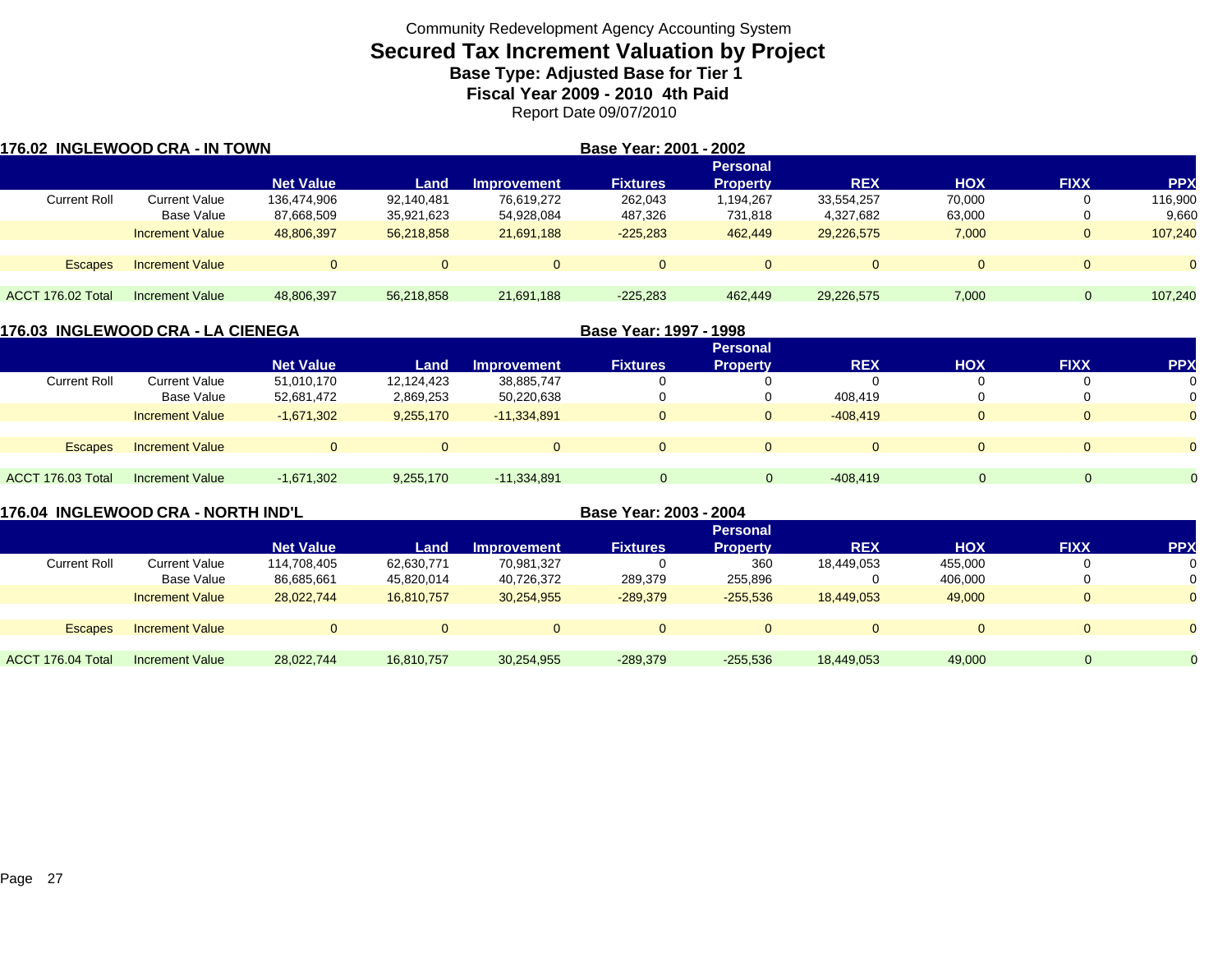# **Secured Tax Increment Valuation by Project**

**Base Type: Adjusted Base for Tier 1** 

**Fiscal Year 2009 - 2010 4th Paid**

Report Date 09/07/2010

|                   | 176.05 INGLEWOOD CRA - MANCHESTER/PRAIRIE |                  |              |                    | Base Year: 2003 - 2004 |                 |            |              |             |          |
|-------------------|-------------------------------------------|------------------|--------------|--------------------|------------------------|-----------------|------------|--------------|-------------|----------|
|                   |                                           |                  |              |                    |                        | <b>Personal</b> |            |              |             |          |
|                   |                                           | <b>Net Value</b> | Land         | <b>Improvement</b> | <b>Fixtures</b>        | <b>Property</b> | <b>REX</b> | <b>HOX</b>   | <b>FIXX</b> | (PP      |
| Current Roll      | <b>Current Value</b>                      | 350,499,737      | 185,526,341  | 169,180,087        | 5,286,616              | 4,338,141       | 12,046,448 | ,785,000     | 0           |          |
|                   | Base Value                                | 263,973,122      | 88,899,391   | 143,026,875        | 2,244,332              | 31,905,788      | 381,264    | ,722,000     | 0           | 0        |
|                   | <b>Increment Value</b>                    | 86,526,615       | 96,626,950   | 26,153,212         | 3,042,284              | $-27,567,647$   | 11.665.184 | 63,000       | $\Omega$    | $\Omega$ |
|                   |                                           |                  |              |                    |                        |                 |            |              |             |          |
| <b>Escapes</b>    | <b>Increment Value</b>                    | 148.364          | $\mathbf{0}$ | 283.810            | $\Omega$               | $\mathbf{0}$    | 135.446    | $\mathbf{0}$ | $\Omega$    | $\Omega$ |
|                   |                                           |                  |              |                    |                        |                 |            |              |             |          |
| ACCT 176.05 Total | Increment Value                           | 86,674,979       | 96,626,950   | 26,437,022         | 3,042,284              | $-27,567,647$   | 11,800,630 | 63,000       |             |          |
|                   |                                           |                  |              |                    |                        |                 |            |              |             |          |

#### **176.07 INGLEWOOD CRA - LA CIENEGA/76 ANNEX**

**Base Year: 1997 - 1998**

|                     |                        |                  |            |                    |                 | <b>Personal</b> |             |            |             |            |
|---------------------|------------------------|------------------|------------|--------------------|-----------------|-----------------|-------------|------------|-------------|------------|
|                     |                        | <b>Net Value</b> | Land       | <b>Improvement</b> | <b>Fixtures</b> | <b>Property</b> | <b>REX</b>  | <b>HOX</b> | <b>FIXX</b> | <b>PPX</b> |
| <b>Current Roll</b> | <b>Current Value</b>   | 148,320,613      | 77,769,321 | 68,868,689         | 457,477         | 1,298,197       | 73,071      |            | U           | 0          |
|                     | Base Value             | 90,679,809       | 49,003,114 | 41,572,294         | 0               | 104,401         | 0           |            |             | 0          |
|                     | <b>Increment Value</b> | 57.640.804       | 28,766,207 | 27,296,395         | 457,477         | 1,193,796       | 73,071      |            | $\Box$      | $\Omega$   |
|                     |                        |                  |            |                    |                 |                 |             |            |             |            |
| <b>Escapes</b>      | <b>Increment Value</b> | 339,660          | 285,600    | 54,060             | $\Omega$        |                 | $\mathbf 0$ |            | $\left($    | $\Omega$   |
|                     |                        |                  |            |                    |                 |                 |             |            |             |            |
| ACCT 176.07 Total   | <b>Increment Value</b> | 57,980,464       | 29,051,807 | 27,350,455         | 457,477         | 1,193,796       | 73,071      | $\Omega$   | 0           |            |

|                     |                        |                  |             |                    |                 | <b>Personal</b> |            |           |             |            |
|---------------------|------------------------|------------------|-------------|--------------------|-----------------|-----------------|------------|-----------|-------------|------------|
|                     |                        | <b>Net Value</b> | Land        | <b>Improvement</b> | <b>Fixtures</b> | Propertv        | <b>REX</b> | HOX       | <b>FIXX</b> | <b>PPX</b> |
| <b>Current Roll</b> | <b>Current Value</b>   | 801,013,831      | 430.191.337 | 424.535.122        | 6,006,136       | 6,830,965       | 64,122,829 | 2,310,000 |             | 116,900    |
|                     | Base Value             | 581,688,573      | 222,513,395 | 330.474.263        | 3,021,037       | 32,997,903      | 5,117,365  | 2,191,000 |             | 9.660      |
|                     | <b>Increment Value</b> | 219.325.258      | 207.677.942 | 94.060.859         | 2,985,099       | $-26.166.938$   | 59,005,464 | 119,000   |             | 107,240    |
| Escapes             | Increment Value        | 488,024          | 285,600     | 337,870            |                 |                 | 135,446    |           |             |            |
| Total               | <b>Increment Value</b> | 219.813.282      | 207,963,542 | 94,398,729         | 2,985,099       | $-26,166,938$   | 59.140.910 | 119,000   |             | 107,240    |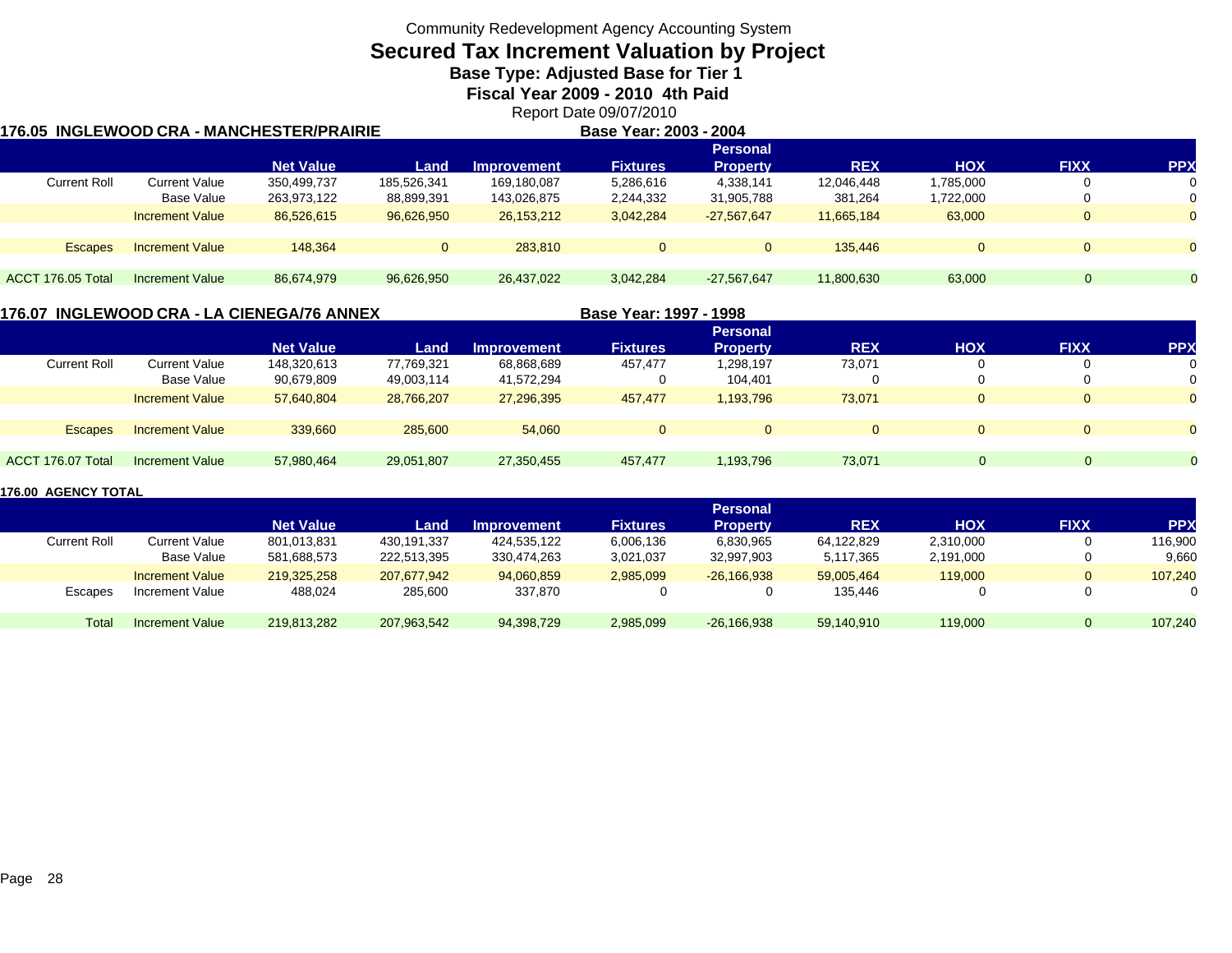## **Secured Tax Increment Valuation by Project Base Type: Adjusted Base for Tier 1**

**Fiscal Year 2009 - 2010 4th Paid**

Report Date 09/07/2010

| <b>177.04 IRWINDALE CRA - INDUSTRIAL</b> |                        |                  |             |                    | Base Year: 2004 - 2005 |                 |            |            |              |            |
|------------------------------------------|------------------------|------------------|-------------|--------------------|------------------------|-----------------|------------|------------|--------------|------------|
|                                          |                        |                  |             |                    |                        | <b>Personal</b> |            |            |              |            |
|                                          |                        | <b>Net Value</b> | Land        | <b>Improvement</b> | <b>Fixtures</b>        | <b>Property</b> | <b>REX</b> | <b>HOX</b> | <b>FIXX</b>  | <b>PPX</b> |
| <b>Current Roll</b>                      | <b>Current Value</b>   | 1,663,133,647    | 738,455,554 | 664,920,275        | 238,632,174            | 52,522,234      | 30,941,590 | 455,000    | $\mathbf{0}$ | 0          |
|                                          | Base Value             | 1,062,644,139    | 336,987,262 | 495,927,152        | 187,728,441            | 44,158,386      | 1,877,102  | 280,000    | 0            | 0          |
|                                          | <b>Increment Value</b> | 600.489.508      | 401,468,292 | 168,993,123        | 50,903,733             | 8,363,848       | 29.064.488 | 175,000    | $\Omega$     | $\Omega$   |
|                                          |                        |                  |             |                    |                        |                 |            |            |              |            |
| <b>Escapes</b>                           | <b>Increment Value</b> | 17.741.875       | 17,438,460  | 303.415            | $\Omega$               |                 | $\Omega$   |            | $\Omega$     | $\Omega$   |
|                                          |                        |                  |             |                    |                        |                 |            |            |              |            |
| ACCT 177.04 Total                        | Increment Value        | 618,231,383      | 418.906.752 | 169,296,538        | 50,903,733             | 8,363,848       | 29,064,488 | 175,000    | 0            | $\Omega$   |

|                     |                        |                  |             |                    |                 | <b>Personal</b> |            |            |              |            |
|---------------------|------------------------|------------------|-------------|--------------------|-----------------|-----------------|------------|------------|--------------|------------|
|                     |                        | <b>Net Value</b> | Land        | <b>Improvement</b> | <b>Fixtures</b> | <b>Property</b> | <b>REX</b> | <b>HOX</b> | <b>FIXX</b>  | <b>PPX</b> |
| <b>Current Roll</b> | Current Value          | 1,663,133,647    | 738,455,554 | 664,920,275        | 238,632,174     | 52,522,234      | 30,941,590 | 455,000    |              |            |
|                     | Base Value             | 1,062,644,139    | 336,987,262 | 495,927,152        | 187.728.441     | 44,158,386      | 1,877,102  | 280,000    |              |            |
|                     | <b>Increment Value</b> | 600.489.508      | 401.468.292 | 168.993.123        | 50,903,733      | 8,363,848       | 29.064.488 | 175,000    | $\mathbf{0}$ |            |
| Escapes             | Increment Value        | 17,741,875       | 17.438.460  | 303,415            |                 |                 |            |            |              |            |
| Total               | Increment Value        | 618,231,383      | 418.906.752 | 169.296.538        | 50,903,733      | 8,363,848       | 29,064,488 | 175,000    |              |            |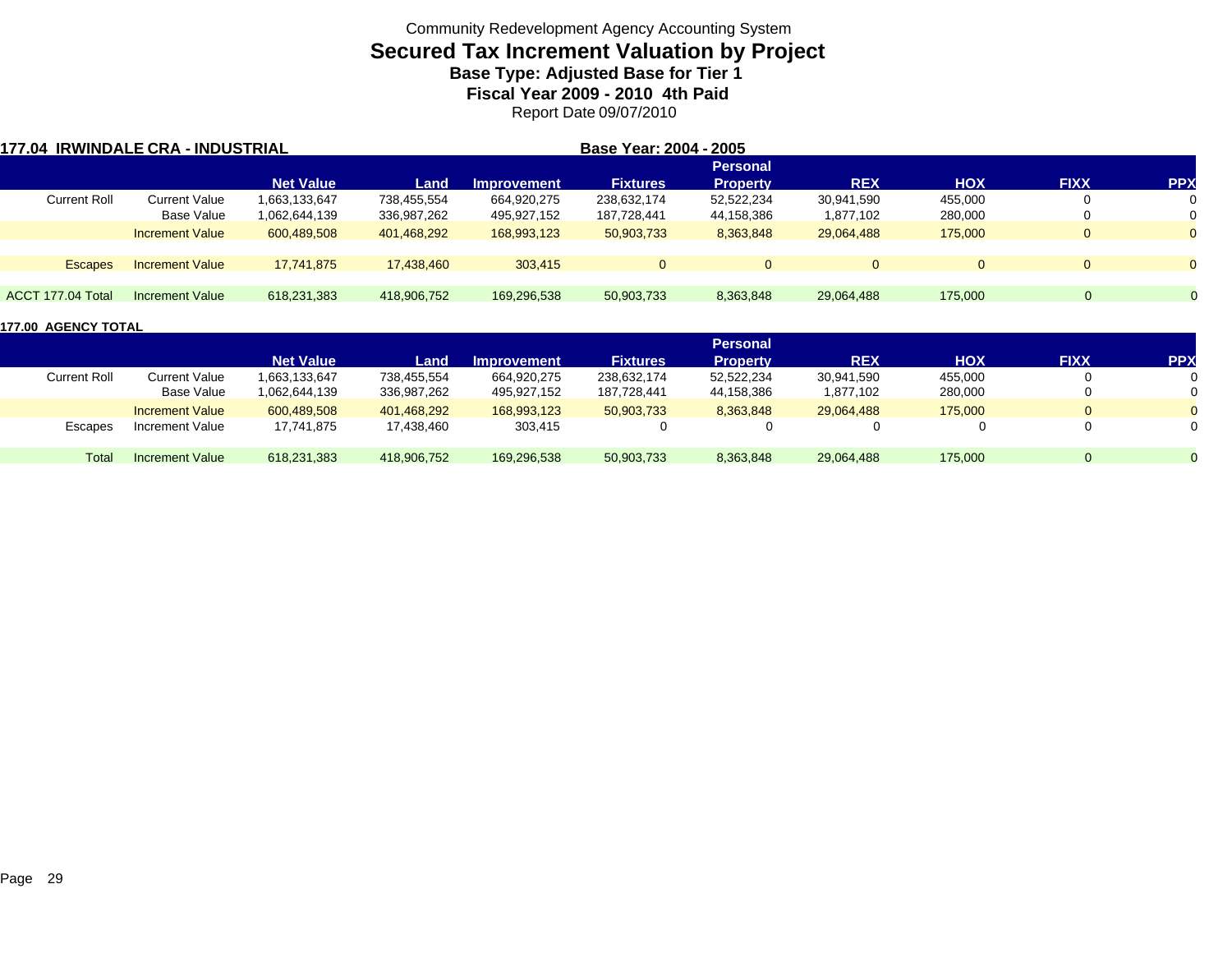# **Secured Tax Increment Valuation by Project**

**Base Type: Adjusted Base for Tier 1 Fiscal Year 2009 - 2010 4th Paid**

Report Date 09/07/2010

| 182.02 LA MIRADA CRA - IND'L COMMERCIAL |                        |                  |             |                    | Base Year: 2004 - 2005 |                 |             |            |              |            |
|-----------------------------------------|------------------------|------------------|-------------|--------------------|------------------------|-----------------|-------------|------------|--------------|------------|
|                                         |                        |                  |             |                    |                        | <b>Personal</b> |             |            |              |            |
|                                         |                        | <b>Net Value</b> | Land        | <b>Improvement</b> | <b>Fixtures</b>        | <b>Property</b> | <b>REX</b>  | <b>HOX</b> | <b>FIXX</b>  | <b>PPX</b> |
| <b>Current Roll</b>                     | <b>Current Value</b>   | 546,405,495      | 254,535,393 | 290,736,777        | 880,300                | 1,394,025       |             | 1,141,000  | 0            |            |
|                                         | Base Value             | 419,399,610      | 181,775,463 | 230,748,433        | 3,939,325              | 4,049,389       |             | 1,113,000  | 0            |            |
|                                         | <b>Increment Value</b> | 127,005,885      | 72,759,930  | 59,988,344         | $-3,059,025$           | $-2,655,364$    | υ           | 28,000     | $\mathbf{0}$ |            |
|                                         |                        |                  |             |                    |                        |                 |             |            |              |            |
| <b>Escapes</b>                          | <b>Increment Value</b> |                  | $\Omega$    | $\mathbf{0}$       | $\Omega$               | $\Omega$        | O           | 0          | $\mathbf{0}$ |            |
|                                         |                        |                  |             |                    |                        |                 |             |            |              |            |
| ACCT 182.02 Total                       | Increment Value        | 127.005.885      | 72,759,930  | 59,988,344         | $-3,059,025$           | $-2,655,364$    | $\mathbf 0$ | 28,000     |              |            |

|                     | 182.03 LA MIRADA CRA - VALLEY VIEW |                  |            | Base Year: 2004 - 2005 |                 |                 |              |            |             |            |
|---------------------|------------------------------------|------------------|------------|------------------------|-----------------|-----------------|--------------|------------|-------------|------------|
|                     |                                    |                  |            |                        |                 | <b>Personal</b> |              |            |             |            |
|                     |                                    | <b>Net Value</b> | Land       | <b>Improvement</b>     | <b>Fixtures</b> | <b>Property</b> | <b>REX</b>   | <b>HOX</b> | <b>FIXX</b> | <b>PPX</b> |
| <b>Current Roll</b> | <b>Current Value</b>               | 51,255,657       | 16,703,007 | 33,436,549             | 453,012         | 663,089         | υ            |            |             |            |
|                     | Base Value                         | 40,658,349       | 12,802,166 | 26,908,554             | 434,840         | 512,789         | υ            |            |             |            |
|                     | <b>Increment Value</b>             | 10,597,308       | 3,900,841  | 6,527,995              | 18,172          | 150,300         | $\mathbf{0}$ |            | $\Omega$    | $\Omega$   |
|                     |                                    |                  |            |                        |                 |                 |              |            |             |            |
| <b>Escapes</b>      | <b>Increment Value</b>             | $\Omega$         |            | $\Omega$               | $\Omega$        | $\Omega$        | $\mathbf{0}$ | $\Omega$   | $\Omega$    | $\Omega$   |
|                     |                                    |                  |            |                        |                 |                 |              |            |             |            |
| ACCT 182.03 Total   | Increment Value                    | 10,597,308       | 3,900,841  | 6,527,995              | 18,172          | 150,300         | $\Omega$     | $\Omega$   | $\Omega$    |            |
|                     |                                    |                  |            |                        |                 |                 |              |            |             |            |

| 182.04 LA MIRADA CRA - BCH BLVD |                        |                  |             |                    | Base Year: 2004 - 2005 |                 |            |            |             |            |
|---------------------------------|------------------------|------------------|-------------|--------------------|------------------------|-----------------|------------|------------|-------------|------------|
|                                 |                        |                  |             |                    |                        | <b>Personal</b> |            |            |             |            |
|                                 |                        | <b>Net Value</b> | Land        | <b>Improvement</b> | <b>Fixtures</b>        | <b>Property</b> | <b>REX</b> | <b>HOX</b> | <b>FIXX</b> | <b>PPX</b> |
| <b>Current Roll</b>             | Current Value          | 306,126,281      | 153,492,293 | 166,577,771        |                        | 48,300          | 11,140,983 | 2,802,800  |             | 48,300     |
|                                 | Base Value             | 205,299,666      | 83,978,359  | 123,009,407        |                        | 108.100         | U          | 1,796,200  |             | 0          |
|                                 | <b>Increment Value</b> | 100.826.615      | 69,513,934  | 43.568.364         |                        | $-59,800$       | 11.140.983 | 1,006,600  |             | 48,300     |
| <b>Escapes</b>                  | <b>Increment Value</b> | 7.000            |             |                    |                        | $\overline{0}$  | $\Omega$   | $-7.000$   |             |            |
| ACCT 182.04 Total               | Increment Value        | 100,833,615      | 69,513,934  | 43,568,364         | $\mathbf{0}$           | $-59.800$       | 11.140.983 | 999,600    | 0           | 48,300     |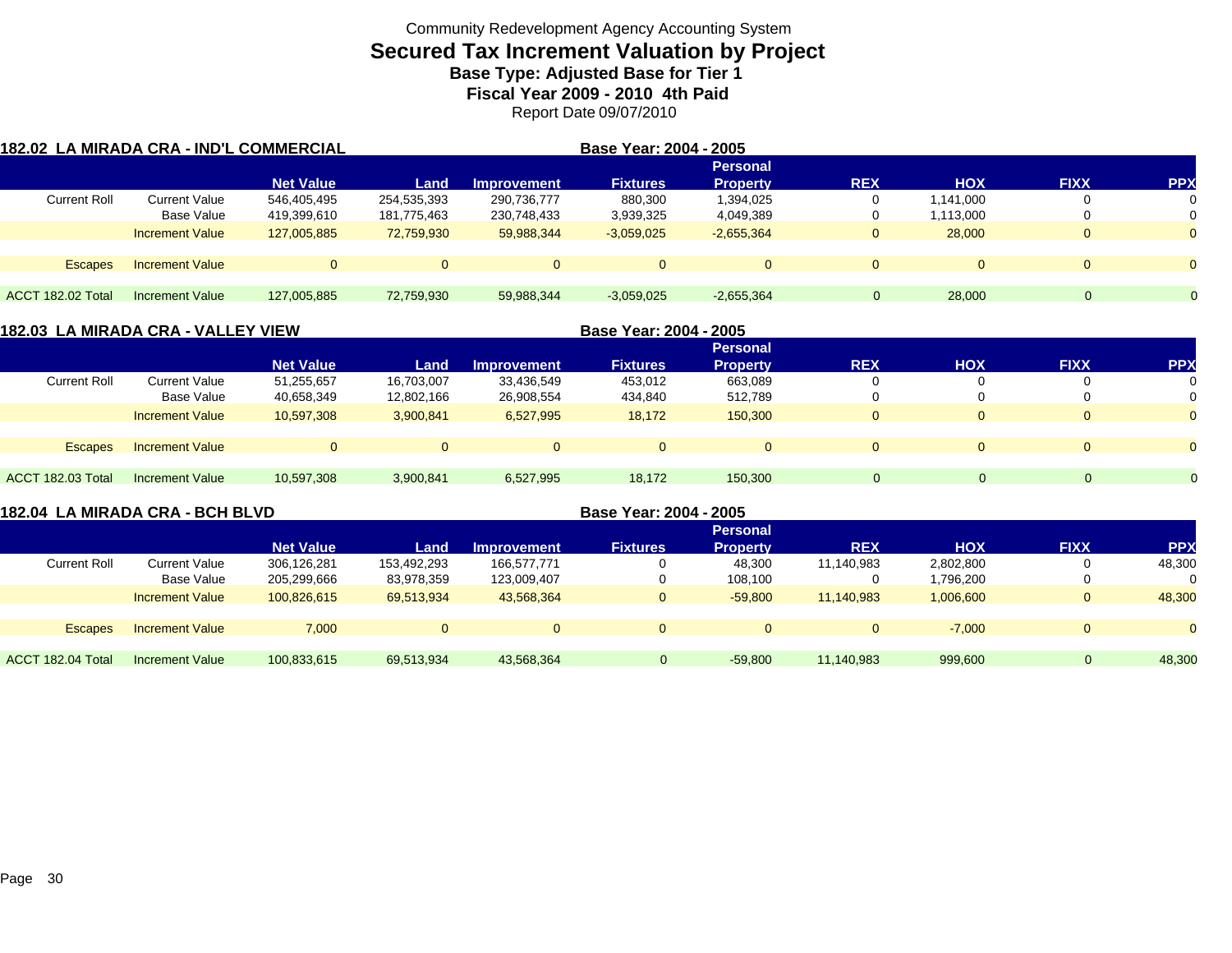| <b>182.00 AGENCY TOTAL</b> |                        |                  |               |                    |                 |                 |            |            |              |            |
|----------------------------|------------------------|------------------|---------------|--------------------|-----------------|-----------------|------------|------------|--------------|------------|
|                            |                        |                  |               |                    |                 | <b>Personal</b> |            |            |              |            |
|                            |                        | <b>Net Value</b> | Land          | <b>Improvement</b> | <b>Fixtures</b> | <b>Property</b> | <b>REX</b> | <b>HOX</b> | <b>FIXX</b>  | <b>PPX</b> |
| <b>Current Roll</b>        | Current Value          | 903,787,433      | 424,730,693   | 490,751,097        | 1,333,312       | 2,105,414       | 11,140,983 | 3,943,800  | 0            | 48,300     |
|                            | Base Value             | 665,357,625      | 278,555,988   | 380,666,394        | 4,374,165       | 4,670,278       |            | 2,909,200  | 0            |            |
|                            | <b>Increment Value</b> | 238,429,808      | 146.174.705   | 110.084.703        | $-3,040,853$    | $-2,564,864$    | 11.140.983 | 1,034,600  | $\mathbf{0}$ | 48,300     |
| Escapes                    | Increment Value        | 7,000            |               |                    |                 |                 |            | $-7,000$   | 0            |            |
| Total                      | <b>Increment Value</b> | 238,436,808      | 146, 174, 705 | 110,084,703        | $-3,040,853$    | $-2,564,864$    | 11,140,983 | 1,027,600  | $\Omega$     | 48,300     |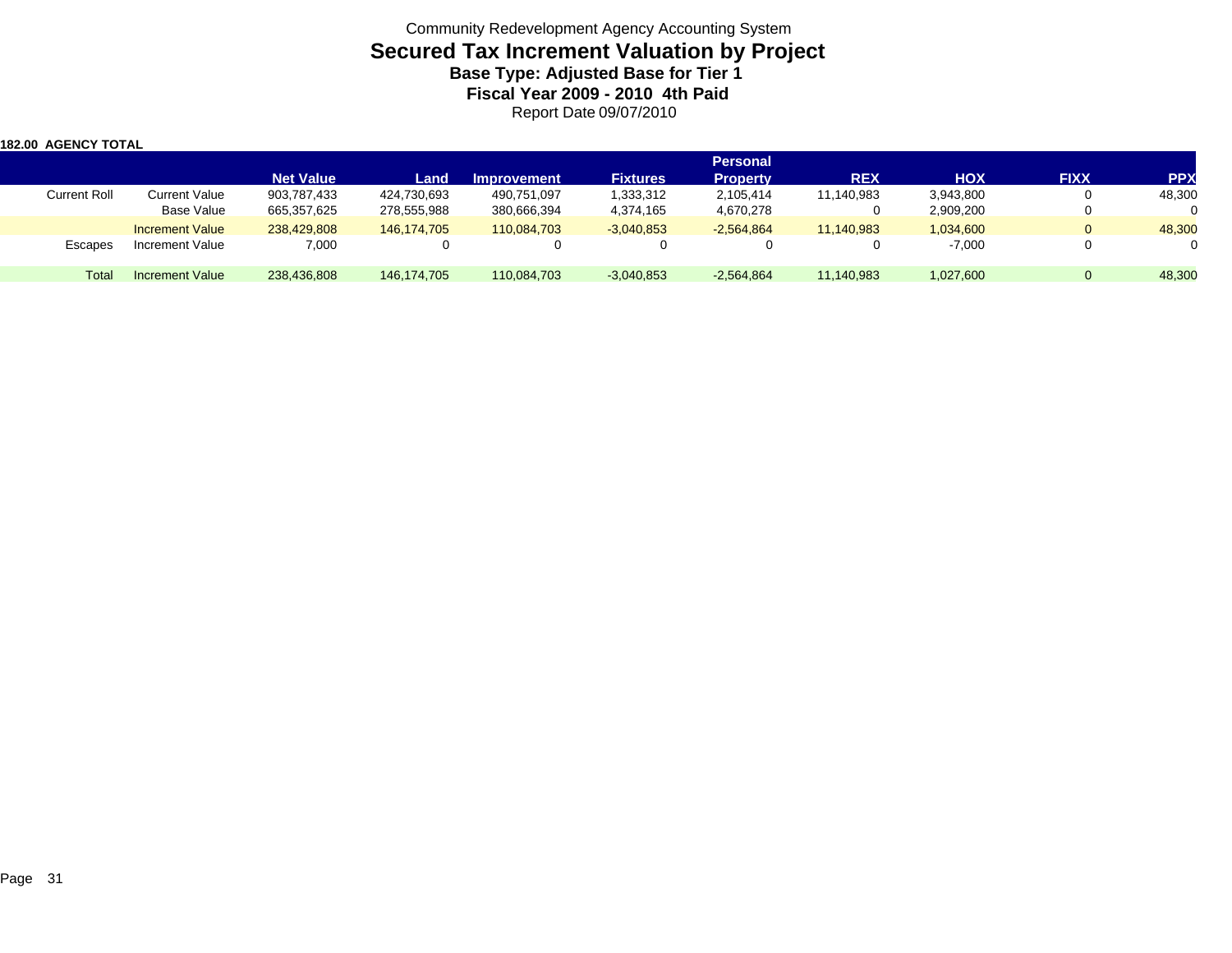## **Secured Tax Increment Valuation by Project Base Type: Adjusted Base for Tier 1**

**Fiscal Year 2009 - 2010 4th Paid**

Report Date 09/07/2010

| <b>184.02 LONG BEACH CRA - WEST BEACH</b> |                        |                  |            |                    | Base Year: 2004 - 2005 |                 |            |            |             |            |
|-------------------------------------------|------------------------|------------------|------------|--------------------|------------------------|-----------------|------------|------------|-------------|------------|
|                                           |                        |                  |            |                    |                        | <b>Personal</b> |            |            |             |            |
|                                           |                        | <b>Net Value</b> | Land       | <b>Improvement</b> | <b>Fixtures</b>        | <b>Property</b> | <b>REX</b> | <b>HOX</b> | <b>FIXX</b> | <b>PPX</b> |
| <b>Current Roll</b>                       | <b>Current Value</b>   | 166,471,328      | 42,874,694 | 123,596,634        |                        | 0               |            |            | 0           | 0          |
|                                           | Base Value             | 106,760,424      | 24,030,996 | 82,707,428         | 0                      | 22,000          |            |            | 0           | 0          |
|                                           | <b>Increment Value</b> | 59,710,904       | 18,843,698 | 40,889,206         | $\overline{0}$         | $-22.000$       | U          |            | $\Omega$    | $\Omega$   |
|                                           |                        |                  |            |                    |                        |                 |            |            |             |            |
| <b>Escapes</b>                            | <b>Increment Value</b> |                  |            | $\Omega$           | $\Omega$               | $\Omega$        | $\Omega$   |            | $\Omega$    | $\Omega$   |
|                                           |                        |                  |            |                    |                        |                 |            |            |             |            |
| ACCT 184.02 Total                         | Increment Value        | 59,710,904       | 18,843,698 | 40,889,206         | $\Omega$               | $-22.000$       | 0          |            |             |            |

|                     | 184.03  LONG BEACH CRA - POLY HIGH |                  |            |                    | Base Year: 2004 - 2005 |                 |            |            |             |            |
|---------------------|------------------------------------|------------------|------------|--------------------|------------------------|-----------------|------------|------------|-------------|------------|
|                     |                                    |                  |            |                    |                        | <b>Personal</b> |            |            |             |            |
|                     |                                    | <b>Net Value</b> | Land       | <b>Improvement</b> | <b>Fixtures</b>        | <b>Property</b> | <b>REX</b> | <b>HOX</b> | <b>FIXX</b> | <b>PPX</b> |
| <b>Current Roll</b> | <b>Current Value</b>               | 82,728,898       | 54.057.438 | 31,317,916         | 21,826                 | 38,540          | 2,379,222  | 327,600    | U           | 0          |
|                     | Base Value                         | 46,871,841       | 24,581,109 | 24,252,925         | 26,729                 | 58,475          | 1,711,397  | 336,000    | 0           | 0          |
|                     | <b>Increment Value</b>             | 35,857,057       | 29,476,329 | 7,064,991          | $-4,903$               | $-19,935$       | 667,825    | $-8,400$   | $\Omega$    | $\Omega$   |
|                     |                                    |                  |            |                    |                        |                 |            |            |             |            |
| <b>Escapes</b>      | <b>Increment Value</b>             |                  | $\Omega$   | $\Omega$           | $\Omega$               | $\Omega$        | $\Omega$   |            | $\Omega$    | $\Omega$   |
|                     |                                    |                  |            |                    |                        |                 |            |            |             |            |
| ACCT 184.03 Total   | Increment Value                    | 35,857,057       | 29,476,329 | 7,064,991          | $-4,903$               | $-19,935$       | 667.825    | $-8,400$   | $\Omega$    |            |
|                     |                                    |                  |            |                    |                        |                 |            |            |             |            |

**184.05 LONG BEACH CRA - WEST L.B.IND'L**

**Base Year: 2004 - 2005**

|                   |                        |                  |              |                    |                 | <b>Personal</b> |            |            |                |            |
|-------------------|------------------------|------------------|--------------|--------------------|-----------------|-----------------|------------|------------|----------------|------------|
|                   |                        | <b>Net Value</b> | Land         | <b>Improvement</b> | <b>Fixtures</b> | <b>Property</b> | <b>REX</b> | <b>HOX</b> | <b>FIXX</b>    | <b>PPX</b> |
| Current Roll      | <b>Current Value</b>   | 1,000,702,861    | 579,473,509  | 288,017,843        | 131,504,668     | 2,072,001       | 365,160    |            | 0              | 0          |
|                   | Base Value             | 597,056,805      | 329,680,638  | 202,459,167        | 60,127,427      | 4,792,832       |            | 3,259      | 0              | 0          |
|                   | <b>Increment Value</b> | 403,646,056      | 249,792,871  | 85,558,676         | 71,377,241      | $-2,720,831$    | 365,160    | $-3,259$   | $\overline{0}$ | $\Omega$   |
|                   |                        |                  |              |                    |                 |                 |            |            |                |            |
| <b>Escapes</b>    | <b>Increment Value</b> | 1,695,032        | $\mathbf{0}$ | 1,695,032          |                 |                 |            | $\Omega$   | $\Omega$       | $\Omega$   |
|                   |                        |                  |              |                    |                 |                 |            |            |                |            |
| ACCT 184.05 Total | Increment Value        | 405,341,088      | 249,792,871  | 87,253,708         | 71.377.241      | $-2,720,831$    | 365,160    | $-3,259$   |                |            |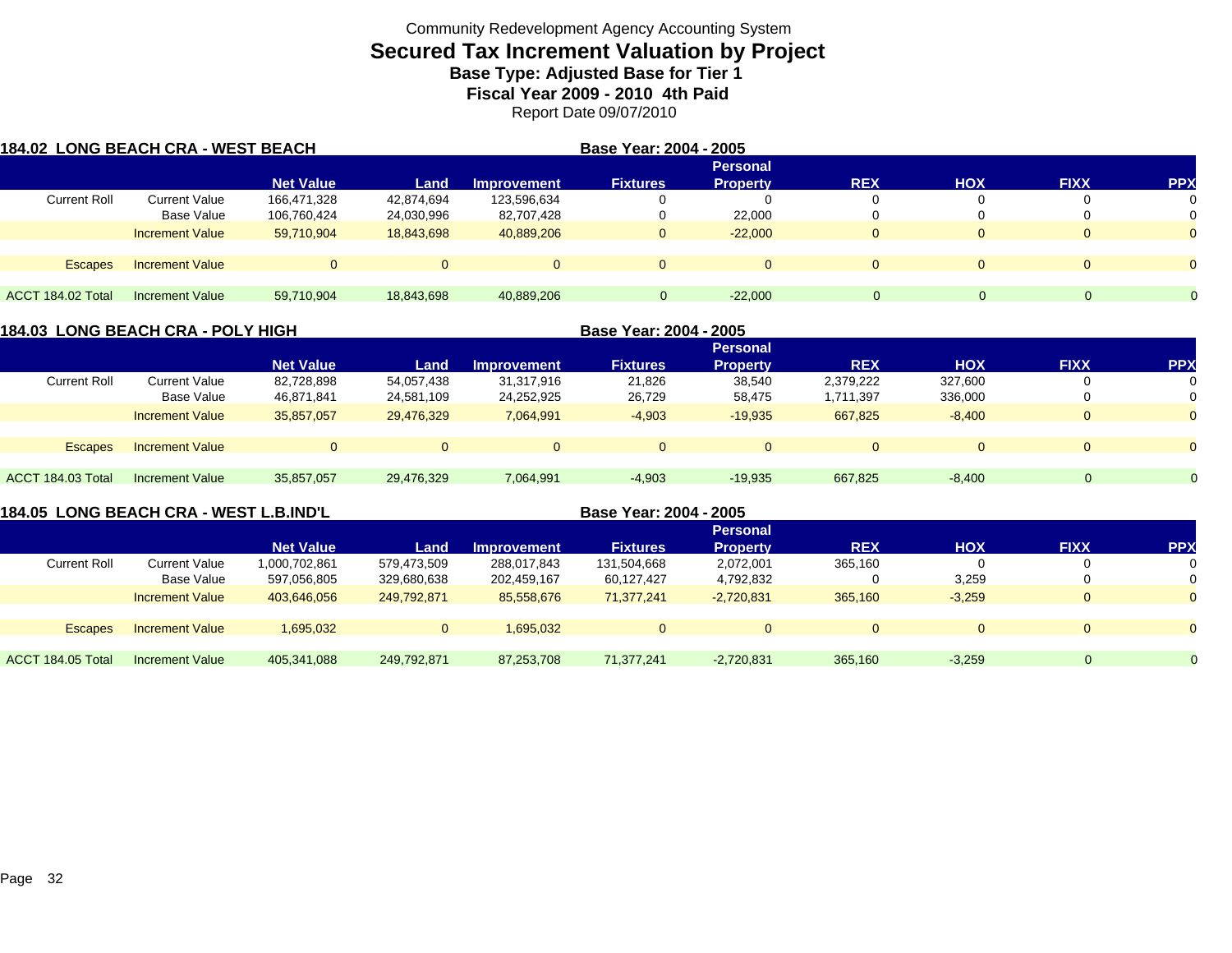| 1184.00  AGENCY TOTAL |                        |                  |             |                    |                 |                                    |            |            |             |            |
|-----------------------|------------------------|------------------|-------------|--------------------|-----------------|------------------------------------|------------|------------|-------------|------------|
|                       |                        | <b>Net Value</b> | Land        | <b>Improvement</b> | <b>Fixtures</b> | <b>Personal</b><br><b>Property</b> | <b>REX</b> | <b>HOX</b> | <b>FIXX</b> | <b>PPX</b> |
| <b>Current Roll</b>   | <b>Current Value</b>   | 1,249,903,087    | 676,405,641 | 442,932,393        | 131,526,494     | 2,110,541                          | 2,744,382  | 327,600    |             |            |
|                       | Base Value             | 750,689,070      | 378,292,743 | 309,419,520        | 60,154,156      | 4,873,307                          | 1,711,397  | 339,259    |             |            |
|                       | <b>Increment Value</b> | 499,214,017      | 298,112,898 | 133,512,873        | 71,372,338      | $-2,762,766$                       | 1,032,985  | $-11,659$  |             |            |
| Escapes               | Increment Value        | 1,695,032        |             | 1,695,032          |                 |                                    | 0          |            |             |            |
| Total                 | Increment Value        | 500,909,049      | 298,112,898 | 135,207,905        | 71,372,338      | $-2,762,766$                       | 1,032,985  | $-11.659$  |             |            |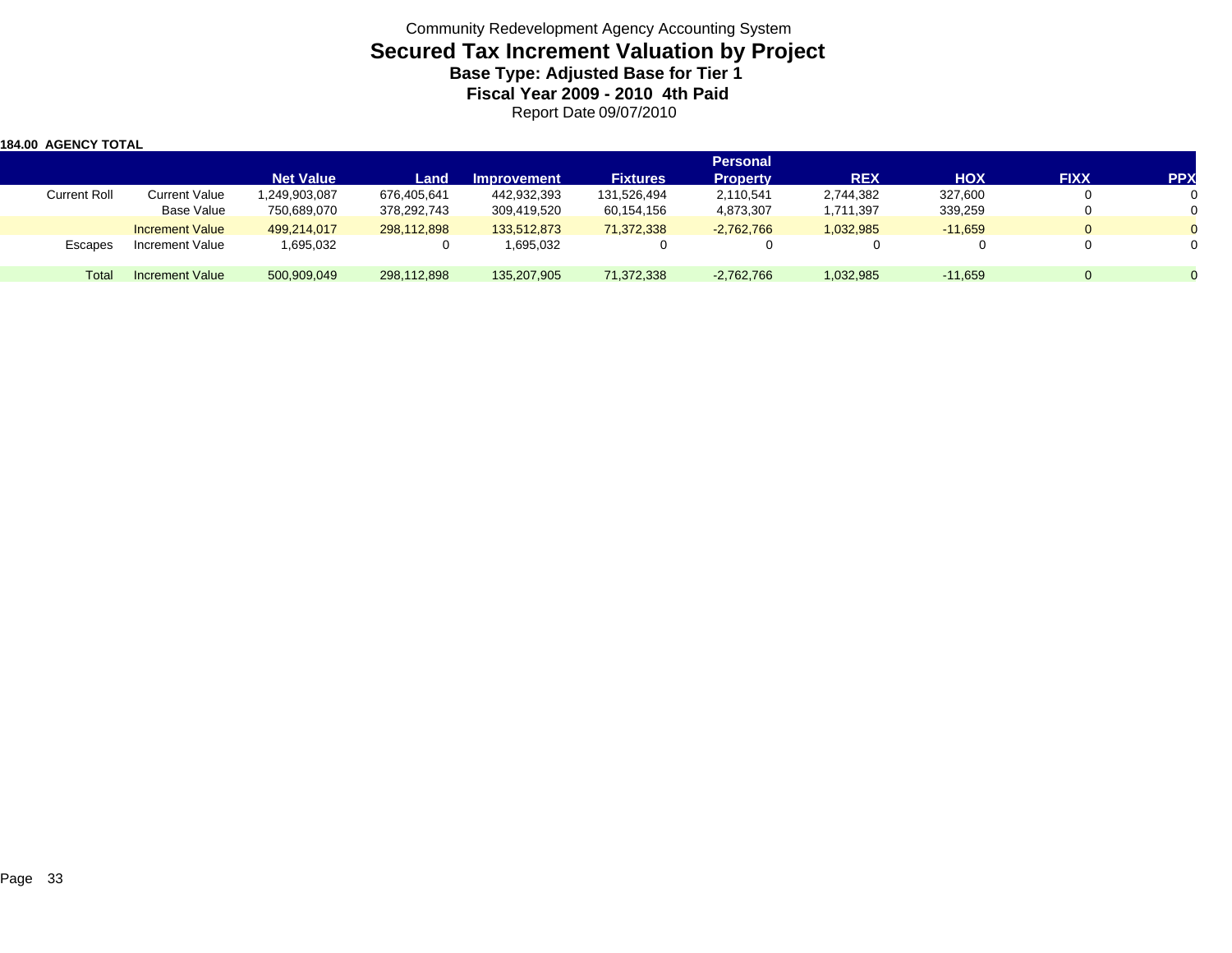## **Secured Tax Increment Valuation by Project Base Type: Adjusted Base for Tier 1**

**Fiscal Year 2009 - 2010 4th Paid**

Report Date 09/07/2010

| 188.03 L.A. CITY CRA - LITTLE TOKYO |                        |                  |             |                    | Base Year: 2004 - 2005 |                 |            |            |             |            |
|-------------------------------------|------------------------|------------------|-------------|--------------------|------------------------|-----------------|------------|------------|-------------|------------|
|                                     |                        |                  |             |                    |                        | <b>Personal</b> |            |            |             |            |
|                                     |                        | <b>Net Value</b> | Land        | <b>Improvement</b> | <b>Fixtures</b>        | <b>Property</b> | <b>REX</b> | <b>HOX</b> | <b>FIXX</b> | <b>PPX</b> |
| <b>Current Roll</b>                 | Current Value          | 409.779.565      | 170,200,617 | 285.361.484        | 568.758                | 1,489,904       | 46.440.398 | 800,800    | 125.000     | 475,000    |
|                                     | Base Value             | 262,524,640      | 73,659,921  | 200,483,451        | 2,346,513              | 1,956,429       | 15,087,074 | 635,600    | 150,000     | 49,000     |
|                                     | <b>Increment Value</b> | 147.254.925      | 96,540,696  | 84,878,033         | $-1,777,755$           | $-466,525$      | 31.353.324 | 165,200    | $-25,000$   | 426,000    |
|                                     |                        |                  |             |                    |                        |                 |            |            |             |            |
| <b>Escapes</b>                      | <b>Increment Value</b> |                  |             |                    | $\Omega$               | $\Omega$        | $\Omega$   | $\Omega$   |             |            |
|                                     |                        |                  |             |                    |                        |                 |            |            |             |            |
| ACCT 188.03 Total                   | <b>Increment Value</b> | 147.254.925      | 96,540,696  | 84,878,033         | $-1,777,755$           | $-466.525$      | 31,353,324 | 165.200    | $-25.000$   | 426,000    |

| 188.04 L.A. CITY CRA - NORMANDIE |                        |                  |                 |                    | Base Year: 2004 - 2005 |                 |            |            |             |                    |  |  |  |
|----------------------------------|------------------------|------------------|-----------------|--------------------|------------------------|-----------------|------------|------------|-------------|--------------------|--|--|--|
|                                  |                        |                  | <b>Personal</b> |                    |                        |                 |            |            |             |                    |  |  |  |
|                                  |                        | <b>Net Value</b> | Land            | <b>Improvement</b> | <b>Fixtures</b>        | <b>Property</b> | <b>REX</b> | <b>HOX</b> | <b>FIXX</b> | PP <sub>&gt;</sub> |  |  |  |
| <b>Current Roll</b>              | <b>Current Value</b>   | 287.697.319      | 212,286,311     | 104,002,233        |                        | 140.800         | 26,459,945 | 2,223,200  |             | 48,880             |  |  |  |
|                                  | Base Value             | 145,624,649      | 87,898,169      | 78,821,077         | 305,421                | 153,482         | 19,324,437 | 2,160,963  | 15,000      | 53,100             |  |  |  |
|                                  | <b>Increment Value</b> | 142.072.670      | 124,388,142     | 25.181.156         | $-305.421$             | $-12.682$       | 7,135,508  | 62,237     | $-15.000$   | $-4,220$           |  |  |  |
| <b>Escapes</b>                   | <b>Increment Value</b> | $-159.995$       | $\overline{0}$  | $\overline{0}$     | $\Omega$               |                 | 173.995    | $-14.000$  | $\Omega$    | $\Omega$           |  |  |  |
| ACCT 188.04 Total                | Increment Value        | 141,912,675      | 124,388,142     | 25,181,156         | $-305,421$             | $-12,682$       | 7,309,503  | 48,237     | $-15,000$   | $-4,220$           |  |  |  |

| 188.05 L.A. CITY CRA - BEACON |                        |                  |            |                    | Base Year: 2004 - 2005 |                 |            |            |             |            |
|-------------------------------|------------------------|------------------|------------|--------------------|------------------------|-----------------|------------|------------|-------------|------------|
|                               |                        |                  |            |                    |                        | <b>Personal</b> |            |            |             |            |
|                               |                        | <b>Net Value</b> | Land       | <b>Improvement</b> | <b>Fixtures</b>        | <b>Property</b> | <b>REX</b> | <b>HOX</b> | <b>FIXX</b> | <b>PPX</b> |
| <b>Current Roll</b>           | Current Value          | 207,431,791      | 64,716,407 | 152,377,622        |                        |                 | 9,322,038  | 340,200    |             |            |
|                               | Base Value             | 77,490,534       | 13,752,488 | 63,561,837         | 69,361                 | 106,848         | 0          | 0          |             |            |
|                               | <b>Increment Value</b> | 129.941.257      | 50,963,919 | 88,815,785         | $-69,361$              | $-106,848$      | 9,322,038  | 340,200    |             |            |
| <b>Escapes</b>                | <b>Increment Value</b> | $\Omega$         |            |                    |                        | $\Omega$        | $\Omega$   | $\Omega$   |             |            |
|                               |                        |                  |            |                    |                        |                 |            |            |             |            |
| ACCT 188.05 Total             | Increment Value        | 129,941,257      | 50,963,919 | 88,815,785         | $-69,361$              | $-106.848$      | 9,322,038  | 340,200    |             |            |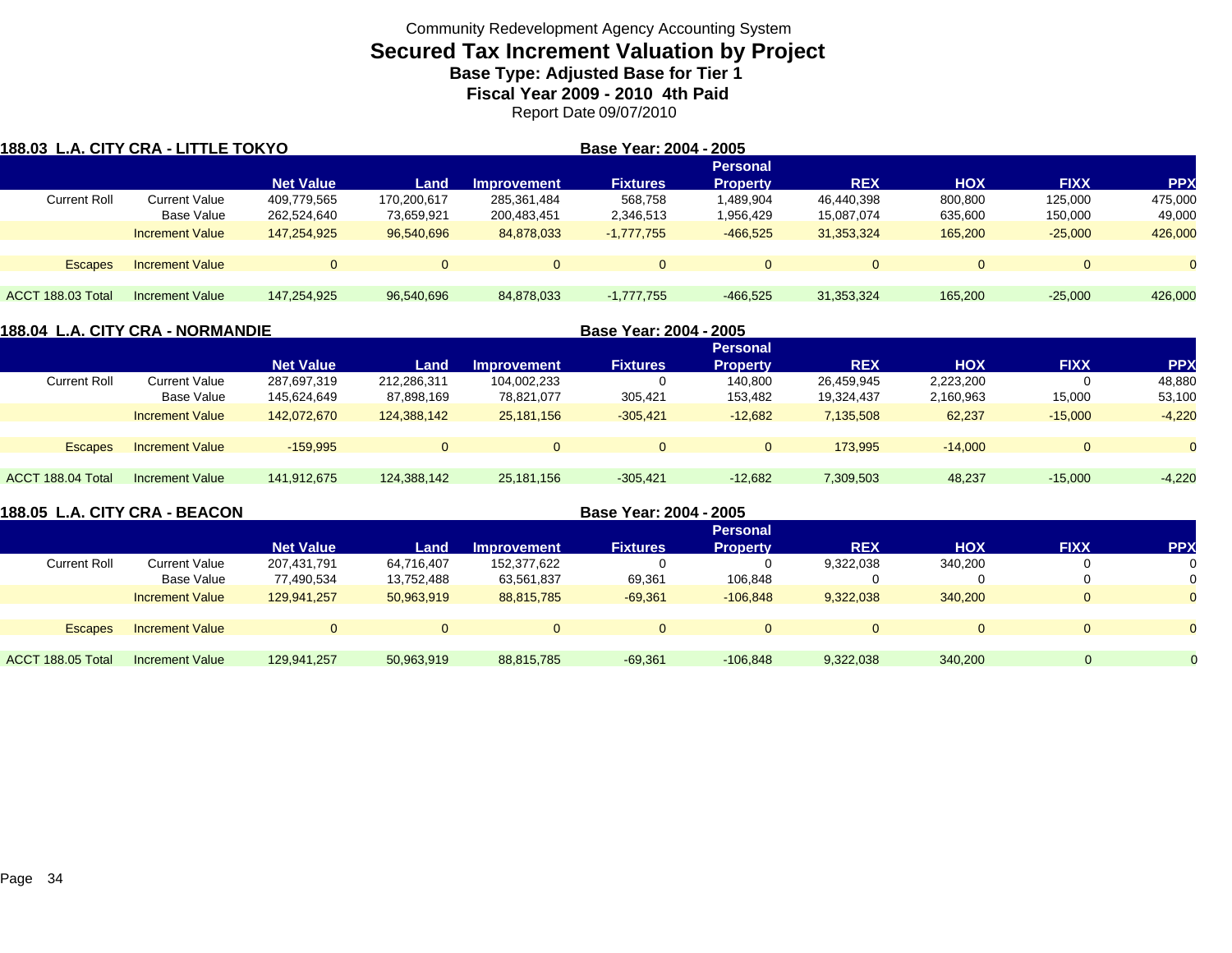# **Secured Tax Increment Valuation by Project**

**Base Type: Adjusted Base for Tier 1** 

**Fiscal Year 2009 - 2010 4th Paid**

Report Date 09/07/2010

| 188.07 L.A. CITY CRA - PICO UNION # 1 |                        |                  |             |                    | Base Year: 2004 - 2005 |                 |            |            |                |            |
|---------------------------------------|------------------------|------------------|-------------|--------------------|------------------------|-----------------|------------|------------|----------------|------------|
|                                       |                        |                  |             |                    |                        | <b>Personal</b> | <b>REX</b> |            |                |            |
|                                       |                        | <b>Net Value</b> | Land        | <b>Improvement</b> | <b>Fixtures</b>        | <b>Property</b> |            | <b>HOX</b> | <b>FIXX</b>    | <b>PPX</b> |
| <b>Current Roll</b>                   | <b>Current Value</b>   | 190,994,104      | 146,353,954 | 96,193,197         | 15,000                 | 168.250         | 50,200,123 | 1,425,174  | 15,000         | 96,000     |
|                                       | Base Value             | 131,784,616      | 70,432,672  | 77,230,797         | 14,000                 | 178,850         | 14,683,529 | 1,335,574  |                | 52,600     |
|                                       | <b>Increment Value</b> | 59,209,488       | 75,921,282  | 18,962,400         | 1,000                  | $-10,600$       | 35.516.594 | 89,600     | 15,000         | 43,400     |
| <b>Escapes</b>                        | <b>Increment Value</b> | $-488.118$       | 1,296,808   | 397.819            | $\mathbf{0}$           | $\overline{0}$  | 2.182.745  | $\Omega$   | $\overline{0}$ |            |
|                                       |                        |                  |             |                    |                        |                 |            |            |                |            |
| ACCT 188.07 Total                     | Increment Value        | 58,721,370       | 77,218,090  | 19,360,219         | 1,000                  | $-10,600$       | 37,699,339 | 89,600     | 15,000         | 43,400     |

#### **188.08 L.A. CITY CRA - BUNKER HILL**

**Base Year: 2004 - 2005**

|                     |                        |                  |             |                    |                 | Personal        |             |            |             |           |
|---------------------|------------------------|------------------|-------------|--------------------|-----------------|-----------------|-------------|------------|-------------|-----------|
|                     |                        | <b>Net Value</b> | Land        | <b>Improvement</b> | <b>Fixtures</b> | <b>Property</b> | <b>REX</b>  | <b>HOX</b> | <b>FIXX</b> | <b>PP</b> |
| <b>Current Roll</b> | <b>Current Value</b>   | 2,990,227,153    | 655.257.624 | 2,556,108,739      | 22,000          | 1,202,890       | 220,317,100 | 1,512,000  | 22,000      | 513,000   |
|                     | Base Value             | 2,062,794,016    | 402,845,673 | 1,671,612,645      | 11,337,218      | 9,500,888       | 31,095,408  | ,407,000   |             | 0         |
|                     | <b>Increment Value</b> | 927,433,137      | 252,411,951 | 884,496,094        | $-11,315,218$   | $-8,297,998$    | 189,221,692 | 105,000    | 22,000      | 513,000   |
|                     |                        |                  |             |                    |                 |                 |             |            |             |           |
| <b>Escapes</b>      | <b>Increment Value</b> |                  |             |                    | $\Omega$        | $\Omega$        | O           |            |             | $\Omega$  |
|                     |                        |                  |             |                    |                 |                 |             |            |             |           |
| ACCT 188.08 Total   | <b>Increment Value</b> | 927,433,137      | 252,411,951 | 884,496,094        | $-11,315,218$   | $-8,297,998$    | 189.221.692 | 105,000    | 22,000      | 513,000   |
|                     |                        |                  |             |                    |                 |                 |             |            |             |           |

#### **188.09 L.A. CITY CRA - EXPOSITION/UNIVERISTY PARK RP**

**Base Year: 2004 - 2005**

|                     |                        |                  |            |                    | ---- --- -- - - - |                 |               |            |             |            |  |
|---------------------|------------------------|------------------|------------|--------------------|-------------------|-----------------|---------------|------------|-------------|------------|--|
|                     |                        | <b>Personal</b>  |            |                    |                   |                 |               |            |             |            |  |
|                     |                        | <b>Net Value</b> | Land       | <b>Improvement</b> | <b>Fixtures</b>   | <b>Property</b> | <b>REX</b>    | <b>HOX</b> | <b>FIXX</b> | <b>PPX</b> |  |
| <b>Current Roll</b> | <b>Current Value</b>   | 75.654.009       | 86,309,562 | 431,622,761        | 59,000            | 260,820         | 442.286.734   |            | 59,000      | 252,400    |  |
|                     | Base Value             | 75,478,731       | 66,125,626 | 169,527,313        | 1,295,156         | 885,278         | 162,102,442   |            | 38,000      | 214,200    |  |
|                     | <b>Increment Value</b> | 175,278          | 20,183,936 | 262,095,448        | $-1,236,156$      | $-624.458$      | 280, 184, 292 |            | 21,000      | 38,200     |  |
|                     |                        |                  |            |                    |                   |                 |               |            |             |            |  |
| <b>Escapes</b>      | <b>Increment Value</b> |                  |            |                    | $\Omega$          |                 |               | $\Omega$   |             |            |  |
|                     |                        |                  |            |                    |                   |                 |               |            |             |            |  |
| ACCT 188.09 Total   | Increment Value        | 175.278          | 20,183,936 | 262.095.448        | $-1,236,156$      | $-624,458$      | 280,184,292   | $\Omega$   | 21,000      | 38,200     |  |
|                     |                        |                  |            |                    |                   |                 |               |            |             |            |  |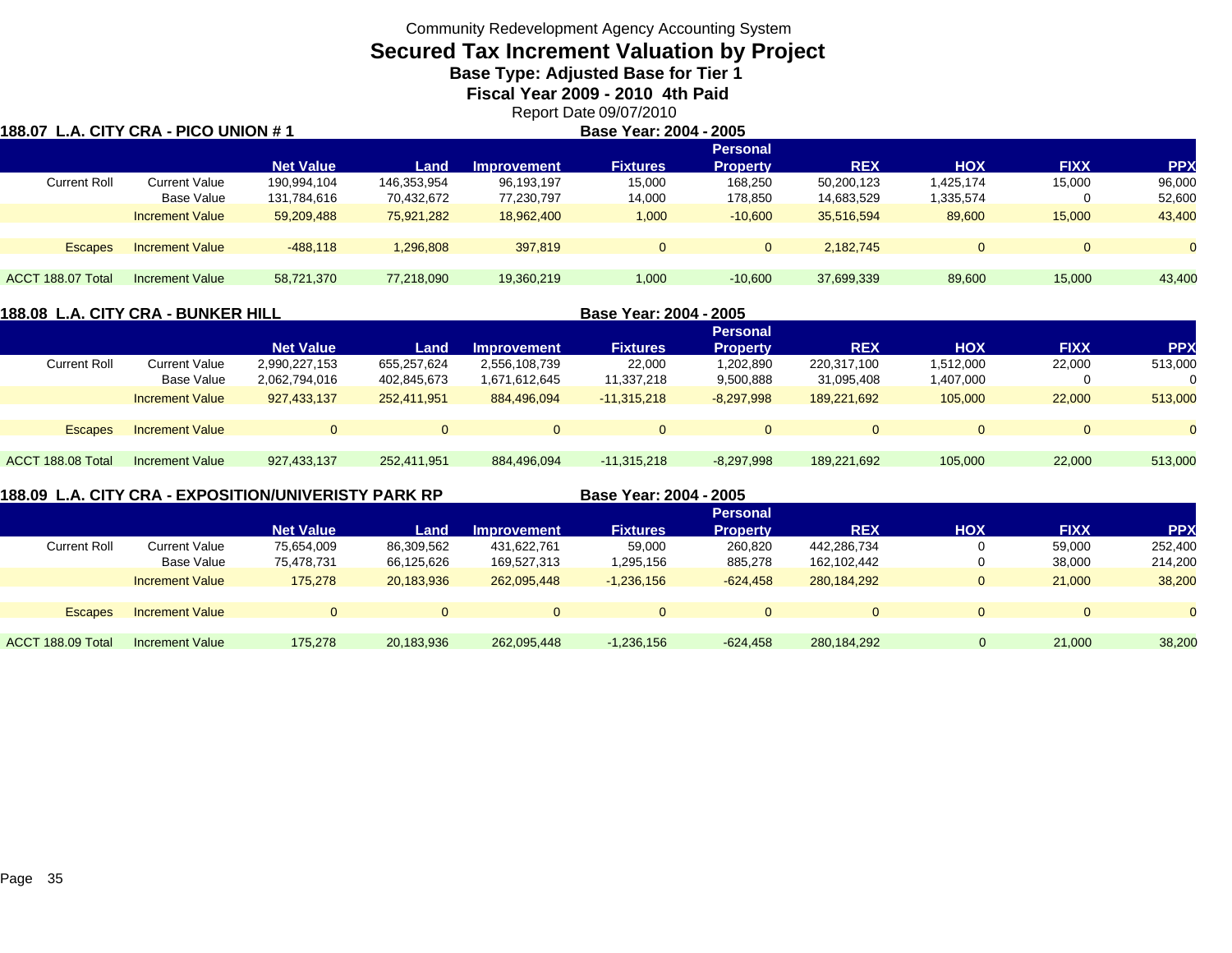## **Secured Tax Increment Valuation by Project**

**Base Type: Adjusted Base for Tier 1** 

**Fiscal Year 2009 - 2010 4th Paid**

Report Date 09/07/2010

| 188.10  L.A. CITY CRA - WATTS |                        |                  |            |                    | Base Year: 2004 - 2005 |                 |            |            |             |              |
|-------------------------------|------------------------|------------------|------------|--------------------|------------------------|-----------------|------------|------------|-------------|--------------|
|                               |                        |                  |            |                    |                        | <b>Personal</b> |            |            |             |              |
|                               |                        | <b>Net Value</b> | Land       | <b>Improvement</b> | <b>Fixtures</b>        | <b>Property</b> | <b>REX</b> | <b>HOX</b> | <b>FIXX</b> | <b>PPX</b>   |
| Current Roll                  | <b>Current Value</b>   | 34,768,985       | 26,897,577 | 29,222,042         | 73,628                 | 290,813         | 20,987,134 | 392,000    | 73,628      | 262,313      |
|                               | <b>Base Value</b>      | 26,929,773       | 12,666,890 | 25,833,420         | 534,000                | 1,356,803       | 11,424,340 | 224,000    | 529,000     | .284,000     |
|                               | <b>Increment Value</b> | 7,839,212        | 14,230,687 | 3,388,622          | $-460,372$             | $-1,065,990$    | 9,562,794  | 168,000    | $-455,372$  | $-1,021,687$ |
|                               |                        |                  |            |                    |                        |                 |            |            |             |              |
| <b>Escapes</b>                | <b>Increment Value</b> | $\overline{0}$   |            | $\Omega$           | $\Omega$               | $\mathbf{0}$    | $\Omega$   | $\Omega$   | 0           |              |
|                               |                        |                  |            |                    |                        |                 |            |            |             |              |
| ACCT 188.10 Total             | Increment Value        | 7,839,212        | 14,230,687 | 3,388,622          | $-460,372$             | $-1,065,990$    | 9,562,794  | 168,000    | $-455,372$  | $-1,021,687$ |
|                               |                        |                  |            |                    |                        |                 |            |            |             |              |

#### **188.18 L.A. CITY CRA - MONTEREY HILLS**

**Base Year: 2004 - 2005**

|                     |                        |                  |             |                    |                 | <b>Personal</b> |            |            |              |            |
|---------------------|------------------------|------------------|-------------|--------------------|-----------------|-----------------|------------|------------|--------------|------------|
|                     |                        | <b>Net Value</b> | Land        | <b>Improvement</b> | <b>Fixtures</b> | Property        | <b>REX</b> | <b>HOX</b> | <b>FIXX</b>  | <b>PPX</b> |
| <b>Current Roll</b> | Current Value          | 386,388,903      | 203,663,478 | 198,317,403        |                 | 73.140          | 9,318,318  | 6,316,800  |              | 30,000     |
|                     | Base Value             | 250,371,564      | 89,529,709  | 174,950,923        | 0               | 43,140          | 8,395,408  | 5,756,800  | 0            |            |
|                     | <b>Increment Value</b> | 136.017.339      | 114.133.769 | 23,366,480         | $\Omega$        | 30,000          | 922.910    | 560,000    | $\mathbf{0}$ | 30,000     |
|                     |                        |                  |             |                    |                 |                 |            |            |              |            |
| <b>Escapes</b>      | <b>Increment Value</b> | 14.000           |             | $\Omega$           | $\Omega$        |                 | $\Omega$   | $-14.000$  | $\Omega$     |            |
|                     |                        |                  |             |                    |                 |                 |            |            |              |            |
| ACCT 188.18 Total   | Increment Value        | 136,031,339      | 114,133,769 | 23,366,480         |                 | 30,000          | 922,910    | 546,000    | $\Omega$     | 30,000     |

**188.19 L.A. CITY CRA - HARBOR IND'L Base Year: 2004 - 2005 Personal Net Value Land Improvement Fixtures Property REX HOX FIXX PPX** Current Rolll Current Value 155,348,811 82,072,297 73,259,397 2,487 14,630 0 0 0 Base Value 96,846,081 59,693,170 36,579,465 308,189 265,257 0 0 0 Increment Value 58,502,730 22,379,127 36,679,932 -305,702 -250,627 0 0 0 Escapes Increment Value 1,485,756 493,962 991,794 0 0 0 0 0 0 ACCT 188.19 TotalI Increment Value 59,988,486 22,873,089 37,671,726 -305,702 -250,627 0 0 0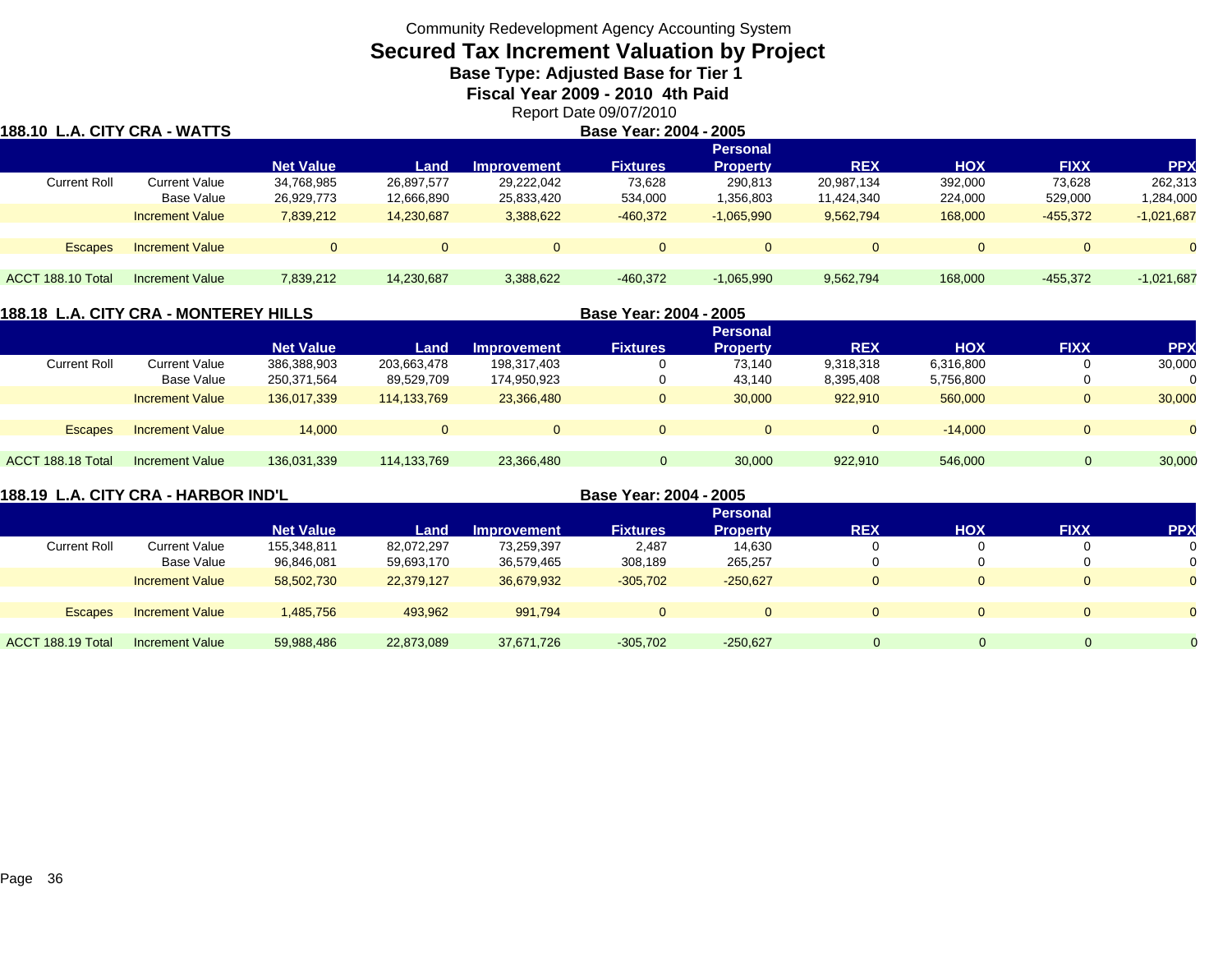## **Secured Tax Increment Valuation by Project**

**Base Type: Adjusted Base for Tier 1** 

**Fiscal Year 2009 - 2010 4th Paid**

Report Date 09/07/2010

| 189.01              | L.A. CITY CRA - PICO UNION # 2 |                  |             | Base Year: 2001 - 2002 |                 |                 |            |            |             |            |
|---------------------|--------------------------------|------------------|-------------|------------------------|-----------------|-----------------|------------|------------|-------------|------------|
|                     |                                |                  |             |                        |                 | <b>Personal</b> |            |            |             |            |
|                     |                                | <b>Net Value</b> | Land        | <b>Improvement</b>     | <b>Fixtures</b> | <b>Property</b> | <b>REX</b> | <b>HOX</b> | <b>FIXX</b> | <b>PPX</b> |
| <b>Current Roll</b> | <b>Current Value</b>           | 371,782,141      | 234.445.979 | 162,370,324            | 100,950         | 617.871         | 24,757,605 | 899,778    | 4,000       | 91,600     |
|                     | Base Value                     | 204,324,084      | 104,712,219 | 102,699,822            | 151,238         | 807.419         | 2,958,676  | 878,538    | 0           | 209,400    |
|                     | <b>Increment Value</b>         | 167.458.057      | 129,733,760 | 59,670,502             | $-50,288$       | $-189.548$      | 21,798,929 | 21,240     | 4,000       | $-117,800$ |
|                     |                                |                  |             |                        |                 |                 |            |            |             |            |
| <b>Escapes</b>      | <b>Increment Value</b>         | $\Omega$         | $\Omega$    | $\Omega$               | $\mathbf{0}$    | $\Omega$        |            | $\Omega$   | $\Omega$    |            |
|                     |                                |                  |             |                        |                 |                 |            |            |             |            |
| ACCT 189.01 Total   | Increment Value                | 167,458,057      | 129,733,760 | 59,670,502             | $-50,288$       | $-189.548$      | 21,798,929 | 21,240     | 4,000       | $-117,800$ |
|                     |                                |                  |             |                        |                 |                 |            |            |             |            |

|                     |                        |                  |               |                    |                 | Personal        |             |            |             |           |
|---------------------|------------------------|------------------|---------------|--------------------|-----------------|-----------------|-------------|------------|-------------|-----------|
|                     |                        | <b>Net Value</b> | Land          | <b>Improvement</b> | <b>Fixtures</b> | <b>Property</b> | <b>REX</b>  | нох        | <b>FIXX</b> | PP)       |
| <b>Current Roll</b> | <b>Current Value</b>   | 5,110,072,781    | 1,882,203,806 | 4,088,835,202      | 841.823         | 4.259.118       | 850,089,395 | 13,909,952 | 298,628     | 1,769,193 |
|                     | Base Value             | 3.334.168.688    | 981.316.537   | 2.601.300.750      | 16.361.096      | 15.254.394      | 265.071.314 | 12.398.475 | 732.000     | 1,862,300 |
|                     | <b>Increment Value</b> | 1.775.904.093    | 900,887,269   | .487.534.452       | $-15,519,273$   | $-10,995,276$   | 585.018.081 | 1.511.477  | $-433,372$  | $-93,107$ |
| Escapes             | Increment Value        | 851,643          | 1,790,770     | 1,389,613          |                 |                 | 2,356,740   | -28,000    |             |           |
| Total               | Increment Value        | 1.776.755.736    | 902,678,039   | 488,924,065        | $-15.519.273$   | $-10.995.276$   | 587.374.821 | 1.483.477  | $-433.372$  | $-93,107$ |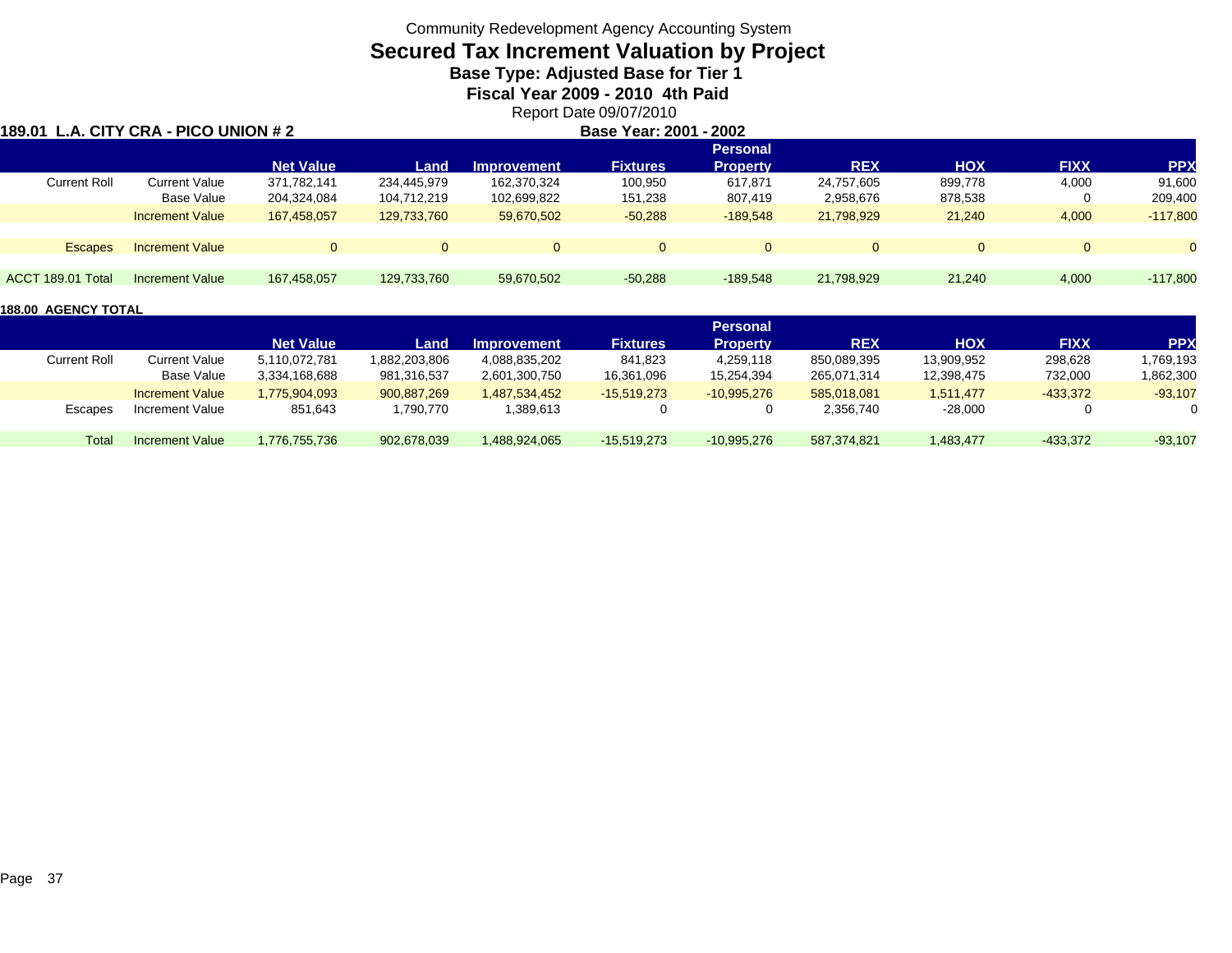## **Secured Tax Increment Valuation by Project Base Type: Adjusted Base for Tier 1**

**Fiscal Year 2009 - 2010 4th Paid**

Report Date 09/07/2010

|                     | 200.02 LYNWOOD CRA - PROJ.AREA #1-A |                  |            | Base Year: 2004 - 2005 |                 |                 |              |            |             |            |
|---------------------|-------------------------------------|------------------|------------|------------------------|-----------------|-----------------|--------------|------------|-------------|------------|
|                     |                                     |                  |            |                        |                 | <b>Personal</b> |              |            |             |            |
|                     |                                     | <b>Net Value</b> | Land       | <b>Improvement</b>     | <b>Fixtures</b> | <b>Property</b> | <b>REX</b>   | <b>HOX</b> | <b>FIXX</b> | <b>PPX</b> |
| <b>Current Roll</b> | Current Value                       | 44,754,360       | 19,449,011 | 25,305,349             |                 | $\Omega$        |              |            | $\Omega$    | 0          |
|                     | Base Value                          | 21,273,262       | 12,705,743 | 8,823,619              |                 | $\mathbf{0}$    | 256,100      |            | $\Omega$    | 0          |
|                     | <b>Increment Value</b>              | 23,481,098       | 6,743,268  | 16,481,730             | $\mathbf{0}$    | $\overline{0}$  | $-256,100$   |            | $\Omega$    | $\Omega$   |
|                     |                                     |                  |            |                        |                 |                 |              |            |             |            |
| <b>Escapes</b>      | <b>Increment Value</b>              | $\Omega$         |            |                        | $\mathbf{0}$    | $\Omega$        | $\mathbf{0}$ |            | $\Omega$    | $\Omega$   |
|                     |                                     |                  |            |                        |                 |                 |              |            |             |            |
| ACCT 200.02 Total   | <b>Increment Value</b>              | 23,481,098       | 6,743,268  | 16,481,730             | $\Omega$        |                 | $-256,100$   |            |             |            |

|                          | 200.03 LYNWOOD CRA - ALAMEDA |                  |            | Base Year: 2004 - 2005 |                 |                 |            |            |             |            |
|--------------------------|------------------------------|------------------|------------|------------------------|-----------------|-----------------|------------|------------|-------------|------------|
|                          |                              |                  |            |                        |                 | <b>Personal</b> |            |            |             |            |
|                          |                              | <b>Net Value</b> | Land       | Improvement            | <b>Fixtures</b> | <b>Property</b> | <b>REX</b> | <b>HOX</b> | <b>FIXX</b> | <b>PPX</b> |
| <b>Current Roll</b>      | <b>Current Value</b>         | 91,749,926       | 42,452,221 | 51,326,649             |                 |                 | 2,028,944  |            |             |            |
|                          | <b>Base Value</b>            | 86,714,786       | 32,848,386 | 45,687,673             | 4,144,305       | 4,642,752       | 608,330    |            |             |            |
|                          | <b>Increment Value</b>       | 5,035,140        | 9,603,835  | 5,638,976              | $-4,144,305$    | $-4,642,752$    | 1,420,614  |            |             |            |
|                          |                              |                  |            |                        |                 |                 |            |            |             |            |
| <b>Escapes</b>           | <b>Increment Value</b>       |                  |            | $\Omega$               | $\Omega$        | $\Omega$        | $\Omega$   |            |             | $\Omega$   |
|                          |                              |                  |            |                        |                 |                 |            |            |             |            |
| <b>ACCT 200.03 Total</b> | Increment Value              | 5,035,140        | 9,603,835  | 5,638,976              | -4,144,305      | $-4,642,752$    | 1,420,614  | $\Omega$   | $\Omega$    | $\Omega$   |
|                          |                              |                  |            |                        |                 |                 |            |            |             |            |

**200.06 LYNWOOD CRA - PROJ.AREA A/89 ANX**

**Base Year: 2009 - 2010**

|                     |                        |                  |            |                    |                 | <b>Personal</b> |            |            |             |                |
|---------------------|------------------------|------------------|------------|--------------------|-----------------|-----------------|------------|------------|-------------|----------------|
|                     |                        | <b>Net Value</b> | Land       | <b>Improvement</b> | <b>Fixtures</b> | <b>Property</b> | <b>REX</b> | <b>HOX</b> | <b>FIXX</b> | <b>PPX</b>     |
| <b>Current Roll</b> | Current Value          | 173,025,457      | 87.781.848 | 88,608,999         | 20,000          | 116,345         | 2,772,135  | 726.600    |             | 3,000          |
|                     | Base Value             | 175,521,887      | 88,548,558 | 90,274,270         | 20,000          | 112.445         | 2,717,786  | 712,600    |             | 3,000          |
|                     | <b>Increment Value</b> | $-2.496.430$     | $-766.710$ | $-1.665.271$       |                 | 3,900           | 54,349     | 14,000     |             | $\Omega$       |
|                     |                        |                  |            |                    |                 |                 |            |            |             |                |
| <b>Escapes</b>      | <b>Increment Value</b> | $\Omega$         |            | $\Omega$           | $\Omega$        |                 | $\Omega$   |            |             | $\Omega$       |
|                     |                        |                  |            |                    |                 |                 |            |            |             |                |
| ACCT 200.06 Total   | <b>Increment Value</b> | $-2,496,430$     | $-766.710$ | $-1.665.271$       |                 | 3,900           | 54,349     | 14,000     | 0           | $\overline{0}$ |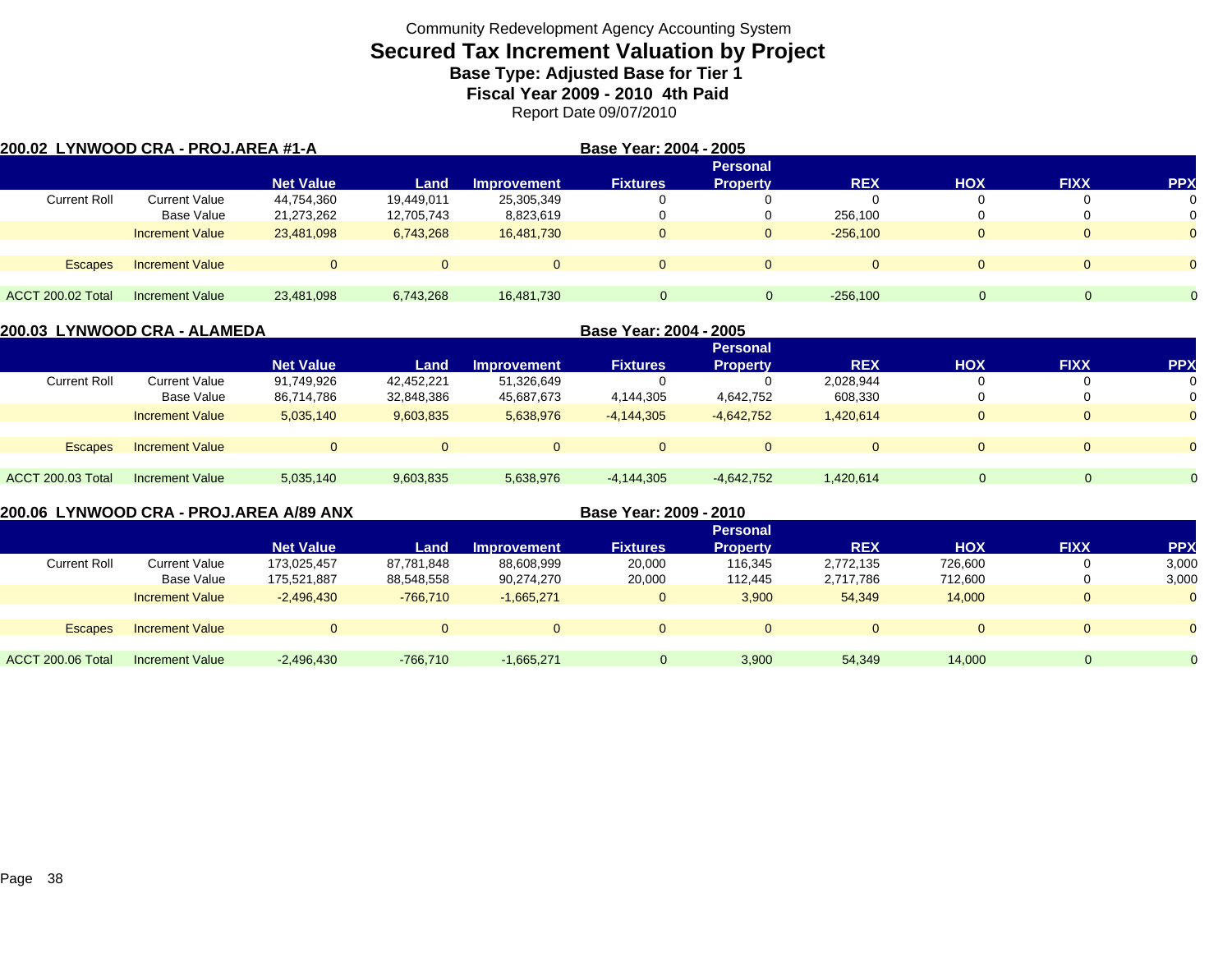| 200.00 AGENCY TOTAL |                        |                  |             |                    |                 |                 |            |            |             |            |
|---------------------|------------------------|------------------|-------------|--------------------|-----------------|-----------------|------------|------------|-------------|------------|
|                     |                        |                  |             |                    |                 | <b>Personal</b> |            |            |             |            |
|                     |                        | <b>Net Value</b> | Land        | <b>Improvement</b> | <b>Fixtures</b> | <b>Property</b> | <b>REX</b> | <b>HOX</b> | <b>FIXX</b> | <b>PPX</b> |
| <b>Current Roll</b> | Current Value          | 309,529,743      | 149,683,080 | 165,240,997        | 20,000          | 116,345         | 4,801,079  | 726,600    |             | 3,000      |
|                     | <b>Base Value</b>      | 283,509,935      | 134,102,687 | 144,785,562        | 4,164,305       | 4,755,197       | 3,582,216  | 712,600    |             | 3,000      |
|                     | <b>Increment Value</b> | 26.019.808       | 15,580,393  | 20,455,435         | $-4,144,305$    | $-4,638,852$    | 1,218,863  | 14,000     |             |            |
| Escapes             | Increment Value        |                  |             | 0                  |                 |                 | 0          |            |             |            |
| Total               | <b>Increment Value</b> | 26,019,808       | 15,580,393  | 20,455,435         | $-4,144,305$    | $-4,638,852$    | 1,218,863  | 14,000     |             |            |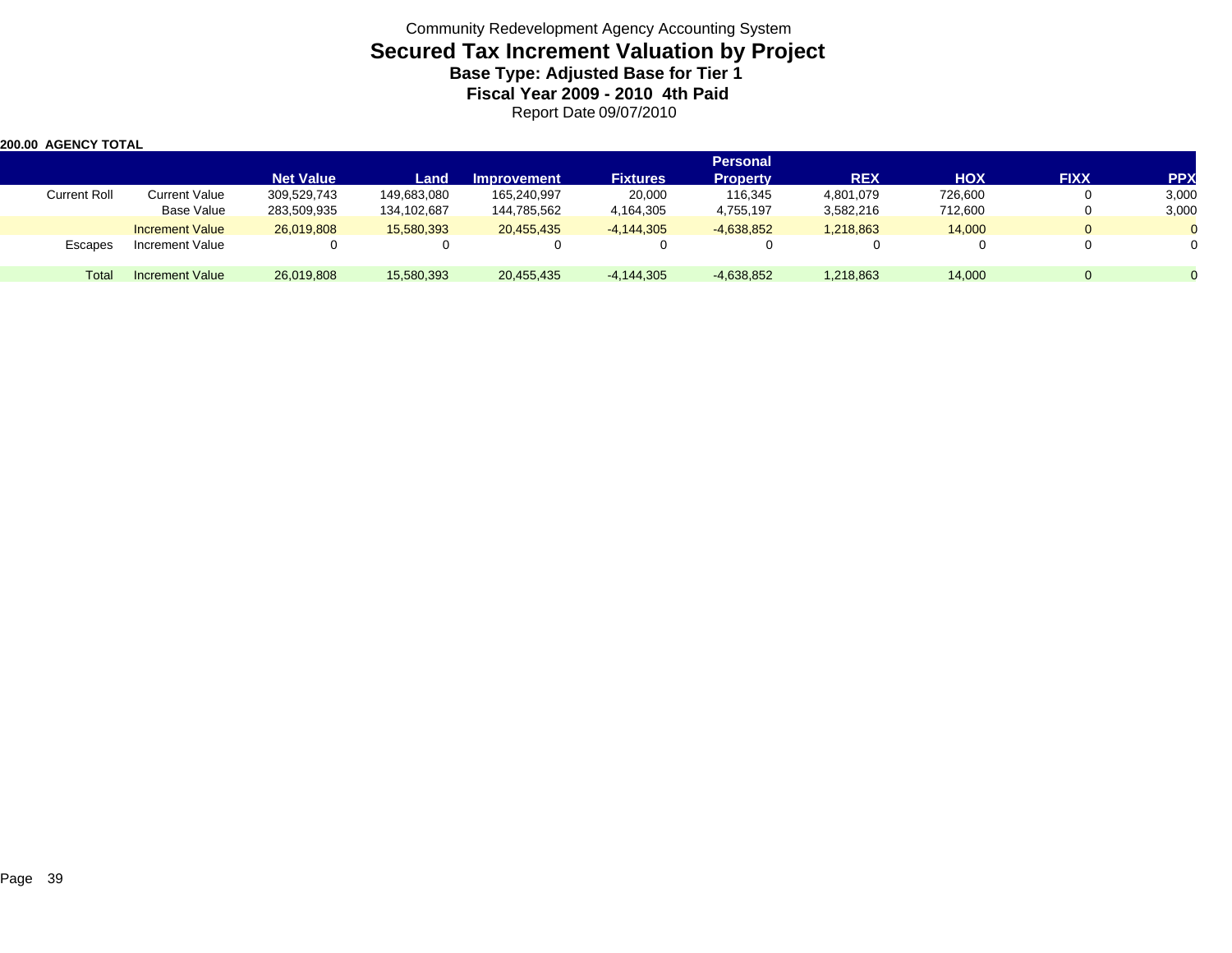## **Secured Tax Increment Valuation by Project Base Type: Adjusted Base for Tier 1**

**Fiscal Year 2009 - 2010 4th Paid**

Report Date 09/07/2010

|                     | 208.02 MAYWOOD CRA - WESTSIDE |                  |            |                    | Base Year: 2004 - 2005 |                 |            |            |             |                |
|---------------------|-------------------------------|------------------|------------|--------------------|------------------------|-----------------|------------|------------|-------------|----------------|
|                     |                               |                  |            |                    |                        | <b>Personal</b> |            |            |             |                |
|                     |                               | <b>Net Value</b> | Land       | <b>Improvement</b> | <b>Fixtures</b>        | <b>Property</b> | <b>REX</b> | <b>HOX</b> | <b>FIXX</b> | <b>PPX</b>     |
| <b>Current Roll</b> | <b>Current Value</b>          | 38,465,106       | 21,728,182 | 16,635,250         | 35,883                 | 72.791          |            | 7,000      | v           | 0              |
|                     | Base Value                    | 19,287,857       | 8,010,539  | 11,120,103         | 52,779                 | 111,436         |            | 7,000      | υ           | 0              |
|                     | <b>Increment Value</b>        | 19,177,249       | 13,717,643 | 5,515,147          | $-16,896$              | $-38,645$       |            |            | 0           | $\overline{0}$ |
| <b>Escapes</b>      | <b>Increment Value</b>        | $\Omega$         | $\Omega$   |                    | $\Omega$               | $\Omega$        |            |            | $\Omega$    | $\Omega$       |
| ACCT 208.02 Total   | Increment Value               | 19,177,249       | 13,717,643 | 5,515,147          | $-16,896$              | $-38,645$       | 0          |            | $\Omega$    |                |

|                     |                        |                  |            |                    |                 | <b>Personal</b> |            |       |             |            |
|---------------------|------------------------|------------------|------------|--------------------|-----------------|-----------------|------------|-------|-------------|------------|
|                     |                        | <b>Net Value</b> | Land       | <b>Improvement</b> | <b>Fixtures</b> | Property        | <b>REX</b> | HOX   | <b>FIXX</b> | <b>PPX</b> |
| <b>Current Roll</b> | Current Value          | 38,465,106       | 21,728,182 | 16,635,250         | 35,883          | 72,791          |            | 7,000 |             |            |
|                     | Base Value             | 19,287,857       | 8,010,539  | 11,120,103         | 52,779          | 111,436         |            | 7,000 |             |            |
|                     | <b>Increment Value</b> | 19,177,249       | 13,717,643 | 5,515,147          | $-16.896$       | $-38.645$       |            |       | $\Omega$    |            |
| Escapes             | Increment Value        |                  |            |                    |                 |                 |            |       |             |            |
| Total               | <b>Increment Value</b> | 19,177,249       | 13,717,643 | 5,515,147          | $-16,896$       | $-38,645$       |            |       | $\Omega$    |            |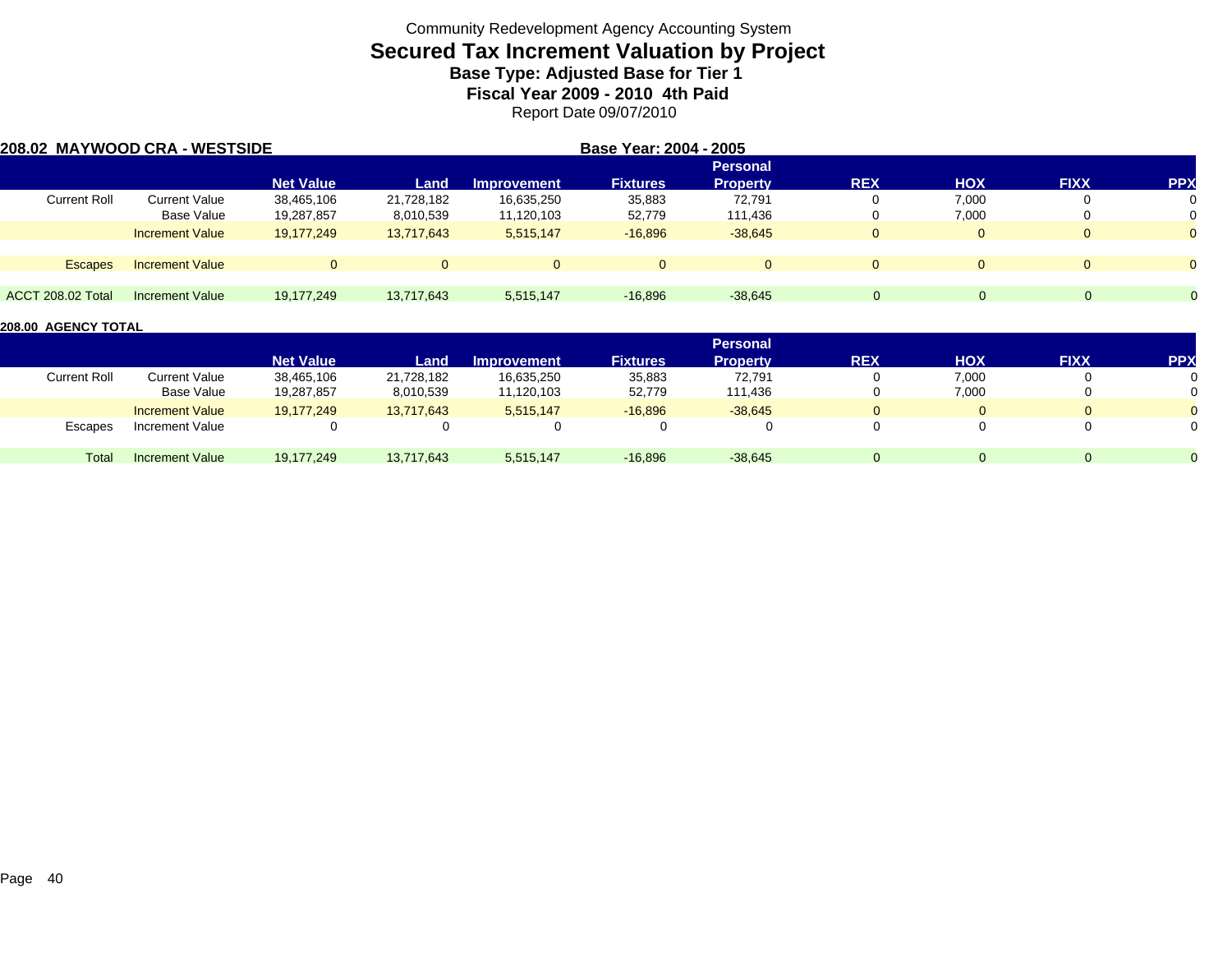# **Secured Tax Increment Valuation by Project**

**Base Type: Adjusted Base for Tier 1 Fiscal Year 2009 - 2010 4th Paid**

Report Date 09/07/2010

| 216.05 MONTEBELLO CRA - SO. INDUSTRIAL |                             |                            |                           |                           | Base Year: 2007 - 2008   |                                    |            |                   |             |            |
|----------------------------------------|-----------------------------|----------------------------|---------------------------|---------------------------|--------------------------|------------------------------------|------------|-------------------|-------------|------------|
|                                        |                             | <b>Net Value</b>           | Land                      | <b>Improvement</b>        | <b>Fixtures</b>          | <b>Personal</b><br><b>Property</b> | <b>REX</b> | <b>HOX</b>        | <b>FIXX</b> | <b>PPX</b> |
| <b>Current Roll</b>                    | Current Value<br>Base Value | 306,659,335<br>213,256,365 | 145.473.801<br>87,655,674 | 139,017,498<br>97,861,174 | 18,524,253<br>20,652,328 | 5,284,840<br>7,206,189             | 1,548,957  | 84,000<br>119,000 |             | 8,100<br>0 |
|                                        | <b>Increment Value</b>      | 93,402,970                 | 57,818,127                | 41,156,324                | $-2,128,075$             | $-1,921,349$                       | 1,548,957  | $-35,000$         |             | 8,100      |
| <b>Escapes</b>                         | <b>Increment Value</b>      | $\Omega$                   |                           | $\Omega$                  | $\Omega$                 | $\Omega$                           | $\Omega$   | $\Omega$          |             | $\Omega$   |
| ACCT 216.05 Total                      | Increment Value             | 93,402,970                 | 57.818.127                | 41,156,324                | $-2,128,075$             | $-1,921,349$                       | 1,548,957  | $-35.000$         | $\Omega$    | 8,100      |

| <b>216.07 MONTEBELLO CRA - MONTE HILLS</b> |                        |                  |             |                    | Base Year: 2007 - 2008 |                 |            |            |             |            |
|--------------------------------------------|------------------------|------------------|-------------|--------------------|------------------------|-----------------|------------|------------|-------------|------------|
|                                            |                        |                  |             |                    |                        | <b>Personal</b> |            |            |             |            |
|                                            |                        | <b>Net Value</b> | Land        | <b>Improvement</b> | <b>Fixtures</b>        | <b>Property</b> | <b>REX</b> | <b>HOX</b> | <b>FIXX</b> | <b>PPX</b> |
| <b>Current Roll</b>                        | <b>Current Value</b>   | 761,202,188      | 326,993,360 | 436,701,087        | 1,862,444              | 1,702,855       | 894,358    | 5,163,200  |             |            |
|                                            | Base Value             | 558,996,820      | 253,440,281 | 308,413,340        | 759,000                | 1,580,999       | 0          | 5,196,800  |             |            |
|                                            | <b>Increment Value</b> | 202,205,368      | 73,553,079  | 128,287,747        | 1,103,444              | 121,856         | 894,358    | $-33,600$  |             | $\Omega$   |
|                                            |                        |                  |             |                    |                        |                 |            |            |             |            |
| <b>Escapes</b>                             | <b>Increment Value</b> | 10.271           |             | 10.271             | $\Omega$               | $\Omega$        | $\Omega$   |            | 0           | $\Omega$   |
|                                            |                        |                  |             |                    |                        |                 |            |            |             |            |
| ACCT 216.07 Total                          | Increment Value        | 202,215,639      | 73,553,079  | 128.298.018        | 1,103,444              | 121,856         | 894,358    | $-33,600$  | $\Omega$    | $\Omega$   |
|                                            |                        |                  |             |                    |                        |                 |            |            |             |            |

**216.09 MONTEBELLO CRA - MONTE HILLS 76 ANX**

**Base Year: 2007 - 2008**

|                     |                        |                  |            |                    |                 | <b>Personal</b> |            |            |             |                |
|---------------------|------------------------|------------------|------------|--------------------|-----------------|-----------------|------------|------------|-------------|----------------|
|                     |                        | <b>Net Value</b> | Land       | <b>Improvement</b> | <b>Fixtures</b> | <b>Property</b> | <b>REX</b> | <b>HOX</b> | <b>FIXX</b> | <b>PPX</b>     |
| <b>Current Roll</b> | <b>Current Value</b>   | 85,971,218       | 36,149,643 | 54,455,986         | $\Omega$        | 77,630          | 4,236,041  | 476,000    |             | 0              |
|                     | Base Value             | 69,568,377       | 26,741,425 | 46,617,064         | 0               | 77,630          | 3,426,742  | 441,000    |             | $\Omega$       |
|                     | <b>Increment Value</b> | 16,402,841       | 9,408,218  | 7,838,922          |                 |                 | 809,299    | 35,000     |             | $\Omega$       |
|                     |                        |                  |            |                    |                 |                 |            |            |             |                |
| <b>Escapes</b>      | <b>Increment Value</b> | $\overline{0}$   |            | $\Omega$           | $\Omega$        |                 | $\Omega$   | $\Omega$   |             | $\Omega$       |
|                     |                        |                  |            |                    |                 |                 |            |            |             |                |
| ACCT 216.09 Total   | <b>Increment Value</b> | 16,402,841       | 9,408,218  | 7,838,922          | O.              | $\Omega$        | 809,299    | 35,000     | $\Omega$    | $\overline{0}$ |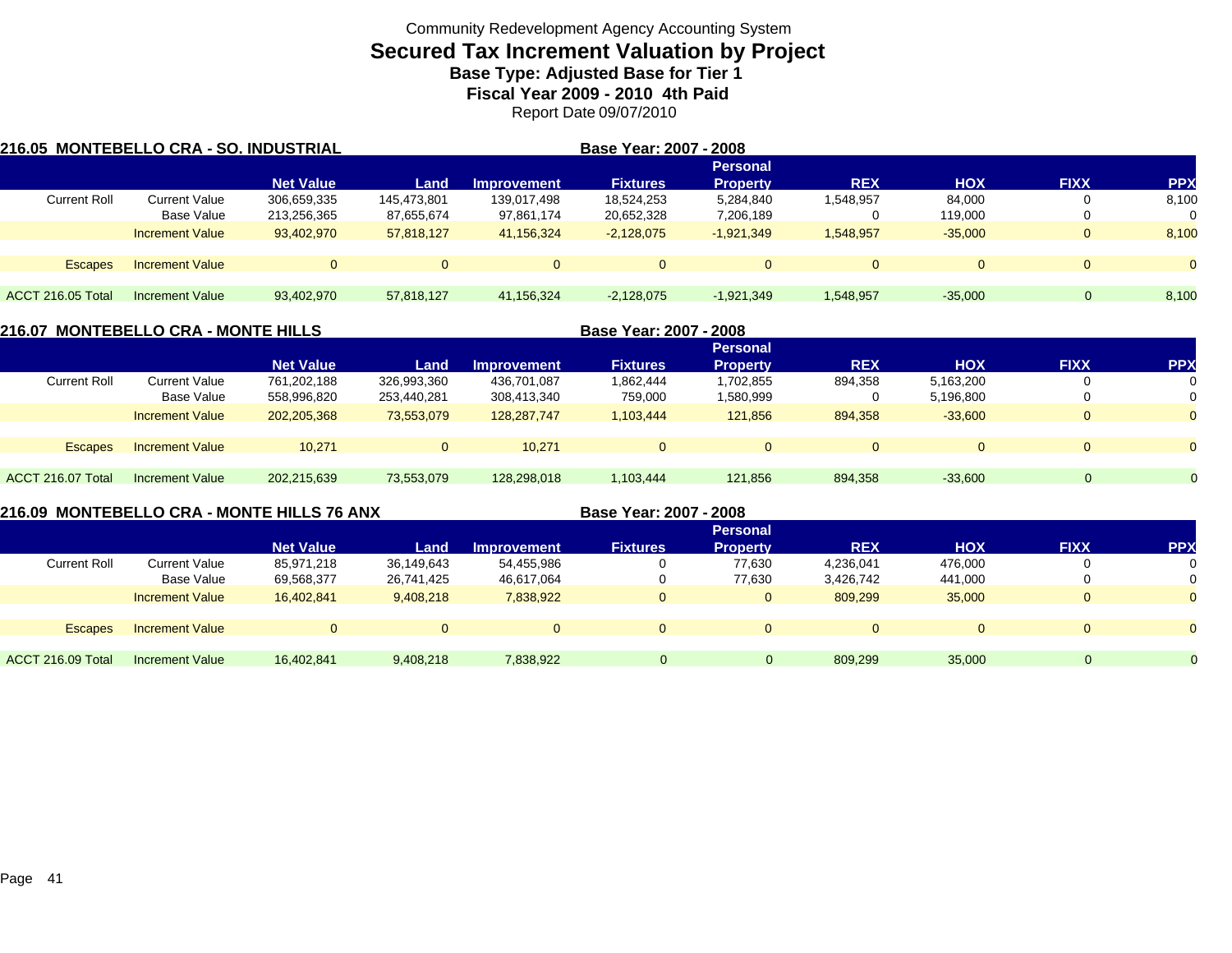| <b>216.00 AGENCY TOTAL</b> |                        |                  |             |                    |                 |                 |            |            |             |            |
|----------------------------|------------------------|------------------|-------------|--------------------|-----------------|-----------------|------------|------------|-------------|------------|
|                            |                        |                  |             |                    |                 | <b>Personal</b> |            |            |             |            |
|                            |                        | <b>Net Value</b> | Land        | <b>Improvement</b> | <b>Fixtures</b> | <b>Property</b> | <b>REX</b> | <b>HOX</b> | <b>FIXX</b> | <b>PPX</b> |
| <b>Current Roll</b>        | <b>Current Value</b>   | 1,153,832,741    | 508,616,804 | 630,174,571        | 20,386,697      | 7,065,325       | 6,679,356  | 5,723,200  |             | 8,100      |
|                            | Base Value             | 841,821,562      | 367,837,380 | 452,891,578        | 21,411,328      | 8,864,818       | 3,426,742  | 5,756,800  |             |            |
|                            | <b>Increment Value</b> | 312.011.179      | 140.779.424 | 177.282.993        | $-1,024,631$    | $-1,799,493$    | 3,252,614  | $-33.600$  | 0           | 8,100      |
| Escapes                    | Increment Value        | 10,271           |             | 10,271             |                 |                 | 0          |            |             | $\Omega$   |
| <b>Total</b>               | Increment Value        | 312,021,450      | 140.779.424 | 177.293.264        | $-1,024,631$    | $-1,799,493$    | 3,252,614  | $-33,600$  | 0           | 8,100      |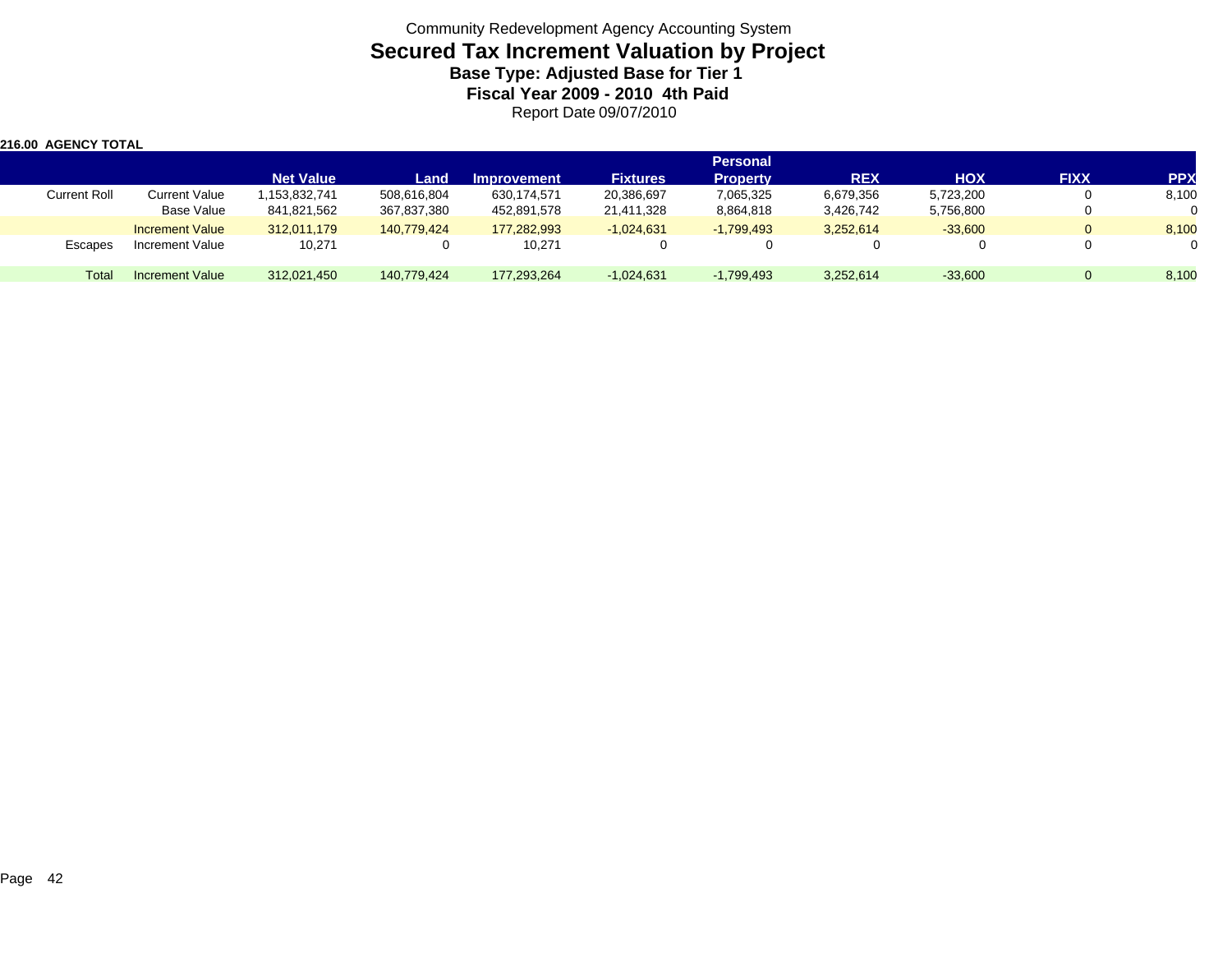## **Secured Tax Increment Valuation by Project Base Type: Adjusted Base for Tier 1**

**Fiscal Year 2009 - 2010 4th Paid**

Report Date 09/07/2010

| 220.04 MONTEREY PARK CRA - ATL/GARVEY |                        |                  |            |                    | Base Year: 1998 - 1999 |                 |              |            |                |            |
|---------------------------------------|------------------------|------------------|------------|--------------------|------------------------|-----------------|--------------|------------|----------------|------------|
|                                       |                        |                  |            |                    |                        | <b>Personal</b> |              |            |                |            |
|                                       |                        | <b>Net Value</b> | Land       | <b>Improvement</b> | <b>Fixtures</b>        | <b>Property</b> | <b>REX</b>   | <b>HOX</b> | <b>FIXX</b>    | <b>PPX</b> |
| <b>Current Roll</b>                   | <b>Current Value</b>   | 26,706,586       | 11,057,727 | 15,595,616         | 15,231                 | 38,012          |              |            | $\Omega$       | 0          |
|                                       | Base Value             | 13,594,034       | 7,590,106  | 5,992,439          | 4,565                  | 6,924           |              |            | $\Omega$       | 0          |
|                                       | <b>Increment Value</b> | 13,112,552       | 3,467,621  | 9,603,177          | 10,666                 | 31,088          | $\mathbf{0}$ |            | $\overline{0}$ | $\Omega$   |
|                                       |                        |                  |            |                    |                        |                 |              |            |                |            |
| <b>Escapes</b>                        | <b>Increment Value</b> | $\Omega$         |            |                    |                        | $\Omega$        | $\Omega$     |            | $\Omega$       | $\Omega$   |
|                                       |                        |                  |            |                    |                        |                 |              |            |                |            |
| ACCT 220.04 Total                     | Increment Value        | 13,112,552       | 3,467,621  | 9,603,177          | 10,666                 | 31,088          | $\mathbf{0}$ |            | $\Omega$       |            |

| 220.05 MONTEREY PARK CRA - FREEWAY |                        |                  |           |                    | Base Year: 2004 - 2005 |                 |            |            |             |                |
|------------------------------------|------------------------|------------------|-----------|--------------------|------------------------|-----------------|------------|------------|-------------|----------------|
|                                    |                        |                  |           |                    |                        | <b>Personal</b> |            |            |             |                |
|                                    |                        | <b>Net Value</b> | Land      | <b>Improvement</b> | <b>Fixtures</b>        | <b>Property</b> | <b>REX</b> | <b>HOX</b> | <b>FIXX</b> | <b>PP</b>      |
| <b>Current Roll</b>                | <b>Current Value</b>   | 6,040,516        | 1,893,024 | 4,147,492          |                        |                 | 0          |            | 0           | 0              |
|                                    | Base Value             | 5,366,917        | 1,599,339 | 3,767,578          |                        |                 | 0          | 0          | 0           | 0              |
|                                    | <b>Increment Value</b> | 673,599          | 293,685   | 379.914            | $\Omega$               | 0               | $\Omega$   | $\Omega$   | $\Omega$    | $\overline{0}$ |
|                                    |                        |                  |           |                    |                        |                 |            |            |             |                |
| <b>Escapes</b>                     | <b>Increment Value</b> | $\Omega$         |           |                    | $\Omega$               |                 |            | $\Omega$   | $\Omega$    |                |
|                                    |                        |                  |           |                    |                        |                 |            |            |             |                |
| <b>ACCT 220.05 Total</b>           | Increment Value        | 673.599          | 293.685   | 379.914            | $\Omega$               | $\Omega$        |            | $\Omega$   |             |                |

**220.07 MONTEREY PARK CRA - ATL/GAR 76 ANX**

**Base Year: 1995 - 1996**

|                          |                        |                  |             |                    |                 | <b>Personal</b> |            |            |              |            |
|--------------------------|------------------------|------------------|-------------|--------------------|-----------------|-----------------|------------|------------|--------------|------------|
|                          |                        | <b>Net Value</b> | Land        | <b>Improvement</b> | <b>Fixtures</b> | Propertv        | <b>REX</b> | <b>HOX</b> | <b>FIXX</b>  | <b>PPX</b> |
| <b>Current Roll</b>      | Current Value          | 361,194,504      | 170,089,558 | 192,830,776        | 68,293          | 273.677         | 0          | 2,067,800  | $\mathbf{0}$ |            |
|                          | Base Value             | 196,903,903      | 57,602,703  | 139,247,402        | 1,214,584       | 307,814         | 0          | 1,468,600  | 0            |            |
|                          | <b>Increment Value</b> | 164,290,601      | 112,486,855 | 53,583,374         | $-1.146.291$    | $-34,137$       | $\Omega$   | 599.200    | $\mathbf{0}$ |            |
|                          |                        |                  |             |                    |                 |                 |            |            |              |            |
| <b>Escapes</b>           | <b>Increment Value</b> | 1,912,689        | 1,412,689   | 500,000            |                 |                 | $\Omega$   | $\Omega$   | $\Omega$     |            |
|                          |                        |                  |             |                    |                 |                 |            |            |              |            |
| <b>ACCT 220.07 Total</b> | Increment Value        | 166,203,290      | 113.899.544 | 54,083,374         | $-1,146,291$    | $-34,137$       |            | 599.200    |              |            |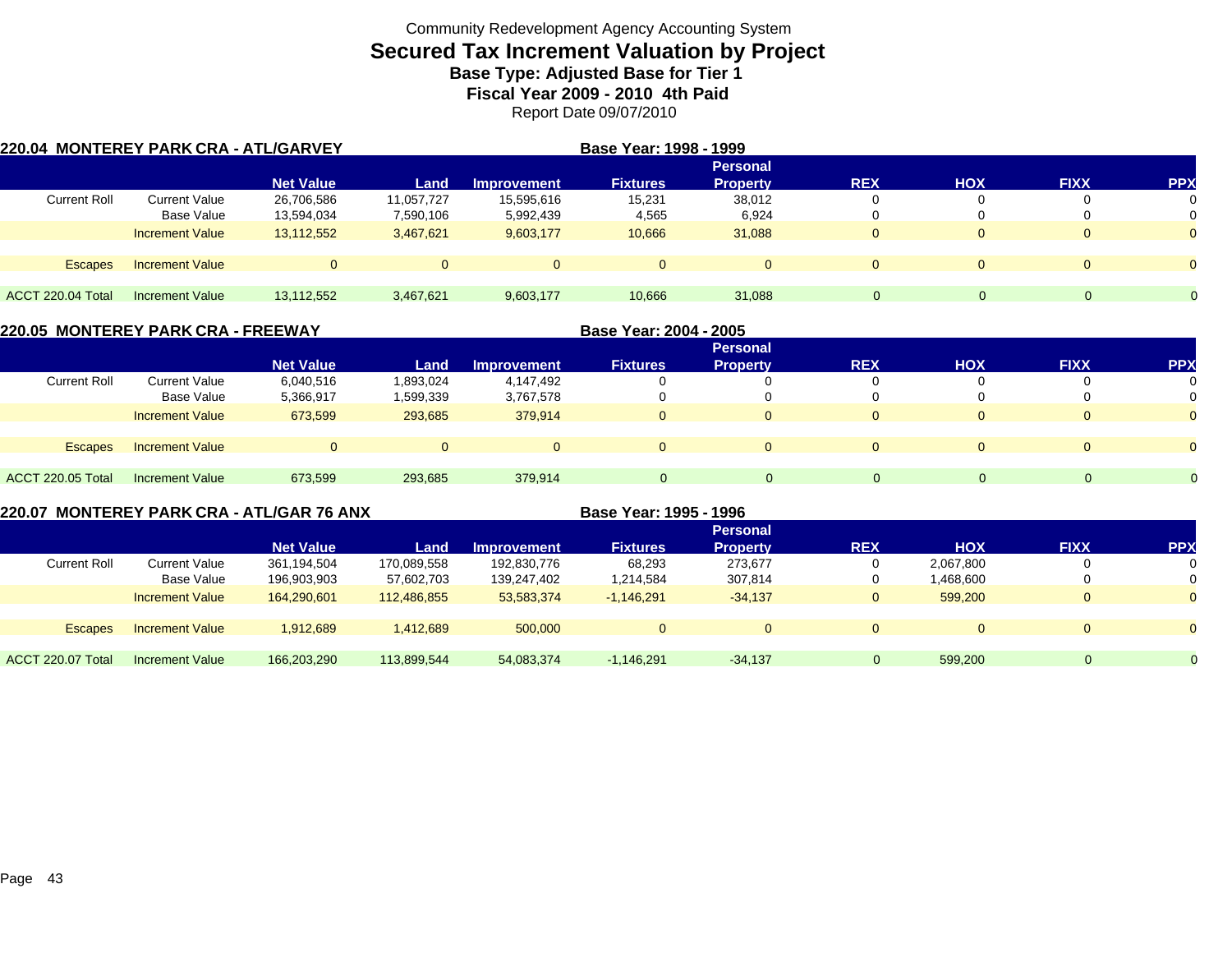| 220.00 AGENCY TOTAL |                        |                  |             |             |                 |                 |              |            |             |            |
|---------------------|------------------------|------------------|-------------|-------------|-----------------|-----------------|--------------|------------|-------------|------------|
|                     |                        |                  |             |             |                 | <b>Personal</b> |              |            |             |            |
|                     |                        | <b>Net Value</b> | Land        | Improvement | <b>Fixtures</b> | <b>Property</b> | <b>REX</b>   | <b>HOX</b> | <b>FIXX</b> | <b>PPX</b> |
| <b>Current Roll</b> | <b>Current Value</b>   | 393,941,606      | 183,040,309 | 212,573,884 | 83,524          | 311,689         | 0            | 2,067,800  |             |            |
|                     | Base Value             | 215,864,854      | 66,792,148  | 149,007,419 | 1,219,149       | 314,738         | 0            | 1,468,600  |             |            |
|                     | <b>Increment Value</b> | 178.076.752      | 116,248,161 | 63,566,465  | $-1,135,625$    | $-3,049$        | $\mathbf{0}$ | 599.200    |             |            |
| Escapes             | Increment Value        | 1,912,689        | 1,412,689   | 500,000     |                 | $\Omega$        | 0            |            |             |            |
| Total               | Increment Value        | 179,989,441      | 117,660,850 | 64,066,465  | $-1,135,625$    | $-3,049$        | $\Omega$     | 599.200    |             |            |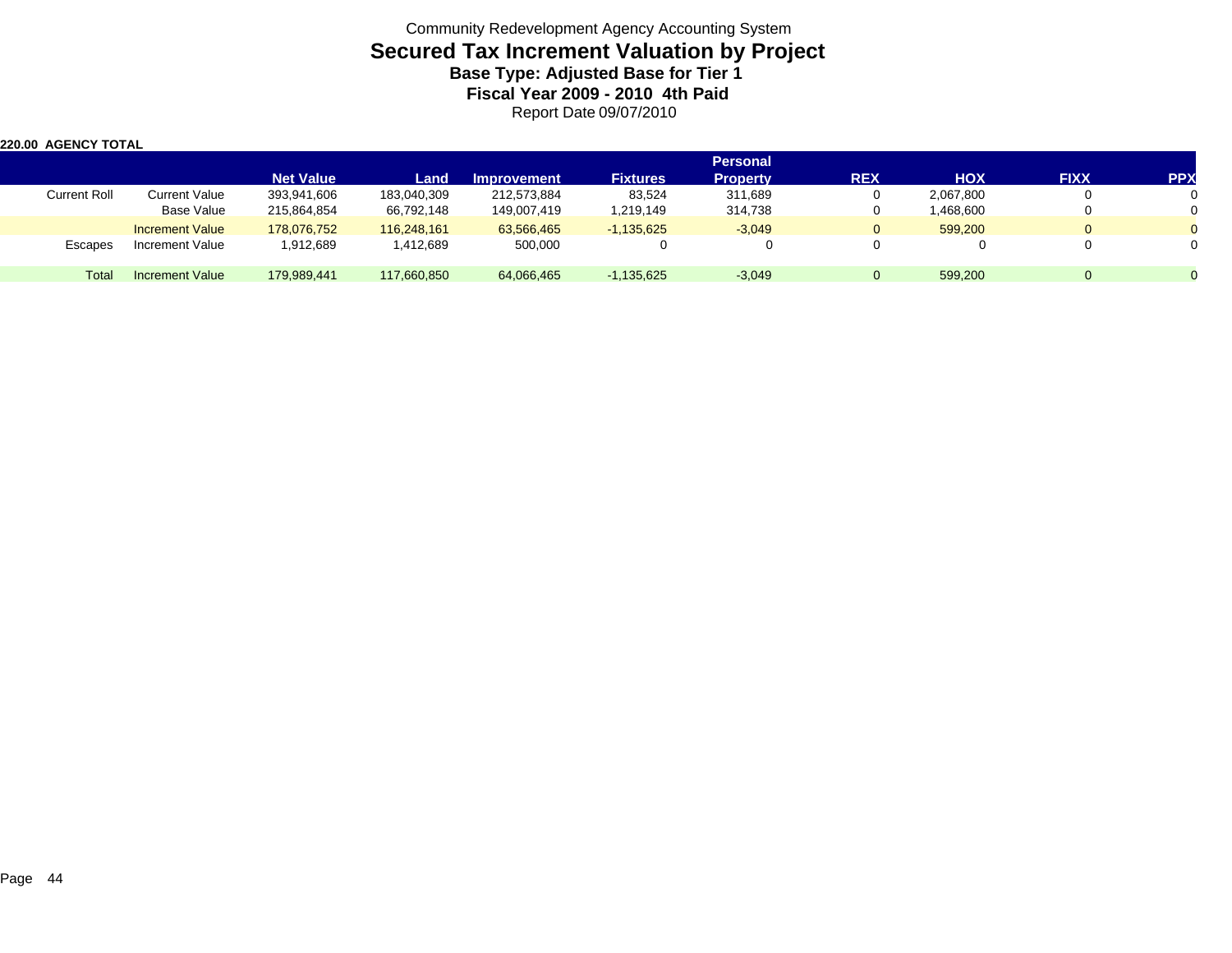## **Secured Tax Increment Valuation by Project Base Type: Adjusted Base for Tier 1**

**Fiscal Year 2009 - 2010 4th Paid**

Report Date 09/07/2010

| 226.04 PARAMOUNT CRA - PROJECT #1 |                        |                  |              |                    | Base Year: 2004 - 2005 |                 |              |              |             |           |
|-----------------------------------|------------------------|------------------|--------------|--------------------|------------------------|-----------------|--------------|--------------|-------------|-----------|
|                                   |                        |                  |              |                    |                        | <b>Personal</b> |              |              |             |           |
|                                   |                        | <b>Net Value</b> | Land         | <b>Improvement</b> | <b>Fixtures</b>        | <b>Property</b> | <b>REX</b>   | <b>HOX</b>   | <b>FIXX</b> | <b>PP</b> |
| <b>Current Roll</b>               | Current Value          | 1,005,391,972    | 421,691,923  | 461,195,566        | 81,986,860             | 47,870,033      | 2,120,150    | 5,184,260    |             | 48,000    |
|                                   | Base Value             | 651,744,704      | 255,786,745  | 337,971,759        | 40,103,749             | 23,006,110      | 631,266      | 4,492,393    |             | 0         |
|                                   | <b>Increment Value</b> | 353,647,268      | 165,905,178  | 123,223,807        | 41,883,111             | 24,863,923      | 1,488,884    | 691.867      |             | 48,000    |
|                                   |                        |                  |              |                    |                        |                 |              |              |             |           |
| <b>Escapes</b>                    | <b>Increment Value</b> | 137.493          | $\mathbf{0}$ | 116.142            | $\mathbf{0}$           | 21,351          | $\mathbf{0}$ | $\mathbf{0}$ |             | $\Omega$  |
|                                   |                        |                  |              |                    |                        |                 |              |              |             |           |
| ACCT 226.04 Total                 | Increment Value        | 353,784,761      | 165,905,178  | 123,339,949        | 41,883,111             | 24,885,274      | 1,488,884    | 691,867      | $\Omega$    | 48,000    |

|                     |                        |                  |             |                    |                 | <b>Personal</b> |            |            |              |            |
|---------------------|------------------------|------------------|-------------|--------------------|-----------------|-----------------|------------|------------|--------------|------------|
|                     |                        | <b>Net Value</b> | Land        | <b>Improvement</b> | <b>Fixtures</b> | Propertv        | <b>REX</b> | <b>HOX</b> | <b>FIXX</b>  | <b>PPX</b> |
| <b>Current Roll</b> | Current Value          | 1,005,391,972    | 421.691.923 | 461,195,566        | 81,986,860      | 47,870,033      | 2,120,150  | 5,184,260  |              | 48,000     |
|                     | Base Value             | 651,744,704      | 255,786,745 | 337,971,759        | 40,103,749      | 23,006,110      | 631,266    | 4,492,393  |              |            |
|                     | <b>Increment Value</b> | 353,647,268      | 165,905,178 | 123,223,807        | 41,883,111      | 24,863,923      | ,488,884   | 691,867    | $\mathbf{0}$ | 48,000     |
| Escapes             | Increment Value        | 137,493          |             | 116,142            |                 | 21,351          |            |            |              |            |
| Total               | Increment Value        | 353.784.761      | 165,905,178 | 123,339,949        | 41,883,111      | 24,885,274      | 1,488,884  | 691,867    |              | 48,000     |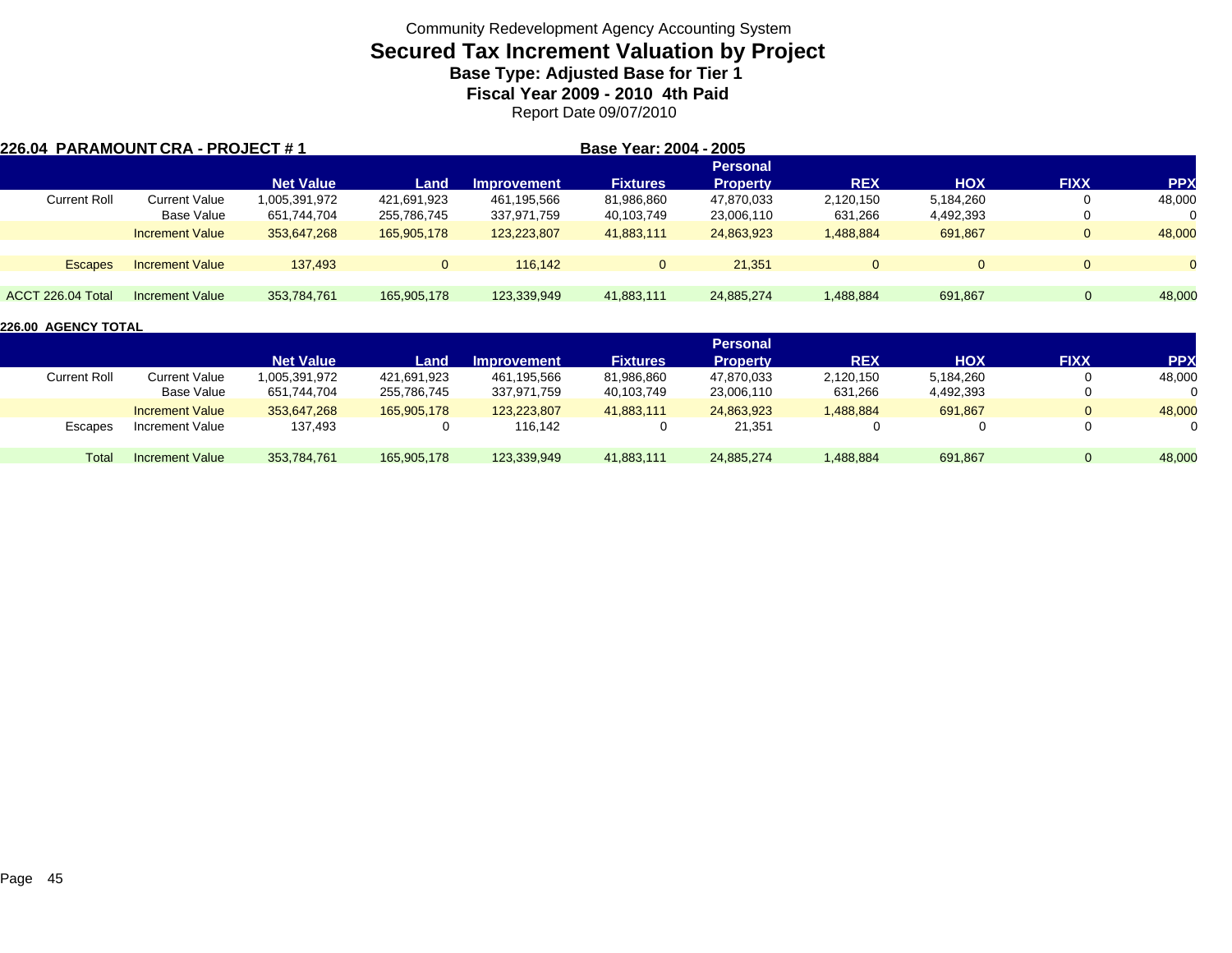## **Secured Tax Increment Valuation by Project Base Type: Adjusted Base for Tier 1**

**Fiscal Year 2009 - 2010 4th Paid**

Report Date 09/07/2010

| <b>228.02 PASADENA CRA - FAIROAKS</b> |                        |                  |            |                    | Base Year: 2004 - 2005 |                 |              |            |              |            |
|---------------------------------------|------------------------|------------------|------------|--------------------|------------------------|-----------------|--------------|------------|--------------|------------|
|                                       |                        |                  |            |                    |                        | <b>Personal</b> |              |            |              |            |
|                                       |                        | <b>Net Value</b> | Land       | <b>Improvement</b> | <b>Fixtures</b>        | <b>Property</b> | <b>REX</b>   | <b>HOX</b> | <b>FIXX</b>  | <b>PPX</b> |
| <b>Current Roll</b>                   | Current Value          | 42,354,681       | 37,324,628 | 39,095,658         | 0                      | 91,300          | 33,421,605   | 644,000    | 0            | 91,300     |
|                                       | Base Value             | 54,393,548       | 23,881,035 | 32,675,925         | 0                      | 88,800          | 1,630,412    | 609,000    | 0            | 12,800     |
|                                       | <b>Increment Value</b> | $-12,038,867$    | 13,443,593 | 6,419,733          | $\mathbf{0}$           | 2.500           | 31,791,193   | 35,000     | $\mathbf{0}$ | 78,500     |
|                                       |                        |                  |            |                    |                        |                 |              |            |              |            |
| <b>Escapes</b>                        | <b>Increment Value</b> | $\Omega$         |            | $\Omega$           | $\mathbf{0}$           | $\Omega$        | $\mathbf{0}$ |            | $\mathbf{0}$ | $\Omega$   |
|                                       |                        |                  |            |                    |                        |                 |              |            |              |            |
| ACCT 228.02 Total                     | Increment Value        | $-12,038,867$    | 13,443,593 | 6,419,733          |                        | 2,500           | 31,791,193   | 35,000     |              | 78,500     |

|                          | 228.05  PASADENA CRA - ORANGE GROVE |                  |            | Base Year: 2004 - 2005 |                 |                 |            |            |              |          |
|--------------------------|-------------------------------------|------------------|------------|------------------------|-----------------|-----------------|------------|------------|--------------|----------|
|                          |                                     |                  |            |                        |                 | <b>Personal</b> |            |            |              |          |
|                          |                                     | <b>Net Value</b> | Land       | <b>Improvement</b>     | <b>Fixtures</b> | <b>Property</b> | <b>REX</b> | <b>HOX</b> | <b>FIXX</b>  | (PP      |
| <b>Current Roll</b>      | <b>Current Value</b>                | 77.407.918       | 33,333,375 | 42,639,088             | 276.116         | 2,860,547       | 798,208    | 903,000    | 0            | 0        |
|                          | Base Value                          | 66,890,051       | 20,776,300 | 39,770,780             | 1,004,813       | 6,996,718       | 727.560    | 931,000    | 0            | $\Omega$ |
|                          | <b>Increment Value</b>              | 10.517.867       | 12,557,075 | 2,868,308              | $-728,697$      | $-4,136,171$    | 70,648     | $-28.000$  | $\mathbf{0}$ | $\Omega$ |
| <b>Escapes</b>           | <b>Increment Value</b>              | $\Omega$         |            |                        | $\Omega$        |                 | $\Omega$   | $\Omega$   | $\Omega$     |          |
| <b>ACCT 228.05 Total</b> | Increment Value                     | 10.517.867       | 12,557,075 | 2,868,308              | $-728,697$      | $-4,136,171$    | 70,648     | $-28.000$  | $\Omega$     |          |
|                          |                                     |                  |            |                        |                 |                 |            |            |              |          |

|                     | 228.06  PASADENA CRA - VILLA PARK |                  |            |                    | Base Year: 2004 - 2005 |                 |                |            |             |            |
|---------------------|-----------------------------------|------------------|------------|--------------------|------------------------|-----------------|----------------|------------|-------------|------------|
|                     |                                   |                  |            |                    |                        | <b>Personal</b> |                |            |             |            |
|                     |                                   | <b>Net Value</b> | Land       | <b>Improvement</b> | <b>Fixtures</b>        | <b>Property</b> | <b>REX</b>     | <b>HOX</b> | <b>FIXX</b> | <b>PPX</b> |
| <b>Current Roll</b> | <b>Current Value</b>              | 159,934,743      | 89,587,595 | 78,764,222         | 15,000                 | 158,952         | 7,376,426      | ,139,600   | 15,000      | 60,000     |
|                     | <b>Base Value</b>                 | 97,284,202       | 47,189,756 | 51,986,466         | 15,000                 | 130,392         | 1,058,656      | 918,756    | 15,000      | 45,000     |
|                     | <b>Increment Value</b>            | 62,650,541       | 42,397,839 | 26,777,756         | $\Omega$               | 28.560          | 6,317,770      | 220,844    | 0           | 15,000     |
|                     |                                   |                  |            |                    |                        |                 |                |            |             |            |
| <b>Escapes</b>      | <b>Increment Value</b>            | $\Omega$         | $\Omega$   | $\overline{0}$     | $\Omega$               |                 | $\overline{0}$ | $\Omega$   |             | $\Omega$   |
|                     |                                   |                  |            |                    |                        |                 |                |            |             |            |
| ACCT 228.06 Total   | <b>Increment Value</b>            | 62,650,541       | 42,397,839 | 26,777,756         |                        | 28,560          | 6,317,770      | 220,844    | 0           | 15,000     |
|                     |                                   |                  |            |                    |                        |                 |                |            |             |            |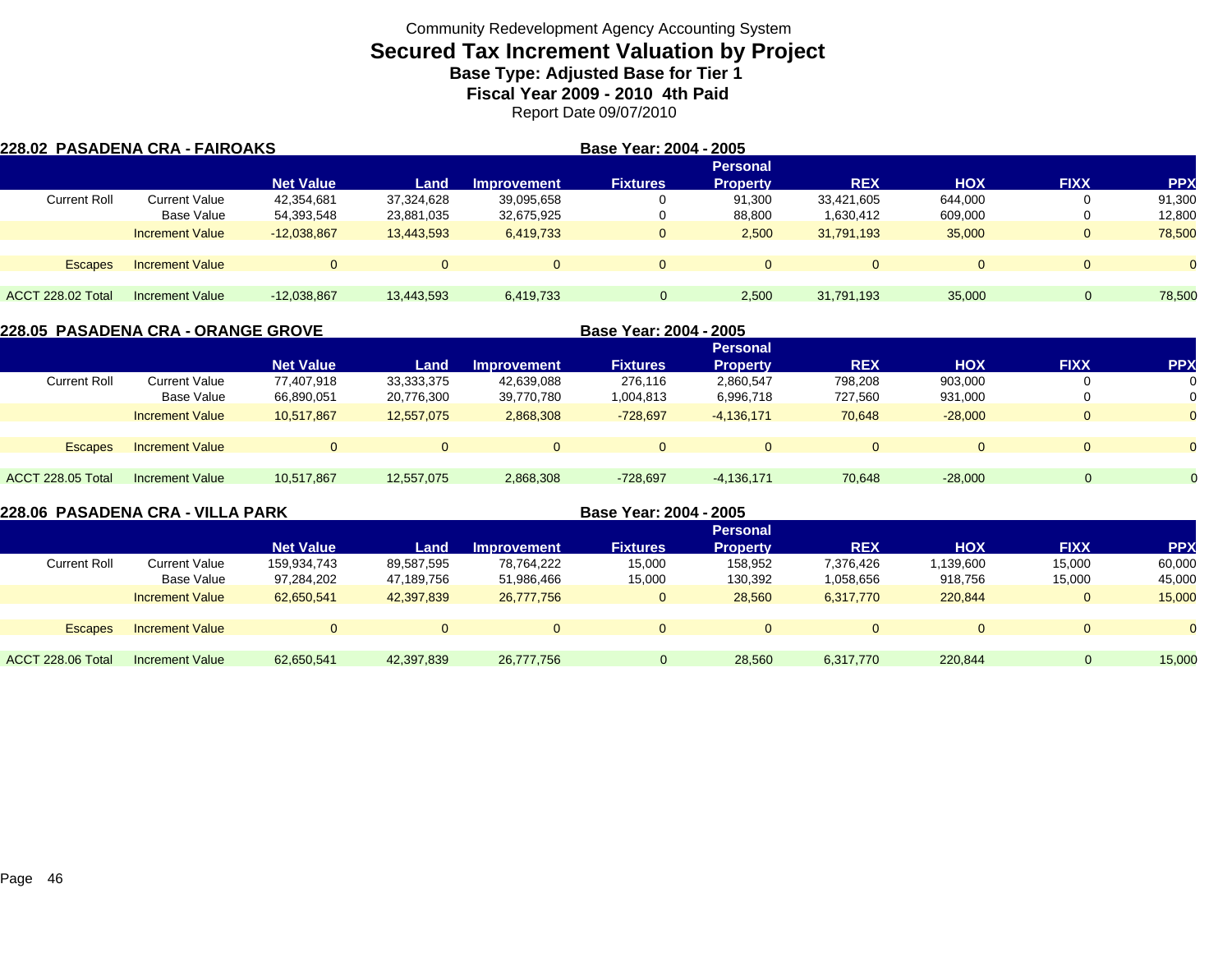# **Secured Tax Increment Valuation by Project**

**Base Type: Adjusted Base for Tier 1** 

**Fiscal Year 2009 - 2010 4th Paid**

Report Date 09/07/2010

|                     | 228.11  PASADENA CRA - LINCOLN |                  |            |                    | Base Year: 2007 - 2008 |                 |                |            |             |            |
|---------------------|--------------------------------|------------------|------------|--------------------|------------------------|-----------------|----------------|------------|-------------|------------|
|                     |                                |                  |            |                    |                        | <b>Personal</b> |                |            |             |            |
|                     |                                | <b>Net Value</b> | Land       | <b>Improvement</b> | <b>Fixtures</b>        | <b>Property</b> | <b>REX</b>     | <b>HOX</b> | <b>FIXX</b> | <b>PPX</b> |
| <b>Current Roll</b> | <b>Current Value</b>           | 30,028,249       | 14,884,212 | 15,615,915         |                        |                 | 317,878        | 154,000    | 0           | 0          |
|                     | <b>Base Value</b>              | 25,239,650       | 11,320,696 | 14,336,677         | $\Omega$               | 50,918          | 307,641        | 161.000    | 0           | 0          |
|                     | <b>Increment Value</b>         | 4,788,599        | 3,563,516  | 1,279,238          | $\Omega$               | $-50.918$       | 10,237         | $-7,000$   | $\Omega$    | $\Omega$   |
| <b>Escapes</b>      | <b>Increment Value</b>         |                  | $\Omega$   | $\mathbf{0}$       | $\Omega$               | $\Omega$        | $\overline{0}$ | $\Omega$   | $\Omega$    | $\Omega$   |
| ACCT 228.11 Total   | <b>Increment Value</b>         | 4,788,599        | 3,563,516  | 1,279,238          | $\Omega$               | $-50,918$       | 10,237         | $-7,000$   | $\Omega$    |            |

#### **228.12 PASADENA CRA - FAIROAKS 87 ANNEX**

**Base Year: 2007 - 2008**

|                     |                        |                  |            |                    |                 | Personal        |            |            |             |           |
|---------------------|------------------------|------------------|------------|--------------------|-----------------|-----------------|------------|------------|-------------|-----------|
|                     |                        | <b>Net Value</b> | Land       | <b>Improvement</b> | <b>Fixtures</b> | <b>Property</b> | <b>REX</b> | <b>HOX</b> | <b>FIXX</b> | <b>PP</b> |
| <b>Current Roll</b> | Current Value          | 54,658,528       | 31.949.547 | 25,645,157         | 70,000          | 163,740         | 2,820,916  | 119,000    | 70,000      | 160,000   |
|                     | Base Value             | 47,813,544       | 26,619,074 | 23,678,594         | 70,000          | 165,740         | 2,396,864  | 91,000     | 70,000      | 162,000   |
|                     | <b>Increment Value</b> | 6,844,984        | 5,330,473  | 1,966,563          |                 | $-2,000$        | 424,052    | 28,000     | $\Omega$    | $-2,000$  |
|                     |                        |                  |            |                    |                 |                 |            |            |             |           |
| <b>Escapes</b>      | <b>Increment Value</b> |                  | 0          | $\Omega$           | $\Omega$        | $\Omega$        |            | $\Omega$   | $\Omega$    |           |
|                     |                        |                  |            |                    |                 |                 |            |            |             |           |
| ACCT 228.12 Total   | Increment Value        | 6,844,984        | 5,330,473  | 1,966,563          | 0               | $-2,000$        | 424,052    | 28,000     |             | $-2,000$  |
|                     |                        |                  |            |                    |                 |                 |            |            |             |           |

|                     |                        |                  |             |                    |                 | <b>Personal</b> |            |            |             |                    |
|---------------------|------------------------|------------------|-------------|--------------------|-----------------|-----------------|------------|------------|-------------|--------------------|
|                     |                        | <b>Net Value</b> | Land        | <b>Improvement</b> | <b>Fixtures</b> | Property        | <b>REX</b> | <b>HOX</b> | <b>FIXX</b> | PP <sub>&gt;</sub> |
| <b>Current Roll</b> | <b>Current Value</b>   | 364,384,119      | 207,079,357 | 201,760,040        | 361.116         | 3,274,539       | 44,735,033 | 2,959,600  | 85,000      | 311,300            |
|                     | Base Value             | 291,620,995      | 129,786,861 | 162.448.442        | 1,089,813       | 7,432,568       | 6,121,133  | 2,710,756  | 85,000      | 219,800            |
|                     | <b>Increment Value</b> | 72.763.124       | 77,292,496  | 39.311.598         | $-728,697$      | $-4,158,029$    | 38.613.900 | 248.844    |             | 91,500             |
| Escapes             | Increment Value        |                  |             |                    | 0               |                 |            |            |             |                    |
| <b>Tota</b>         | <b>Increment Value</b> | 72.763.124       | 77,292,496  | 39,311,598         | $-728,697$      | $-4,158,029$    | 38,613,900 | 248,844    |             | 91,500             |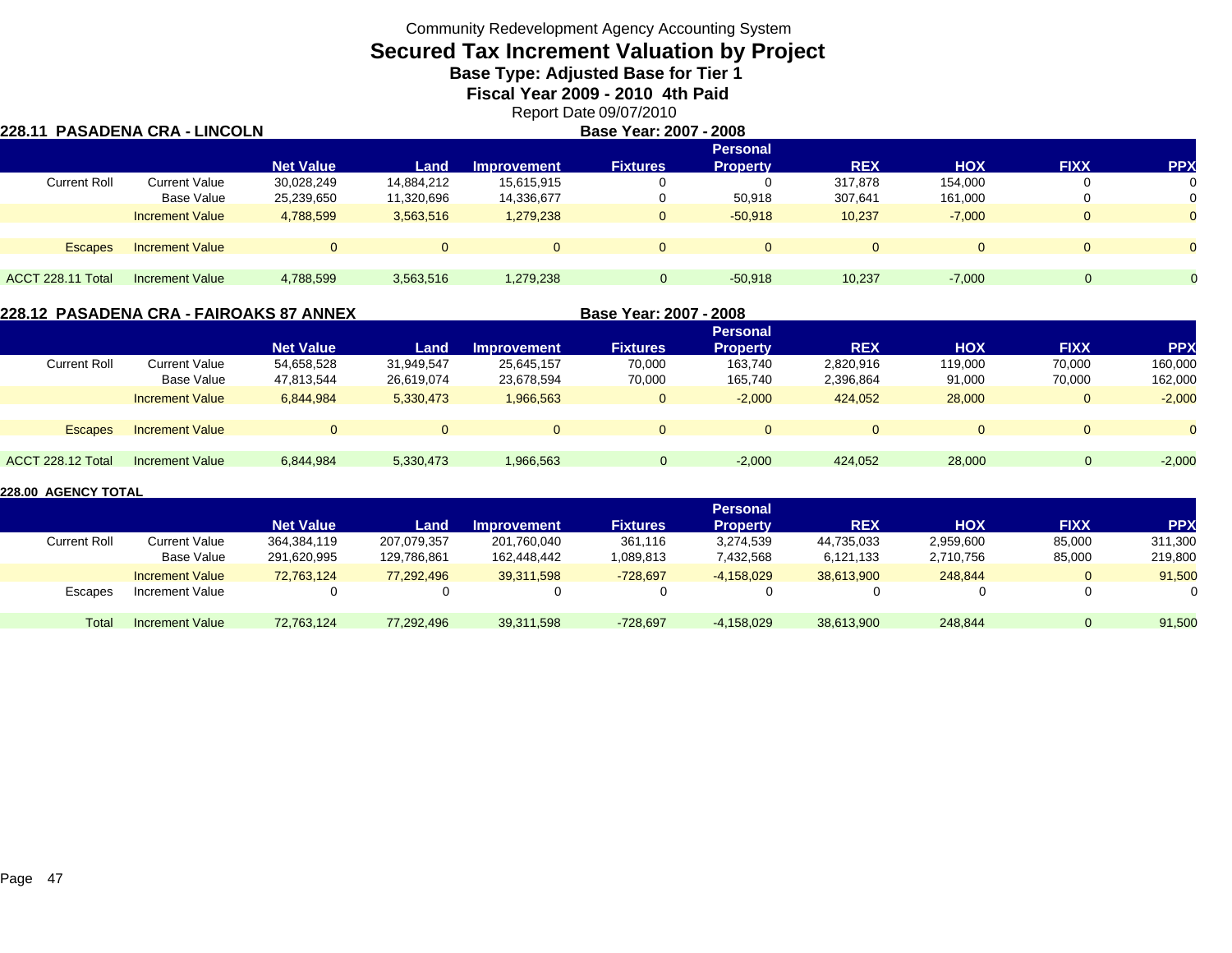## **Secured Tax Increment Valuation by Project Base Type: Adjusted Base for Tier 1**

**Fiscal Year 2009 - 2010 4th Paid**

Report Date 09/07/2010

| 237.02 ROSEMEAD CRA - PROJ. A-1 |                        |                  |             |                    | Base Year: 2004 - 2005 |                 |            |            |             |                |  |
|---------------------------------|------------------------|------------------|-------------|--------------------|------------------------|-----------------|------------|------------|-------------|----------------|--|
|                                 |                        |                  |             |                    |                        | <b>Personal</b> |            |            |             |                |  |
|                                 |                        | <b>Net Value</b> | Land        | <b>Improvement</b> | <b>Fixtures</b>        | <b>Property</b> | <b>REX</b> | <b>HOX</b> | <b>FIXX</b> | <b>PPX</b>     |  |
| <b>Current Roll</b>             | <b>Current Value</b>   | 452,263,391      | 268,486,278 | 186.824.711        | 713,322                | 1,810,504       | 2,547,424  | 3,024,000  | 0           | 0              |  |
|                                 | Base Value             | 280,767,721      | 155,057,522 | 128,187,781        | 721,837                | 1,832,008       | 2,196,427  | 2,835,000  | 0           | 0              |  |
|                                 | <b>Increment Value</b> | 171.495.670      | 113.428.756 | 58.636.930         | $-8,515$               | $-21.504$       | 350,997    | 189,000    | $\Omega$    | $\overline{0}$ |  |
| <b>Escapes</b>                  | <b>Increment Value</b> | $\Omega$         | $\Omega$    | $\Omega$           | $\Omega$               |                 | $\Omega$   |            | $\Omega$    | $\Omega$       |  |
| ACCT 237.02 Total               | <b>Increment Value</b> | 171.495.670      | 113.428.756 | 58.636.930         | $-8,515$               | $-21,504$       | 350,997    | 189,000    | $\Omega$    |                |  |

|                     |                        |                  |             |                    |                 | <b>Personal</b> |            |            |             |            |
|---------------------|------------------------|------------------|-------------|--------------------|-----------------|-----------------|------------|------------|-------------|------------|
|                     |                        | <b>Net Value</b> | Land        | <b>Improvement</b> | <b>Fixtures</b> | <b>Property</b> | <b>REX</b> | <b>HOX</b> | <b>FIXX</b> | <b>PPX</b> |
| <b>Current Roll</b> | <b>Current Value</b>   | 452,263,391      | 268,486,278 | 186,824,711        | 713,322         | 1,810,504       | 2,547,424  | 3,024,000  |             |            |
|                     | Base Value             | 280,767,721      | 155.057.522 | 128,187,781        | 721,837         | 1,832,008       | 2,196,427  | 2,835,000  |             |            |
|                     | <b>Increment Value</b> | 171,495,670      | 113,428,756 | 58,636,930         | $-8,515$        | $-21,504$       | 350,997    | 189,000    |             |            |
| Escapes             | Increment Value        |                  |             | $\overline{0}$     |                 |                 |            |            |             |            |
| Total               | Increment Value        | 171.495.670      | 113.428.756 | 58,636,930         | $-8,515$        | $-21,504$       | 350,997    | 189,000    |             |            |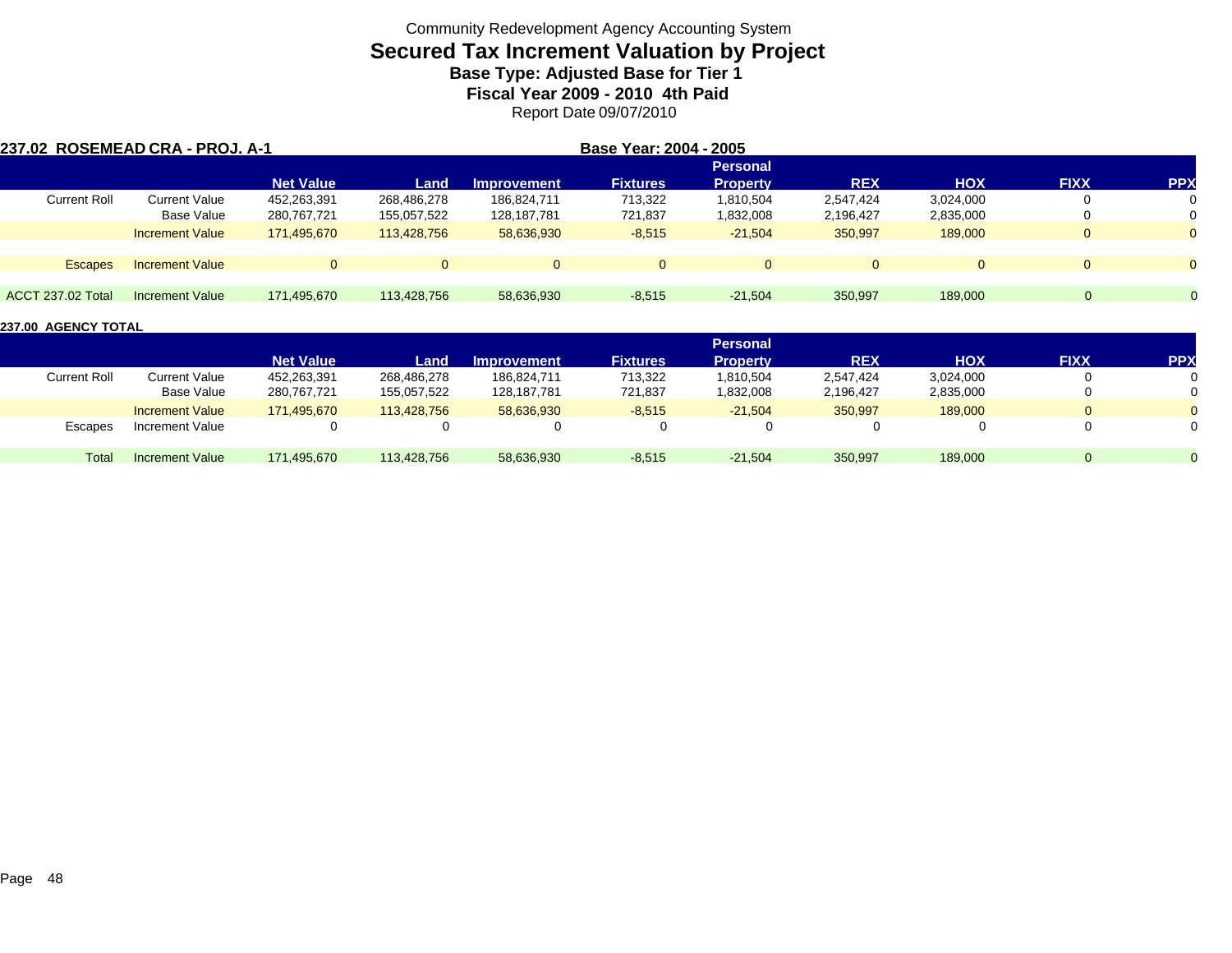## **Secured Tax Increment Valuation by Project Base Type: Adjusted Base for Tier 1**

**Fiscal Year 2009 - 2010 4th Paid**

Report Date 09/07/2010

| 240.02 SAN FERNANDO CRA - PROJ. # 1 |                        |                  |            |                    | Base Year: 2007 - 2008 |                 |              |                |             |            |
|-------------------------------------|------------------------|------------------|------------|--------------------|------------------------|-----------------|--------------|----------------|-------------|------------|
|                                     |                        |                  |            |                    |                        | <b>Personal</b> |              |                |             |            |
|                                     |                        | <b>Net Value</b> | Land       | <b>Improvement</b> | <b>Fixtures</b>        | <b>Property</b> | <b>REX</b>   | <b>HOX</b>     | <b>FIXX</b> | <b>PPX</b> |
| <b>Current Roll</b>                 | <b>Current Value</b>   | 46,694,732       | 20,908,801 | 25,785,931         |                        |                 | 0            |                |             |            |
|                                     | Base Value             | 33,720,926       | 15,007,780 | 18,738,030         |                        |                 | 24,884       |                |             |            |
|                                     | <b>Increment Value</b> | 12,973,806       | 5,901,021  | 7,047,901          | 0                      | 0               | $-24.884$    | 0              |             | $\Omega$   |
|                                     |                        |                  |            |                    |                        |                 |              |                |             |            |
| <b>Escapes</b>                      | <b>Increment Value</b> | 169.480          | 374.086    | $-204.606$         | $\Omega$               | $\Omega$        | $\mathbf{0}$ | $\overline{0}$ | 0           |            |
|                                     |                        |                  |            |                    |                        |                 |              |                |             |            |
| ACCT 240.02 Total                   | <b>Increment Value</b> | 13,143,286       | 6,275,107  | 6,843,295          | $\Omega$               |                 | $-24.884$    |                | $\Omega$    |            |

|                          | 240.03 SAN FERNANDO CRA - PROJ. # 2 |                  |            | Base Year: 2007 - 2008 |                 |                 |            |            |             |            |
|--------------------------|-------------------------------------|------------------|------------|------------------------|-----------------|-----------------|------------|------------|-------------|------------|
|                          |                                     |                  |            |                        |                 | <b>Personal</b> |            |            |             |            |
|                          |                                     | <b>Net Value</b> | Land       | <b>Improvement</b>     | <b>Fixtures</b> | <b>Property</b> | <b>REX</b> | <b>HOX</b> | <b>FIXX</b> | <b>PPX</b> |
| <b>Current Roll</b>      | <b>Current Value</b>                | 34,112,036       | 17.744.540 | 22,522,955             | 392,900         | 1,038,525       | 6,155,459  |            | 392,900     | 1,038,525  |
|                          | Base Value                          | 28.721.421       | 15,644,074 | 14,815,176             |                 | 113.000         | 1,730,829  | 7,000      |             | 113,000    |
|                          | <b>Increment Value</b>              | 5.390.615        | 2,100,466  | 7.707.779              | 392,900         | 925,525         | 4.424.630  | $-7,000$   | 392,900     | 925,525    |
| <b>Escapes</b>           | <b>Increment Value</b>              | $\overline{0}$   |            |                        | $\Omega$        |                 | $\Omega$   | $\Omega$   |             | $\Omega$   |
| <b>ACCT 240.03 Total</b> | Increment Value                     | 5,390,615        | 2,100,466  | 7,707,779              | 392,900         | 925.525         | 4,424,630  | $-7,000$   | 392,900     | 925,525    |

**240.04 SAN FERNANDO CRA - CIVIC CENTER**

**Base Year: 2007 - 2008**

|                     |                        | <b>Personal</b>  |            |                    |                 |                 |            |            |              |          |  |
|---------------------|------------------------|------------------|------------|--------------------|-----------------|-----------------|------------|------------|--------------|----------|--|
|                     |                        | <b>Net Value</b> | Land       | <b>Improvement</b> | <b>Fixtures</b> | <b>Property</b> | <b>REX</b> | <b>HOX</b> | <b>FIXX</b>  | PP)      |  |
| <b>Current Roll</b> | Current Value          | 102,187,334      | 49,621,347 | 58,128,358         | 10,000          | 68,120          | 5,320,491  | 280,000    | 10,000       | 30,000   |  |
|                     | Base Value             | 69,118,827       | 29,919,480 | 42,098,036         | 10,000          | 118,953         | 2,730,642  | 252,000    | 10,000       | 35,000   |  |
|                     | <b>Increment Value</b> | 33,068,507       | 19.701.867 | 16,030,322         | $\mathbf{0}$    | $-50,833$       | 2,589,849  | 28,000     | $\mathbf{0}$ | $-5,000$ |  |
|                     |                        |                  |            |                    |                 |                 |            |            |              |          |  |
| <b>Escapes</b>      | <b>Increment Value</b> | 418,832          | 252,639    | 166.193            | $\Omega$        | $\mathbf{0}$    |            | $\Omega$   |              | $\Omega$ |  |
|                     |                        |                  |            |                    |                 |                 |            |            |              |          |  |
| ACCT 240.04 Total   | Increment Value        | 33,487,339       | 19,954,506 | 16,196,515         |                 | $-50,833$       | 2,589,849  | 28,000     |              | $-5,000$ |  |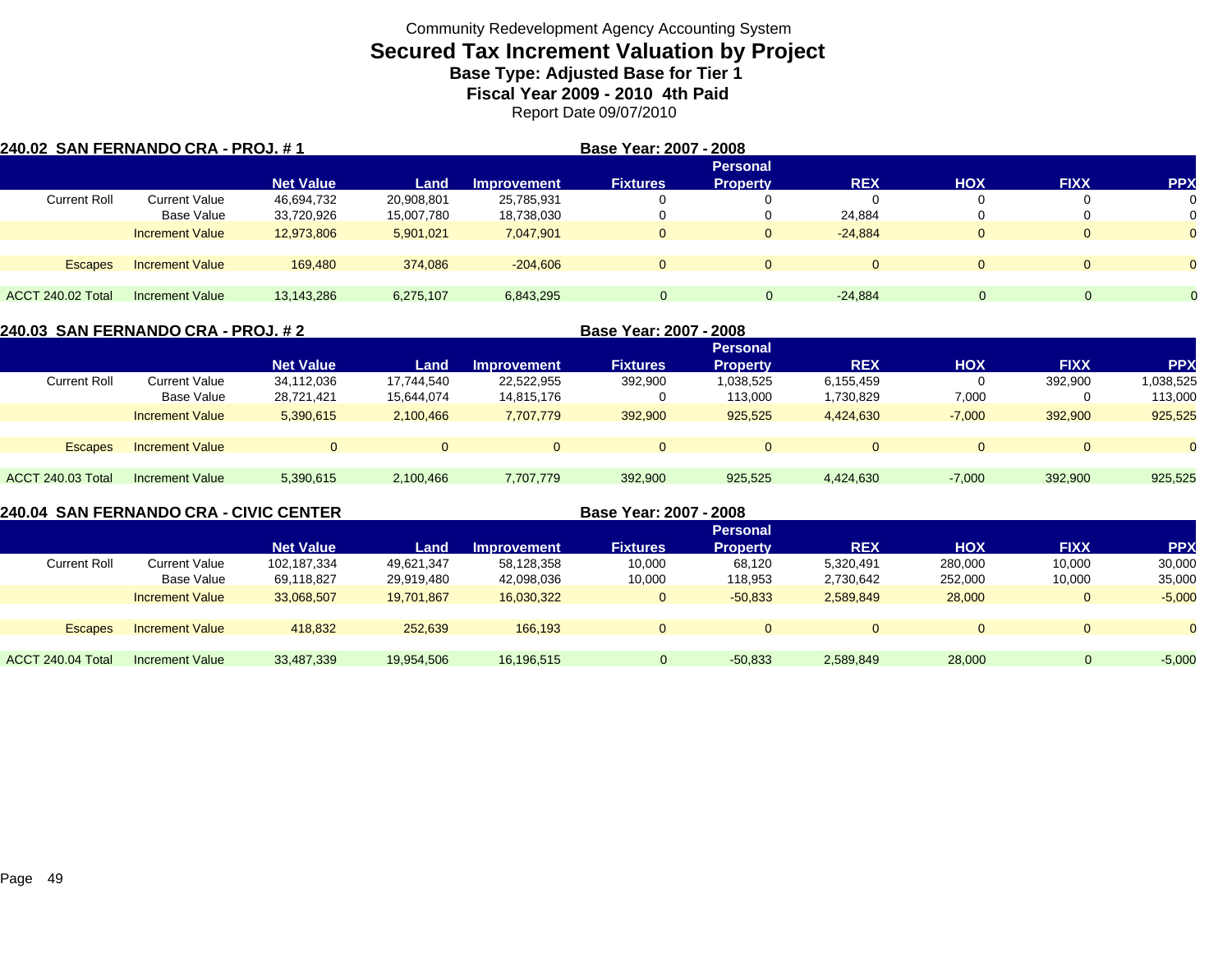| <b>240.00 AGENCY TOTAL</b> |                        |                  |            |                    |                 |                 |            |            |             |            |
|----------------------------|------------------------|------------------|------------|--------------------|-----------------|-----------------|------------|------------|-------------|------------|
|                            |                        |                  |            |                    |                 | <b>Personal</b> |            |            |             |            |
|                            |                        | <b>Net Value</b> | Land       | <b>Improvement</b> | <b>Fixtures</b> | <b>Property</b> | <b>REX</b> | <b>HOX</b> | <b>FIXX</b> | <b>PPX</b> |
| <b>Current Roll</b>        | <b>Current Value</b>   | 182,994,102      | 88,274,688 | 106,437,244        | 402,900         | 1,106,645       | 11,475,950 | 280,000    | 402,900     | 1,068,525  |
|                            | Base Value             | 131,561,174      | 60,571,334 | 75,651,242         | 10,000          | 231,953         | 4,486,355  | 259,000    | 10,000      | 148,000    |
|                            | <b>Increment Value</b> | 51.432.928       | 27,703,354 | 30,786,002         | 392,900         | 874.692         | 6,989,595  | 21,000     | 392.900     | 920,525    |
| Escapes                    | Increment Value        | 588,312          | 626,725    | $-38,413$          |                 |                 | 0          |            |             |            |
| Total                      | Increment Value        | 52,021,240       | 28,330,079 | 30,747,589         | 392,900         | 874,692         | 6,989,595  | 21,000     | 392,900     | 920,525    |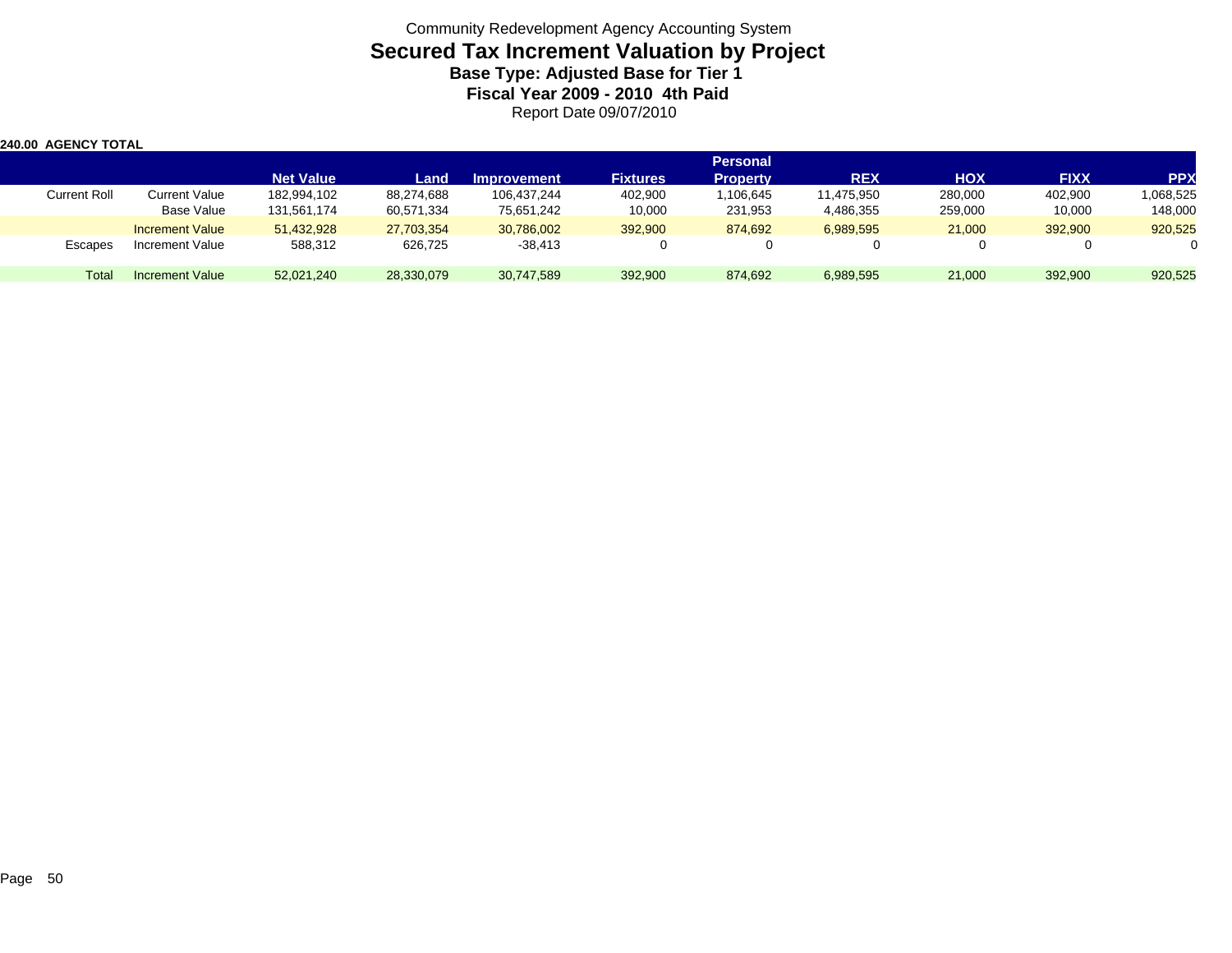### **Secured Tax Increment Valuation by Project Base Type: Adjusted Base for Tier 1**

**Fiscal Year 2009 - 2010 4th Paid**

Report Date 09/07/2010

| 241.02  SAN DIMAS CRA - CREATIVE GROWTH |                        |                  |            | Base Year: 2004 - 2005 |                 |                 |              |                |              |            |
|-----------------------------------------|------------------------|------------------|------------|------------------------|-----------------|-----------------|--------------|----------------|--------------|------------|
|                                         |                        |                  |            |                        |                 | <b>Personal</b> |              |                |              |            |
|                                         |                        | <b>Net Value</b> | Land       | <b>Improvement</b>     | <b>Fixtures</b> | <b>Property</b> | <b>REX</b>   | <b>HOX</b>     | <b>FIXX</b>  | <b>PPX</b> |
| <b>Current Roll</b>                     | <b>Current Value</b>   | 114,155,543      | 55,269,156 | 58,324,840             | 444,834         | 158.713         |              | 42.000         | $\mathbf 0$  | 0          |
|                                         | Base Value             | 67,876,194       | 30,009,739 | 36,903,253             | 410,105         | 595,097         |              | 42.000         | 0            | 0          |
|                                         | <b>Increment Value</b> | 46,279,349       | 25,259,417 | 21.421.587             | 34,729          | $-436.384$      | $\mathbf{0}$ | $\Omega$       | $\mathbf{0}$ | $\Omega$   |
|                                         |                        |                  |            |                        |                 |                 |              |                |              |            |
| <b>Escapes</b>                          | <b>Increment Value</b> | 5,452,617        | 3,938,052  | 1,514,565              | $\overline{0}$  | $\mathbf{0}$    | $\mathbf{0}$ | $\overline{0}$ | $\mathbf{0}$ | $\Omega$   |
|                                         |                        |                  |            |                        |                 |                 |              |                |              |            |
| <b>ACCT 241.02 Total</b>                | <b>Increment Value</b> | 51,731,966       | 29,197,469 | 22,936,152             | 34.729          | $-436.384$      | 0            |                | 0.           |            |

**241.03 SAN DIMAS CRA - CRE. GROWTH 76 ANX Base Year: 2004 - 2005 Personal Net Value Land Improvement Fixtures Property REX HOX FIXX PPX** Current Rolll Current Value 130,711,941 59,708,314 70,910,298 0 100,329 0 7,000 0 0 Base Value 80,548,371 31,991,772 48,476,730 0 86,869 0 7,000 0 0 Increment Value 50,163,570 27,716,542 22,433,568 0 13,460 0 0 0 Escapes Increment Value 0 0 0 0 0 0 0 0 0 ACCT 241.03 Totall Increment Value 50,163,570 27,716,542 22,433,568 0 13,460 0 0 0 0

|                     |                        | <b>Personal</b>  |             |                    |                 |                 |            |            |             |            |  |
|---------------------|------------------------|------------------|-------------|--------------------|-----------------|-----------------|------------|------------|-------------|------------|--|
|                     |                        | <b>Net Value</b> | Land        | <b>Improvement</b> | <b>Fixtures</b> | <b>Property</b> | <b>REX</b> | <b>HOX</b> | <b>FIXX</b> | <b>PPX</b> |  |
| <b>Current Roll</b> | <b>Current Value</b>   | 244.867.484      | 114.977.470 | 129,235,138        | 444,834         | 259,042         |            | 49,000     |             |            |  |
|                     | Base Value             | 148.424.565      | 62,001,511  | 85,379,983         | 410.105         | 681.966         |            | 49.000     |             |            |  |
|                     | <b>Increment Value</b> | 96.442.919       | 52.975.959  | 43.855.155         | 34.729          | $-422.924$      | 0          |            |             |            |  |
| Escapes             | Increment Value        | 5,452,617        | 3,938,052   | 1,514,565          |                 |                 |            |            |             |            |  |
| Total               | <b>Increment Value</b> | 101,895,536      | 56,914,011  | 45,369,720         | 34,729          | $-422,924$      | O          |            |             |            |  |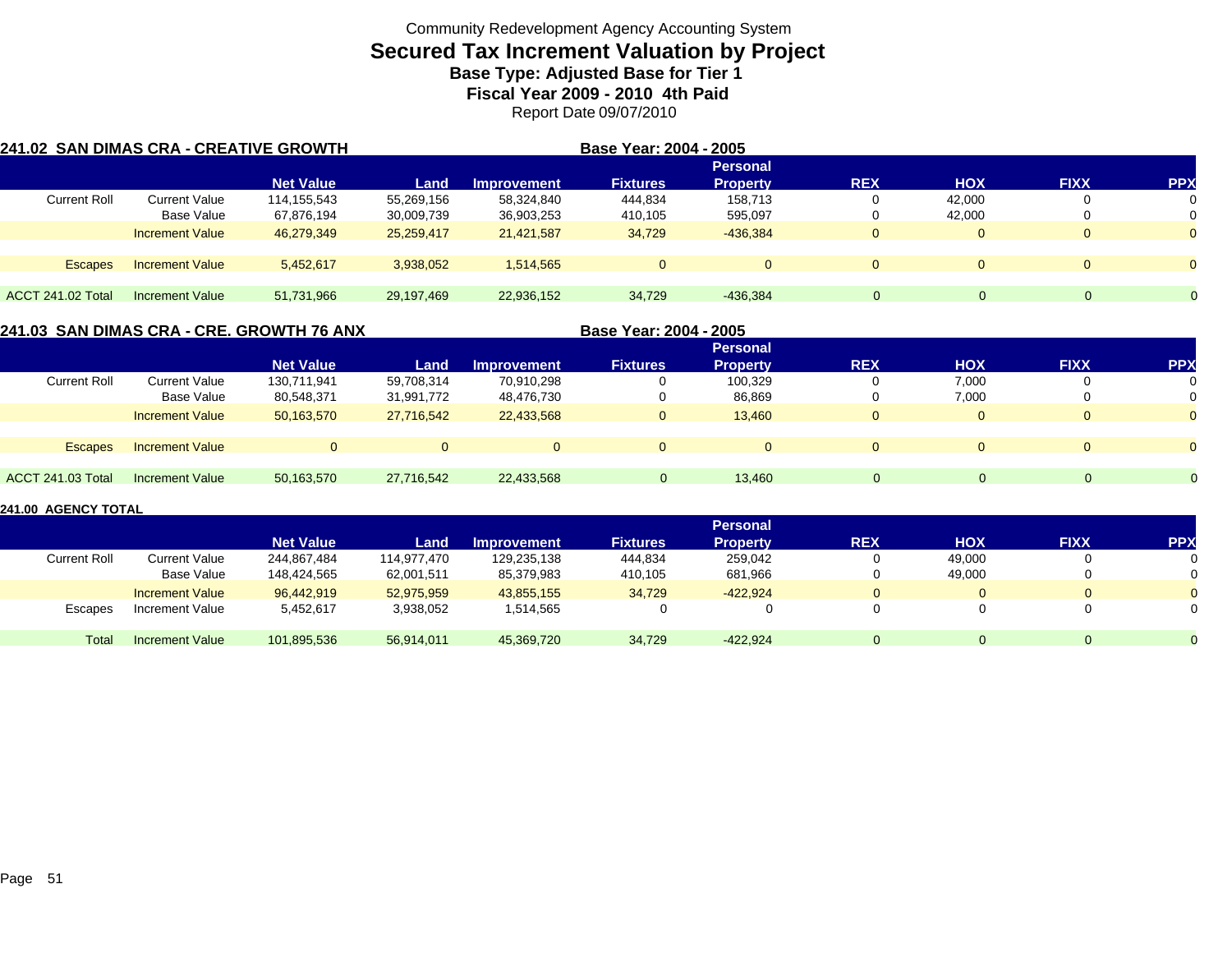## **Secured Tax Increment Valuation by Project Base Type: Adjusted Base for Tier 1**

**Fiscal Year 2009 - 2010 4th Paid**

Report Date 09/07/2010

|                          |                        | 250.02  SANTA FE SPRINGS CRA - FLOOD RANCH |            |                    | Base Year: 2004 - 2005 |                 |              |            |              |            |
|--------------------------|------------------------|--------------------------------------------|------------|--------------------|------------------------|-----------------|--------------|------------|--------------|------------|
|                          |                        |                                            |            |                    |                        | <b>Personal</b> |              |            |              |            |
|                          |                        | <b>Net Value</b>                           | Land       | <b>Improvement</b> | <b>Fixtures</b>        | <b>Property</b> | <b>REX</b>   | <b>HOX</b> | <b>FIXX</b>  | <b>PPX</b> |
| <b>Current Roll</b>      | <b>Current Value</b>   | 37,708,712                                 | 25,772,239 | 23,798,841         |                        | 199.100         | 11,046,468   | 973.000    |              | 42,000     |
|                          | Base Value             | 30,249,754                                 | 18,149,843 | 20,125,547         |                        | 116.980         | 7,064,316    | 987,000    |              | 91,300     |
|                          | <b>Increment Value</b> | 7,458,958                                  | 7,622,396  | 3,673,294          | $\mathbf{0}$           | 82.120          | 3,982,152    | $-14.000$  | $\mathbf{0}$ | $-49,300$  |
| <b>Escapes</b>           | <b>Increment Value</b> | $\Omega$                                   |            | $\Omega$           | $\Omega$               | $\Omega$        | $\mathbf{0}$ |            | $\Omega$     | $\Omega$   |
|                          |                        |                                            |            |                    |                        |                 |              |            |              |            |
| <b>ACCT 250.02 Total</b> | Increment Value        | 7,458,958                                  | 7,622,396  | 3,673,294          |                        | 82.120          | 3,982,152    | $-14.000$  | 0            | $-49,300$  |

| 250.03  SANTA FE SPRINGS CRA - PIO/TELEG |                        |                  |            | Base Year: 2004 - 2005 |                 |                 |            |            |                |            |
|------------------------------------------|------------------------|------------------|------------|------------------------|-----------------|-----------------|------------|------------|----------------|------------|
|                                          |                        |                  |            |                        |                 |                 |            |            |                |            |
|                                          |                        | <b>Net Value</b> | Land       | <b>Improvement</b>     | <b>Fixtures</b> | <b>Property</b> | <b>REX</b> | <b>HOX</b> | <b>FIXX</b>    | <b>PPX</b> |
| <b>Current Roll</b>                      | <b>Current Value</b>   | 230,459,145      | 77,763,050 | 153,062,145            |                 | 18,950          | 0          | 385,000    |                |            |
|                                          | Base Value             | 142,411,548      | 53,763,137 | 89,060,623             | 0               | 49,788          | 0          | 462,000    |                |            |
|                                          | <b>Increment Value</b> | 88.047.597       | 23,999,913 | 64,001,522             | $\mathbf{0}$    | $-30.838$       | $\Omega$   | $-77.000$  | $\overline{0}$ |            |
|                                          |                        |                  |            |                        |                 |                 |            |            |                |            |
| <b>Escapes</b>                           | <b>Increment Value</b> | $\Omega$         | $\Omega$   | $\Omega$               | $\Omega$        |                 | $\Omega$   | $\Omega$   | $\overline{0}$ |            |
| <b>ACCT 250.03 Total</b>                 | <b>Increment Value</b> | 88.047.597       | 23,999,913 | 64.001.522             |                 | $-30.838$       |            | $-77.000$  |                |            |

**250.04 SANTA FE SPRINGS CRA - NORWALK BLVD. Base Year: 2004 - 2005**

|                        | <b>Personal</b>  |             |                    |                 |              |            |          |             |            |  |
|------------------------|------------------|-------------|--------------------|-----------------|--------------|------------|----------|-------------|------------|--|
|                        | <b>Net Value</b> | Land        | <b>Improvement</b> | <b>Fixtures</b> | Propertv     | <b>REX</b> | HOX      | <b>FIXX</b> | <b>PPX</b> |  |
| Current Value          | 896,967,278      | 423,230,154 | 477,041,255        | 11,046,208      | 6,881,593    | 20,891,932 |          | 25,000      | 315,000    |  |
| Base Value             | 553,303,216      | 218,137,519 | 308,475,101        | 18,607,651      | 9,480,257    | 1,390,312  | 7,000    | 0           |            |  |
| <b>Increment Value</b> | 343,664,062      | 205,092,635 | 168.566.154        | $-7,561,443$    | $-2,598,664$ | 19.501.620 | $-7,000$ | 25,000      | 315,000    |  |
|                        |                  |             |                    |                 |              |            |          |             |            |  |
| <b>Increment Value</b> | 1,070,000        |             | 1.070.000          | $\Omega$        |              | 0          |          | $\Omega$    |            |  |
|                        |                  |             |                    |                 |              |            |          |             |            |  |
| <b>Increment Value</b> | 344,734,062      | 205,092,635 | 169,636,154        | $-7,561,443$    | $-2,598,664$ | 19,501,620 | $-7,000$ | 25,000      | 315,000    |  |
|                        |                  |             |                    |                 |              |            |          |             |            |  |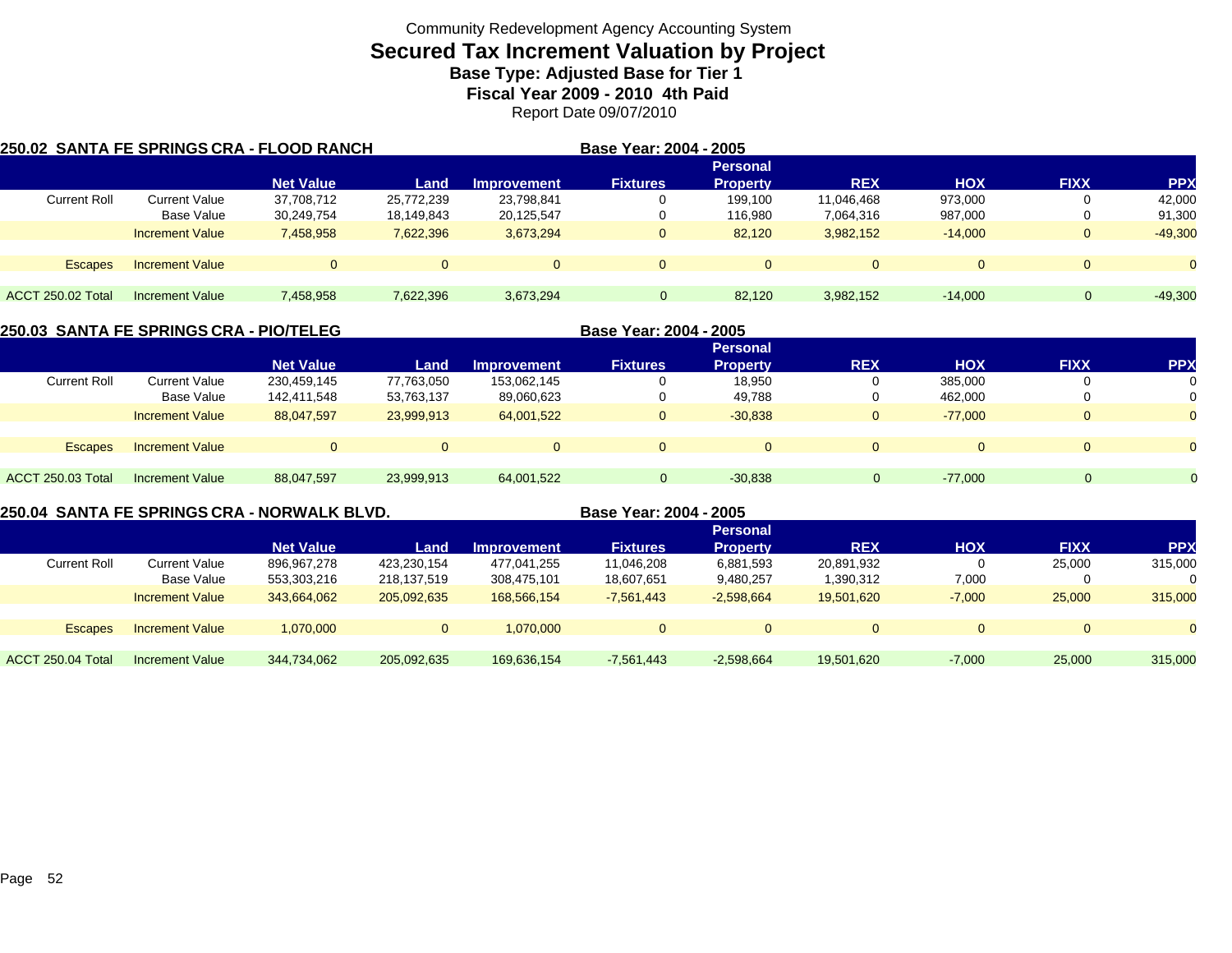## **Secured Tax Increment Valuation by Project**

**Base Type: Adjusted Base for Tier 1** 

**Fiscal Year 2009 - 2010 4th Paid**

Report Date 09/07/2010

#### **250.05 SANTA FE SPRINGS CRA - OIL FIELD**

| D | Base Year: 2004 - 2005 |
|---|------------------------|
|   |                        |

|                          |                        |                  |             |              |                 | <b>Personal</b> |              |            |             |            |
|--------------------------|------------------------|------------------|-------------|--------------|-----------------|-----------------|--------------|------------|-------------|------------|
|                          |                        | <b>Net Value</b> | Land        | Improvement  | <b>Fixtures</b> | <b>Property</b> | <b>REX</b>   | <b>HOX</b> | <b>FIXX</b> | <b>PPX</b> |
| <b>Current Roll</b>      | <b>Current Value</b>   | 858,991,322      | 389.516.564 | 449,597,547  | 11,852,393      | 12,468,432      | 4,436,614    | 7,000      |             |            |
|                          | Base Value             | 590,694,076      | 244,413,235 | 315,701,623  | 13,971,463      | 17,121,212      | 506,457      | 7,000      |             |            |
|                          | <b>Increment Value</b> | 268, 297, 246    | 145,103,329 | 133,895,924  | $-2,119,070$    | $-4,652,780$    | 3,930,157    |            |             |            |
| <b>Escapes</b>           | <b>Increment Value</b> | $\Omega$         |             | $\mathbf{0}$ | $\Omega$        |                 | $\mathbf{0}$ |            |             |            |
| <b>ACCT 250.05 Total</b> | <b>Increment Value</b> | 268, 297, 246    | 145,103,329 | 133,895,924  | $-2,119,070$    | $-4,652,780$    | 3,930,157    |            |             |            |

|                     |                        | <b>Personal</b>  |             |                    |                 |                 |            |           |             |            |  |
|---------------------|------------------------|------------------|-------------|--------------------|-----------------|-----------------|------------|-----------|-------------|------------|--|
|                     |                        | <b>Net Value</b> | Land.       | <b>Improvement</b> | <b>Fixtures</b> | <b>Property</b> | <b>REX</b> | HOX       | <b>FIXX</b> | <b>PPX</b> |  |
| <b>Current Roll</b> | Current Value          | 2.024.126.457    | 916,282,007 | .103.499.788       | 22,898,601      | 19,568,075      | 36.375.014 | 1,365,000 | 25,000      | 357,000    |  |
|                     | Base Value             | .316.658.594     | 534,463,734 | 733,362,894        | 32,579,114      | 26,768,237      | 8,961,085  | 1,463,000 |             | 91,300     |  |
|                     | <b>Increment Value</b> | 707.467.863      | 381.818.273 | 370.136.894        | $-9,680,513$    | $-7.200.162$    | 27.413.929 | $-98,000$ | 25,000      | 265,700    |  |
| Escapes             | Increment Value        | 1,070,000        |             | 1,070,000          |                 |                 |            |           |             |            |  |
| Total               | <b>Increment Value</b> | 708,537,863      | 381,818,273 | 371,206,894        | $-9,680,513$    | $-7,200,162$    | 27,413,929 | $-98,000$ | 25,000      | 265,700    |  |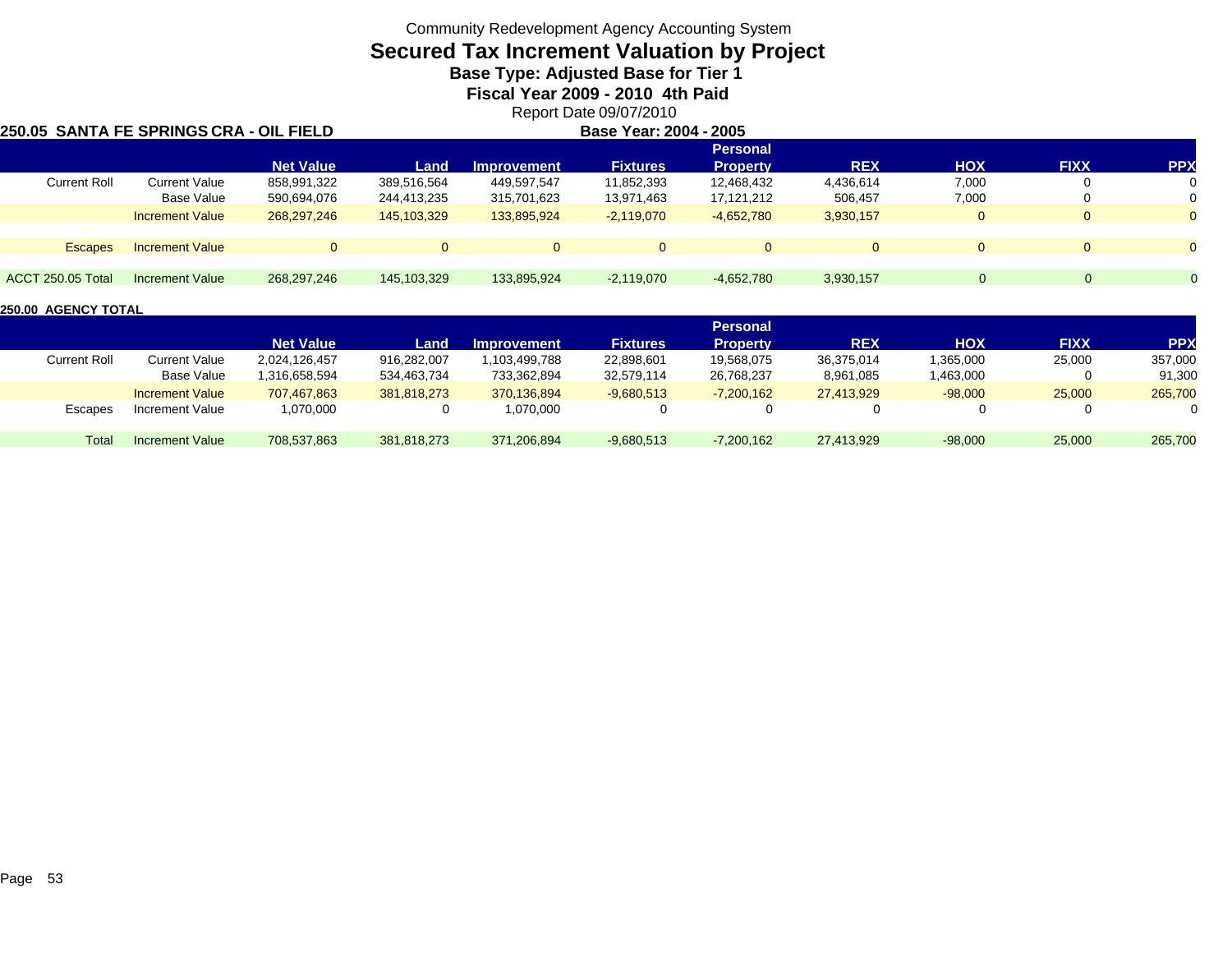## **Secured Tax Increment Valuation by Project Base Type: Adjusted Base for Tier 1**

**Fiscal Year 2009 - 2010 4th Paid**

Report Date 09/07/2010

| 252.02 SANTA MONICA CRA - DOWNTOWN |                        |                  |            | Base Year: 2004 - 2005 |                 |                 |            |            |             |           |
|------------------------------------|------------------------|------------------|------------|------------------------|-----------------|-----------------|------------|------------|-------------|-----------|
|                                    |                        |                  |            |                        |                 | <b>Personal</b> |            |            |             |           |
|                                    |                        | <b>Net Value</b> | Land       | <b>Improvement</b>     | <b>Fixtures</b> | <b>Property</b> | <b>REX</b> | <b>HOX</b> | <b>FIXX</b> | <b>PP</b> |
| <b>Current Roll</b>                | <b>Current Value</b>   | 122,438,646      | 48,515,001 | 73,923,645             |                 |                 |            |            |             | 0         |
|                                    | Base Value             | 163,645,073      | 26,772,349 | 136,872,724            |                 |                 |            |            |             | 0         |
|                                    | <b>Increment Value</b> | $-41.206.427$    | 21,742,652 | $-62.949.079$          | 0               | $\Omega$        | 0          | $\Omega$   |             | $\Omega$  |
|                                    |                        |                  |            |                        |                 |                 |            |            |             |           |
| <b>Escapes</b>                     | <b>Increment Value</b> | $\Omega$         |            | $\Omega$               | $\Omega$        | $\Omega$        | $\Omega$   | $\Omega$   |             | $\Omega$  |
| ACCT 252.02 Total                  | Increment Value        | $-41,206,427$    | 21,742,652 | $-62,949,079$          | $\Omega$        |                 | $\Omega$   | $\Omega$   | $\Omega$    | $\Omega$  |

|                     |                        | <b>Personal</b>  |            |                    |                 |                 |            |     |             |            |  |
|---------------------|------------------------|------------------|------------|--------------------|-----------------|-----------------|------------|-----|-------------|------------|--|
|                     |                        | <b>Net Value</b> | Land       | <b>Improvement</b> | <b>Fixtures</b> | <b>Property</b> | <b>REX</b> | HOX | <b>FIXX</b> | <b>PPX</b> |  |
| <b>Current Roll</b> | Current Value          | 122,438,646      | 48,515,001 | 73.923.645         |                 |                 |            |     |             |            |  |
|                     | <b>Base Value</b>      | 163,645,073      | 26,772,349 | 136,872,724        |                 |                 |            |     |             |            |  |
|                     | <b>Increment Value</b> | $-41.206.427$    | 21,742,652 | $-62.949.079$      |                 |                 |            |     |             |            |  |
| Escapes             | Increment Value        |                  |            |                    |                 |                 |            |     |             |            |  |
| Total               | <b>Increment Value</b> | $-41,206,427$    | 21,742,652 | $-62,949,079$      |                 |                 |            | 0   | $\Omega$    |            |  |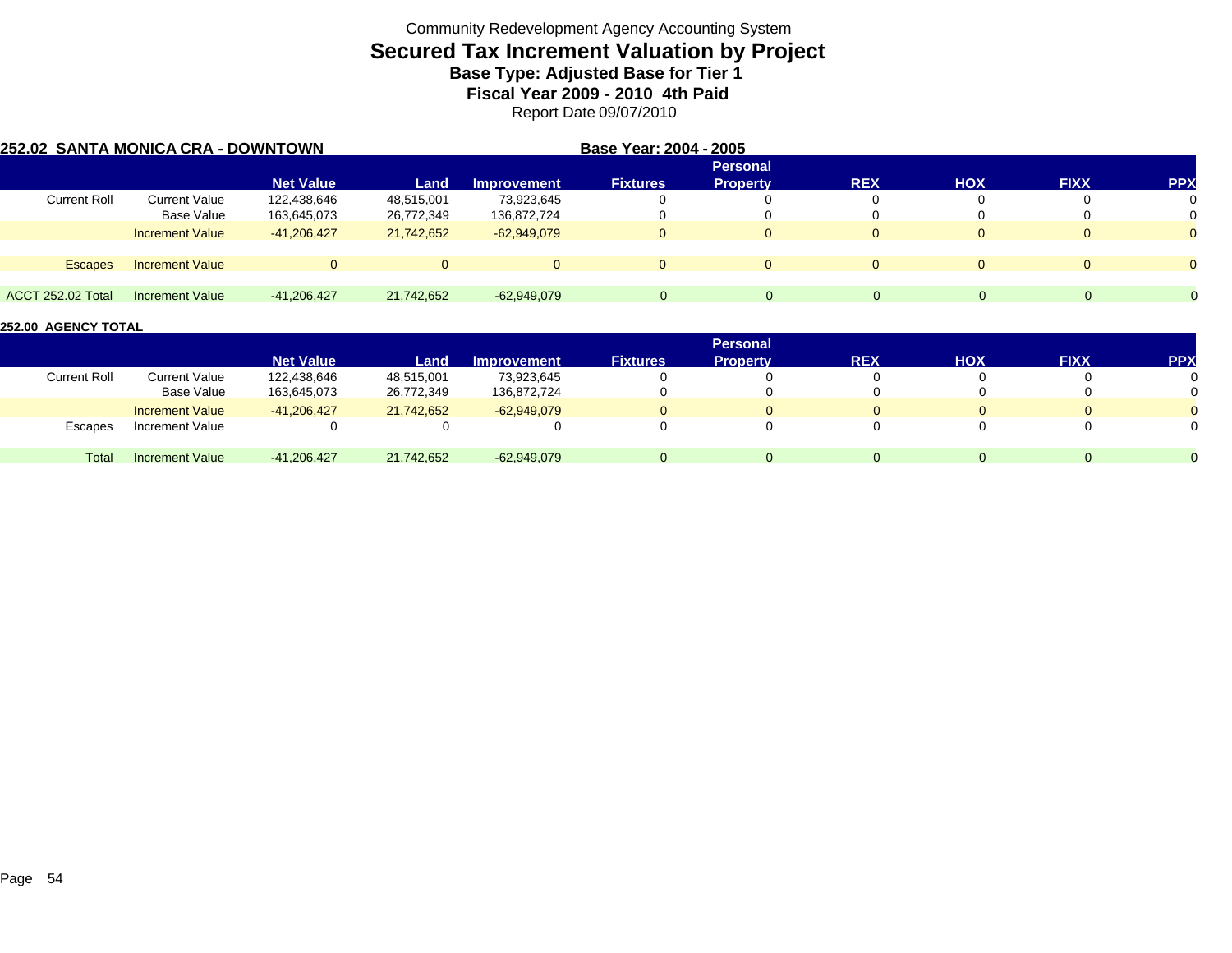## **Secured Tax Increment Valuation by Project Base Type: Adjusted Base for Tier 1**

**Fiscal Year 2009 - 2010 4th Paid**

Report Date 09/07/2010

| 256.02 SIERRA MADRE CRA - S.M. BLVD. |                        |                  |            |                    | Base Year: 2005 - 2006 |                 |            |            |                |            |
|--------------------------------------|------------------------|------------------|------------|--------------------|------------------------|-----------------|------------|------------|----------------|------------|
|                                      |                        |                  |            |                    |                        | <b>Personal</b> |            |            |                |            |
|                                      |                        | <b>Net Value</b> | Land       | <b>Improvement</b> | <b>Fixtures</b>        | <b>Property</b> | <b>REX</b> | <b>HOX</b> | <b>FIXX</b>    | <b>PPX</b> |
| <b>Current Roll</b>                  | <b>Current Value</b>   | 136,996,919      | 82.451.620 | 58,651,050         | 149.910                | 75.720          | 3,139,381  | 1,134,000  | U              | 58,000     |
|                                      | Base Value             | 97,589,019       | 54,172,366 | 46,213,921         | 86,852                 | 55,103          | 826,223.   | 1,113,000  | 0              | $\Omega$   |
|                                      | <b>Increment Value</b> | 39.407.900       | 28,279,254 | 12.437.129         | 63,058                 | 20,617          | 1,313,158  | 21,000     | $\Omega$       | 58,000     |
| <b>Escapes</b>                       | <b>Increment Value</b> | 59.421           |            | 59.421             | $\mathbf{0}$           |                 | $\Omega$   |            | $\Omega$       | $\Omega$   |
|                                      |                        |                  |            |                    |                        |                 |            |            |                |            |
| ACCT 256.02 Total                    | Increment Value        | 39,467,321       | 28,279,254 | 12,496,550         | 63,058                 | 20,617          | 1,313,158  | 21,000     | $\overline{0}$ | 58,000     |

|                     |                        |                  |            |                    |                 | <b>Personal</b> |            |           |             |            |
|---------------------|------------------------|------------------|------------|--------------------|-----------------|-----------------|------------|-----------|-------------|------------|
|                     |                        | <b>Net Value</b> | Land       | <b>Improvement</b> | <b>Fixtures</b> | Propertv        | <b>REX</b> | HOX       | <b>FIXX</b> | <b>PPX</b> |
| <b>Current Roll</b> | Current Value          | 136,996,919      | 82,451,620 | 58,651,050         | 149,910         | 75,720          | 3,139,381  | 1,134,000 |             | 58,000     |
|                     | Base Value             | 97,589,019       | 54,172,366 | 46,213,921         | 86,852          | 55,103          | 826,223.   | 1,113,000 |             |            |
|                     | <b>Increment Value</b> | 39,407,900       | 28,279,254 | 12.437.129         | 63,058          | 20,617          | 1,313,158  | 21,000    |             | 58,000     |
| Escapes             | Increment Value        | 59,421           |            | 59,421             |                 |                 |            |           |             |            |
| Total               | Increment Value        | 39,467,321       | 28,279,254 | 12,496,550         | 63,058          | 20,617          | 1,313,158  | 21,000    |             | 58,000     |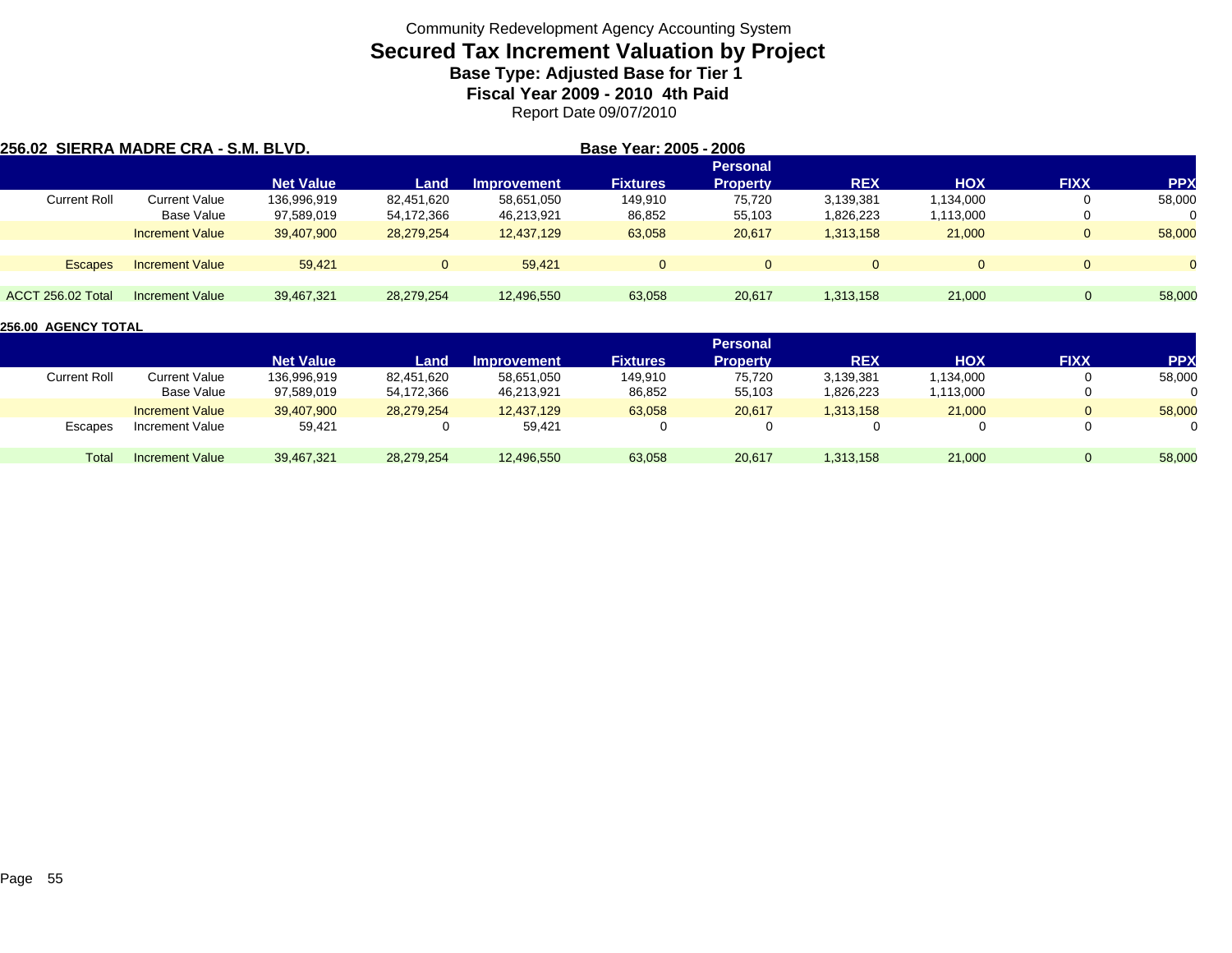## **Secured Tax Increment Valuation by Project Base Type: Adjusted Base for Tier 1**

**Fiscal Year 2009 - 2010 4th Paid**

Report Date 09/07/2010

| 260.02 SIGNAL HILL CRA - PROJ. # 1 |                        |                  |             |                    | Base Year: 2007 - 2008 |                 |              |            |             |                |
|------------------------------------|------------------------|------------------|-------------|--------------------|------------------------|-----------------|--------------|------------|-------------|----------------|
|                                    |                        |                  |             |                    |                        | <b>Personal</b> |              |            |             |                |
|                                    |                        | <b>Net Value</b> | Land        | <b>Improvement</b> | <b>Fixtures</b>        | <b>Property</b> | <b>REX</b>   | <b>HOX</b> | <b>FIXX</b> | <b>PPX</b>     |
| <b>Current Roll</b>                | <b>Current Value</b>   | 1,272,741,032    | 701,127,023 | 560,781,807        | 17,374,245             | 507.151         | 1,279,794    | 5,769,400  |             | 0              |
|                                    | <b>Base Value</b>      | 723,289,921      | 352,366,386 | 358,619,948        | 17,694,520             | 146,230         | 987,163      | 4,550,000  |             | 0              |
|                                    | <b>Increment Value</b> | 549,451,111      | 348,760,637 | 202,161,859        | $-320,275$             | 360.921         | 292,631      | 1.219.400  |             | $\Omega$       |
|                                    |                        |                  |             |                    |                        |                 |              |            |             |                |
| <b>Escapes</b>                     | <b>Increment Value</b> | 3,423,786        | 1.990.804   | 1.425.982          | $\overline{0}$         | $\Omega$        | $\mathbf{0}$ | $-7.000$   |             | $\Omega$       |
|                                    |                        |                  |             |                    |                        |                 |              |            |             |                |
| ACCT 260.02 Total                  | Increment Value        | 552,874,897      | 350,751,441 | 203.587.841        | $-320,275$             | 360,921         | 292,631      | 1,212,400  | $\Omega$    | $\overline{0}$ |

|                     |                        |                  |             |                    |                 | <b>Personal</b> |            |            |             |            |
|---------------------|------------------------|------------------|-------------|--------------------|-----------------|-----------------|------------|------------|-------------|------------|
|                     |                        | <b>Net Value</b> | Land        | <b>Improvement</b> | <b>Fixtures</b> | Property        | <b>REX</b> | <b>HOX</b> | <b>FIXX</b> | <b>PPX</b> |
| <b>Current Roll</b> | Current Value          | 1,272,741,032    | 701,127,023 | 560,781,807        | 17,374,245      | 507,151         | 1,279,794  | 5,769,400  |             |            |
|                     | Base Value             | 723,289,921      | 352,366,386 | 358,619,948        | 17,694,520      | 146,230         | 987,163    | 4,550,000  |             |            |
|                     | <b>Increment Value</b> | 549.451.111      | 348,760,637 | 202.161.859        | $-320,275$      | 360,921         | 292,631    | 1,219,400  | $\Omega$    |            |
| Escapes             | Increment Value        | 3,423,786        | 1,990,804   | 425,982.           |                 |                 |            | $-7,000$   |             |            |
| Total               | Increment Value        | 552,874,897      | 350,751,441 | 203,587,841        | $-320,275$      | 360,921         | 292,631    | 1,212,400  |             |            |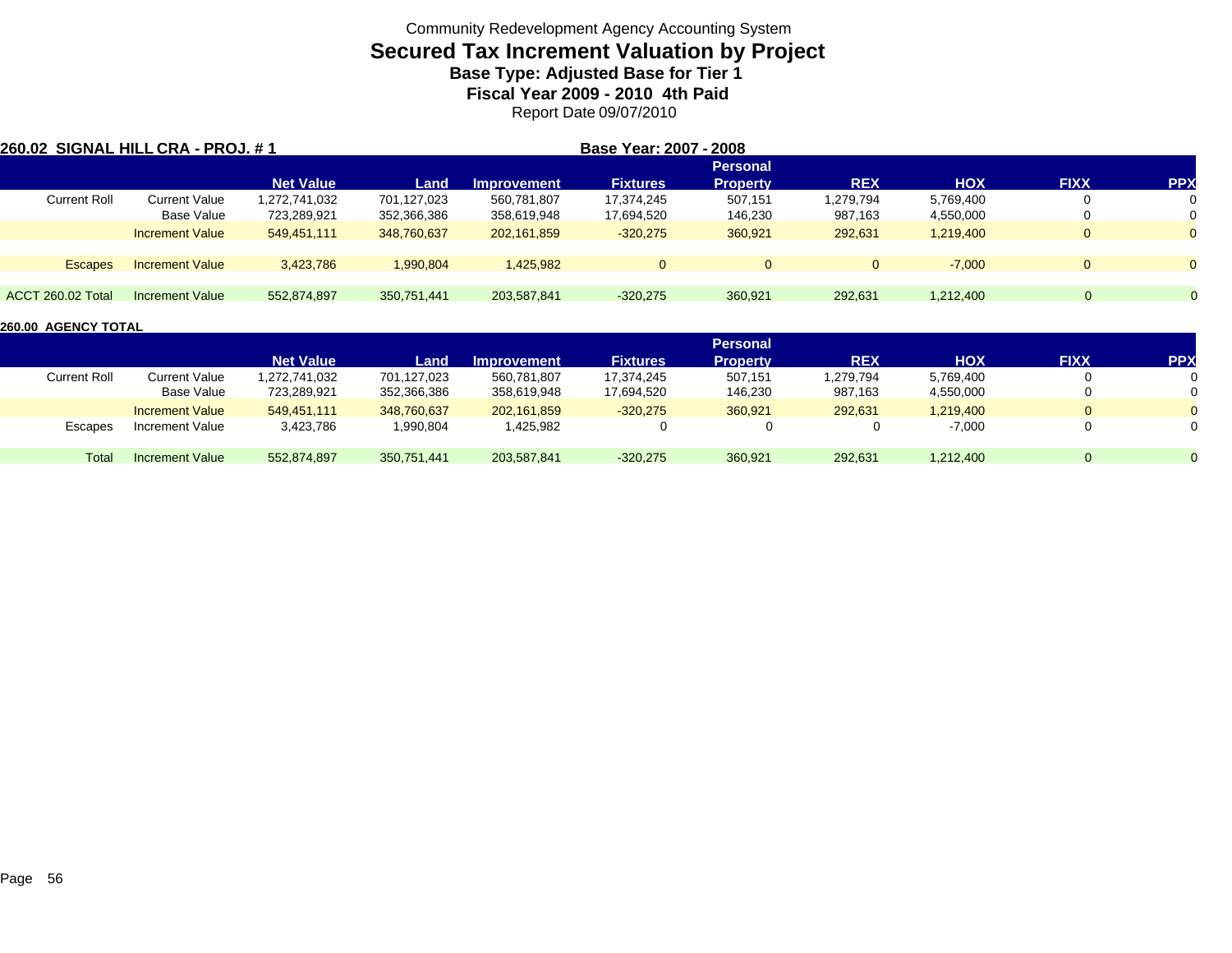## **Secured Tax Increment Valuation by Project Base Type: Adjusted Base for Tier 1 Fiscal Year 2009 - 2010 4th Paid**

Report Date 09/07/2010

| 264.02 SOUTH GATE CRA - PROJ. # 1 |                        |                  |             |                    | Base Year: 2004 - 2005 |                 |            |            |              |           |
|-----------------------------------|------------------------|------------------|-------------|--------------------|------------------------|-----------------|------------|------------|--------------|-----------|
|                                   |                        | <b>Net Value</b> |             |                    |                        | <b>Personal</b> | <b>REX</b> | <b>HOX</b> | <b>FIXX</b>  | <b>PP</b> |
|                                   |                        |                  | Land        | <b>Improvement</b> | <b>Fixtures</b>        | <b>Property</b> |            |            |              |           |
| <b>Current Roll</b>               | <b>Current Value</b>   | 891,103,073      | 410,507,233 | 421,298,361        | 59,343,262             | 17,475,258      | 11,743,859 | 5,770,582  |              | 6,600     |
|                                   | Base Value             | 631,881,252      | 274,174,347 | 302,862,170        | 36,735,048             | 26,378,691      | 2,732,494  | 5,529,910  |              | 6,600     |
|                                   | <b>Increment Value</b> | 259.221.821      | 136,332,886 | 118.436.191        | 22,608,214             | $-8,903,433$    | 9,011,365  | 240.672    | $\mathbf{0}$ | $\Omega$  |
|                                   |                        |                  |             |                    |                        |                 |            |            |              |           |
| <b>Escapes</b>                    | <b>Increment Value</b> | 3,264,199        | 3,101,820   | 162,379            | $\mathbf{0}$           |                 | $\Omega$   | $\Omega$   | $\Omega$     | $\Omega$  |
|                                   |                        |                  |             |                    |                        |                 |            |            |              |           |
| <b>ACCT 264.02 Total</b>          | Increment Value        | 262.486.020      | 139.434.706 | 118,598,570        | 22,608,214             | $-8,903,433$    | 9,011,365  | 240.672    | $\Omega$     |           |

|                     |                        |                  |             |                    |                 | <b>Personal</b> |            |            |             |            |
|---------------------|------------------------|------------------|-------------|--------------------|-----------------|-----------------|------------|------------|-------------|------------|
|                     |                        | <b>Net Value</b> | Land        | <b>Improvement</b> | <b>Fixtures</b> | <b>Property</b> | <b>REX</b> | <b>HOX</b> | <b>FIXX</b> | <b>PPX</b> |
| <b>Current Roll</b> | Current Value          | 891,103,073      | 410,507,233 | 421,298,361        | 59,343,262      | 17,475,258      | 11,743,859 | 5,770,582  |             | 6,600      |
|                     | Base Value             | 631,881,252      | 274,174,347 | 302,862,170        | 36,735,048      | 26,378,691      | 2,732,494  | 5,529,910  |             | 6,600      |
|                     | <b>Increment Value</b> | 259.221.821      | 136.332.886 | 118.436.191        | 22.608.214      | $-8,903,433$    | 9.011.365  | 240.672    | $\Omega$    |            |
| Escapes             | Increment Value        | 3,264,199        | 3,101,820   | 162,379            |                 |                 |            |            |             | 0          |
| Total               | Increment Value        | 262,486,020      | 139,434,706 | 118,598,570        | 22,608,214      | $-8,903,433$    | 9,011,365  | 240,672    | $\Omega$    |            |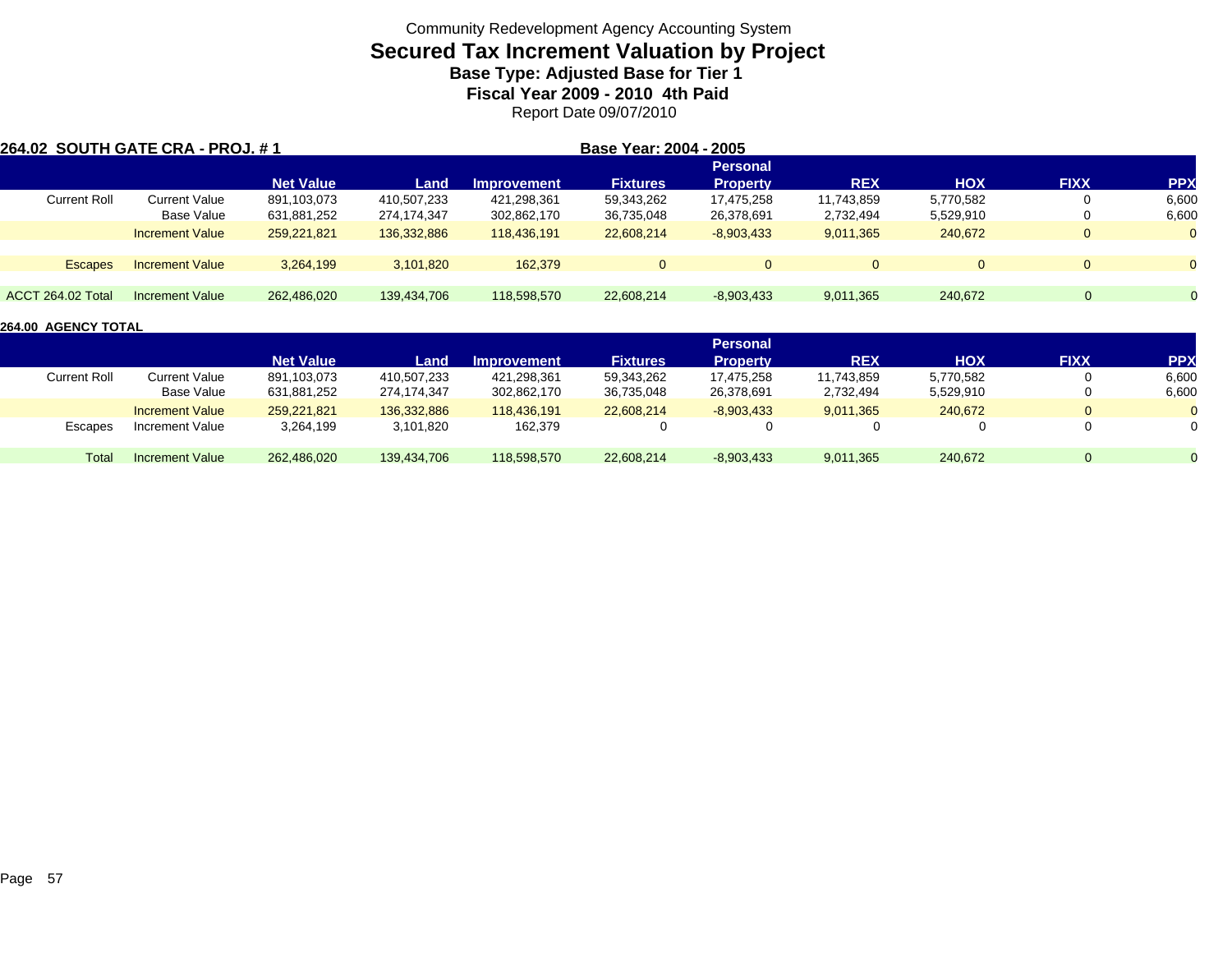# **Secured Tax Increment Valuation by Project**

**Base Type: Adjusted Base for Tier 1 Fiscal Year 2009 - 2010 4th Paid**

Report Date 09/07/2010

| 270.02 TEMPLE CITY CRA - ROSEMEAD BLVD. |                        |                  |            |                    | Base Year: 2006 - 2007 |                 |            |            |             |                |
|-----------------------------------------|------------------------|------------------|------------|--------------------|------------------------|-----------------|------------|------------|-------------|----------------|
|                                         |                        |                  |            |                    |                        | <b>Personal</b> |            |            |             |                |
|                                         |                        | <b>Net Value</b> | Land       | <b>Improvement</b> | <b>Fixtures</b>        | <b>Property</b> | <b>REX</b> | <b>HOX</b> | <b>FIXX</b> | <b>PP</b>      |
| <b>Current Roll</b>                     | Current Value          | 91,836,457       | 57,891,715 | 34,107,538         |                        | 5,480           | 140.276    | 28,000     |             | 0              |
|                                         | Base Value             | 70,246,498       | 37,208,262 | 32,990,606         | 132,821                | 60,537          | 124,728    | 21,000     |             | 0              |
|                                         | <b>Increment Value</b> | 21,589,959       | 20,683,453 | 1,116,932          | $-132,821$             | $-55,057$       | 15,548     | 7,000      |             | $\overline{0}$ |
| <b>Escapes</b>                          | <b>Increment Value</b> | $\Omega$         | $\Omega$   | $\Omega$           | $\Omega$               | $\Omega$        | $\Omega$   | $\Omega$   |             | $\Omega$       |
|                                         |                        |                  |            |                    |                        |                 |            |            |             |                |
| ACCT 270.02 Total                       | Increment Value        | 21.589.959       | 20,683,453 | 1,116,932          | $-132,821$             | $-55,057$       | 15,548     | 7,000      | $\Omega$    | $\overline{0}$ |

|                     |                        |                  |            |                    |                 | <b>Personal</b> |            |            |             |           |
|---------------------|------------------------|------------------|------------|--------------------|-----------------|-----------------|------------|------------|-------------|-----------|
|                     |                        | <b>Net Value</b> | Land       | <b>Improvement</b> | <b>Fixtures</b> | Propertv        | <b>REX</b> | <b>HOX</b> | <b>FIXX</b> | <b>PP</b> |
| <b>Current Roll</b> | <b>Current Value</b>   | 91,836,457       | 57,891,715 | 34,107,538         |                 | 5,480           | 140,276    | 28,000     |             |           |
|                     | Base Value             | 70,246,498       | 37,208,262 | 32,990,606         | 132,821         | 60,537          | 124.728    | 21,000     |             |           |
|                     | <b>Increment Value</b> | 21,589,959       | 20,683,453 | 1,116,932          | $-132,821$      | $-55,057$       | 15,548     | 7,000      |             |           |
| Escapes             | Increment Value        |                  |            | $\Omega$           |                 |                 |            |            |             |           |
| Total               | Increment Value        | 21,589,959       | 20,683,453 | 1,116,932          | $-132,821$      | $-55,057$       | 15,548     | 7,000      |             |           |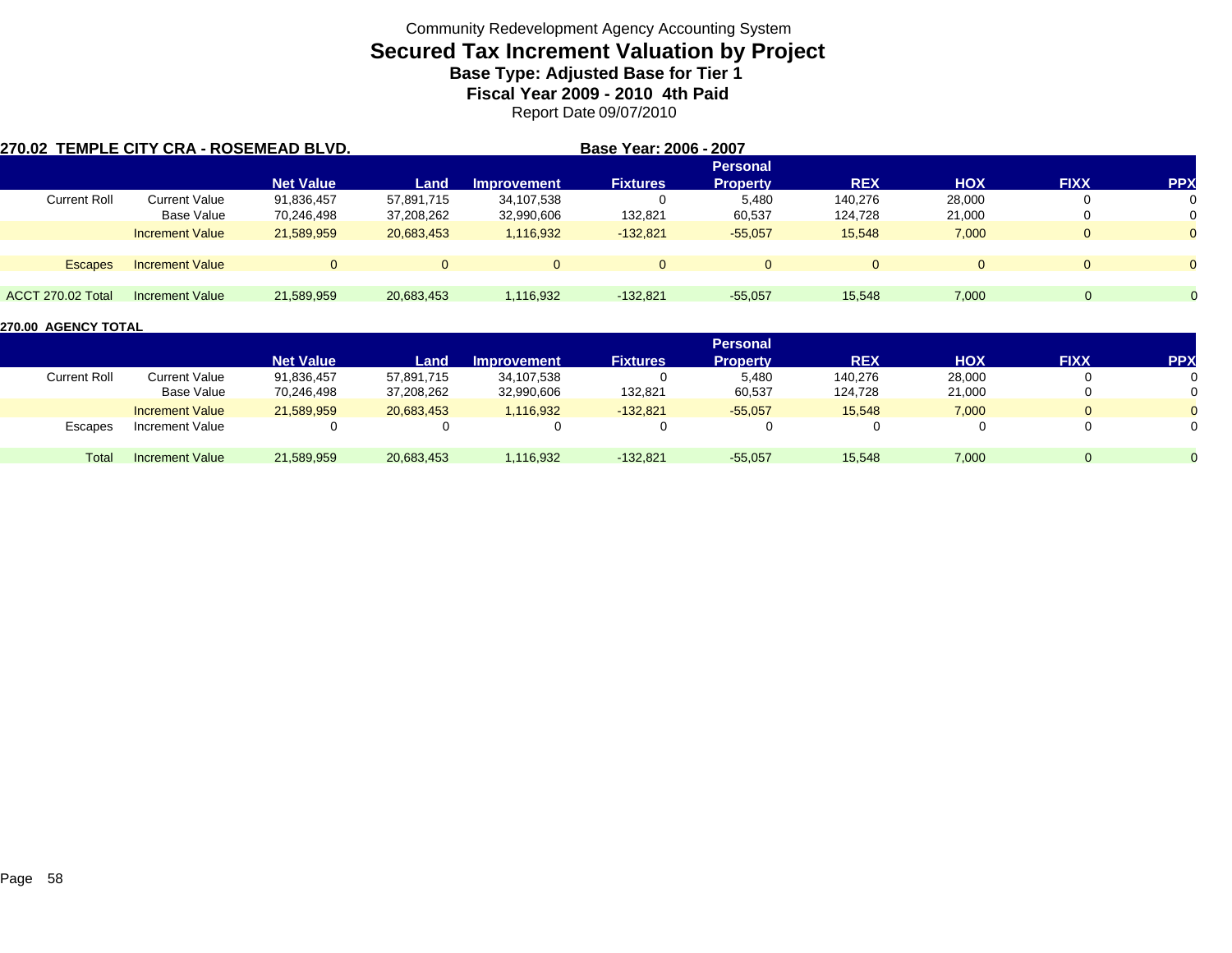## **Secured Tax Increment Valuation by Project Base Type: Adjusted Base for Tier 1**

**Fiscal Year 2009 - 2010 4th Paid**

Report Date 09/07/2010

| 280.03 WEST COVINA CRA - CBD |                        |                  |             |                    | Base Year: 2004 - 2005 |                 |             |            |             |            |
|------------------------------|------------------------|------------------|-------------|--------------------|------------------------|-----------------|-------------|------------|-------------|------------|
|                              |                        |                  |             |                    |                        | <b>Personal</b> |             |            |             |            |
|                              |                        | <b>Net Value</b> | Land        | <b>Improvement</b> | <b>Fixtures</b>        | <b>Property</b> | <b>REX</b>  | <b>HOX</b> | <b>FIXX</b> | <b>PPX</b> |
| <b>Current Roll</b>          | Current Value          | 549,308,975      | 192,179,854 | 364,112,202        | .356,235               | 690,561         | 8,834,877   | 35,000     | 60,000      | 100,000    |
|                              | Base Value             | 389,333,379      | 118,663,451 | 270,092,450        | 751,630                | 1,037,596       | 1,069,748   | 42,000     | 20,000      | 80,000     |
|                              | <b>Increment Value</b> | 159,975,596      | 73,516,403  | 94,019,752         | 604,605                | $-347.035$      | 7,765,129   | $-7,000$   | 40,000      | 20,000     |
|                              |                        |                  |             |                    |                        |                 |             |            |             |            |
| <b>Escapes</b>               | <b>Increment Value</b> | 3,872,423        | 1,793,014   | 2,079,409          | $\overline{0}$         |                 | $\mathbf 0$ | $\Omega$   |             | $\Omega$   |
| <b>ACCT 280.03 Total</b>     | <b>Increment Value</b> | 163.848.019      | 75.309.417  | 96,099,161         | 604.605                | $-347.035$      | 7,765,129   | $-7.000$   | 40,000      | 20,000     |

|                     | 280.04  WEST COVINA CRA - EASTLAND |                  |             |                    | Base Year: 2004 - 2005 |                 |            |            |             |                |
|---------------------|------------------------------------|------------------|-------------|--------------------|------------------------|-----------------|------------|------------|-------------|----------------|
|                     |                                    |                  |             |                    |                        | <b>Personal</b> |            |            |             |                |
|                     |                                    | <b>Net Value</b> | Land        | <b>Improvement</b> | <b>Fixtures</b>        | <b>Property</b> | <b>REX</b> | <b>HOX</b> | <b>FIXX</b> | <b>PP</b>      |
| <b>Current Roll</b> | <b>Current Value</b>               | 324,414,670      | 125,356,919 | 197,828,616        | 91,703                 | 1,137,432       | 0          |            | $\Omega$    | 0              |
|                     | Base Value                         | 202,450,130      | 75,751,438  | 126,102,961        | 211,817                | 383,914         |            |            | 0           | $\Omega$       |
|                     | <b>Increment Value</b>             | 121,964,540      | 49,605,481  | 71,725,655         | $-120,114$             | 753,518         | $\Omega$   | $\Omega$   | $\Omega$    | $\Omega$       |
|                     |                                    |                  |             |                    |                        |                 |            |            |             |                |
| <b>Escapes</b>      | <b>Increment Value</b>             | $\overline{0}$   |             |                    | $\Omega$               | $\Omega$        | $\Omega$   | $\Omega$   | $\Omega$    | $\overline{0}$ |
|                     |                                    |                  |             |                    |                        |                 |            |            |             |                |
| ACCT 280.04 Total   | Increment Value                    | 121.964.540      | 49.605.481  | 71.725.655         | $-120.114$             | 753.518         |            | $\Omega$   | $\Omega$    |                |
|                     |                                    |                  |             |                    |                        |                 |            |            |             |                |

|              |                        |                  |             |                    |                 | <b>Personal</b> |            |            |             |            |
|--------------|------------------------|------------------|-------------|--------------------|-----------------|-----------------|------------|------------|-------------|------------|
|              |                        | <b>Net Value</b> | Land        | <b>Improvement</b> | <b>Fixtures</b> | <b>Property</b> | <b>REX</b> | <b>HOX</b> | <b>FIXX</b> | <b>PPX</b> |
| Current Roll | <b>Current Value</b>   | 873,723,645      | 317,536,773 | 561,940,818        | 1,447,938       | 1,827,993       | 8,834,877  | 35,000     | 60,000      | 100,000    |
|              | Base Value             | 591,783,509      | 194.414.889 | 396,195,411        | 963,447         | 1,421,510       | 1,069,748  | 42,000     | 20,000      | 80,000     |
|              | <b>Increment Value</b> | 281,940,136      | 123.121.884 | 165.745.407        | 484.491         | 406.483         | 7.765.129  | $-7,000$   | 40,000      | 20,000     |
| Escapes      | Increment Value        | 3,872,423        | .793.014    | 2,079,409          |                 |                 |            |            |             |            |
| Total        | Increment Value        | 285,812,559      | 124,914,898 | 167,824,816        | 484,491         | 406.483         | 7,765,129  | $-7,000$   | 40,000      | 20,000     |